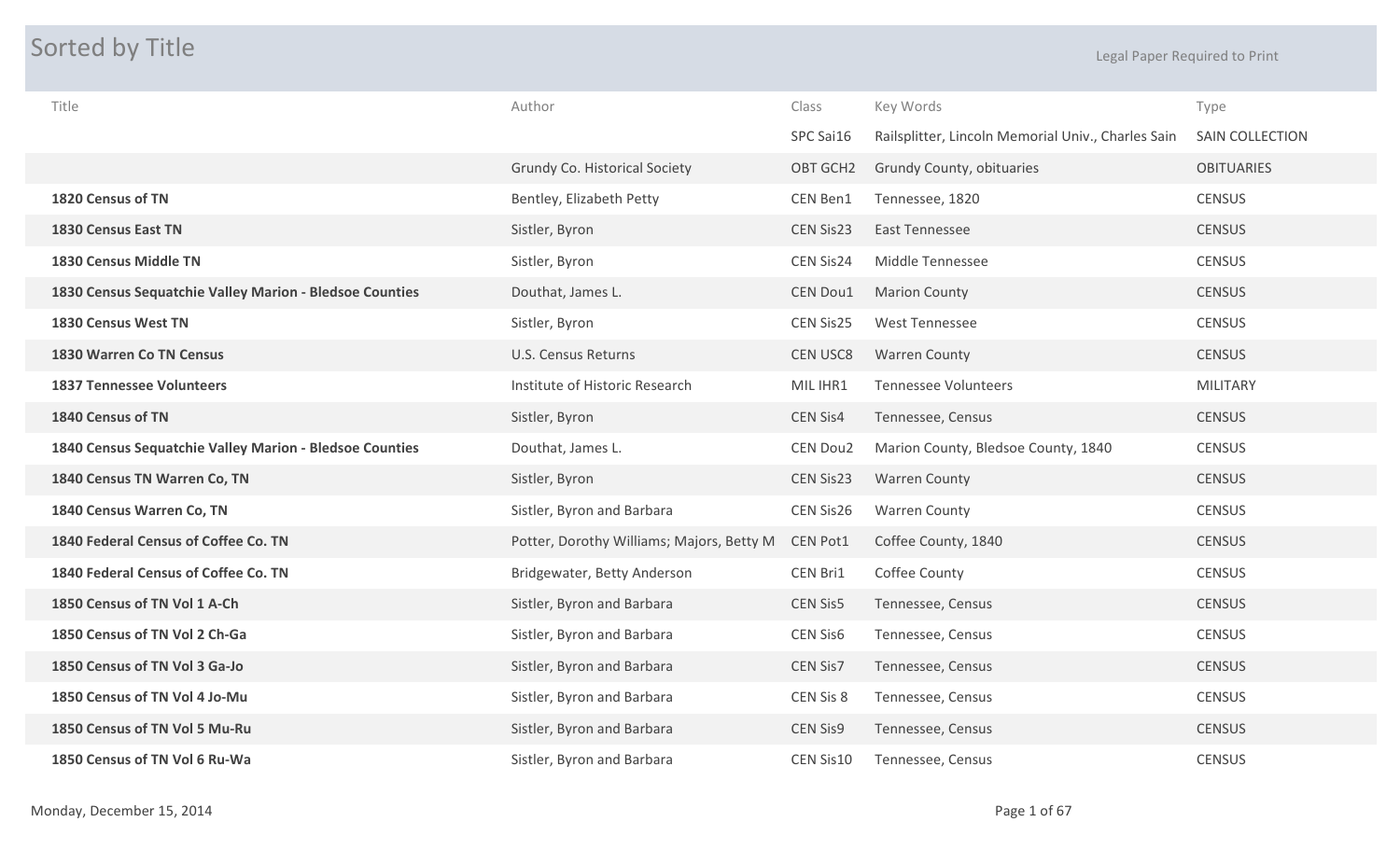| Title                                               | Author                          | Class      | Key Words          | Type          |
|-----------------------------------------------------|---------------------------------|------------|--------------------|---------------|
| 1850 Census of TN Vol 7 Wa - Zu & A - G Cross Index | Sistler, Byron and Barbara      | CEN Sis 11 | Tennessee, Census  | <b>CENSUS</b> |
| 1850 Census of TN Vol 8 H-Z Cross Index             | Sistler, Byron and Barbara      | CEN Sis 12 | Tennessee, Census  | <b>CENSUS</b> |
| 1850 Federal Census of Coffee Co TN                 | Bridgewater, Betty Anderson     | CEN Bri3   | Coffee County      | <b>CENSUS</b> |
| 1850 Federal Census of Coffee Co TN                 | Bridgewater, Betty Anderson     | CEN Bri2   | Coffee County      | <b>CENSUS</b> |
| 1860 Census Tenn Vol 2 CRAI - HAYNES                | Sistler, Byron and Barbara      | CEN Sis14  | Tennessee, Census  | <b>CENSUS</b> |
| 1860 Census Tenn Vol 3 Hayney - McKee               | Sistler, Byron and Barbara      | CEN Sis15  | Tennessee, Census  | <b>CENSUS</b> |
| 1860 Census Tenn. Vol.5 SEXUX-Z                     | Sistler, Byron and Barbara      | CEN Sis17  | Tennessee, Census  | <b>CENSUS</b> |
| 1860 Census TN Vol 4 McKehn - Sexton                | Sistler, Byron & Barbara        | CEN Sis16  | Tennessee, Census  | <b>CENSUS</b> |
| 1860 Census TN Vol1 A-CRAG                          | Sistler, Byron and Barbara      | CEN Sis13  | Tennessee, Census  | <b>CENSUS</b> |
| 1860 Federal Census of Coffee Co TN                 | Bridgewater, Betty Anderson     | CEN Bri6   | Coffee County      | <b>CENSUS</b> |
| 1860 Federal Census of Coffee Co TN                 | Bridgewater, Betty Anderson     | CEN Bri5   | Coffee County      | <b>CENSUS</b> |
| 1860 Federal Census of Coffee Co TN                 | Bridgewater, Betty Anderson     | CEN Bri4   | Coffee County      | <b>CENSUS</b> |
| 1870 Census Tenn. Vol.1 A-Lev                       | Sistler, Byron and Barbara      | CEN Sis18  | Tennessee, Census  | <b>CENSUS</b> |
| 1870 Census Tenn. Vol.2 Lev-z                       | Sistler, Byron and Barbara      | CEN Sis19  | Tennessee, Census  | <b>CENSUS</b> |
| 1870 Federal Census of Coffee Co TN                 | Bridgewater, Betty Anderson     | CEN Bri8   | Coffee County      | <b>CENSUS</b> |
| 1870 Federal Census of Coffee Co TN                 | Bridgewater, Betty Anderson     | CEN Bri7   | Coffee County      | <b>CENSUS</b> |
| 1870 Franklin County, Tennessee                     | Phillips, Judy Henley           | CEN Phi3   | Franklin County    | <b>CENSUS</b> |
| 1870 Franklin County, Tennessee                     | Phillips, Judy Henley           | CEN Phi2   | Franklin County    | <b>CENSUS</b> |
| 1880 Census Coffee Co TN                            | Sistler, Byron                  | CEN Sis21  | Coffee County      | <b>CENSUS</b> |
| 1880 Census Coffee Co TN                            | Sistler, Byron                  | CEN Sis20  | Coffee County      | <b>CENSUS</b> |
| 1880 Federal Census of Coffee Co TN                 | Coffee Co. Historical Society   | CEN CCH1   | Coffee County      | <b>CENSUS</b> |
| 1880 Franklin County, Tennessee                     | Sistler, Byron & Barbara        | CEN Sis22  | Franklin County    | <b>CENSUS</b> |
| <b>1880 Lewis Co TN Federal Census</b>              | Graves, Marjorie & Glenn, Betty | CEN Gra1   | Lewis County, 1880 | <b>CENSUS</b> |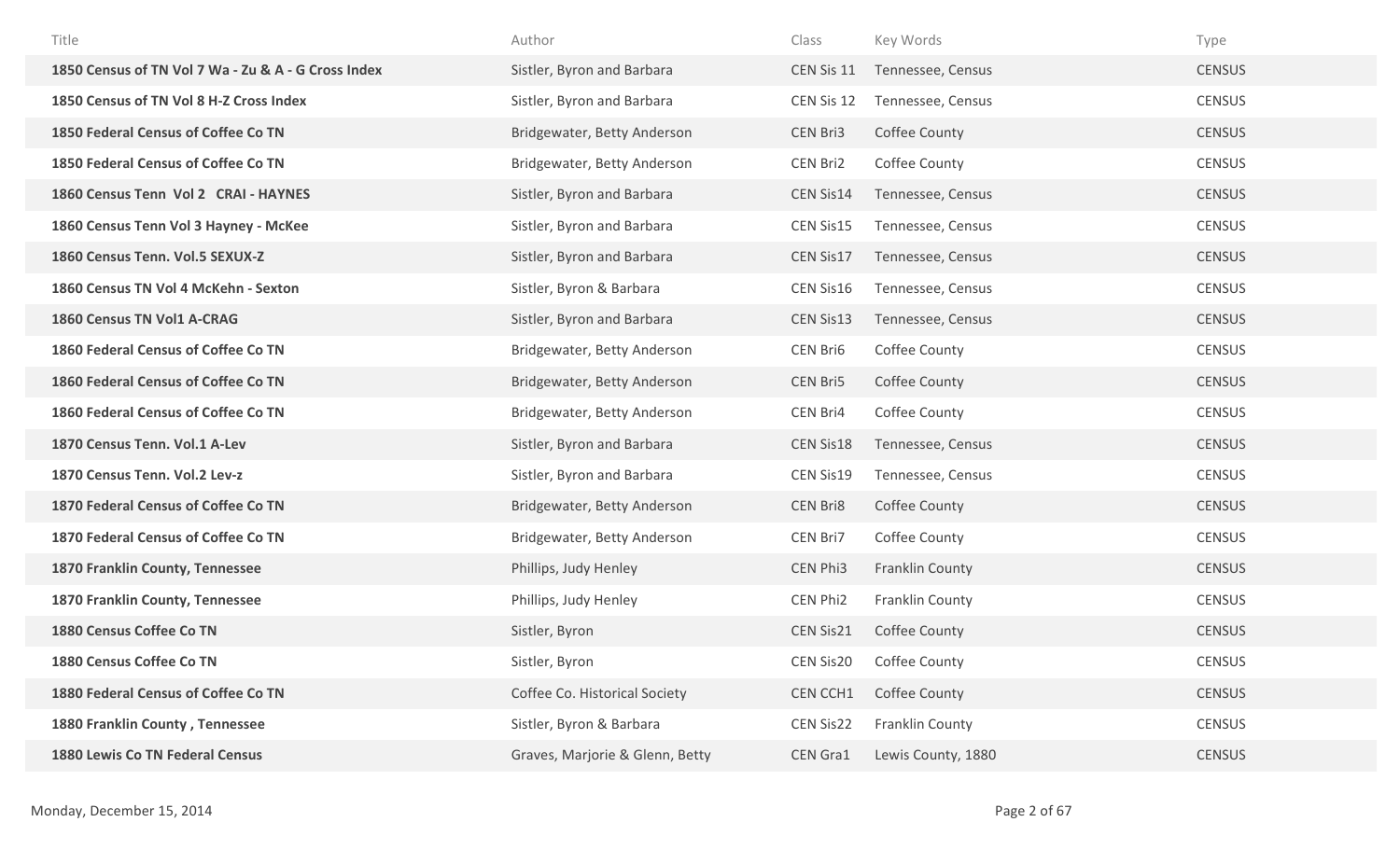| Title                                                             | Author                               | Class           | Key Words                               | Type                    |
|-------------------------------------------------------------------|--------------------------------------|-----------------|-----------------------------------------|-------------------------|
| 1900 Franklin County, TN Census - Index Only                      | Powers, Mary Osweiler                | CEN Pow1        | <b>Franklin County</b>                  | <b>CENSUS</b>           |
| 1920 Census Marion Co TN Dist 1-6                                 | Tate, Lloyd A.                       | <b>CEN Tat1</b> | <b>Marion County</b>                    | <b>CENSUS</b>           |
| 1920 Census Marion Co TN Dist 7-11                                | Tate, Lloyd A.                       | CEN Tat2        | <b>Marion County</b>                    | <b>CENSUS</b>           |
| 1920 Census of Grundy County, TN                                  | Tylor, Dola S.                       | CEN Tyl3        | <b>Grundy County</b>                    | <b>CENSUS</b>           |
| 1932 Census of North and South Sioux                              | Bowen, Jeff                          | NAT Bow1        | Sioux                                   | NATIVE AMERICANS        |
| 1932 Hopi and Navajo Native American Indians Census with birth an | Bowen, Jeff                          | NAT Bow1        | Hopi, Navajo, census                    | NATIVE AMERICANS        |
| 1932 Hopi and Navajo Native American Indians Census with birth an | Bowen, Jeff                          | NAT Bow1        | Hopi, Navajo, census                    | NATIVE AMERICANS        |
| 1975 Obituaries & Birth Clippings                                 | <b>Grundy Co. Historical Society</b> | OBT GCH5        | Grundy County, obituaries, births       | <b>OBITUARIES</b>       |
| <b>1976 Newspaper Clippings</b>                                   | Grundy Co. Historical Society        | OBT GCH6        | Grundy County, obituaries               | <b>OBITUARIES</b>       |
| 1977 -1979 Newspaper Clippings                                    | <b>Grundy Co. Historical Society</b> | OBT GCH7        | Grundy County, obituaries, births       | <b>OBITUARIES</b>       |
| 1977, 1985, 1988 Obituaries                                       | Winton, Inez                         | OBT Win1        | Grundy County, obituaries               | <b>OBITUARIES</b>       |
| 1980-1991 Newspaper Clippings                                     | <b>Grundy Co. Historical Society</b> | OBT GCH8        | Grundy County, obituaries, births       | <b>OBITUARIES</b>       |
| 1980-1993 Obituaries                                              | Grundy Co. Historical Society        | OBT GCH9        | Grundy County, obituaries 1992-1995     | <b>OBITUARIES</b>       |
| 1992-1995 Newspaper Clippings                                     | Grundy Co. Historical Society        | OBT GCH2        | Grundy County, obituaries, births, 1994 | <b>OBITUARIES</b>       |
| 1995 Obituaries of Grundy Co. TN                                  | Winton, Inez                         | OBT Win2        | Grundy County, obituaries               | <b>OBITUARIES</b>       |
| 1997 Births & Obituaries                                          | Winton, Inez                         | OBT Win3        | Grundy County, obituaries               | <b>OBITUARIES</b>       |
| <b>1998 Grundy County Obituaries</b>                              | Wilhelm, Mae King                    | OBT Wil2        | Grundy Oounty, Grundy, births           | <b>OBITUARIES</b>       |
| 1998 Obituaries & Births                                          | <b>Grundy Co. Historical Society</b> | OBT GCH2        | Grundy County, births, deaths, 1999     | <b>OBITUARIES</b>       |
| 19th Century Tenn. Church Records Vol. 1                          | Sistler, Byron and Barbara           | CHU Sis1        | <b>Tennessee Church Records</b>         | <b>CHURCHES</b>         |
| 19th Century Tennessee Church Records Vol 2                       | Sistler, Byron and Barbara           | CHU Sis2        | Tennessee Church Records                | <b>CHURCHES</b>         |
| 200 Years - Bicentennial History of the U.S. Vol 1                | U S News & World Report              |                 | AmH USN1 US History, American History   | <b>AMERICAN HISTORY</b> |
| 200 Years - Bicentennial History of the U.S. Vol 2                | US News & World Report               | AmH USN2        | US History, American History            | <b>AMERICAN HISTORY</b> |
| 2000 Obituaries & Birth Clippings                                 | Parrott, Sue Bouldin                 | OBT Par3        | Grundy County, obituaries, births       | <b>OBITUARIES</b>       |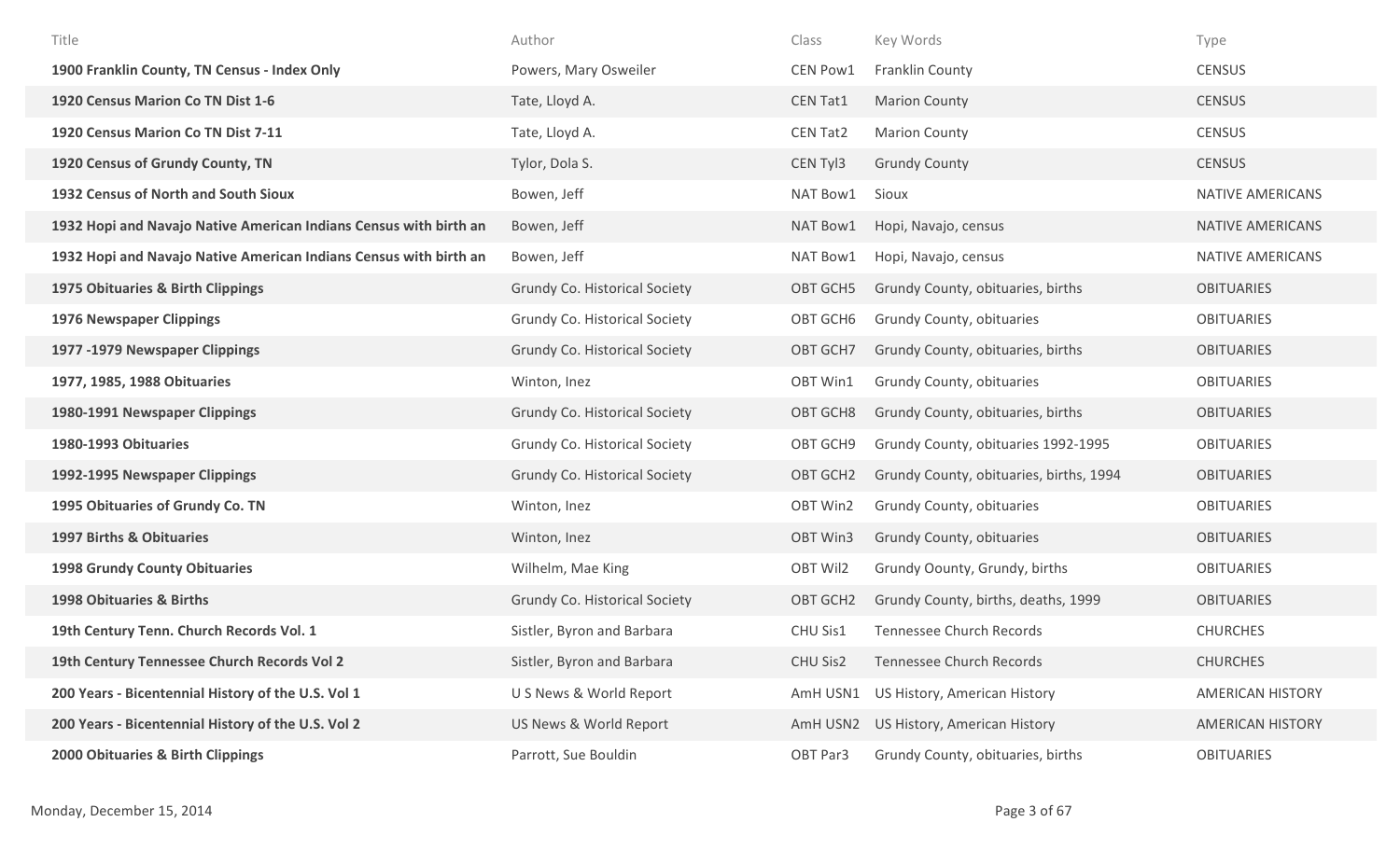| Title                                                              | Author                                  | Class    | Key Words                                   | Type                  |
|--------------------------------------------------------------------|-----------------------------------------|----------|---------------------------------------------|-----------------------|
| 2001 Obituaries & Birth Clippings                                  | Myers, Barbara Mooney                   | OBT Mye1 | Grundy County, obituaries, births           | <b>OBITUARIES</b>     |
| 2003 Obituaries                                                    | Gross, Faye & Goforth, Anna             | OBT Gro1 | Grundy County, obituaries                   | <b>OBITUARIES</b>     |
| 2004 Obituaries, Births & Livingstyle                              | Taylor, Janelle Layne                   | OBT Tay1 | Grundy County, Obituaries, 2004             | <b>OBITUARIES</b>     |
| 2006 Obituaries, Births, Clippings                                 | Taylor, Janelle Layne                   | OBT Tay2 | Grundy County, Obituaries, 2006             | <b>OBITUARIES</b>     |
| 2007 Obituaries, Births, Clippings                                 | Taylor, Janelle Layne                   | OBT Tay3 | Grundy County, obituaries, births           | <b>OBITUARIES</b>     |
| 2007-2011 Cumberland View Obituaries                               | Grundy Co. Historical Society           | OBT GCH1 | Grundy County, obituaries                   | <b>OBITUARIES</b>     |
| 2008 Grundy Co. Obituaries, Births & Clippings                     | Myers, Barbara Mooney                   | OBT Mye2 | Grundy County, obituaries, births           | <b>OBITUARIES</b>     |
| 2008 Obituaries, Births, Clippings                                 | Grundy Co. Historical Society           | OBT GCH1 | Grundy County, obituaries                   | <b>OBITUARIES</b>     |
| 2009 Obituaries, Births & Clippings                                | <b>Grundy Co. Historical Society</b>    | OBT GCH1 | Grundy County, obituaries                   | <b>OBITUARIES</b>     |
| 2010 Obituaries, Births & Announcements                            | Grundy Co. Historical Society           | OBT GCH1 | Grundy County, obituaries                   | <b>OBITUARIES</b>     |
| 2011 Obituaries, Births, Clippings                                 | Myers, Barbara Mooney                   | OBT Mye3 | Grundy County, obituaries, births           | <b>OBITUARIES</b>     |
| 2012 Obituaries, Births, Clippings                                 | Myers, Barbara Mooney                   | OBT Mye4 | Grundy County, obituaries, births           | <b>OBITUARIES</b>     |
| 2013 Obituaries & Clippings                                        | Grundy Co. Historical Society           | OBT GCH2 | Grundy County, obituaries                   | <b>OBITUARIES</b>     |
| 2013 Obituaries & Clippings from Grundy County Herald and Others   | Myers, Barbara Mooney                   | OBT Mye7 | Grundy County, obituaries, births           | <b>OBITUARIES</b>     |
| 35,000 Tennessee Marriage Records & Bonds 1783-1870 vol 3          | Lucas, Silas Emmett, Jr. (Rev)          | MAR Luc1 | Tennessee marriages                         | <b>MARRIAGES</b>      |
| 4 H, A Tennessee Tradition                                         | University of TN                        | ORG UoT1 | 4-H Club, organization, club                | ORGANIZATIONS / CLUBS |
| <b>A Book of Americans</b>                                         | Benet, Rosemary & Stephen Vincent       | POE Ben1 | poetry, Benet                               | POETRY / OTHER        |
| A Brief History of the YMCA Nashville & Middle Tennessee           | Wills, Ridley II                        | LA Wil14 | YMCA, Nashville                             | <b>LOCAL AUTHORS</b>  |
| A Brief of Wills & Marriages in Montgomery & Fincastle Co, VA 1733 | Worrell, Anne Lowry                     | MAR Wor1 | wills, marriages, Montgomery, Fincastle, VA | <b>MARRIAGES</b>      |
| <b>A Celebration of the Centuries</b>                              | Tenn. 200 Celebration Advisory Committe | HIS Ten2 | Tennessee                                   | <b>HISTORY</b>        |
| <b>A Celebration of the Centuries</b>                              | Tenn. 200 Celebration Advisory Committe | HIS Ten1 | Tennessee                                   | <b>HISTORY</b>        |
| A Cultural Resource Survey of Tennessee's Western Highland Rim Iro | Smith, Samuel D., Stripling & Brannon   | IBS Smi1 | <b>Highland Rim</b>                         | INDUSTRY/BUSINESS     |
| A Description of Viola - Treasured Memories                        | Viola Citizens                          | PTC Vio3 | Viola                                       | PLACES                |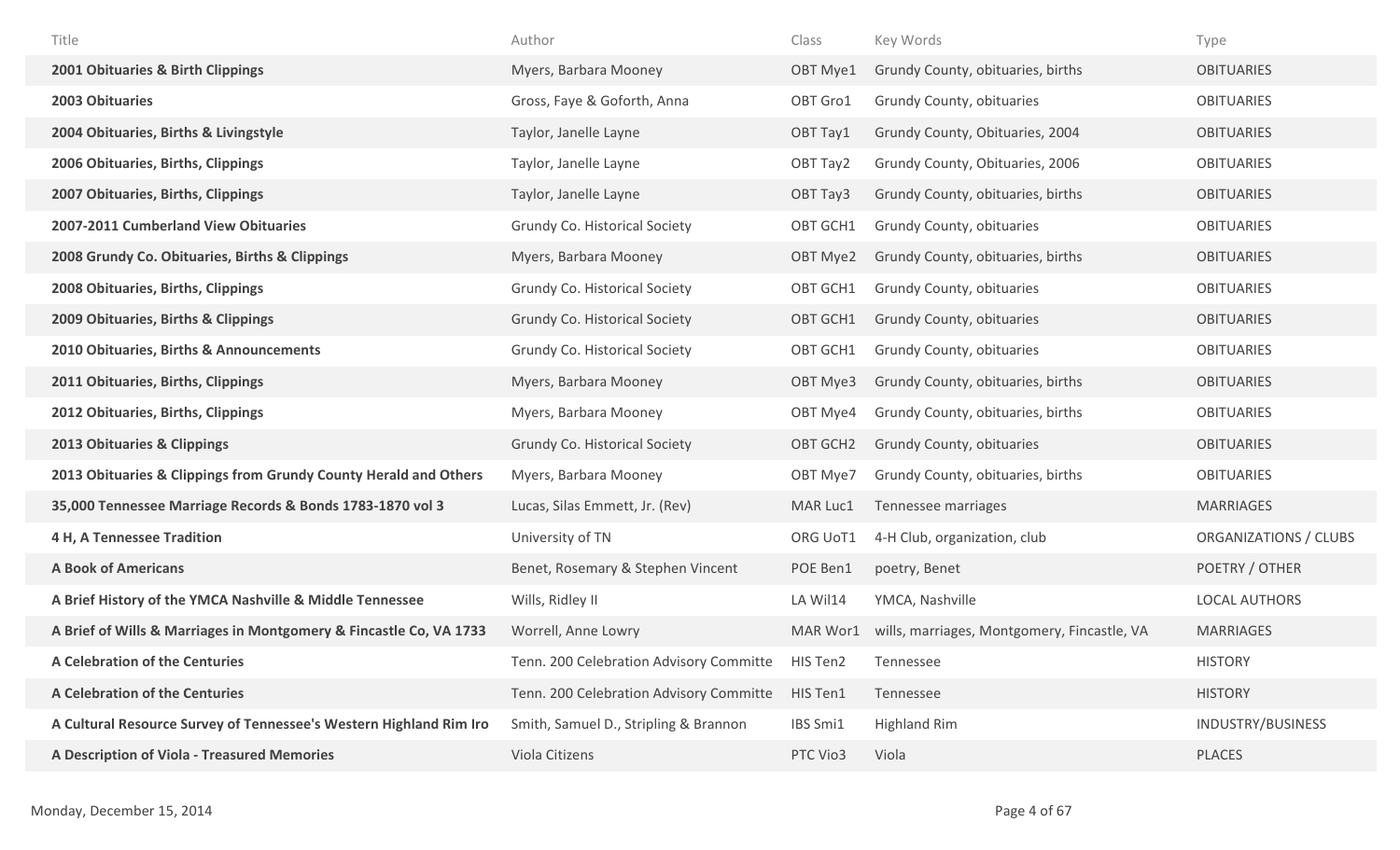| Title                                                                | Author                                  | Class           | Key Words                                | Type                  |
|----------------------------------------------------------------------|-----------------------------------------|-----------------|------------------------------------------|-----------------------|
| A Description of Viola Going Back Vol 1                              | Viola Citizens                          | PTC Vio1        | Viola                                    | <b>PLACES</b>         |
| A Directory of Tennessee Agencies                                    | Durham, Walter T.                       | <b>GEN Dur1</b> | Tennessee genealogy                      | <b>GENEALOGY</b>      |
| <b>A Front Seat in Hell</b>                                          | Arbuckle, J.W.                          | LA Arb1         | World War II, veteran                    | <b>LOCAL AUTHORS</b>  |
| A Glance Back 2012                                                   | Myers, Barbara Mooney                   | OBT Mye5        | A Glance Back, Turner                    | <b>OBITUARIES</b>     |
| A Glance Back 2013                                                   | Myers, Barbara                          | HIS Mye3        | Grundy County, Turner                    | <b>HISTORY</b>        |
| A Guide to City Cemetery (Tracy City)                                | <b>Ladies Memorial Society</b>          | <b>CEM LMS2</b> | <b>Grundy County</b>                     | <b>CEMETERIES</b>     |
| A Guide to City Cemetery (Tracy City)                                | <b>Ladies Memorial Society</b>          | CEM LMS1        | <b>Grundy County</b>                     | <b>CEMETERIES</b>     |
| <b>A Guide to Research</b>                                           | Church of Jesus Christ of LDS           | <b>GEN CJC1</b> | genealogy                                | <b>GENEALOGY</b>      |
| A History of Beersheba Springs Hotel & Assembly                      | Troutt, Ann                             | PTC Tro1        | Beersheba, hotel, assembly               | <b>PLACES</b>         |
| A History of Good Shepherd Roman Catholic Parish in S.E. Middle TN   | Hamner, James E.                        | CHU Ham1        | Good Shepherd Roman Catholic             | <b>CHURCHES</b>       |
| A Listing of Tates Who Served in the Civil War                       | Tylor, Dola                             | FAM Tat9        | Dishroon, Tate, Freemont                 | <b>FAMILIES</b>       |
| A Narrative of the Life of David Crockett                            | Crockett, David                         | BIO Cro1        | frontier history, Crockett               | <b>BIOGRAPHY</b>      |
| A New Home for Billy                                                 | Justus, May                             | ChS             | children's literature                    | May Justus Collection |
| A New South Rebellion - A Battle Against Convict Labor in TN Coalfie | Shapiro, Karin A.                       | LCL Sha1        | Convict labor, Grundy County             | LEGAL                 |
| A Part of Me - Warren Co. TN                                         | Homecoming Committee Viola Valley       | HIS HCV1        | Warren County, Viola                     | <b>HISTORY</b>        |
| A Pictorial Hisotry of the Univ. of the South                        | Senefild, Emily & Eric Wilson           | HIS Sen1        | University of the South, Sewanee, photos | <b>HISTORY</b>        |
| A Pictorial History of Grundy County                                 | <b>Grundy County Historical Society</b> | HIS GCH3        | <b>Grundy County</b>                     | <b>HISTORY</b>        |
| A Pivotal Grundy Co. Election 1958                                   | Hargis, Raymond                         | LCL Har1        | <b>Grundy County</b>                     | LEGAL                 |
| A Place of Trial, Toil, Happiness, and Glorious Success              | <b>Swiss Historical Society</b>         | SWS SHS6        | Swiss, Gruetli, school                   | SWISS                 |
| <b>A Southern Sampler</b>                                            | Harbinger House                         | POE Har1        | poetry                                   | POETRY / OTHER        |
| <b>A Southern Sampler</b>                                            | Harbinger House                         | POE Har2        | poetry                                   | POETRY / OTHER        |
| <b>A Treasury of Tennessee Tales</b>                                 | Ewing, James                            | HIS Ewi2        | Tennessee, tales, stories                | <b>HISTORY</b>        |
| <b>A Treasury of Tennessee Tales</b>                                 | Ewing, James                            | HIS Ewi1        | Tennessee, tales, stories                | <b>HISTORY</b>        |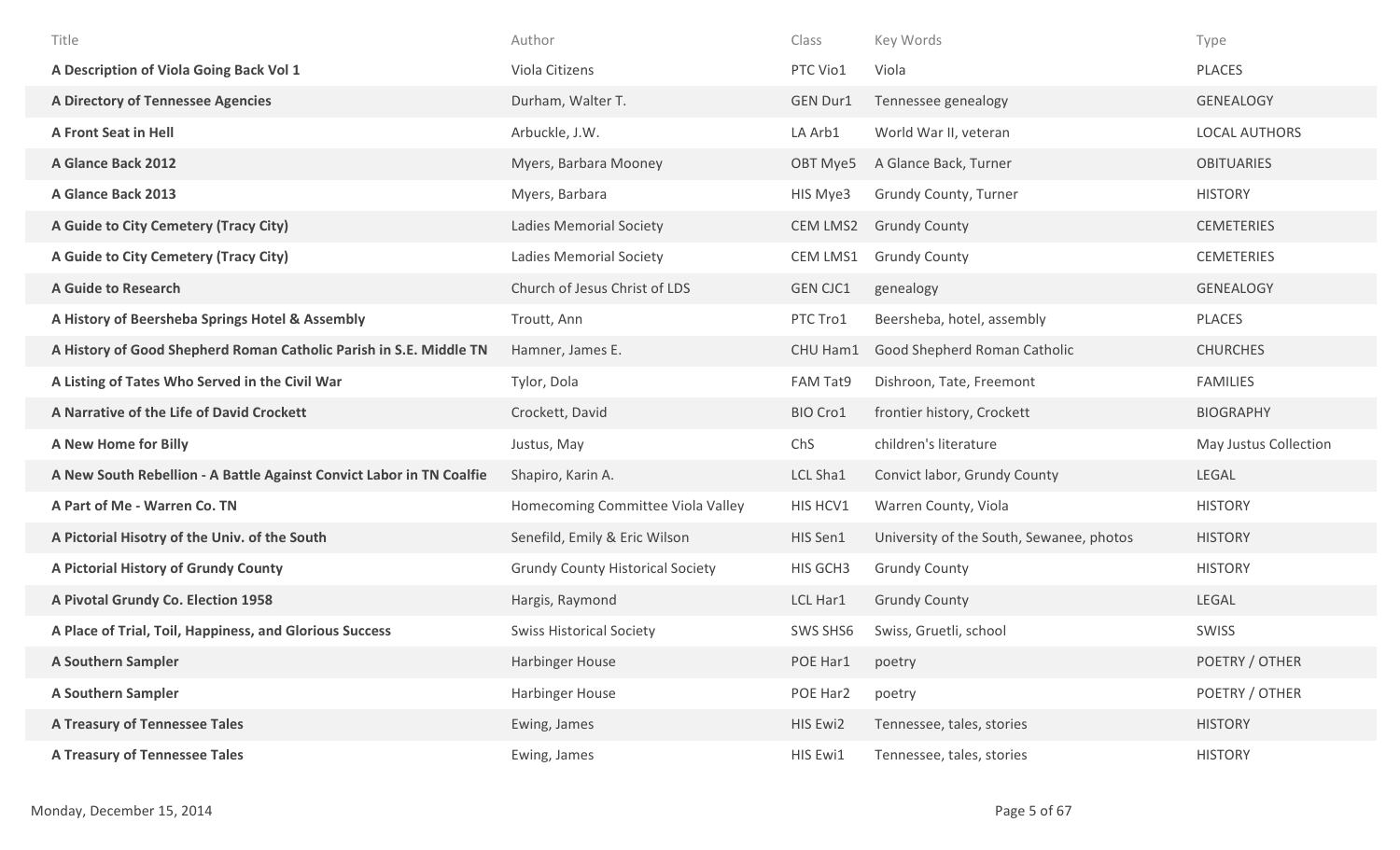| Title                                                                 | Author                             | Class           | Key Words                                       | Type                     |
|-----------------------------------------------------------------------|------------------------------------|-----------------|-------------------------------------------------|--------------------------|
| A Walking Tour of Mt. Olivet Cemetery                                 | Wills, Ridley II                   | CEM Wil1        | Davidson County, Mt. Olivet Cemetery, Nashville | <b>CEMETERIES</b>        |
| <b>Abraham Lincoln</b>                                                | Brooks, Noah                       | BIO Bro1        | Civil War, Lincoln                              | <b>BIOGRAPHY</b>         |
| Abstract of Canon County, TN Will Book Vol A 1836-1895                | Carlson, Gladys                    | WIL Car1        | Cannon County, Wills                            | <b>WIlls</b>             |
| Abstracts of Death Certificates 1908-1919 Marion Co TN                | Tate, Lloyd A.                     | OBT Tat2        | Marion County, death certificates               | <b>OBITUARIES</b>        |
| <b>Abstracts of Death Certificates 1920-1925 Marion Co TN</b>         | Tate, Lloyd A.                     | OBT Tat3        | Marion County, death certificates               | <b>OBITUARIES</b>        |
| <b>Abstracts of Ocoee District Early Land Records-Entries</b>         | McClure, Lucille                   | DLT McC1        | Land records                                    | <b>DEEDS &amp; LAND</b>  |
| <b>Addendum to Backenstoss Family Association of America</b>          | Backensto, Elwood Bruce            | SWS Bac1        | Backensto, Baggenstoss, Swiss, Gruetli          | SWISS                    |
| Agricultural & Social Aspects of the Swiss Settlement in Grundy Co. T | Neskaug, Selmer Reinhart           | SWS Nes4        | Swiss, Gruetli, customs, farming                | SWISS                    |
| Agricultural & Social Aspects of the Swiss Settlement in Grundy Co. T | Neskaug, Selmer Reinhart           | SWS Nes3        | Swiss, Gruetli, customs, farming                | SWISS                    |
| Agricultural & Social Aspects of the Swiss Settlement in Grundy Co. T | Neskaug, Selmer Reinhart           | <b>SWS Nes2</b> | Swiss, Gruetli, customs, farming                | SWISS                    |
| <b>Agricultural By Laws</b>                                           | <b>Swiss Historical Society</b>    | SWS SHS5        | Agriculture, Gruetli, Swiss, by laws            | SWISS                    |
| <b>Agricultural Society of New Switzerland - Gruetli</b>              | Tylor, Dola                        | SWS Tyl3        | Swiss, Gruetli, Agriculture                     | SWISS                    |
| <b>Albert D. Roddy</b>                                                | Flury, Catherine Kilgore           | FAM Rod1        | Roddy                                           | <b>FAMILIES</b>          |
| <b>Alfred Montgomery Shook</b>                                        | Walker, Ann Kendrick               | Fam Sho2        | Shook                                           | <b>FAMILIES</b>          |
| All the Lost Octobers & Other Poems                                   | Tate, Leonard L.                   | POE Tat2        | Leonard Tate, poetry, Beersheba Springs         | POETRY / OTHER           |
| All the Lost Octobers & Other Poems                                   | Tate, Leonard L.                   | POE Tat1        | Leonard Tate, poetry, Beersheba Springs         | POETRY / OTHER           |
| <b>Ambush book 8</b>                                                  | Porter, Donald Clayton             | F Por8          | Indian                                          | <b>FICTION BOOKS</b>     |
| <b>American Fuels Volume II</b>                                       | Bacon & Hamor                      | <b>IBS Bac2</b> | coal                                            | INDUSTRY/BUSINESS        |
| <b>American Fuels Volume II</b>                                       | Bacon & Hamor                      | <b>IBS Bac1</b> | coal                                            | <b>INDUSTRY/BUSINESS</b> |
| <b>American Indian Costume</b>                                        | Paterek, Josephine                 | NAT Pat1        | Native Americans, Indians, costumes             | NATIVE AMERICANS         |
| <b>American Indian Prayers &amp; Poetry</b>                           | Sharpe, J. Ed.                     | NAT Sha2        | Indian, prayers, poetry                         | NATIVE AMERICANS         |
| <b>Americana Illustrated 1936</b>                                     | American Historical Society        | AmH AHS1        | US History, American History                    | <b>AMERICAN HISTORY</b>  |
| <b>America's Fascinating Indian Heritage</b>                          | <b>Reader's Digest Association</b> | <b>NAT RDA2</b> | Indian, Native American                         | NATIVE AMERICANS         |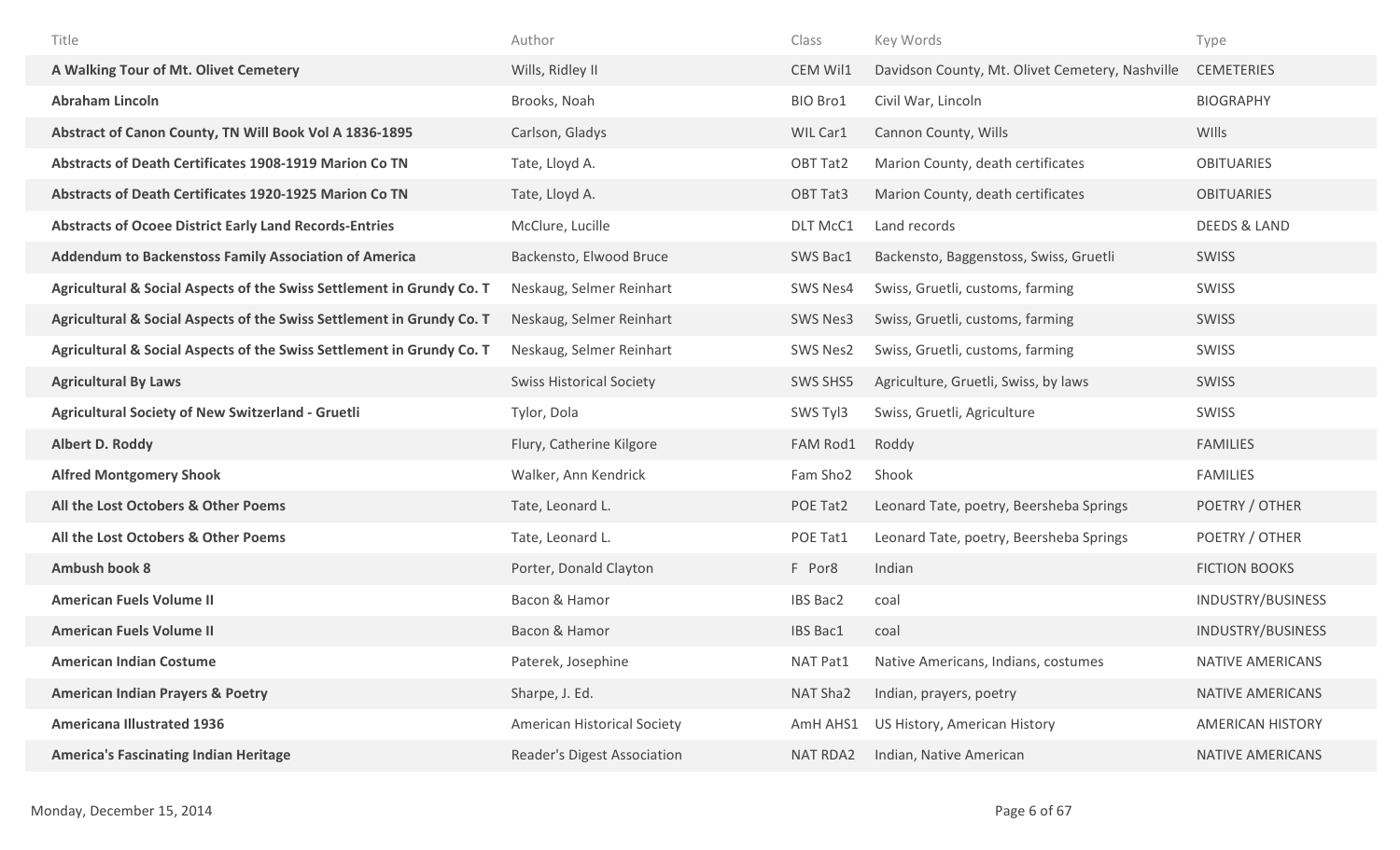| Title                                                             | Author                             | Class             | Key Words                              | Type                  |
|-------------------------------------------------------------------|------------------------------------|-------------------|----------------------------------------|-----------------------|
| An Abstract of North Carolina Wills from about 1760 to about 1800 | Olds, Fred A.                      | WIL Old1          | North Carolina, Wills                  | WIlls                 |
| <b>Andrew Jackson's Hermitage</b>                                 | Ladies' Hermitage Association      | HIS LHA1          | Jackson, Hermitage, President          | <b>HISTORY</b>        |
| <b>Andrews Family Genealogy</b>                                   | Andrews, Ella Smith Johns          | FAM Andr2 Andrews |                                        | <b>FAMILIES</b>       |
| <b>Andrews Family Genealogy</b>                                   | Andrews, Ella Smith Johns          | FAM Andr1 Andrews |                                        | <b>FAMILIES</b>       |
| <b>Angst Baggenstoss</b>                                          | Baggenstoss, Mary Eastman          | SWS Bag2          | Backensto, Baggenstoss, Swiss, Gruetli | <b>SWISS</b>          |
| <b>Appalachian Culture of Gruetli, TN</b>                         | Stampfli, Rose Marie               | SWS Sta2          | Appalachian Culture, Gruetli, Swiss    | <b>SWISS</b>          |
| <b>Artists of Native Americans</b>                                | Perillo, Gregory                   | NAT Per2          | art, Native American artists           | NATIVE AMERICANS      |
| At the Foot of Windy Low                                          | Justus, May                        | ChS               | children's literature                  | May Justus Collection |
| <b>Atlas For Germanic Genealogy</b>                               | Thode, Ernest                      | <b>GEN Tho1</b>   | genealogy                              | <b>GENEALOGY</b>      |
| Atnip - Inabnit                                                   | Jones, D. Mitchell                 | FAM Atn1          | Inabnit, Atnip                         | <b>FAMILIES</b>       |
| <b>Aylor &amp; Layne Family</b>                                   | Wilhelm, Mae King                  | FAM Ayl1          | Adams, Sanders                         | <b>FAMILIES</b>       |
| <b>Aylor &amp; Layne Family</b>                                   | Wilhelm, Mae King                  | FAM Ayl2          | Aylor, Layne                           | <b>FAMILIES</b>       |
| <b>Back to Eden</b>                                               | Kloss, Jethro                      | LA Klo1           | herbal medicine                        | <b>LOCAL AUTHORS</b>  |
| <b>Backenstoss Family Association</b>                             | Backensto, Elwood Bruce            | SWS Bac2          | Backensto, Baggenstoss, Swiss, Gruetli | SWISS                 |
| <b>Backward Trail, The</b>                                        | Hale, Will T.                      | HIS Hal1          | pioneers, settlers                     | <b>HISTORY</b>        |
| <b>Baggenstoss Revisited 1991</b>                                 | Backensto, E.B.                    | SWS Bac4          | Backensto, Baggenstoss, Swiss, Gruetli | SWISS                 |
| <b>Baggenstoss Roots Tennessee Branch</b>                         | Baggenstoss, John E. "Jack"        | SWS Bag1          | Backensto, Baggenstoss, Swiss, Gruetli | SWISS                 |
| <b>Banjo Billy &amp; Mr. Bones</b>                                | Justus, May                        | ChS               | children's literature                  | May Justus Collection |
| <b>Barney Bring Your Banjo</b>                                    | Justus, May                        | ChS               | children's literature                  | May Justus Collection |
| Be As One, One, One Memories of Growing Up in the Swiss Settleme  | Suter, Clara Stampfli Brock        | FAM Sta1          | Suter, Stampfli                        | <b>FAMILIES</b>       |
| <b>Beauty for Ashes</b>                                           | Dishroon, Georgia Tate             | FAM Tat10         | Tate                                   | <b>FAMILIES</b>       |
| <b>Beauty for Ashes</b>                                           | Dishroon, Georgia Tate             | FAM Dis1          | Dishroon, Tate, Freemont               | <b>FAMILIES</b>       |
| Bedford Co, TN Bible Records Vol 1                                | Marsh, Helen Crawford & Timothy R. | <b>BIB Mar1</b>   | <b>Bible Record</b>                    | <b>BIBLE RECORDS</b>  |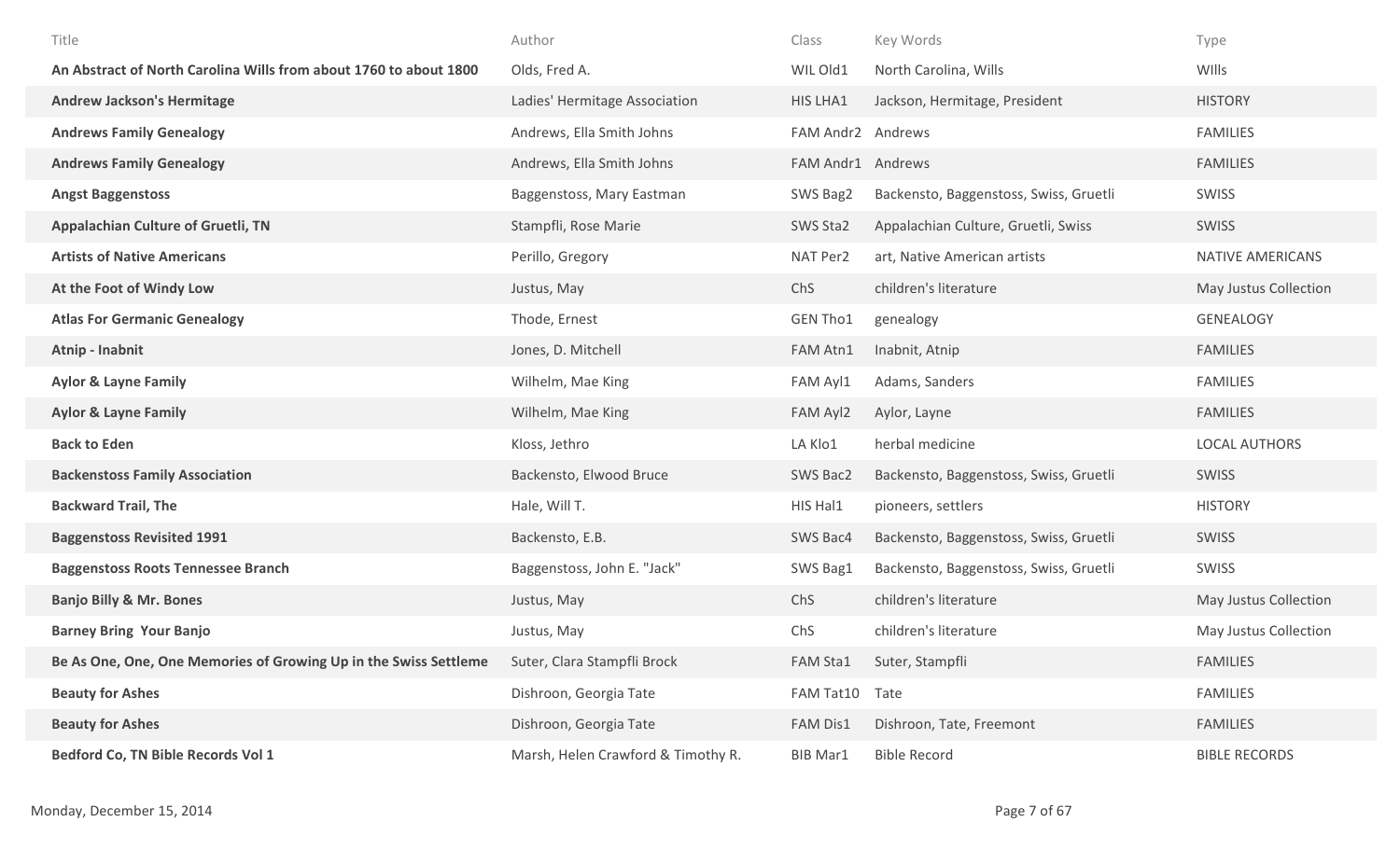| Title                                                      | Author                             | Class            | Key Words                                     | Type                  |
|------------------------------------------------------------|------------------------------------|------------------|-----------------------------------------------|-----------------------|
| <b>Bedford Co, TN Bible Records Vol 2</b>                  | Marsh, Helen Crawford & Timothy R. | <b>BIB Mar2</b>  | <b>Bible Record</b>                           | <b>BIBLE RECORDS</b>  |
| <b>Bedford Co. TN</b>                                      | <b>Turner Publishing</b>           | HIS Tur1         | <b>Bedford County</b>                         | <b>HISTORY</b>        |
| <b>Beech Grove</b>                                         | Jacobs, David L.                   | PTC Jac1         | Beech Grove, Coffee County, Rutherford County | <b>PLACES</b>         |
| <b>Beersheba Springs A History</b>                         | Coppinger, Margaret Brown          | PTC Cop5         | Beersheba                                     | PLACES                |
| <b>Beersheba Springs A History</b>                         | Coppinger, Margaret Brown          | PTC Cop6         | Beersheba                                     | <b>PLACES</b>         |
| <b>Beersheba Springs A History Vol. II</b>                 | Almon, Clopper                     | PTC Alm1         | Beersheba Springs, TN                         | <b>PLACES</b>         |
| <b>Beersheba Springs A History Vol. III</b>                | Almon, Clopper                     | PTC Alm2         | Beersheba Springs, TN                         | <b>PLACES</b>         |
| Beginning Cherokee 2nd Ed.                                 | Holmes & Smith                     | NAT Hol1         | Cherokee, language                            | NATIVE AMERICANS      |
| <b>Belle Meade Country Club</b>                            | Wills, Ridley II                   | LA Wil1          | <b>Belle Meade</b>                            | <b>LOCAL AUTHORS</b>  |
| Berry, Elder, Metcalf                                      | Flury, Catherine                   | FAM Ber1         | Berry, Elder, Metcalf                         | <b>FAMILIES</b>       |
| <b>Bethel</b>                                              | Campbell, Willene                  | CEM Cam1         | <b>Grundy County</b>                          | <b>CEMETERIES</b>     |
|                                                            |                                    |                  |                                               |                       |
| <b>Betty Lou of Big Log Mountain</b>                       | Justus, May                        | ChS              | children's literature                         | May Justus Collection |
| <b>Big Log Mountain</b>                                    | Justus, May                        | ChS              | children's literature                         | May Justus Collection |
| <b>Biographical Directory of TN General Assembly Vol 2</b> | TN Historical Commission           | <b>BIO THC2</b>  | lawmakers, general assembly                   | <b>BIOGRAPHY</b>      |
| <b>Biographical Directory of TN General Assembly Vol 1</b> | TN Historical Commission           | <b>BIO THC1</b>  | lawmakers, general assembly                   | <b>BIOGRAPHY</b>      |
| <b>Biographical Directory of TN General Assembly Vol 3</b> | TN Historical Commission           | <b>BIO THC4</b>  | lawmakers, general assembly                   | <b>BIOGRAPHY</b>      |
| <b>Biographical Directory of TN General Assembly Vol 4</b> | TN Historical Commission           | <b>BIO THC6</b>  | lawmakers, general assembly                   | <b>BIOGRAPHY</b>      |
| <b>Biographical Directory of TN General Assembly Vol 4</b> | TN Historical Commission           | <b>BIO THC5</b>  | lawmakers, general assembly                   | <b>BIOGRAPHY</b>      |
| <b>Biographical Directory of TN General Assembly Vol 5</b> | <b>TN Historical Commission</b>    | <b>BIO THC8</b>  | lawmakers, general assembly                   | <b>BIOGRAPHY</b>      |
| <b>Biographical Directory of TN General Assembly Vol 5</b> | TN Historical Commission           | <b>BIO THC7</b>  | lawmakers, general assembly                   | <b>BIOGRAPHY</b>      |
| <b>Biographical Directory of TN General Assembly Vol 6</b> | TN Historical Commission           | <b>BIO THC9</b>  | lawmakers, general assembly                   | <b>BIOGRAPHY</b>      |
| <b>Biographical Directory of TN General Assembly Vol 6</b> | TN Historical Commission           | <b>BIO THC10</b> | lawmakers, general assembly                   | <b>BIOGRAPHY</b>      |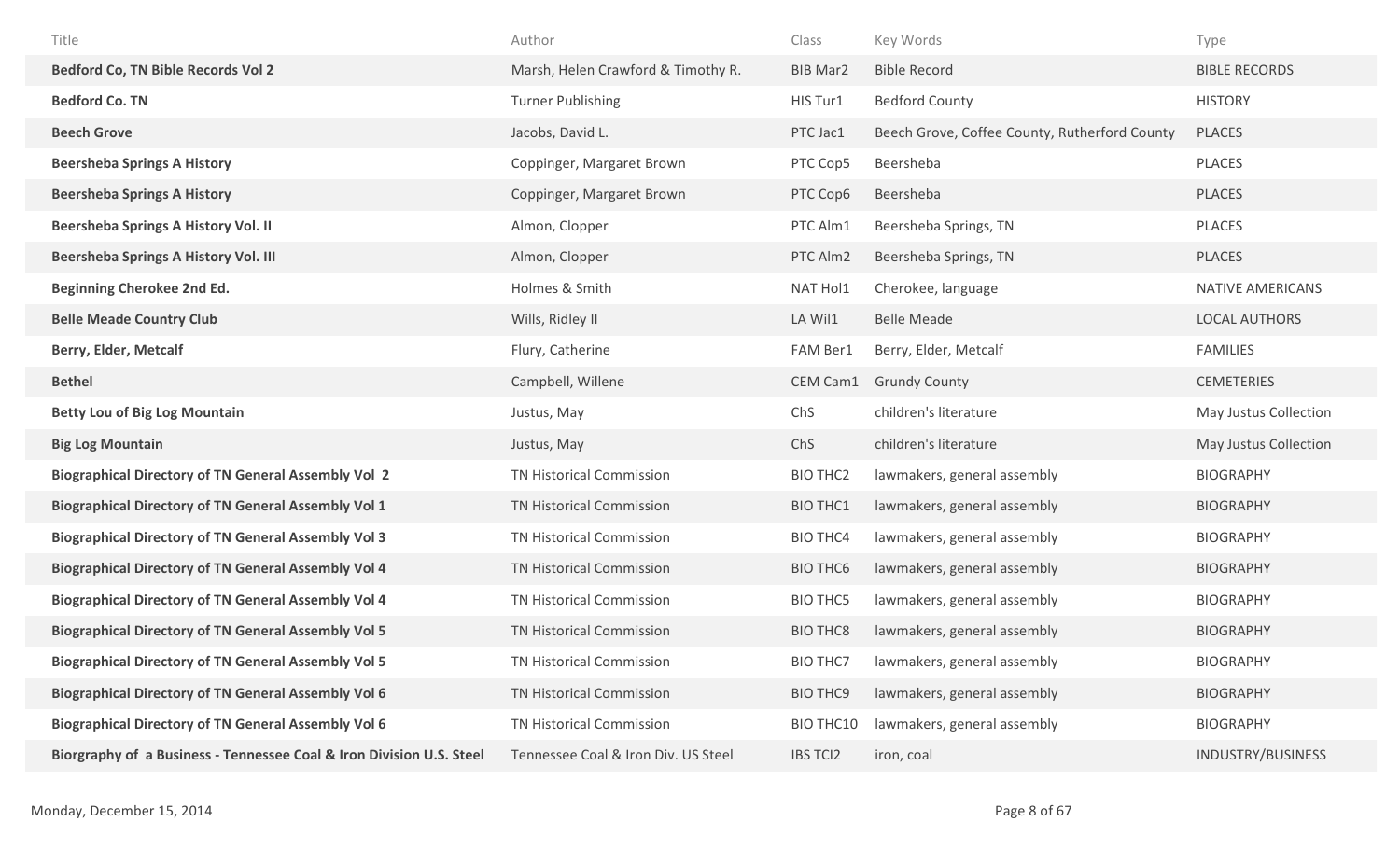| Title                                                              | Author                                    | Class           | Key Words                                   | Type                  |
|--------------------------------------------------------------------|-------------------------------------------|-----------------|---------------------------------------------|-----------------------|
| Births in Winchester, Virginia 1853-1860                           | Tylor, Dola S.                            | BIR Tyl1        | Winchester, VA                              | <b>BIRTHS</b>         |
| <b>Births in Winchester, Virginia 1864</b>                         | Tylor, Dola S.                            | BIR Tyl2        | Winchester, VA                              | <b>BIRTHS</b>         |
| Births, Deaths, and Marriages Extrated from Sequachee News 1891-   | Tylor, Dola S.                            | MAR Tyl6        | births, deaths, marriages, Sequachee Valley | <b>MARRIAGES</b>      |
| <b>Bivens Chapel Congregational Methodist</b>                      | Slaughter, Daryl                          | CHU Sla1        | Bivens Chapel, Gruetli                      | <b>CHURCHES</b>       |
| <b>Bledsoe Co. TN - a Pictorial History</b>                        | Bledsoe Co. Historical & Genealogical So. | HIS BCH1        | <b>Bledsoe County</b>                       | <b>HISTORY</b>        |
| <b>Bledsoe County TN Chancery Court</b>                            | <b>Bledsoe County Library</b>             | LCL BCL1        | <b>Bledsoe County</b>                       | LEGAL                 |
| Blount Journal 1790-1796, The                                      | Blount, William (Gov.)                    | HIS Blo1        | Blount, William (Gov.), journal             | <b>HISTORY</b>        |
| <b>Blue Springs Church &amp; Cemetery--March 1807</b>              | Bridgewater, Betty Anderson               | CEM Bri1        | <b>Warren County</b>                        | <b>CEMETERIES</b>     |
| Blue Springs Church of Christ Minute Books 2 & 3                   | Bridgewater, Betty Anderson               | CHU Bri1        | Warren County, Viola, Blue Spgs             | <b>CHURCHES</b>       |
| <b>Bluebird Fly Up</b>                                             | Justus, May                               | ChS             | children's literature                       | May Justus Collection |
| <b>Bonholzer/Banholzer/ Tidman</b>                                 | Grundy Co. Historical Society             | <b>FAM Bpnh</b> | Banholzer, Bonholzer, Tidman                | <b>FAMILIES</b>       |
| <b>Bonner Holler-A Family Memory</b>                               | <b>Bonner Family</b>                      | FAM Bon1        | Bonner                                      | <b>FAMILIES</b>       |
|                                                                    |                                           |                 |                                             |                       |
| <b>Breaking the Code of Silence - Nursing Home Abuse</b>           | Sampley, David                            | LA Sam1         | elderly, nursing home, abuse                | <b>LOCAL AUTHORS</b>  |
| <b>Broccoli and Bubble Gum</b>                                     | Justus, May                               | ChS             | children's literature                       | May Justus Collection |
| Browns in Gray - The Grandsons of Absalom Brown                    | Juliano, James David                      | FAM Bro2        | Brown                                       | <b>FAMILIES</b>       |
| Burnett Family Descendants of Elihu & Celia Burnett from Pelham Va | Weston, Edgar E; Burnette; L.H.& Gladys   | FAM Bur1        | Burnett                                     | <b>FAMILIES</b>       |
| Burnett Family Descendants of Elihu & Celia Burnett from Pelham Va | Weston, Edgar E; Burnette; L.H.& Gladys   | FAM Bur2        | <b>Burnett</b>                              | <b>FAMILIES</b>       |
| Businesses, Manufactures, and Tradesman Grundy County, Tennesse    | Dun, R. G. Mercantile Agency              | IBS Dun12       | Businesses, Manufacturers, Merchants        | INDUSTRY/BUSINESS     |
| By Wonders and By War                                              | Williams, Carol                           | F Wil1          | pioneer                                     | <b>FICTION BOOKS</b>  |
| <b>Byars and Nix Family Histories</b>                              | Shrum, Joyce Nix                          | FAM Bya1        | Byars, Nix                                  | <b>FAMILIES</b>       |
| <b>Cabin on Kettle Creek</b>                                       | Justus, May                               | ChS             | children's literature                       | May Justus Collection |
| <b>Cagle Family History</b>                                        | Cagle, Michael                            | FAM Cag1        | Cagle                                       | <b>FAMILIES</b>       |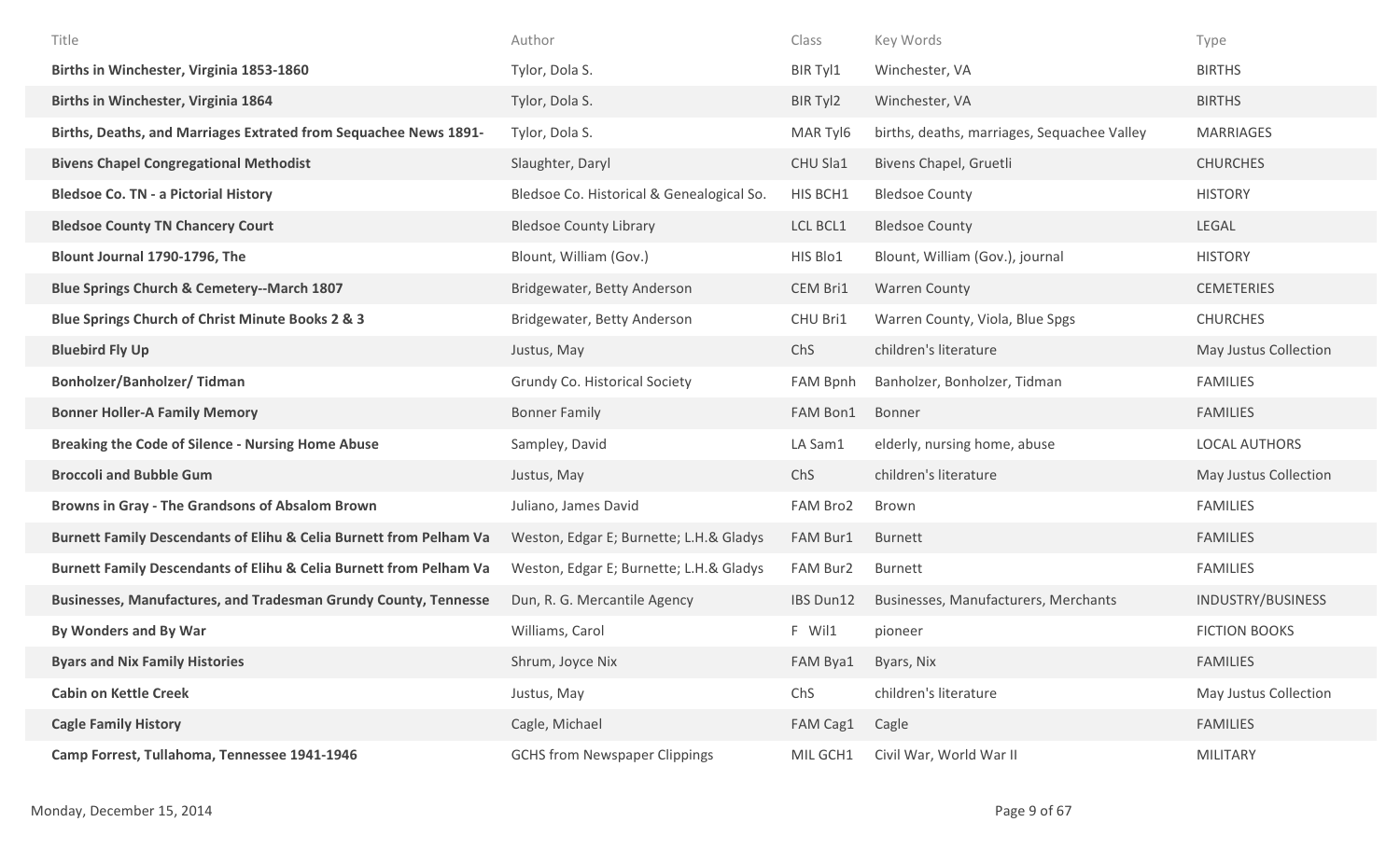| Title                                                                   | Author                               | Class             | Key Words                        | Type                    |
|-------------------------------------------------------------------------|--------------------------------------|-------------------|----------------------------------|-------------------------|
| Campaigns & Battles of the 16th Regiment, TN Volunteers in the Wa       | Head, Thomas A.                      | MIL Hea1          | Civil War, 16th Regiment TN      | <b>MILITARY</b>         |
| Campbell, Graham, Hobbs, McCarver, McElhaney                            | Scissom, Lucille Campbell            | FAM Cam1          | Campbell, Graham, Hobbs          | <b>FAMILIES</b>         |
| Cannon                                                                  | Mason, Robert L.                     | HIS Mas1          | Cannon County                    | <b>HISTORY</b>          |
| <b>Cannon County, Tennessee Marriages (1838-1873)</b>                   | Sistler, Byron & Sistler, Barbara    | <b>MAR Sis8</b>   | Cannon County, marriages         | <b>MARRIAGES</b>        |
| <b>Cap &amp; Gown 1991</b>                                              | University of the South              | YB 1991 U         | University of the South, Sewanee | <b>YEARBOOKS</b>        |
| Cap & Gown 2000                                                         | University of the South              | YB 2000 U         | University of the South, Sewanee | <b>YEARBOOKS</b>        |
| Cap & Gown 2000                                                         | University of the South              | <b>YB 2001U</b>   | University of the South, Sewanee | <b>YEARBOOKS</b>        |
| <b>Carden Cemetery</b>                                                  | Peroy, Celeste                       | CEM Per1          | Coffee County                    | <b>CEMETERIES</b>       |
| <b>Carrick &amp; Phipps</b>                                             | Owens, Sally Carrick                 | FAM Car1          | Carrick, Phipps                  | <b>FAMILIES</b>         |
| Catherine Flury's Memories of Historical Places in Tracy City, TN       | Taylor, Janelle Layne                | PTC Tay2          | Tracy City, architecture, Flury  | PLACES                  |
| <b>Cavaliers &amp; Pioneers Abstracts of VA Land Patents and Grants</b> | Nugent, Nell Mrion                   | DLT Nug1          | Land grants, Land patents        | <b>DEEDS &amp; LAND</b> |
| <b>Celia Anderson Family Genealogy</b>                                  | Pizzoferrato, Jane                   | FAM And1          | Anderson                         | <b>FAMILIES</b>         |
| Cem & Tombstone Inscriptions Coffee Co, TN Vol 1                        | Winters, Linda                       | CEM Win1          | Coffee County                    | <b>CEMETERIES</b>       |
| Cem & Tombstone Inscriptions Coffee Co. TN Vol II                       | Winters, Linda                       | CEM Win2          | Coffee County                    | <b>CEMETERIES</b>       |
| <b>Cemeteries</b>                                                       | Grundy Co. Historical Society        | CEM GCH1          | <b>Grundy County</b>             | <b>CEMETERIES</b>       |
| <b>Cemeteries in Roarks Cove</b>                                        | Douglas, Bob                         | CEM Dou1          | <b>Franklin County</b>           | <b>CEMETERIES</b>       |
| <b>Cemeteries of Grundy County TN Vol 1</b>                             | <b>Grundy Co. Historical Society</b> |                   | CEM GCH2 Grundy County           | <b>CEMETERIES</b>       |
| <b>Cemeteries of Grundy County TN Vol 2</b>                             | Grundy Co. Historical Society        | CEM GCH3          | <b>Grundy County</b>             | <b>CEMETERIES</b>       |
| <b>Cemetery Records of Franklin County, Tennessee</b>                   | Franklin Co. Hist. Soc.              | CEM FCH2          | <b>Franklin County</b>           | <b>CEMETERIES</b>       |
| <b>Cemetery Records of Franklin County, Tennessee</b>                   | Franklin Co. Hist. Soc.              | CEM FCH1          | <b>Franklin County</b>           | <b>CEMETERIES</b>       |
| Cemetery Records of Okmulgee Co. OK Book 1                              | Okmulgee, OK Genealogical Society    | CEM Okm1 Oklahoma |                                  | <b>CEMETERIES</b>       |
| <b>Cemetery Records of Smith County, Tennessee--1978</b>                | Lynch, Louise Gillespie              | CEM Lyn2          | Smith County                     | <b>CEMETERIES</b>       |
| <b>Cemetery Records of Williamson Co. TN</b>                            | Lynch & Hays                         | CEM Lyn1          | <b>Williamson County</b>         | <b>CEMETERIES</b>       |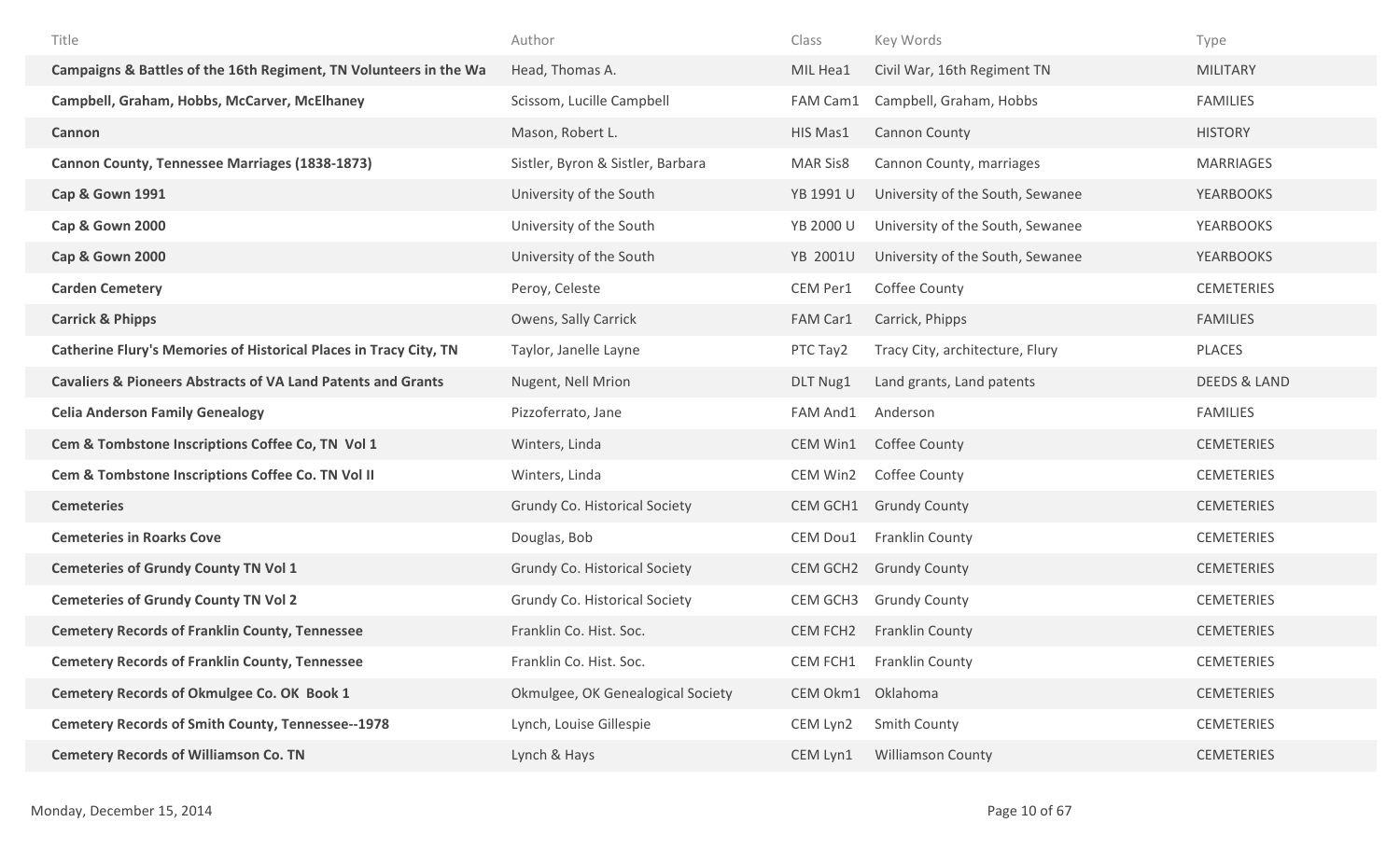| Title                                                                    | Author                      | Class    | Key Words                                | Type                    |
|--------------------------------------------------------------------------|-----------------------------|----------|------------------------------------------|-------------------------|
| <b>Census Index Grundy Co. TN 1920</b>                                   | Tylor, Dola S.              | CEN Tyl4 | <b>Grundy County</b>                     | <b>CENSUS</b>           |
| Census of the the Cumberland Settlements 1770-1790                       | Fulcher, Richard Carlton    | CEN Ful1 | Cumberland Settlements, 1770, 1780, 1790 | <b>CENSUS</b>           |
| Charles Foster--- Jan. 30, 1802-Feb. 25, 1889                            | Sleigh, Howard, Thomas, Jr. | FAM Fos1 | Foster                                   | <b>FAMILIES</b>         |
| Charles Kilgore of King's Mountain-A New History of the Kilgore Fam      | Addington, Hugh M.          | FAM Kil6 | Kilgore                                  | <b>FAMILIES</b>         |
| <b>Checks Written by Sam Werner</b>                                      | Werner, Sam                 | IBS Wer1 | checks, Werner                           | INDUSTRY/BUSINESS       |
| <b>Cherokee book 10</b>                                                  | Porter, Donald Clayton      | F Por10  | Indian                                   | <b>FICTION BOOKS</b>    |
| Cherokee by Blood (1906-1910)-Application 1-1550 (Vol 1)                 | Jordan, Jerry Wright        | NAT Jor1 | Cherokee                                 | <b>NATIVE AMERICANS</b> |
| Cherokee by Blood (Vol 2) 1906-1910-Application 1551-4200                | Jordan, Jerry Wright        | NAT Jor2 | Cherokee                                 | <b>NATIVE AMERICANS</b> |
| Cherokee by Blood (Vol 3) 1906-1910-Applications 4201-7250               | Jordan, Jerry Wright        | NAT Jor3 | Cherokee                                 | <b>NATIVE AMERICANS</b> |
| Cherokee by Blood (Vol 4) 1906-1910 Applications 7251-10170              | Jordan, Jerry Wright        | NAT Jor4 | Cherokee                                 | <b>NATIVE AMERICANS</b> |
| Cherokee by Blood (Vol 5) 1906-1910 Applications 10171-13260             | Jordan, Jerry Wright        | NAT Jor5 | Cherokee                                 | <b>NATIVE AMERICANS</b> |
| Cherokee by Blood (Vol 6) 1906-1910 Applications 13261-16745             | Jordan, Jerry Wright        | NAT Jor6 | Cherokee                                 | <b>NATIVE AMERICANS</b> |
| Cherokee by Blood (Vol 7) 1906-1910 Applications 16746-20100             | Jordan, Jerry Wright        | NAT Jor7 | Cherokee                                 | <b>NATIVE AMERICANS</b> |
| Cherokee by Blood (Vol 8) 1906-1910 Applications 20101-23800             | Jordan, Jerry Wright        | NAT Jor8 | Cherokee                                 | <b>NATIVE AMERICANS</b> |
| Cherokee by Blood (Vol 9) 1906-1910 Applications 23801-27800             | Jordan, Jerry Wright        | NAT Jor9 | Cherokee                                 | <b>NATIVE AMERICANS</b> |
| <b>Cherokee County OK Marriages</b>                                      | Potter, Dorothy Williams    | MAR Pot1 | Cherokee County, Oklahoma                | <b>MARRIAGES</b>        |
| <b>Cherokee Descendants: East-(Index-Guion Miller Application Vol 1)</b> | Bowen, Jeff                 | NAT Bow2 | Cherokee, Guion Miller Roll              | <b>NATIVE AMERICANS</b> |
| <b>Cherokee Descendants Vol 4 Pt 2-N-Z</b>                               | Bowen, Jeff                 | NAT Bow4 | Cherokee                                 | <b>NATIVE AMERICANS</b> |
| <b>Cherokee Descendants-General Index of Eastern/Western Cherokee</b>    | Bowen, Jeff                 | NAT Bow3 | Cherokee                                 | <b>NATIVE AMERICANS</b> |
| Cherokee Descendants-West, Vol 2, A-M                                    | Bowen, Jeff                 | NAT Bow5 | Cherokee                                 | <b>NATIVE AMERICANS</b> |
| Cherokee Descendants-West, Vol 3, N-Z                                    | Bowen, Jeff                 | NAT Bow6 | Cherokee                                 | <b>NATIVE AMERICANS</b> |
| Cherokee Indian, 1835 Census for Ala. GA, N. Carolina, TN Muster Ro      | Bowen, Jeff                 | NAT Bow7 | Cherokee                                 | NATIVE AMERICANS        |
| <b>Cherokee Planters in Georgia 1832-1838</b>                            | Shadburn, Don L.            | NAT Sha1 | Cherokee, Georgia, planters              | <b>NATIVE AMERICANS</b> |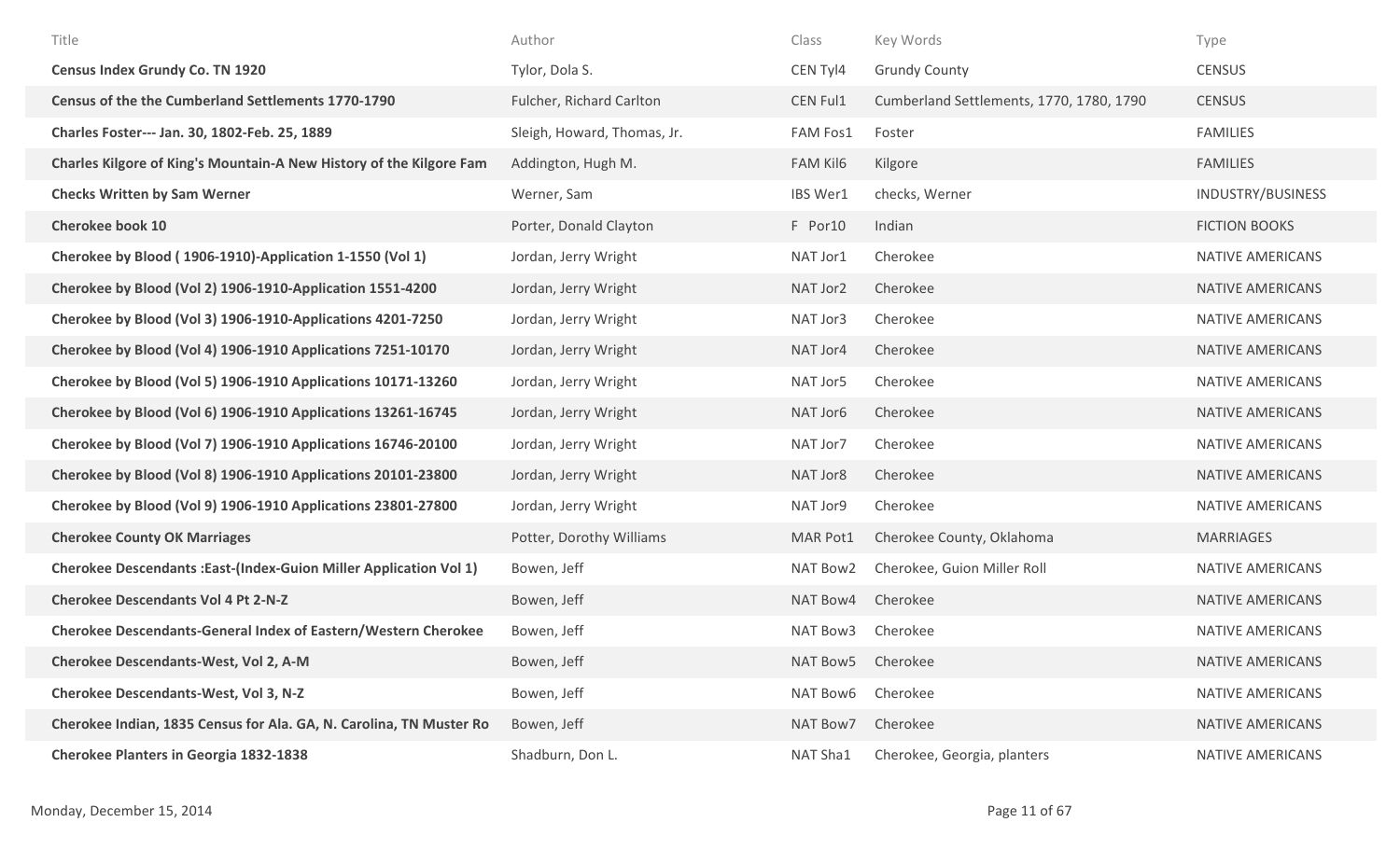| Title                                                             | Author                                  | Class                | Key Words                                | Type                    |
|-------------------------------------------------------------------|-----------------------------------------|----------------------|------------------------------------------|-------------------------|
| <b>Cherokee Proud</b>                                             | McClure, Tony                           | <b>NAT McC2</b>      | Cherokee                                 | <b>NATIVE AMERICANS</b> |
| <b>Cherokee Roots, Vol 2 (Western Cherokee Rolls)</b>             | Blankenship, Bob                        | NAT Bla3             | Cherokee                                 | NATIVE AMERICANS        |
| <b>Cherokee-English Dictionary</b>                                | Feeling, Durbin                         | NAT Fee1             | Cherokee                                 | <b>NATIVE AMERICANS</b> |
| <b>Chestnut Grove Church Cemetery &amp; School 2008</b>           | Sherwood, James Robert & Bettye         | CEM Sher1            | <b>Grundy County</b>                     | <b>CEMETERIES</b>       |
| Chief Junaluska of the Cherokee Indian Nation                     | Phillips, John F.                       | NAT Phi1             | Junaluska, Cherokee                      | <b>NATIVE AMERICANS</b> |
| <b>Children of the Green Smoky Mountains</b>                      | Justus, May                             | ChS                  | children's literature                    | May Justus Collection   |
| Chippewa Indians Turtle Mountain Reservation Births & Deaths, 192 | Bowen, Jeff                             | NAT Bow9             | Chippewa, Turtle Mountain                | NATIVE AMERICANS        |
| Choctaw book 11                                                   | Porter, Donald Clayton                  | F Por11              | Indian                                   | <b>FICTION BOOKS</b>    |
| <b>Christenings at Gruetli</b>                                    | Fritsch, Jim                            | SWS Fri1             | Gruetli, Christenings, Swiss             | SWISS                   |
| <b>Christian Amacher Family 1998</b>                              | Limbaugh, Jerry T.                      | SWS Lim1             | Swiss, Amacher, Gruetli                  | <b>SWISS</b>            |
| <b>Christian Ruef 1827-103 and Descendants</b>                    | Limbaugh, Jerry T.                      | SWS Lim2             | Swiss, Christian Reuf, Gruetli           | SWISS                   |
| <b>Chronicle of the 20th Century</b>                              | <b>Chronicle Publications</b>           | AmH ChP1             | US History, American History             | <b>AMERICAN HISTORY</b> |
| <b>Chronik der Burgergemeinde Brienz</b>                          | Schild, Erich                           | SWS Sch1             | Swiss, German                            | SWISS                   |
| <b>Church Family</b>                                              | Meeks, Edward                           | FAM Chu1             | Church, report cards, photos             | <b>FAMILIES</b>         |
| <b>Citizen List of the Political Community of Switzerland</b>     | Fritsch, Jim                            | SWS Fri3             | Gruetli, Swiss, Citizens                 | <b>SWISS</b>            |
| Civil War Soldiers of Coffee County, Tennessee Book 1             | <b>Coffee County Historical Society</b> | MIL CCH1             | Civil War, Coffee Co.                    | <b>MILITARY</b>         |
| Civil War Soldiers of Coffee County, Tennessee Book 2             | <b>Coffee County Historical Society</b> | MIL CCH <sub>2</sub> | Civil War, Coffee Co.                    | <b>MILITARY</b>         |
| Civil War Soldiers of Coffee County, Tennessee Book 3             | <b>Coffee County Historical Society</b> | MIL CCH3             | Civil War, Coffee Co.                    | <b>MILITARY</b>         |
| Civil War Soldiers of Coffee County, Tennessee Book 4             | <b>Coffee County Historical Society</b> | MIL CCH4             | Civil War, Coffee Co.                    | <b>MILITARY</b>         |
| <b>Claiborne County Tennessee Marriages (1838-1868)</b>           | Sistler, Byron                          | MAR Sis14            | Claiborne County, marriages              | <b>MARRIAGES</b>        |
| <b>Claiborne County Tennessee Marriages (1838-1868)</b>           | Indian Terr. Gen. & Hist. Soc.          | MAR ITG1             | Claiborne County, marriages              | <b>MARRIAGES</b>        |
| <b>Clarence Kilgore - This Is Your Life</b>                       | Flury, Catherine Kilgore                | FAM Kil2             | Kilgore                                  | <b>FAMILIES</b>         |
| <b>Class Reunion Grundy Co High 1939</b>                          | Street, James                           | SRU Str1             | Grundy County High School, Reunion, 1962 | <b>SCHOOL REUNION</b>   |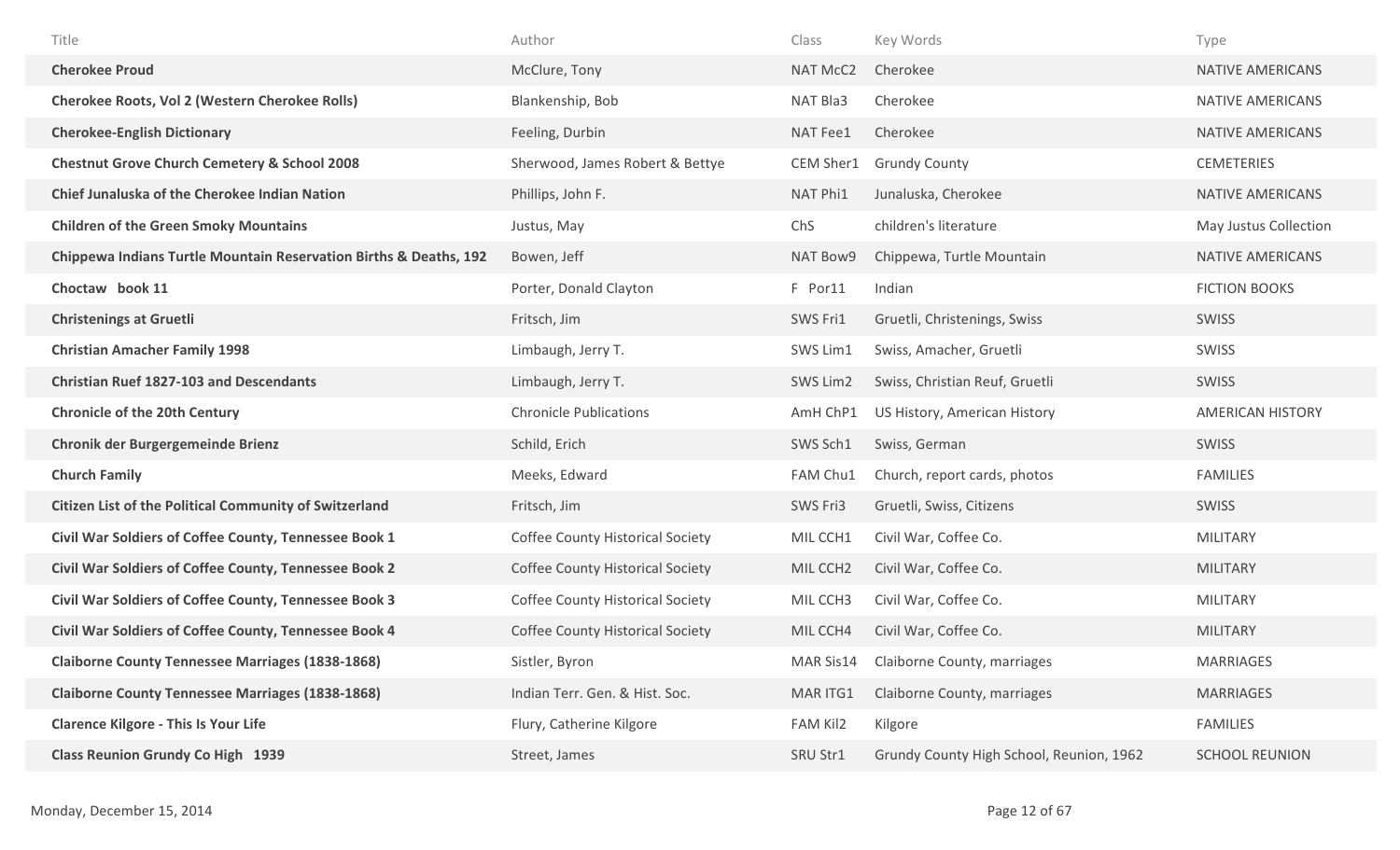| Title                                                              | Author                     | Class           | Key Words                                     | Type                  |
|--------------------------------------------------------------------|----------------------------|-----------------|-----------------------------------------------|-----------------------|
| Class Reunion Grundy Co High 1941-1991 Golden Reunion              | <b>Reunion Committee</b>   | SRU RUC1        | Grundy County High School, Reunion            | <b>SCHOOL REUNION</b> |
| Class Reunion Grundy Co High 1941 - 1991 Golden Reunion            | <b>Reunion Committee</b>   | <b>SRU RUC2</b> | Grundy County High School, Reunion, 1941-1991 | <b>SCHOOL REUNION</b> |
| Class Reunion Grundy Co High 1942-2007 65th Reunion                | <b>Reunion Committee</b>   | <b>SRU RUC3</b> | Grundy County High School, Reunion, 1941-1991 | <b>SCHOOL REUNION</b> |
| <b>Class Reunion Grundy Co High 1943</b>                           | <b>Reunion Committee</b>   | <b>SRU RUC4</b> | Grundy County High School, Reunion, 1942-2007 | <b>SCHOOL REUNION</b> |
| <b>Class Reunion Grundy Co High 1947</b>                           | <b>Reunion Committee</b>   | <b>SRU RUC7</b> | Grundy County High School, Reunion, 1944      | <b>SCHOOL REUNION</b> |
| <b>Class Reunion Grundy Co High 1952</b>                           | <b>Reunion Committee</b>   | <b>SRU RUC8</b> | Grundy County High School, Reunion, 1947      | <b>SCHOOL REUNION</b> |
| Class Reunion Grundy Co High 1955 40th Reunion July 28, 1995       | <b>Reunion Committee</b>   | <b>SRU RUC9</b> | Grundy County High School, Reunion, 1952      | <b>SCHOOL REUNION</b> |
| Class Reunion Grundy Co High 1958 50th Class Reunion May 3, 2008   | <b>Reunion Committee</b>   | SRU RUC10       | Grundy County High School, Reunion, 1955      | <b>SCHOOL REUNION</b> |
| <b>Class Reunion Grundy Co High 1962</b>                           | <b>Reunion Committee</b>   | SRU RUC11       | Grundy County High School, Reunion, 1967      | <b>SCHOOL REUNION</b> |
| Class Reunion Grundy Co High 1964 25th Class Reunion July 25, 1989 | <b>Reunion Committee</b>   | SRU RUC14       | Grundy County High School, Reunion, 1958      | <b>SCHOOL REUNION</b> |
| <b>Class Reunion Grundy Co High 1967 25th Class Reunion</b>        | <b>Reunion Committee</b>   | SRU RUC13       | Grundy County High School, Reunion, 1968      | <b>SCHOOL REUNION</b> |
| <b>Class Reunion Grundy Co High 1968</b>                           | <b>Reunion Committee</b>   | SRU RUC12       | Grundy County High School, Reunion, 1964      | <b>SCHOOL REUNION</b> |
| Class Reunion Grundy Co. High 1943 Sixtieth Reunion June 21, 2003  | <b>Reunion Committee</b>   | SRU RUC5.       | Grundy County High School, Reunion, 1943      | <b>SCHOOL REUNION</b> |
| Class Reunion Grundy Co. High 1943 Sixtieth Reunion June 21, 2003  | <b>Reunion Committee</b>   | SRU RUC5.       | Grundy County High School, Reunion, 1943      | <b>SCHOOL REUNION</b> |
| <b>Class Reunion Grundy Co. High 1944</b>                          | <b>Reunion Committee</b>   | <b>SRU RUC6</b> | Grundy County High School, Reunion, 1943      | <b>SCHOOL REUNION</b> |
| Class Reunion Grundy Co. High 1964 40th Reunion July 24, 2004      | <b>Reunion Committee</b>   | SRU RUC15       | Grundy County High School, Reunion, 1939      | <b>SCHOOL REUNION</b> |
| Class Reunion Grundy Co. High 1964 50th Reunion 2014               | <b>Reunion Committee</b>   | SRU RUC16       | Grundy County High School, Reunion, 1964      | <b>SCHOOL REUNION</b> |
| <b>Cleveland The Beautiful</b>                                     | Snell, William R.          | PTC Sne1        | Cleveland                                     | <b>PLACES</b>         |
| <b>Climb It Right</b>                                              | Cosgriff, John & Carolyn   | <b>GEN Cos1</b> | genealogy                                     | <b>GENEALOGY</b>      |
| <b>Coal Mining Notebook</b>                                        | Coal Age, Publisher        | <b>IBS Coa1</b> | coal                                          | INDUSTRY/BUSINESS     |
| <b>Coalmont Cemetery</b>                                           | Douglas, Bob               | CEM Dou2        | <b>Grundy County</b>                          | <b>CEMETERIES</b>     |
| <b>Coalmont Cemetery</b>                                           | Curtis, Tommy              | CEM Cur1        | <b>Grundy County</b>                          | <b>CEMETERIES</b>     |
| <b>Coalmont Elementary School</b>                                  | <b>Coalmont Elementary</b> |                 | YB 2002 Co Coalmont Elementary School         | <b>YEARBOOKS</b>      |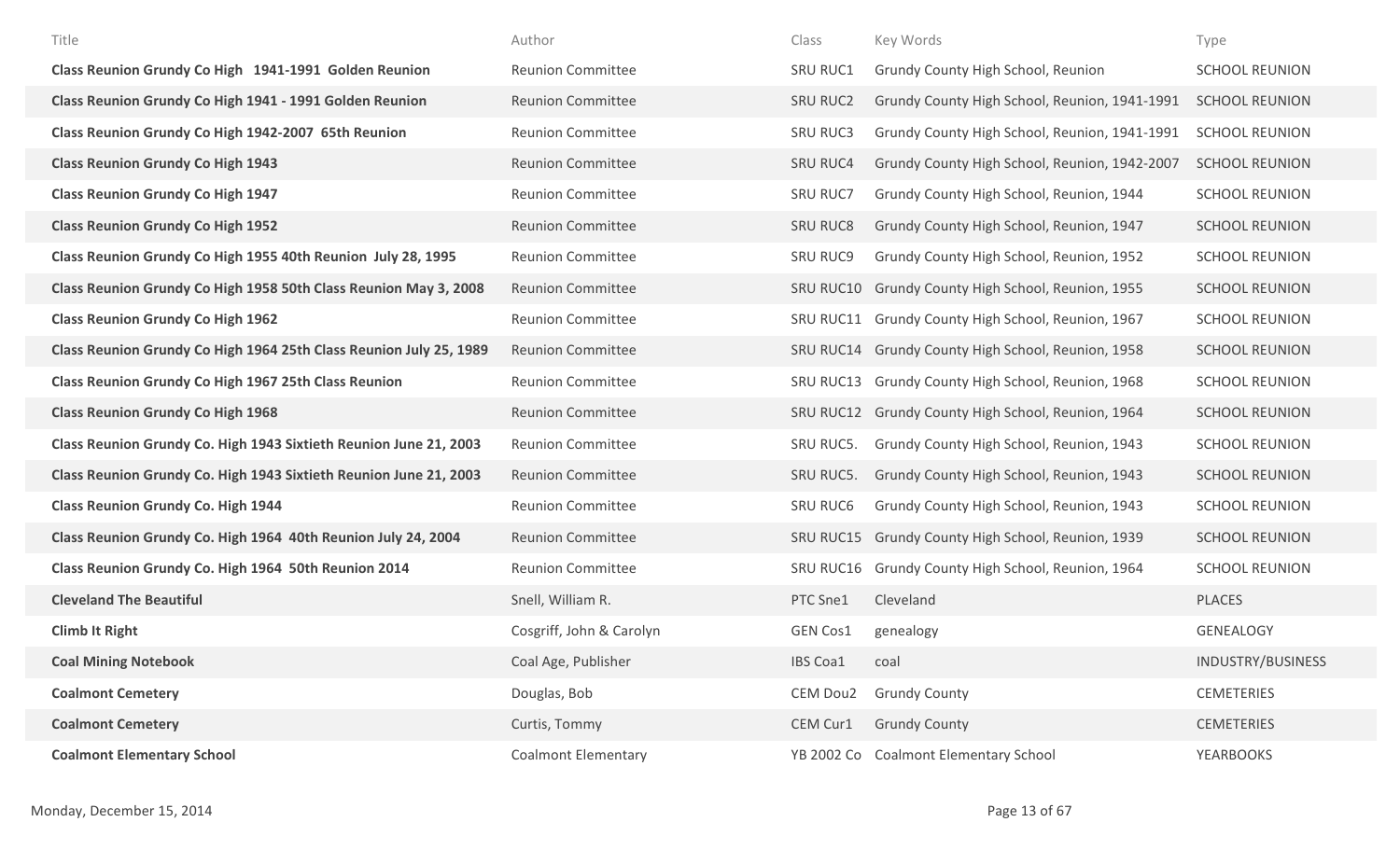| Title                                                       | Author                              | Class           | Key Words                              | Type              |
|-------------------------------------------------------------|-------------------------------------|-----------------|----------------------------------------|-------------------|
| <b>Coalmont Mines Audit</b>                                 | <b>Coalmont Mines Audit Report</b>  | <b>IBS CMA1</b> | mining, coal, business, Coalmont       | INDUSTRY/BUSINESS |
| Coca Cola Bottling Company in Tracy City legal papers       | Grundy Co. Historical Society       | <b>IBS GCH3</b> | Coca Cola Bottling, Tracy City         | INDUSTRY/BUSINESS |
| <b>Coffee Chrinicle - The Mystic Seven</b>                  | Coffee Co. Historical Society       | HIS CCH1        | Coffee County                          | <b>HISTORY</b>    |
| <b>Coffee Co Then &amp; Now 1983</b>                        | McMahan, Basil                      | HIS McM1        | Coffee County                          | <b>HISTORY</b>    |
| <b>Coffee Co. From Arrowheads to Rockets</b>                | Martinez, Corrine                   | HIS Mar1        | Coffee County                          | <b>HISTORY</b>    |
| <b>Coffee Co. TN History</b>                                | Goodspeed History                   | HIS GsH1        | Coffee County                          | <b>HISTORY</b>    |
| <b>Coffee County Marriages 1853-1870</b>                    | Sistler, Byron & Sistler, Barbara   | <b>MAR Sis9</b> | marriages                              | <b>MARRIAGES</b>  |
| <b>Coffee County Marriages 1853-1870</b>                    | Sistler, Byron & Sistler, Barbara   | MAR Sis10       | marriages                              | <b>MARRIAGES</b>  |
| <b>Coffee County Marriages 1853-1870</b>                    | Sistler, Byron & Sistler, Barbara   | MAR Sis11       | marriages                              | <b>MARRIAGES</b>  |
| Coffee County TN Wills June 1836 - August 1966 - Copy 1     | Bridgewater, Betty Anderson         | WIL Bri1        | Coffee County, Wills                   | WIlls             |
| Coffee County TN Wills June 1836 - August 1966 - Copy 2     | Bridgewater, Betty Anderson         | WIL Bri2        | Coffee County, Wills                   | WIlls             |
| <b>Coffee County, TN Bonds &amp; Settlements</b>            | <b>WPA Records</b>                  | LCL WPA1        | Coffee County                          | LEGAL             |
| <b>Coffee County, TN County Court Loose Papers</b>          | Phillips, Judy H. & Moore, Betty M. | LCL Phi1        | Coffee County                          | LEGAL             |
| <b>Colin Campbell Descendants</b>                           | Crabtree, Ron                       | FAM Cam2        | Campbell                               | <b>FAMILIES</b>   |
| <b>Compendium of Local Biography - Grundy County</b>        | <b>Mountain Press</b>               | <b>BIO MtP1</b> | Grundy Co. history                     | <b>BIOGRAPHY</b>  |
| <b>Confederate</b>                                          | Grundy Co. Historical Society       | MIL GCH2        | Civil War, Confederate                 | <b>MILITARY</b>   |
| <b>Confederate Military History Vol 1 Part 1</b>            | The National Historical Society     | MIL NHS1        | Civil War, Confederate                 | <b>MILITARY</b>   |
| <b>Confederate Military History Vol 1 Part 2</b>            | The National Historical Society     | MIL NHS2        | Civil War, Confederate                 | <b>MILITARY</b>   |
| Confederate Military History Vol 2 (Maryland & West Va.)    | The National Historical Society     | MIL NHS3        | Civil War, Confederate                 | <b>MILITARY</b>   |
| Confederate Military History Vol 3- Part 1 (Va.)            | The National Historical Society     | MIL NHS4        | Civil War, Confederate                 | <b>MILITARY</b>   |
| Confederate Military History Vol 3- Part 2 (Va.)            | <b>National History Society</b>     | MIL NHS5        | Civil War, Confederate, Virginia       | <b>MILITARY</b>   |
| <b>Confederate Military History Vol 4- (North Carolina)</b> | <b>National History Society</b>     | MIL NHS6        | Civil War, Confederate, North Carolina | <b>MILITARY</b>   |
| <b>Confederate Military History Vol 5- (South Carolina)</b> | The National Historical Society     | MIL NHS7        | Civil War, Confederate                 | <b>MILITARY</b>   |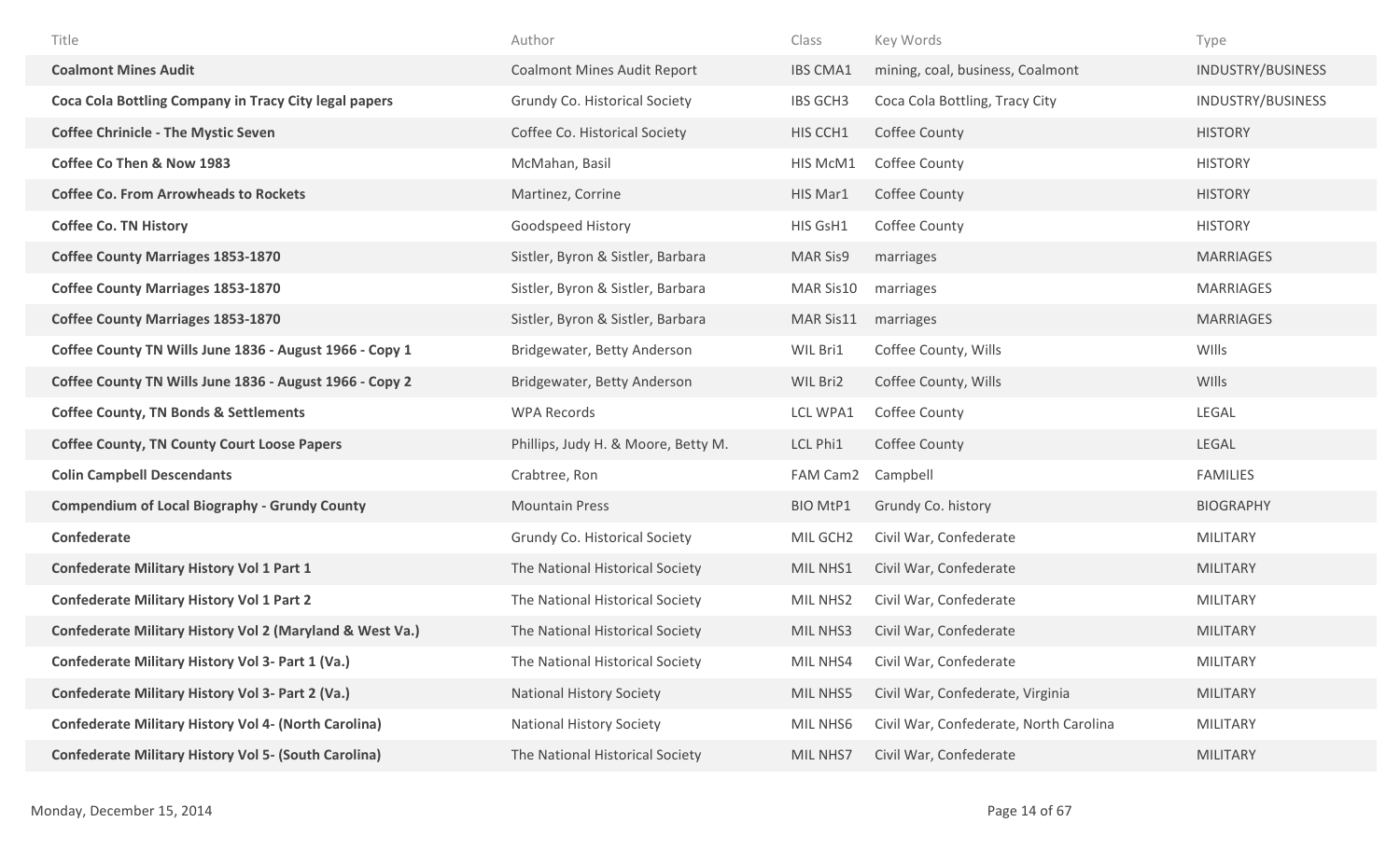| Title                                                           | Author                                  | Class           | Key Words                                  | Type                    |
|-----------------------------------------------------------------|-----------------------------------------|-----------------|--------------------------------------------|-------------------------|
| <b>Confederate Patriot Index 1924 - 1978</b>                    | Tennessee United Daughters of Conf.     | MIL TUD1        | Civil War, Confederate                     | <b>MILITARY</b>         |
| Conn, Crouch, Bradshaw                                          | Sullivan, Carolyn Ramsey                | <b>FAM Conn</b> | Conn, Crouch, Bradshaw, Winton             | <b>FAMILIES</b>         |
| <b>Convict Lease Program in East Tennessee</b>                  | Street, Derek                           | LCL Str1        | Convict lease, Grundy County               | LEGAL                   |
| <b>Copies of Home Ec &amp; The Yellow Jacket</b>                | <b>Grundy County Historical Society</b> | SCH GCH6        | Grundy Co. High School, newspaper, Home Ec | <b>SCHOOLS</b>          |
| <b>Coulsons of Grundy Co. TN</b>                                | Tylor, Dola                             | FAM Cou1        | Coulsons                                   | <b>FAMILIES</b>         |
| <b>County Fair Exhibits</b>                                     | First Bank of Marion Co.                | ORG FBM1        | County Fair exhibits, Grundy County        | ORGANIZATIONS / CLUBS   |
| <b>County Records &amp; Genealogical Resources in Tennessee</b> | Fulcher, Richard Carlton                | <b>GEN Ful1</b> | genealogy                                  | GENEALOGY               |
| <b>Coves &amp; Cliffs of the Cumberlands - John Gamp</b>        | Purnell, Elizabeth Wilkins              | HIS Pur1        | Not on shelf - ask librarian               | <b>HISTORY</b>          |
| <b>Cowan Cumberland Presbyterian Church</b>                     | Wiggins, Joe (Rev.)                     | CHU Wig1        | Cumberland Presbyterian, Cowan             | <b>CHURCHES</b>         |
| <b>Crabtree Cousins Fall 1997</b>                               | Crabtree, Ron                           | FAM Cra1        | Crabtree                                   | <b>FAMILIES</b>         |
| <b>Crabtree Cousins Spring 1998</b>                             | Crabtree, Ron                           | FAM Cra3        | Crabtree                                   | <b>FAMILIES</b>         |
| <b>Crabtree Cousins Summer 1998</b>                             | Crabtree, Ron                           | FAM Cra4        | Crabtree                                   | <b>FAMILIES</b>         |
| <b>Crabtree Cousins Winter 1997</b>                             | Crabtree, Ron                           | FAM Cra2        | Crabtree                                   | <b>FAMILIES</b>         |
| <b>Crisp &amp; Rankin Family Photos</b>                         | Crisp/Rankin Family                     | FAM Cri1        | Crisp, Rankin                              | <b>FAMILIES</b>         |
| <b>Cumberland Voices</b>                                        | Hollingshead, Nicholas                  | PTC Hol1        | Cumberland, history                        | PLACES                  |
| <b>Curtis</b>                                                   | Descendants of Thomas Curtis            | FAM Cur1        | Curtis                                     | <b>FAMILIES</b>         |
| <b>Custard the Dragon</b>                                       | Justus, May                             | ChS             | children's literature                      | May Justus Collection   |
| <b>Dakota Sioux Indian Dictionary</b>                           | War Cloud, Paul                         | NAT War1        | Dakota Sioux, Indians, dictionary          | NATIVE AMERICANS        |
| <b>Daniel Cicero King Family</b>                                | Wilhelm, Mae King                       | FAM Kin2        | King                                       | <b>FAMILIES</b>         |
| DAR Patriot Index Centennial Edition Part 1                     | Yochim, Eldred Martin (Mrs.)            | MIL Yoc1        | American Revolution, DAR                   | MILITARY                |
| DAR Patriot Index Centennial Edition Part 2                     | Yochim, Eldred Martin (Mrs.)            | MIL Yoc2        | American Revolution, DAR                   | MILITARY                |
| <b>DAR Patriot Index Centennial Edition Part 3</b>              | Yochim, Eldred Martin (Mrs.)            | MIL Yoc3        | American Revolution, DAR                   | MILITARY                |
| <b>Daughters of the Earth</b>                                   | Niethammer, Carolyn                     | <b>NAT Nie1</b> | <b>Native Americans</b>                    | <b>NATIVE AMERICANS</b> |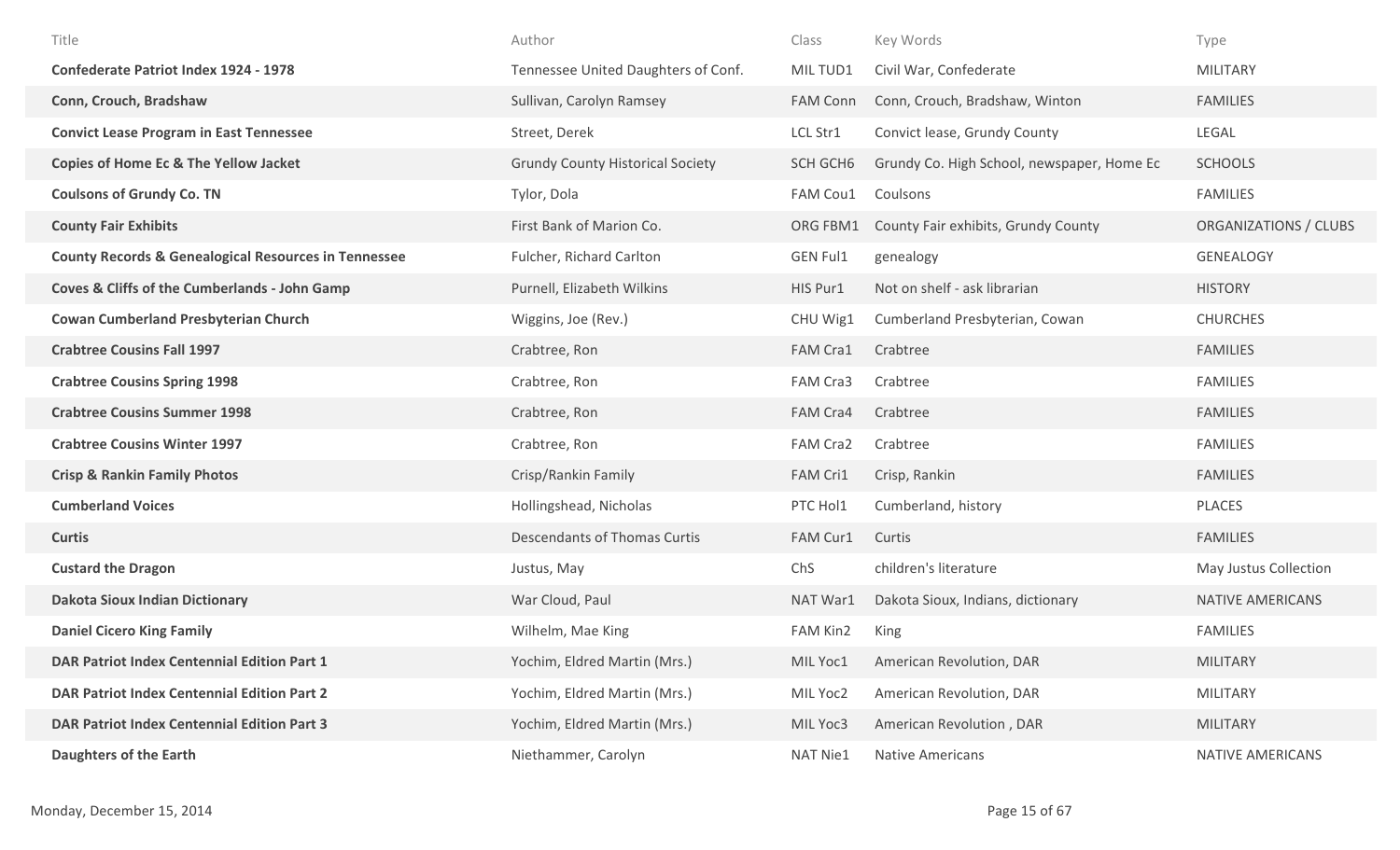| Title                                                                | Author                                | Class            | Key Words                        | Type                    |
|----------------------------------------------------------------------|---------------------------------------|------------------|----------------------------------|-------------------------|
| Dawes Roll "Plus" of Cherokee Nation "1898"                          | Blankenship, Bob                      | NAT Bla2         | Dawes Roll, Cherokee             | <b>NATIVE AMERICANS</b> |
| Death in the Trenches (Grant at Petersburg)                          | Time Life Books-Editors of            | MIL TLB1         | Civil War, Grant, Petersburg     | <b>MILITARY</b>         |
| <b>Death Records of Grundy Co TN</b>                                 | Sherrill, Charles                     | OBT She1         | Grundy County, death records     | <b>OBITUARIES</b>       |
| <b>Death Records of Grundy Co TN</b>                                 | Sherrill, Charles                     | OBT She2         | Grundy County, death records     | <b>OBITUARIES</b>       |
| <b>Death Records of Pelham Valley</b>                                | Citizens of Pelham                    | OBT Pel1         | Grundy County, obituaries        | <b>OBITUARIES</b>       |
| Deaths in Grundy County (1849-1880)                                  | Partin, Jackie                        | OBT Par1         | Grundy County, deaths            | <b>OBITUARIES</b>       |
| Deaths in Grundy County (1849-1880)                                  | Sistler, Byron & Barbara              | OBT Sis1         | Grundy County, deaths in, births | <b>OBITUARIES</b>       |
| DeKalb County, Tennessee Marriages (1848-1880)                       | Burks, Billie & Burks,                | Mar Bur1         | DeKalb County, marriages         | MARRIAGES               |
| DeKalb County, Tennessee Marriages (1848-1880)                       | Sistler, Byron                        | MAR Sis16        | DeKalb Kounty, marriages         | <b>MARRIAGES</b>        |
| Descendants of Abaraham Hargis, Jr.                                  | Scott, Sue                            | FAM Harg1        | Hargis                           | <b>FAMILIES</b>         |
| <b>Descendants of Absolom Brown</b>                                  | Ancestry.com                          | FAM Bro1         | Brown                            | <b>FAMILIES</b>         |
| <b>Descendants of East TN Pioneers</b>                               | Edwards, Olga J. & Frizzell, Izora W. | HIS Edw2         | East Tennessee, pioneers         | <b>HISTORY</b>          |
| Descendants of Floyd Lawson Gross & Lilie Mae Smith                  | Gross                                 | FAM Gro1         | Gross, Smith                     | <b>FAMILIES</b>         |
| <b>Descendants of James William Kilgore</b>                          | VanRickley, Charles N & Beth Kilgore  | FAM Kil3         | Kilgore                          | <b>FAMILIES</b>         |
| Descendants of the Wichser Brothers of Gruetli & Knoxville, TN       | Kubli-Muller, J.J.                    | SWS Kub1         | Swiss, Gruetli, Wichser          | SWISS                   |
| <b>Descendants of Thomas Nunley</b>                                  | Nunley, Howard                        | FAM Nun1         | Nunley                           | <b>FAMILIES</b>         |
| <b>Descendants of Thomas Sanders</b>                                 | Wilhelm, Mae King                     | FAM San4         | Sanders                          | <b>FAMILIES</b>         |
| <b>Descendants of William Hard Hampton</b>                           | Crabtree, Ron                         | FAM Ham4 Hampton |                                  | <b>FAMILIES</b>         |
| Descendants of William M. Harris, Sr. and Martha Roddy               | Davenport, Judy Harris                | FAM Har1         | Harris, Roddy                    | <b>FAMILIES</b>         |
| Descendants of William M. Harris, Sr. and Martha Roddy               | Davenport, Judy Harris                | FAM Har2         | Harris, Roddy                    | <b>FAMILIES</b>         |
| <b>Descendants of Wm. Armstrong</b>                                  | Sanders, Candis Cattley               | FAM Arm1         | Armstrong                        | <b>FAMILIES</b>         |
| Diary of Allen Franklin Scruggs--(1803-1902)                         | Walters, Judith A.                    | FAM Scr1         | Scruggs                          | <b>FAMILIES</b>         |
| Directory of Archives & Historical Records Repositories in Tennessee | Richiuso, John-Paul                   | <b>GEN Ric1</b>  | genealogy                        | <b>GENEALOGY</b>        |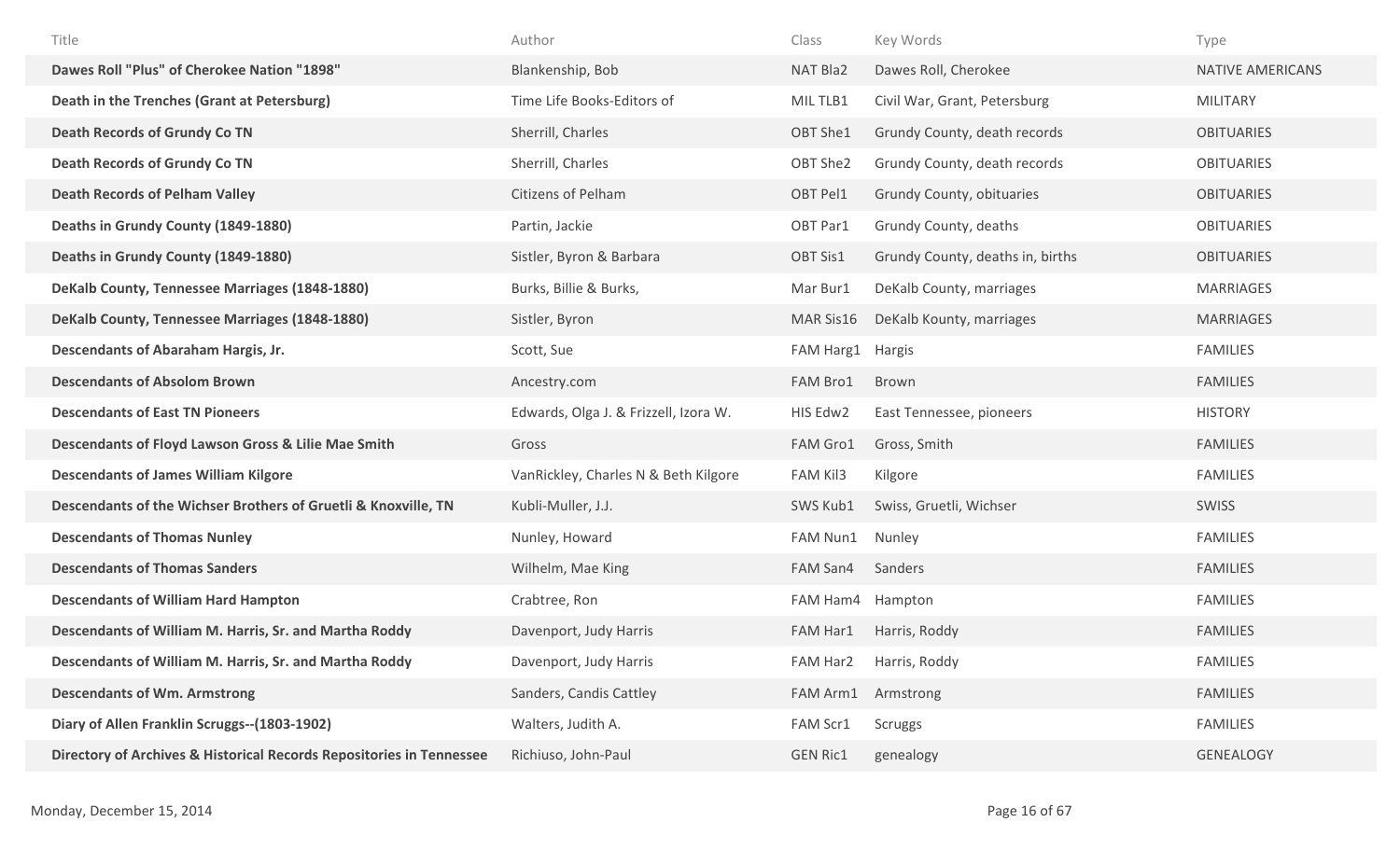| Title                                                            | Author                            | Class           | Key Words                      | Type                    |
|------------------------------------------------------------------|-----------------------------------|-----------------|--------------------------------|-------------------------|
| <b>Discover Your Ancestors</b>                                   | Peskett, Hugh                     | <b>GEN Pes1</b> | genealogy                      | GENEALOGY               |
| <b>Discover Your Ancestors</b>                                   | Peskett, Hugh                     | <b>GEN Pes2</b> | genealogy                      | <b>GENEALOGY</b>        |
| <b>Distinctive Women of TN</b>                                   | <b>TN Historical Society</b>      | <b>BIO THS1</b> | Women's history                | <b>BIOGRAPHY</b>        |
| <b>Dixie Decides</b>                                             | Justus, May                       | ChS             | children's literature          | May Justus Collection   |
| Donelson, TN                                                     | Aiken, Leona Taylor               | PTC Aik1        | Donelson, TN                   | PLACES                  |
| <b>Driftwind</b>                                                 | Coates, Walter John               | POE Coa1        | poetry, Coates                 | POETRY / OTHER          |
| <b>Dutch Maid Bakery of Tracy City</b>                           | Grundy Co. Historical Society     | IBS GCH1        | bakery, Dutch Maid, Tracy City | INDUSTRY/BUSINESS       |
| <b>Dykes - Brown Family</b>                                      | Hubbard, Linda                    | FAM Dyk1        | Dykes, Brown                   | <b>FAMILIES</b>         |
| Early East Tennessee Marriages, Vol 1, Grooms                    | Sistler, Byron and Barbara        | MAR Sis2        | Early, east                    | <b>MARRIAGES</b>        |
| Early East Tennessee Marriages, Vol 2, Brides                    | Sistler, Byron and Barbara        | <b>MAR Sis3</b> | Early, east                    | <b>MARRIAGES</b>        |
| <b>Early Episcopal Church Records</b>                            | Markis, Patricia Short            | CHU Mar1        | Episcopal, Sewanee             | <b>CHURCHES</b>         |
| <b>Early Indian and White Settlers in Southern Tennessee</b>     | Myers, Barbara Mooney             | NAT Mye1        | Indian, Southeast Tennessee    | NATIVE AMERICANS        |
| <b>Early Middle Tenn. Marriages, Brides</b>                      | Sistler, Byron and Barbara        | MAR Sis5        | Early, middle                  | MARRIAGES               |
| <b>Early Middle Tenn. Marriages, Grooms</b>                      | Sistler, Byron and Barbara        | <b>MAR Sis4</b> | Early, middle                  | <b>MARRIAGES</b>        |
| <b>Early TN Tax Lists</b>                                        | Sistler, Byron & Barbara          | DLT Sis1        | Tax lists, Tennessee           | <b>DEEDS &amp; LAND</b> |
| <b>Early West Tennessee Marriages, Brides</b>                    | Sistler, Byron and Barbara        | MAR Sis7        | Early, west                    | MARRIAGES               |
| <b>Early West Tennessee Marriages, Grooms</b>                    | Sistler, Byron and Barbara        | <b>MAR Sis6</b> | Early, west                    | MARRIAGES               |
| <b>East Tennessee The Americn Switzerland</b>                    | <b>Swiss Historical Society</b>   | SWS SHS7        | Swiss, Gruetli, mining         | SWISS                   |
| Eastern Cherokee Census, Cherokee, North Carolina 1915-1922, Vol | Henderson, James E. & Bowen, Jeff | NAT Hen1        | Cherokee, Census               | NATIVE AMERICANS        |
| Eastern Cherokee Census, Cherokee, North Carolina 1915-1922, Vol | Henderson, James E. & Bowen, Jeff | NAT Hen2        | Cherokee, Census               | NATIVE AMERICANS        |
| <b>Eastern Star</b>                                              | Geary, Max                        | ORG Gea1        | Eastern Star                   | ORGANIZATIONS / CLUBS   |
| <b>Eastern Star Cemetery Sewanee, TN</b>                         | Beckley, Frances                  | CEM Bec1        | Franklin County                | <b>CEMETERIES</b>       |
| <b>Eden and the Rattle Snake</b>                                 | Justus, May                       | ChS             | children's literature          | May Justus Collection   |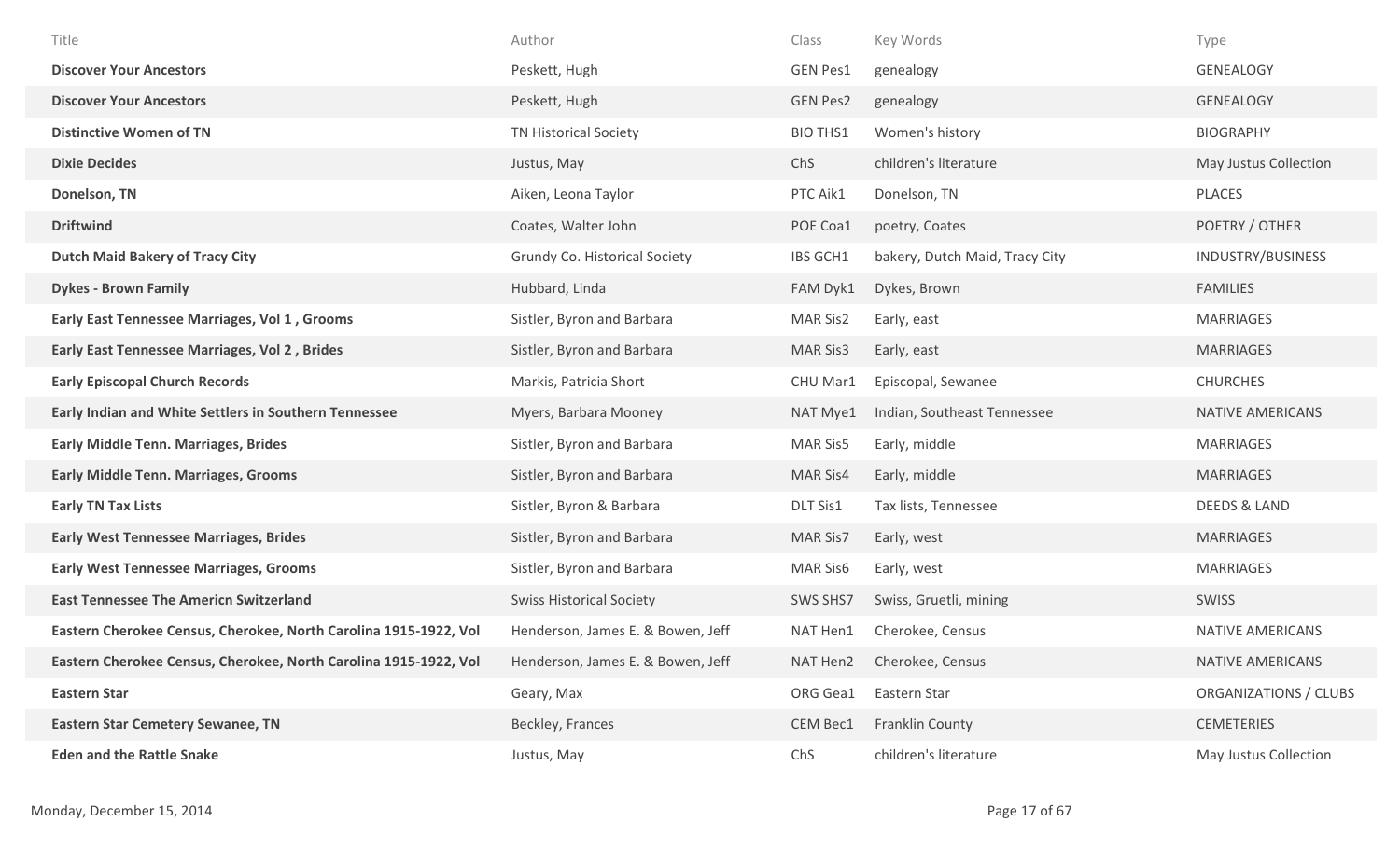| Title                                                                   | Author                          | Class                | Key Words                                             | Type                         |
|-------------------------------------------------------------------------|---------------------------------|----------------------|-------------------------------------------------------|------------------------------|
| <b>Eden and the Rattle Snake</b>                                        | Justus, May                     | ChS                  | children's literature                                 | May Justus Collection        |
| <b>Edwin Lusk Family</b>                                                | Lusk, Virginia Higgins          | FAM Lus1             | Lusk                                                  | <b>FAMILIES</b>              |
| <b>Elizabeth and Matt - A Love Story</b>                                | Wills, Ridley II                | <b>BIO Wil1</b>      | Wills family                                          | <b>BIOGRAPHY</b>             |
| Ellis Island - Gateway to the American Dream                            | Reeves, Pamela                  | SWS Ree1             | Ellis Island, immigrant, Swiss                        | SWISS                        |
| Ely                                                                     | Green, Ely                      | BIO Gre1             | Green, Sewanee                                        | <b>BIOGRAPHY</b>             |
| <b>Episcopal Christ Church - Tracy City, TN</b>                         | Matlock, J.W.                   | CHU Mat1             | Episcopal                                             | <b>CHURCHES</b>              |
| <b>Episcopal Church Book 1</b>                                          | Christ Church Episcopal members | CHU CCE1             | Episcopal                                             | <b>CHURCHES</b>              |
| <b>Episcopal Church Book 2</b>                                          | Christ Church Episcopal members | CHU CCE2             | Episcopal                                             | <b>CHURCHES</b>              |
| <b>Episcopal Church Book Tracy City Book 3</b>                          | Christ Church Episcopal members | CHU CCE3             | Episcopal                                             | <b>CHURCHES</b>              |
| <b>Ernest Wilson Cheek</b>                                              | Cheek, Ernest W.                | FAM Che1             | Cheek                                                 | <b>FAMILIES</b>              |
| <b>Ethel Crownover</b>                                                  | Grundy Co. Historical Society   | FAM Cro1             | Crownover, Partin                                     | <b>FAMILIES</b>              |
| <b>Excerpts from the Protocol of the Dutch Reformed Church Appendix</b> | <b>Swiss Historical Society</b> | SWS SHS2             | Swiss, Gruetli, church                                | <b>SWISS</b>                 |
| <b>Excerpts from the Protocol of the Dutch Reformed Church Appendix</b> | <b>Swiss Historical Society</b> | SWS SHS1             | Swiss, Gruetli, church                                | <b>SWISS</b>                 |
| <b>Exploring Ancient Native Americans</b>                               | Thomas, David Hurst             | NAT Tho1             | <b>Native Americans</b>                               | NATIVE AMERICANS             |
| <b>Exploring the Oldest Historical Map of Marion County</b>             | Webb, Nonie Hlobil              | PTC Web2             | <b>Marion County</b>                                  | <b>PLACES</b>                |
| <b>Exploring the Oldest Historical map of Marion County, TN</b>         | Webb, Nonie                     | HIS Web3             | Marion County, Native Americans, map                  | <b>HISTORY</b>               |
| <b>Exploring Your Cherokee Ancestry</b>                                 | Mooney, Thomas G.               | NAT Moo3             | Cherokee                                              | NATIVE AMERICANS             |
| <b>Extension Service Photos Vol. 1</b>                                  | Campbell, Willene N.            | ORG Cam1             | <b>Grundy County Extension Service, organizations</b> | ORGANIZATIONS / CLUBS        |
| <b>Extension Service Photos Vol. 2</b>                                  | Campbell, Willene N.            | ORG Cam <sub>2</sub> | <b>Grundy County Extension Service, organizations</b> | <b>ORGANIZATIONS / CLUBS</b> |
| <b>Fairmount School</b>                                                 | The Fairmount Book              | SCH Car1             | Farimount, Monteagle, education, DuBose               | <b>SCHOOLS</b>               |
| Family History Flury~Stoker                                             | Flury, Catherine                | FAM Flu2             | Flury, Stoker                                         | <b>FAMILIES</b>              |
| <b>Family History of Flury - Stoker</b>                                 | Flury, Catherine Kilgore        | SWS Flu1             | Swiss, Flury, Stoker, Gruetli                         | SWISS                        |
| Family Memories - Sanders, Fults, Johnson, Trussell                     | Johnson, Lucille                | FAM Joh2             | Johnson, Kilgore, Thomas                              | <b>FAMILIES</b>              |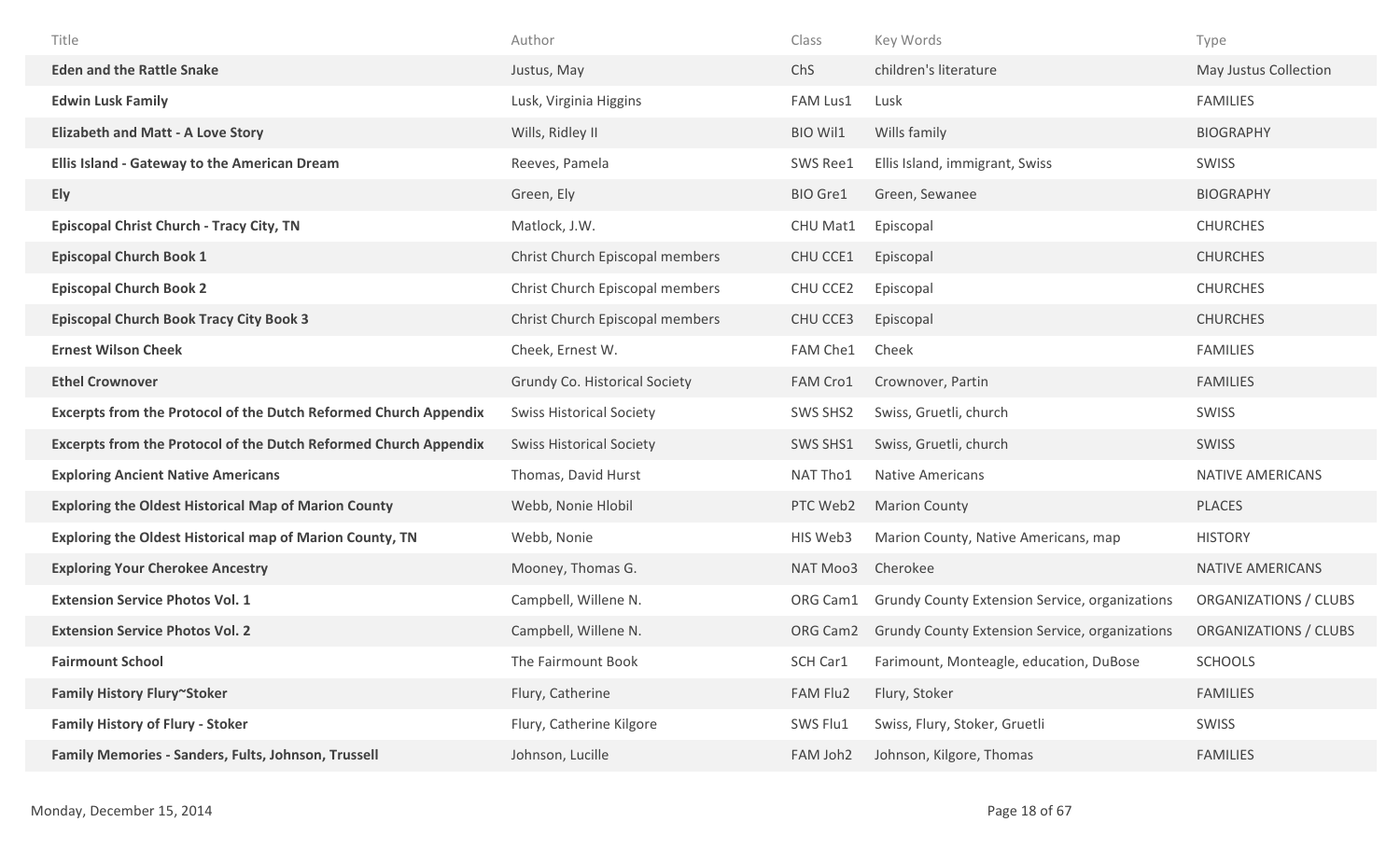| Title                                                         | Author                             | Class    | Key Words                                       | Type                  |
|---------------------------------------------------------------|------------------------------------|----------|-------------------------------------------------|-----------------------|
| Family Memories - Sanders, Fults, Johnson, Trussell           | Scissom, Lucille                   | FAM San1 | Sanders, Fults, Johnson, Trussell               | <b>FAMILIES</b>       |
| <b>Fannie Moffitt Story</b>                                   | Nunley, Judy Dishroom              | FAM Mof1 | Moffitt, Northcutt                              | <b>FAMILIES</b>       |
| Far, Far From Home                                            | Everson, Guy & Simpson, E.W., Jr.  | MIL Eve1 | Nathan Bedford Forrest, Camp Douglas, Civil War | MILITARY              |
| <b>Farm Stories</b>                                           | Kirkendoll, Lonnie F.              | LA Kir1  | local author                                    | <b>LOCAL AUTHORS</b>  |
| Father of Waters book 18                                      | Porter, Donald Clayton             | F Por18  | Indian                                          | <b>FICTION BOOKS</b>  |
| <b>Favorite Poems</b>                                         | Justus, May                        | ChS      | children's literature                           | May Justus Collection |
| <b>Favorite Poems</b>                                         | Justus, May                        | ChS      | children's literature                           | May Justus Collection |
| <b>Felix Grundy and the Grand Tour</b>                        | <b>Coalmont Elementary School</b>  | LA CES2  | Felix Grundy, children's literature             | <b>LOCAL AUTHORS</b>  |
| <b>Felix Grundy and the Grand Tour</b>                        | <b>Coalmont Elementary School</b>  | LA CES1  | Felix Grundy, children's literature             | <b>LOCAL AUTHORS</b>  |
| <b>Fiddle Away</b>                                            | Justus, May                        | tape     | children's literature                           | May Justus Collection |
| <b>Fiddlers Fair</b>                                          | Justus, May                        | ChS      | children's literature                           | May Justus Collection |
| <b>Field Trips Into White Co. History</b>                     | Whtie Co. Retired Teachers' Assoc. | HIS WCR1 | White County                                    | <b>HISTORY</b>        |
| First Baptist Church Tracy City, Tennessee 1892-1997          | Cooper, Max                        | CHU Coo1 | Baptist, Tracy City                             | <b>CHURCHES</b>       |
| <b>Flury Family 2</b>                                         | Flury, Catherine                   | FAM Flu1 | Flury                                           | <b>FAMILIES</b>       |
| <b>Focus on Franklin County</b>                               | Rogers, Evelyn                     | HIS Rog2 | Franklin County                                 | <b>HISTORY</b>        |
| <b>Focus on Franklin County</b>                               | Rogers, Evelyn                     | HIS Rog1 | Franklin County                                 | <b>HISTORY</b>        |
| <b>Focus on Franklin County</b>                               | Rogers, Evelyn                     | PTC Rog1 | Franklin County                                 | PLACES                |
| <b>Fools Crow</b>                                             | Mails, Thomas E.                   | NAT Mai1 | Native American                                 | NATIVE AMERICANS      |
| <b>Forgotten Colony</b>                                       | Clayton, David E.                  | SWS Cla2 | Swiss, Gruetli                                  | SWISS                 |
| <b>Forgotten Colony</b>                                       | Clayton, David E.                  | SWS Cla4 | Swiss, Gruetli                                  | SWISS                 |
| <b>Forgotten Colony</b>                                       | Clayton, David E.                  | SWS Cla3 | Swiss, Gruetli                                  | SWISS                 |
| <b>Forgotten Colony</b>                                       | Clayton, David E.                  | SWS Cla1 | Swiss, Gruetli                                  | SWISS                 |
| <b>Forgotten Colony Switzerland's Economic Stats in 1860s</b> | Clayton, David E.                  | SWS Cla5 | Gruetli, economy, 1860s. Demography, C. Almon   | SWISS                 |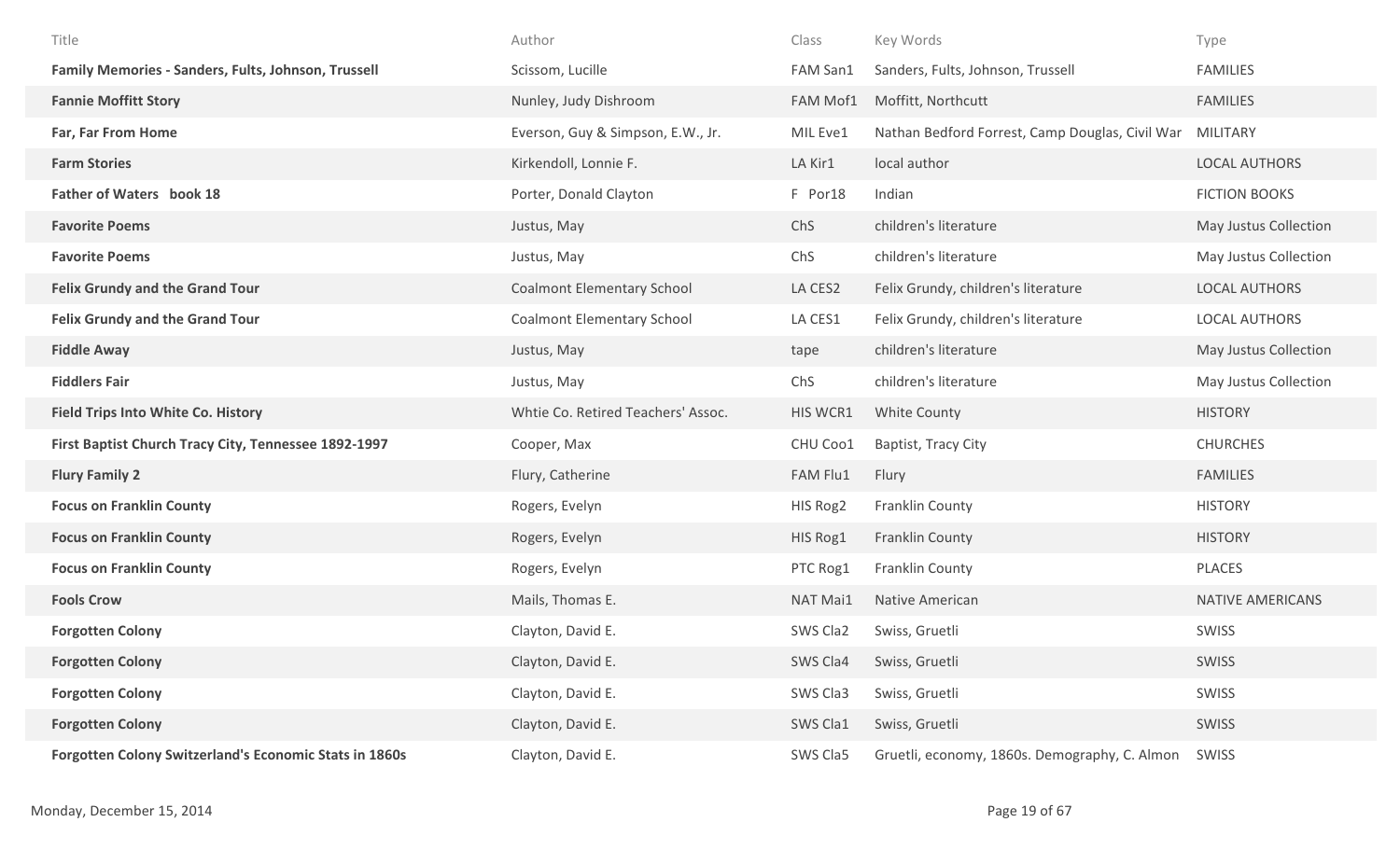| Title                                                               | Author                                  | Class           | Key Words                                         | Type                  |
|---------------------------------------------------------------------|-----------------------------------------|-----------------|---------------------------------------------------|-----------------------|
| <b>Forney Forever</b>                                               | Crawford, Lee Forney                    | FAM For1        | Forney                                            | <b>FAMILIES</b>       |
| Fort Necessity National Battlefield Site, Pennsylvania              | Tilberg, Frederick                      | MIL Til1        | Fort Necessity, American Revolution, France, Engl | MILITARY              |
| <b>Founders Day Nashville, TN</b>                                   | <b>Century Nashville</b>                | PTC CeN1        | Nashville                                         | <b>PLACES</b>         |
| <b>Founding of the Cumberland Settlements</b>                       | Drake, Doug, Masters, Jack & Puryear, B | PTC Dra1        | <b>Cumberland Settlements</b>                     | <b>PLACES</b>         |
| Frank Buchser A Swiss Artist in America 1866-1871                   | Eiland, William U. & Mullins, Laura     | SWS Eil1        | Swiss, Frank Buchser, artist, art in America      | SWISS                 |
| Franklin Co TN 1860 Census & Marriages for Head of Household        | Swenson, Helen                          | <b>CEN Swe1</b> | Franklin County                                   | <b>CENSUS</b>         |
| Franklin Co TN in the Year 1840                                     | Phillips, Judy Henley                   | CEN Phi1        | Franklin County                                   | <b>CENSUS</b>         |
| Franklin Co. TN                                                     | <b>Turner Publishing</b>                | HIS Tur2        | Franklin County                                   | <b>HISTORY</b>        |
| <b>Franklin County Court Minutes 1832-1837</b>                      | <b>Franklin County Court Records</b>    | LCL FCC1        | <b>Franklin County</b>                            | <b>LEGAL</b>          |
| Franklin County TN Abstract of Wills 1808 - 1875                    | Ingmire, Francis E                      | WIL Ing1        | Franklin County, Wills                            | WIlls                 |
| Franklin County TN Abstract of Wills 1876 - 1891 Vol II             | Ingmire, Francis E                      | WIL Omg2        | Franklin County, Wills                            | WIlls                 |
| Franklin County TN Wills 1808 - 1876 & Deeds 1801 - 1840            | Partlow, Thomas                         | WIL Par1        | Franklin County, Wills                            | WIlls                 |
| <b>Franklin County Treasures and Other Tributes</b>                 | Murray, Eleanor Barnes                  | SCH Mur1        | Delta Kappa Gama, School, teachers                | <b>SCHOOLS</b>        |
| Franklin D. Roosevelt Scrapbook                                     | Winton, Inez                            | SCR Win1        | Franklin D. Roosevelt, newspaper articles         | SCRAPBOOKS/COLLECTION |
| <b>From Frontier to Plantation in TN</b>                            | Abernathy, Thomas Perkins               | HIS Abe1        | frontier, plantation, Tennessee                   | <b>HISTORY</b>        |
| From Liotard to Le Corbusier -200 Years of Swiss Painting 1730-1930 | Swiss Institute for Art Research        | SWS SIA1        | Swiss, Art, Painting, Artist                      | SWISS                 |
| From Litchfield, CT. to Grundy Co. TN Griswold Family History       | Moreland, Mona Griswold Sweeton         | FAM Gri1        | Griswold                                          | <b>FAMILIES</b>       |
| From Litchfield, CT. to Grundy Co. TN Griswold Family History       | Goforth, Anna Griswold Sweeton          | FAM Gri4        | Griswold                                          | <b>FAMILIES</b>       |
| <b>From Manassas to Appomattox</b>                                  | Longstreet, Gen. James                  | MIL Lon1        | Civil War                                         | <b>MILITARY</b>       |
| <b>Fun for Hunky Dory</b>                                           | Justus, May                             | ChS             | children's literature                             | May Justus Collection |
| <b>Fundamentals of Genealogical Research</b>                        | Jaussi, Laureen R. & Chaston, Gloria D. | GEN Jau1        | genealogy                                         | GENEALOGY             |
| <b>Gabby Gaffer</b>                                                 | Justus, May                             | ChS             | children's literature                             | May Justus Collection |
| <b>Gabby Gaffer</b>                                                 | Justus, May                             | ChS             | children's literature                             | May Justus Collection |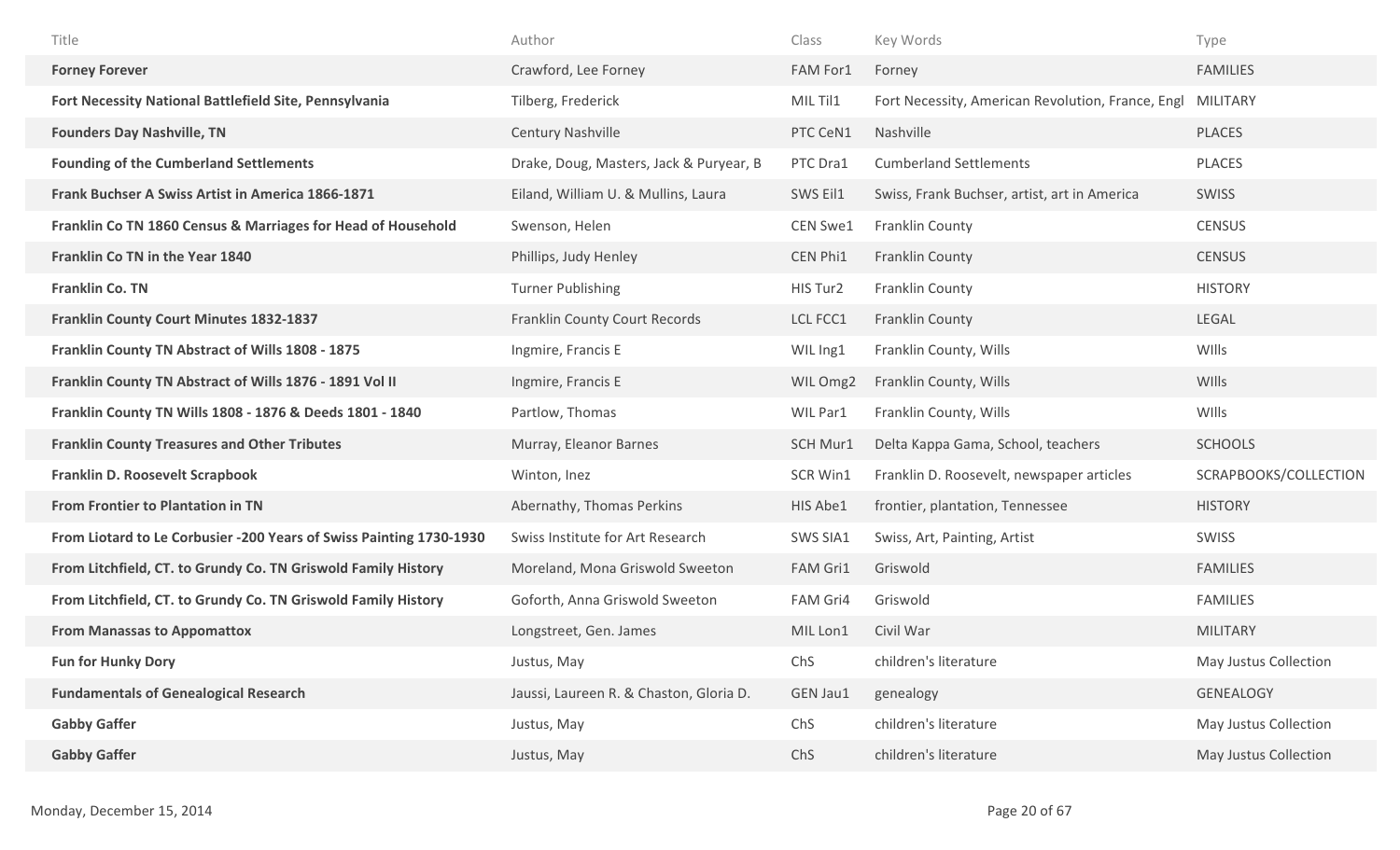| Title                                                               | Author                                 | Class           | Key Words                              | Type                  |
|---------------------------------------------------------------------|----------------------------------------|-----------------|----------------------------------------|-----------------------|
| <b>Gabby Gaffer (tape)</b>                                          | Justus, May                            | ChS             | children's literature                  | May Justus Collection |
| <b>Gabby Gaffer's New Shoes</b>                                     | Justus, May                            | ChS             | children's literature                  | May Justus Collection |
| Gaither Spradling, My Story, I Did It My Way                        | Spradling, Charles Gaither, Sr.        | FAM Spr1        | Spradling                              | <b>FAMILIES</b>       |
| <b>Garner Family</b>                                                | Phillips, Judy Henley                  | FAM Gar1        | Garner                                 | <b>FAMILIES</b>       |
| Gates to Glory, Cemeteries of Pulaski Co. VA, Vol 1                 | Murphy, Malita Warden & Douthat, James | CEM Mur2        | Pulaski Co, VA                         | <b>CEMETERIES</b>     |
| <b>Gateway to the Cumberland Business Directory</b>                 | Masters, Brian                         | IBS Mas1        | banking, Grundy County towns           | INDUSTRY/BUSINESS     |
| <b>Geary Photos</b>                                                 | <b>Geary Family</b>                    | FAM Gea1        | Geary                                  | <b>FAMILIES</b>       |
| <b>Genealogical &amp; Local History Books in Print Vol. 1</b>       | Schreiner-Yantis, Netti                | GEN Sch1        | genealogy                              | <b>GENEALOGY</b>      |
| <b>Genealogical &amp; Local History Books in Print Vol. 2</b>       | Schreiner-Yantis, Netti                | GEN Sch2        | genealogy                              | <b>GENEALOGY</b>      |
| <b>Genealogical Research &amp; Resources</b>                        | Gilmer, Lois C.                        | <b>GEN Gil1</b> | genealogy                              | <b>GENEALOGY</b>      |
| <b>Genealogical Research &amp; Resources</b>                        | Kirkham, E. Kay                        | <b>GEN Kir1</b> | genealogy                              | GENEALOGY             |
| <b>Genealogy Online</b>                                             | Crowe, Elizabeth Powell                | <b>GEN Cro1</b> | genealogy                              | <b>GENEALOGY</b>      |
| <b>Generations - Curtis Burnam Ledford &amp; Addie King Ledford</b> | Eggerton, John                         | FAM Led1        | Ledford                                | <b>FAMILIES</b>       |
| Gentleman, Scholar, Athlete: A History of Montgomery Bell Academ    | Wills, Ridley II                       | LA Wil10        | Montgomery Bell Academy, local author  | <b>LOCAL AUTHORS</b>  |
| <b>Geoerge Turner's Book of American Indians</b>                    | Turner, George                         | NAT Tur2        | <b>Native Americans</b>                | NATIVE AMERICANS      |
| <b>German-English Genealogical Dictionary</b>                       | Thode, Ernest                          | SWS Tho1        | Swiss, German, dictionary, word meanin | <b>SWISS</b>          |
| <b>Goodman Family History</b>                                       | Flury, Catherine                       | FAM Goo1        | Goodman                                | <b>FAMILIES</b>       |
| <b>Government in Tennessee</b>                                      | Greene, Lee S. & Avery, Robert S.      | HIS Gre1        | Tennessee, government                  | <b>HISTORY</b>        |
| <b>Gowen Family Files</b>                                           | Wilhelm, Mae King                      | FAM Gow1        | Gowen                                  | <b>FAMILIES</b>       |
| <b>Graduating Class 1934</b>                                        | <b>Grundy County High School</b>       | YB 1934.1       | Grundy Co. High School                 | <b>YEARBOOKS</b>      |
| <b>Great Men &amp; Famous Women V. II</b>                           | Horne, Charles F.                      | BIO Hor1        | famous people                          | <b>BIOGRAPHY</b>      |
| <b>Great Men &amp; Famous Women V.III</b>                           | Horne, Charles F.                      | BIO Hor2        | famous people                          | <b>BIOGRAPHY</b>      |
| <b>Great Western Indian Fights</b>                                  | Potomac Corral of the Westerners       | NAT PCW1        | Indian fights, Potomac Corral          | NATIVE AMERICANS      |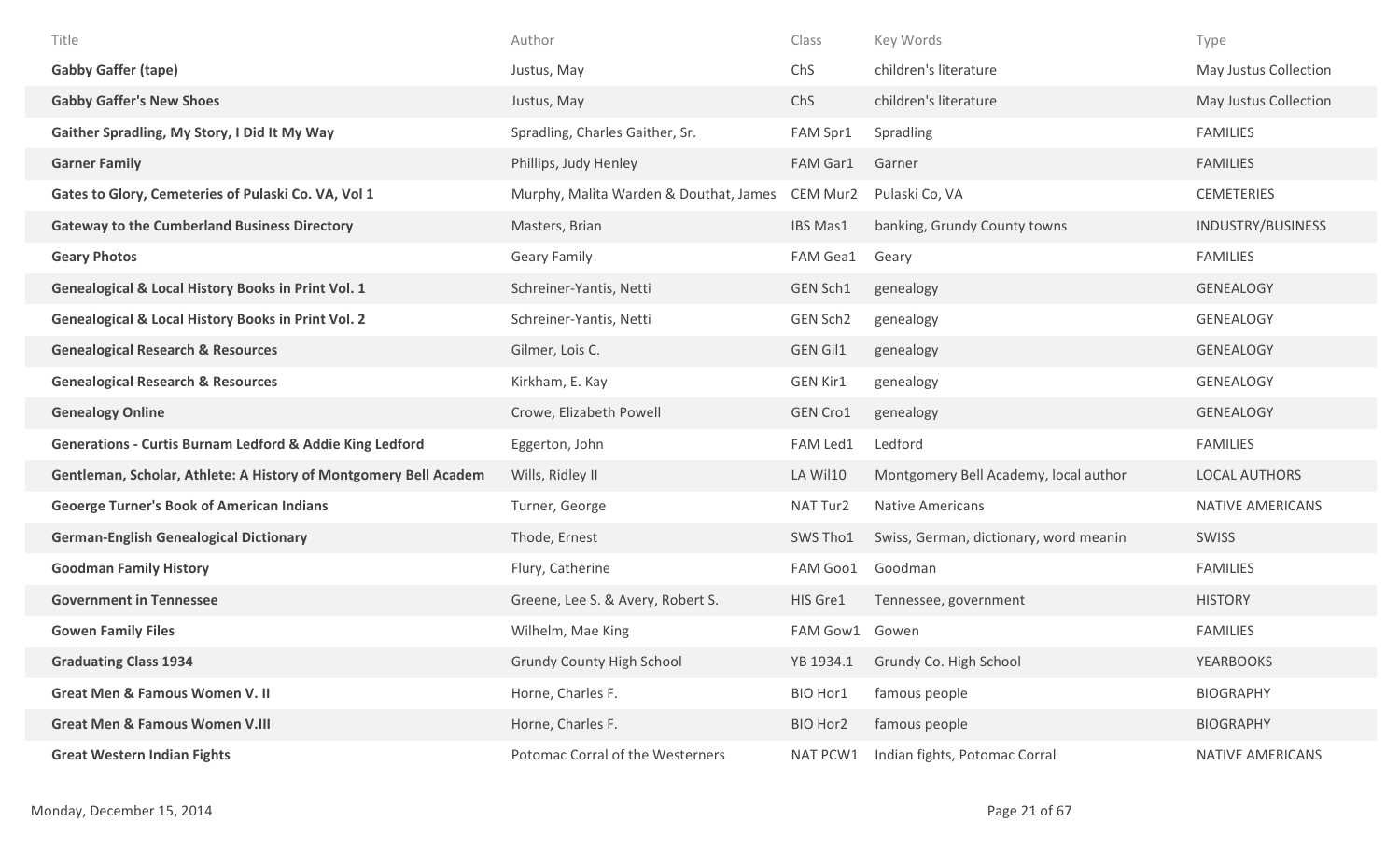| Title                                                                    | Author                                  | Class    | Key Words                                       | Type                    |
|--------------------------------------------------------------------------|-----------------------------------------|----------|-------------------------------------------------|-------------------------|
| <b>Green &amp; Dykes</b>                                                 | Green, Kirby B., Jr.                    | FAM Gre1 | Green, Dykes                                    | <b>FAMILIES</b>         |
| <b>Grit Newspapers 1910-1918</b>                                         | Grit publications                       | POE GrP1 | Grit, newspaper                                 | POETRY / OTHER          |
| <b>Gruetli Community Church Records (translated to English)</b>          | Mayes, Wince & Dorothy                  | SWS May7 | Swiss, Gruetli, church                          | <b>SWISS</b>            |
| <b>Gruetli Community Church Records (translated to English)</b>          | Mayes, Wince & Dorothy                  | SWS May5 | Swiss, Gruetli, church                          | SWISS                   |
| Gruetli Laager Church of Christ Old Members Meeting in New Buildi        | Gruetli-Laager members                  | CHU GLm1 | Church of Christ, Gruetli-Laager                | <b>CHURCHES</b>         |
| <b>Gruetli-Laager Pictures</b>                                           | <b>Grundy County Historical Society</b> | PTC GCH3 | Gruetli-Laager, Photos                          | PLACES                  |
| <b>Gruetli-Laager Pictures</b>                                           | <b>Grundy County Historical Society</b> | PTC GCH3 | Gruetli-Laager, Photos                          | PLACES                  |
| Grundy                                                                   | Nicholson, James                        | HIS NIc1 | Grundy County, Nicholson                        | <b>HISTORY</b>          |
| Grundy                                                                   | Nicholson, James                        | HIS Nic2 | Grundy County, Nicholson                        | <b>HISTORY</b>          |
| Grundy                                                                   | Nicholson, James                        | HIS Nic3 | Grundy County, Nicholson                        | <b>HISTORY</b>          |
| Grundy                                                                   | Nicholson, James                        | HIS Nic4 | Grundy County, Nicholson                        | <b>HISTORY</b>          |
| Grundy                                                                   | Nicholson, James                        | HIS Nic5 | Grundy County, Nicholson                        | <b>HISTORY</b>          |
| <b>Grundy and Marion Co. Tidbits</b>                                     | Harris, Euline                          | HIS Har2 | Grundy, Marion County, newspaper clippings      | <b>HISTORY</b>          |
| Grundy Co Court Minutes Book 1 1844 - 1855                               | <b>WPA Records</b>                      | LCL WPA3 | <b>Grundy County</b>                            | LEGAL                   |
| Grundy Co Court Minutes Book 1 1844 - 1855                               | <b>WPA Records</b>                      | LCL WPA2 | <b>Grundy County</b>                            | LEGAL                   |
| <b>Grundy Co Marriage Records from 1844-1880</b>                         | Douthat, James L.                       | MAR Dou1 | Grundy County, marriages                        | <b>MARRIAGES</b>        |
| Grundy Co, TN Earliest Deeds 1852-1865                                   | Sherrill, Charles A.                    | DLT She1 | deeds, Grundy County                            | <b>DEEDS &amp; LAND</b> |
| Grundy Co, TN Earliest Deeds 1852-1865                                   | Sherrill, Charles A.                    | DLT She2 | Deeds, Grundy County                            | DEEDS & LAND            |
| <b>Grundy Co. Chronology Historyof Altamont, Tracy City Branch Priso</b> | <b>Grundy County Historical Society</b> | HIS GCH4 | Grundy County, Altamont, Tracy City Branch Pris | <b>HISTORY</b>          |
| <b>Grundy Co. Court Minute Book 1</b>                                    | <b>WPA Records</b>                      | LCL WPA4 | <b>Grundy County</b>                            | LEGAL                   |
| <b>Grundy Co. Courthouse</b>                                             | Rieben, Ralph                           | LCL Rie1 | Grundy County, Courthouse                       | LEGAL                   |
| Grundy Co. Historical & Architectural Inventory Vol 1                    | Thomason & Associates                   | ARC T&A1 | Houses, Architecture                            | ARCHITECTURE            |
| Grundy Co. Historical & Architectural Inventory Vol 2                    | Thomason & Associates                   | ARC T&A2 | Houses, Architecture                            | ARCHITECTURE            |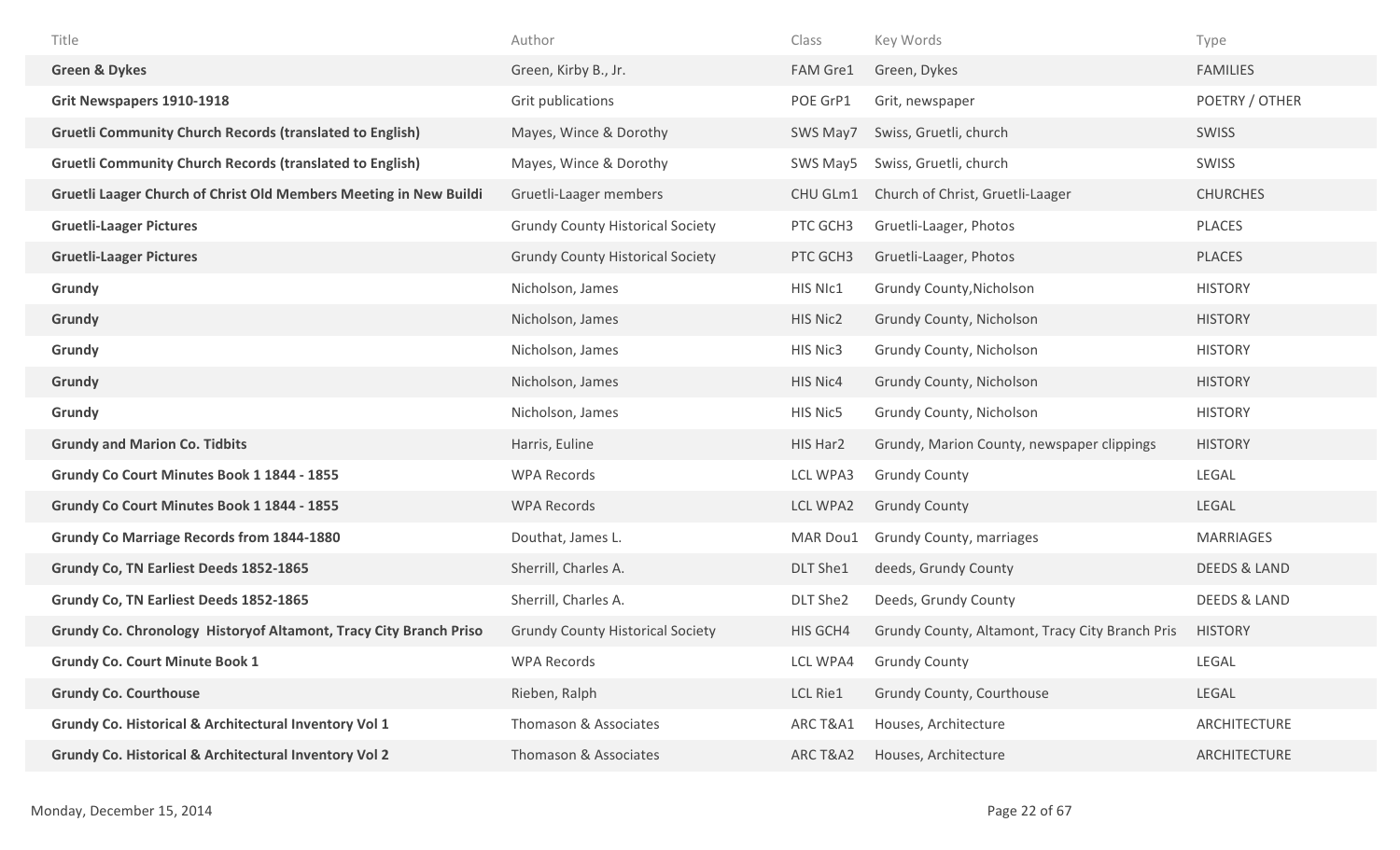| Title                                                             | Author                                  | Class           | Key Words                                       | Type                    |
|-------------------------------------------------------------------|-----------------------------------------|-----------------|-------------------------------------------------|-------------------------|
| <b>Grundy Co. Information</b>                                     | <b>Grundy County Historical Society</b> | HIS GCH13       | <b>Grundy County</b>                            | <b>HISTORY</b>          |
| Grundy Co. TN Marriages 1844-1880                                 | Sherrill, Charles A.                    | MAR She4        | Grundy County, marriages                        | <b>MARRIAGES</b>        |
| Grundy Co. TN Marriages 1844-1880                                 | Sherrill, Charles A.                    | MAR She3        | Grundy County, marriages                        | <b>MARRIAGES</b>        |
| Grundy Co. TN Marriages 1844-1880                                 | Sherrill, Charles A.                    | MAR She2        | Grundy County, marriages                        | <b>MARRIAGES</b>        |
| <b>Grundy Co.I Historical &amp; Architectural Inventory Vol 3</b> | Thomason & Associates                   | ARC T&A3        | Houses, Architecture                            | ARCHITECTURE            |
| <b>Grundy Community Photos</b>                                    | Taylor, Janelle Layne                   | PTC Tay3        | Grundy County, communities, photos              | <b>PLACES</b>           |
| <b>Grundy Coounty Marriages 1850-1894</b>                         | Wilhelm, Mae                            | MAR Wil1        | Grundy County, marriages                        | MARRIAGES               |
| <b>Grundy County &amp; Other Interesting Topics Scrapbook</b>     | Russell, Kathleen                       | <b>SCR Rus1</b> | Grundy Co., Newspaper clippings                 | SCRAPBOOKS/COLLECTION   |
| <b>Grundy County &amp; the Civil War</b>                          | Tylor, Dola S                           | MIL Tyl1        | Civil War, Grundy County                        | <b>MILITARY</b>         |
| <b>Grundy County, Tennessee Marriages 1880-1900</b>               | Tylor, Dola S. and Turner, William Ray  | MAR Tyl7        | Grundy County, marriages                        | <b>MARRIAGES</b>        |
| <b>Grundy County Civil War Claims</b>                             | Flury, Catherine Kilgore                | MIL Flu1        | Civil War, Grundy County                        | <b>MILITARY</b>         |
| <b>Grundy County Classes 1929-1940</b>                            | Gross, E.H.                             | SCH Gro1        | Grundy County High School, education            | <b>SCHOOLS</b>          |
| <b>Grundy County Deaths and Funerals (1979-1990)</b>              | Curtis, Renice                          | OBT Cur2        | Marion County, obituaries                       | <b>OBITUARIES</b>       |
| <b>Grundy County Deed Books</b>                                   | <b>Grundy Co. Historical Society</b>    | DLT GCH1        | Deeds, Grundy County                            | <b>DEEDS &amp; LAND</b> |
| <b>Grundy County Herald Newspaper Clippings</b>                   | <b>Grundy County Historical Society</b> | HIS GCH10       | Grundy County, newspaper clippings              | <b>HISTORY</b>          |
| <b>Grundy County Herald Newspaper Clippings Over the Years</b>    | Myers, Barbara                          | HIS Mye5        | Grundy County, Herald                           | <b>HISTORY</b>          |
| <b>Grundy County High School Football</b>                         | <b>Grundy County Historical Society</b> | SCH GCH3        | Grundy County Schools, Footballl, Grundy Co. Hi | <b>SCHOOLS</b>          |
| <b>Grundy County High School Golden Reunion 1941-1991</b>         | <b>Grundy County High School</b>        | YB 1941-91      | Grundy Co. High School                          | <b>YEARBOOKS</b>        |
| <b>Grundy County High School Memorabalia</b>                      | <b>Grundy County Historical Society</b> | SCH GCH9        | Grundy County, high school, education           | <b>SCHOOLS</b>          |
| <b>Grundy County Historical Society</b>                           | Douglas, Bob                            | WIL Dou1        | Grundy County, Wills                            | WIlls                   |
| <b>Grundy County Images - Images from Around Grundy County</b>    | Myers, Barbara                          | HIS Mye4        | <b>Grundy County</b>                            | <b>HISTORY</b>          |
| <b>Grundy County Marriage Books</b>                               | <b>Grundy County County Court Clerk</b> | MAR Gru1        | Grundy County, marriages                        | <b>MARRIAGES</b>        |
| <b>Grundy County Marriage Index - Loose Papers</b>                | Tylor, Dola S.                          | MAR Tyl1        | Grundy County, papers                           | MARRIAGES               |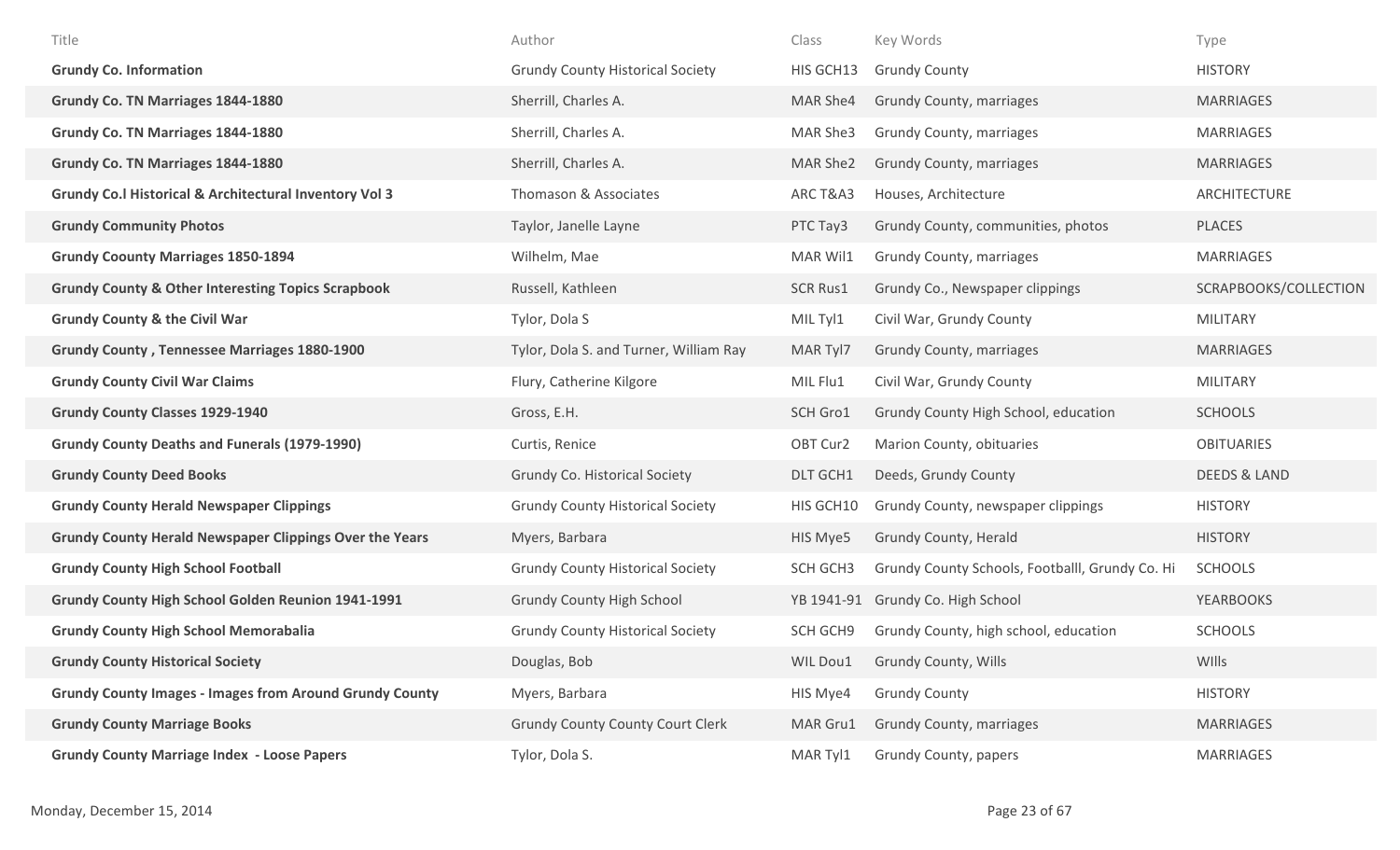| Title                                              | Author                                  | Class    | Key Words                               | Type                  |
|----------------------------------------------------|-----------------------------------------|----------|-----------------------------------------|-----------------------|
| <b>Grundy County Marriages</b>                     | Wilhelm, Mae                            | MAR Wil2 | Grundy County, marriages                | <b>MARRIAGES</b>      |
| <b>Grundy County Marriages 1850-1874</b>           | Winton, Inez                            | MAR Win1 | Grundy County, marriages                | <b>MARRIAGES</b>      |
| <b>Grundy County Marriages 1916-1926</b>           | Sweeton, John E.                        | MAR Swe8 | Grundy County, marriages                | <b>MARRIAGES</b>      |
| <b>Grundy County Marriages 1916-1926</b>           | Sweeton, John E.                        | MAR Swe7 | Grundy County, marriages                | MARRIAGES             |
| <b>Grundy County Marriages 1921-1936</b>           | Turner, Wm. Ray & Tylor, Dola S.        | MAR Tur1 | marriages, Grundy County                | <b>MARRIAGES</b>      |
| <b>Grundy County Marriages 1926-1938</b>           | Sweeton, John E.                        | MAR Swe9 | <b>Grundy County, marriages</b>         | <b>MARRIAGES</b>      |
| <b>Grundy County News Clipping 1972-1974</b>       | Grundy Co. Historical Society           | OBT GCH4 | Grundy County, obituaries               | <b>OBITUARIES</b>     |
| <b>Grundy County Obituaries and Clippings 2010</b> | Myers, Barbara Mooney                   | OBT Mye6 | Grundy County, obituaries, births       | <b>OBITUARIES</b>     |
| <b>Grundy County Retired Teachers</b>              | <b>Grundy County Historical Society</b> | ORG GCH4 | Grundy County, teachers, education      | ORGANIZATIONS / CLUBS |
| <b>Grundy County School Photos</b>                 | Nunley, Ladue                           | SCH Nun1 | Grundy Co, photos, Ladue Nunley, school | <b>SCHOOLS</b>        |
| <b>Grundy County Social Clubs</b>                  | Curtis, James                           | ORG Cur1 | clubs, organizations                    | ORGANIZATIONS / CLUBS |
| <b>Grundy County Tidbits Vol 1</b>                 | Harris, Euline                          | HIS Har5 | Grundy County, newspaper clippings      | <b>HISTORY</b>        |
| <b>Grundy County Tidbits Vol 2</b>                 | Harris, Euline                          | HIS Har6 | Grundy County, newspaper clippings      | <b>HISTORY</b>        |
| <b>Grundy County Tidbits Vol 3</b>                 | Harris, Euline                          | HIS Har7 | Grundy County, newspaper clippings      | <b>HISTORY</b>        |
| <b>Grundy County TN Cemetery Records</b>           | <b>WPA</b>                              | CEM WPA2 | <b>Grundy County</b>                    | <b>CEMETERIES</b>     |
| <b>Grundy County TN Cemetery Records</b>           | <b>WPA</b>                              | CEM WPA1 | <b>Grundy County</b>                    | <b>CEMETERIES</b>     |
| <b>Grundy County TN Marriage Records</b>           | Sweeton, John E.                        | MAR Swe1 | <b>Grundy County, marriages</b>         | <b>MARRIAGES</b>      |
| <b>Grundy County TN Marriage Records</b>           | Sweeton, John E.                        | MAR Swe1 | Grundy County, marriages                | <b>MARRIAGES</b>      |
| <b>Grundy County TN Marriage Records 1926-1938</b> | Sweeton, John E.                        | MAR Swe1 | Grundy County, marriages                | <b>MARRIAGES</b>      |
| <b>Grundy County TN Marriages</b>                  | Sweeton, John E.                        | MAR Swe1 | <b>Grundy County, marriages</b>         | MARRIAGES             |
| <b>Grundy County TN Marriages</b>                  | Sweeton, John E.                        | MAR Swe1 | <b>Grundy County, marriages</b>         | <b>MARRIAGES</b>      |
| <b>Grundy County TN Marriages 1874-1894</b>        | Sweeton, John E.                        | MAR Swe2 | <b>Grundy County, marriages</b>         | <b>MARRIAGES</b>      |
| <b>Grundy County TN Marriages 1874-1894</b>        | Sweeton, John E.                        | MAR Swe1 | Grundy County, marriages                | <b>MARRIAGES</b>      |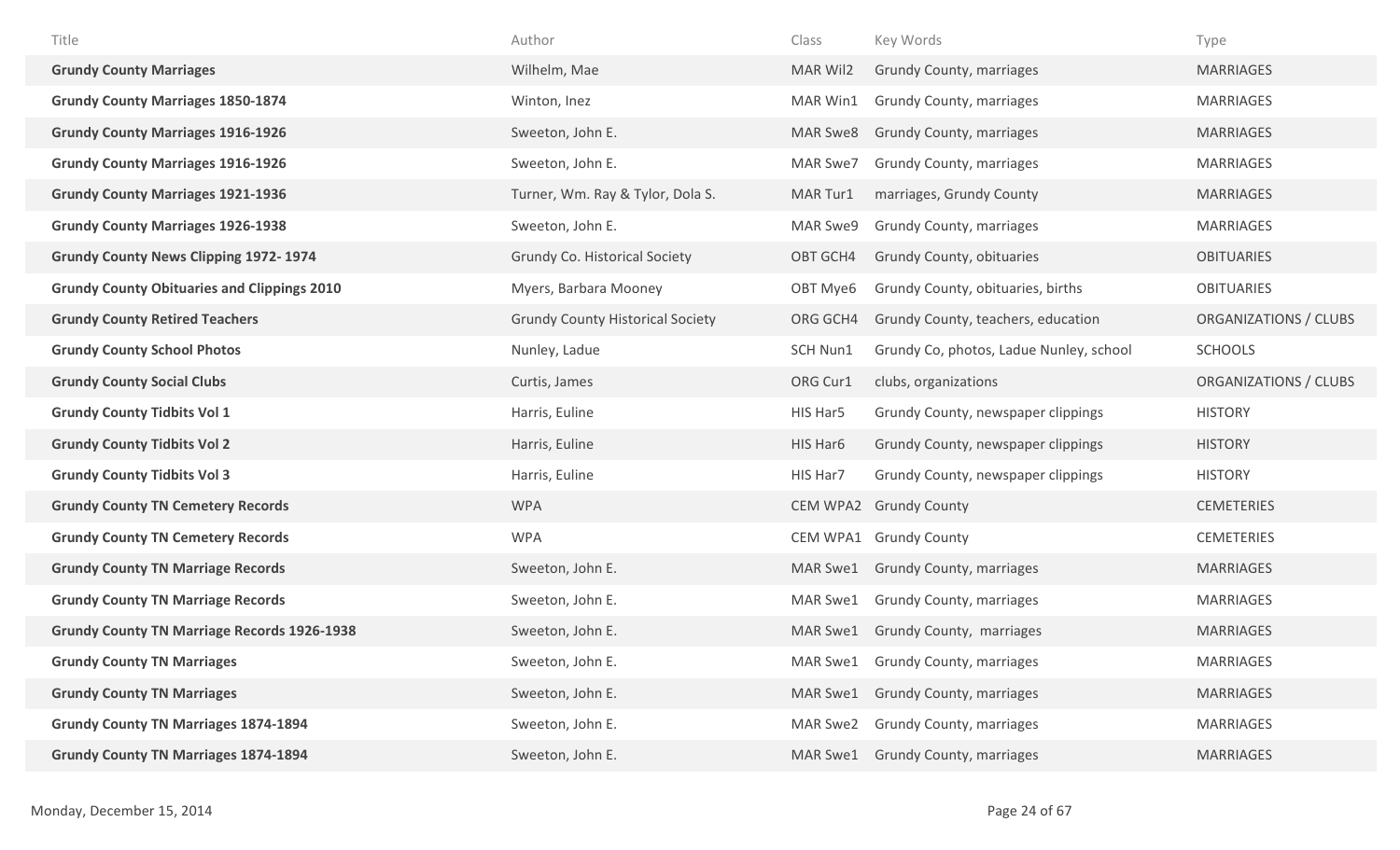| Title                                                       | Author                                 | Class            | Key Words                          | Type              |
|-------------------------------------------------------------|----------------------------------------|------------------|------------------------------------|-------------------|
| <b>Grundy County TN Marriages 1888-1904</b>                 | Sweeton, John E.                       | MAR Swe4         | <b>Grundy County, marriages</b>    | <b>MARRIAGES</b>  |
| <b>Grundy County TN Marriages 1888-1904</b>                 | Sweeton, John E.                       | MAR Swe3         | <b>Grundy County, marriages</b>    | <b>MARRIAGES</b>  |
| <b>Grundy County TN Marriages 19</b>                        | Sweeton, John E.                       | MAR Swe1         | <b>Grundy County, marriages</b>    | <b>MARRIAGES</b>  |
| <b>Grundy County TN Marriages 1904-1916</b>                 | Sweeton, John E.                       | MAR Swe6         | <b>Grundy County, marriages</b>    | <b>MARRIAGES</b>  |
| <b>Grundy County TN Marriages 1904-1916</b>                 | Sweeton, John E.                       | MAR Swe5         | <b>Grundy County, marriages</b>    | <b>MARRIAGES</b>  |
| <b>Grundy County TN Marriages 1938-1960</b>                 | Sweeton, John E.                       | MAR Swe1         | <b>Grundy County, marriages</b>    | <b>MARRIAGES</b>  |
| Grundy County TN Will Book 1838 - 1874                      | Works of Progress ADM Historical       | WIL WPA1         | <b>Grundy County, Wills</b>        | WIlls             |
| Grundy County TN Will Book Vol I 1838 - 1874                | Goins and Hobbs Geo Service            | WIL Goi1         | Grundy County, Wills               | WIlls             |
| Grundy County TN Will Book Vol I 1838 - 1874 Copy 2         | Goins and Hobbs Geo Service            | WIL Goi2         | Grundy County, Wills               | WIlls             |
| <b>Grundy County TN Wills and Estates</b>                   | Sherrill, Charles                      | WIL She1         | <b>Grundy County, Wills</b>        | WIlls             |
| Grundy County TN Wills and Estates 1844 - 1960              | Sherrill, Charles A                    | WIL She2         | Grundy County, Wills               | WIlls             |
| <b>Grundy County, Tennessee Marriages 1880-1900</b>         | Tylor, Dola S. and Turner, William Ray | MAR Tyl2         | Grundy County, marriages           | <b>MARRIAGES</b>  |
| <b>Grundy County, Tennessee Marriages 1921-1936</b>         | Tylor, Dola S. and Turner, William Ray | MAR Tyl3         | Grundy County, marriages           | MARRIAGES         |
| Grundy County, Tennessee Special Census Records (1850-1880) | Sherrill, Charles A.                   | CEN She2         | special Census                     | <b>CENSUS</b>     |
| <b>Grundy CountyTN Marriage Records 1938-1960</b>           | Sweeton, John E.                       | MAR Swe1         | Grundy County, records             | <b>MARRIAGES</b>  |
| <b>Gudger Family Notebook</b>                               | Sink, Glenda Gipson                    | FAM Gud1         | Gudger, postcard, Quillin, McBee   | <b>FAMILIES</b>   |
| <b>Guion Miller Roll "Plus" of Eastern Cherokee (1909)</b>  | Blankenship, Bob                       | NAT Bla1         | Guion Miller Roll, Cherokee        | NATIVE AMERICANS  |
| <b>Hale - Van Hooser Family</b>                             | Hale, John                             | FAM Hal1         | Hale                               | <b>FAMILIES</b>   |
| <b>Hales Bar Lock &amp; Dam</b>                             | Webb, Nonie                            | HIS Web4         | Hale's Bar Dam, Marion County      | <b>HISTORY</b>    |
| Hamblen County, Tennessee Marriage Books 1-5 (1870-1888)    | Douthat, James L.                      |                  | MAR Dou3 Hamblen County, marriages | <b>MARRIAGES</b>  |
| Hampton                                                     | Scissom, Lucille Campbell              | FAM Ham2 Hampton |                                    | <b>FAMILIES</b>   |
| <b>Handbook of Mining Details</b>                           | <b>Engineering and Mining Journal</b>  | IBS EMJ1         | mining, coal, business             | INDUSTRY/BUSINESS |
| <b>Handy Book for Genealogists</b>                          | Everton, George B., Sr.                | <b>GEN Eve1</b>  | genealogy                          | <b>GENEALOGY</b>  |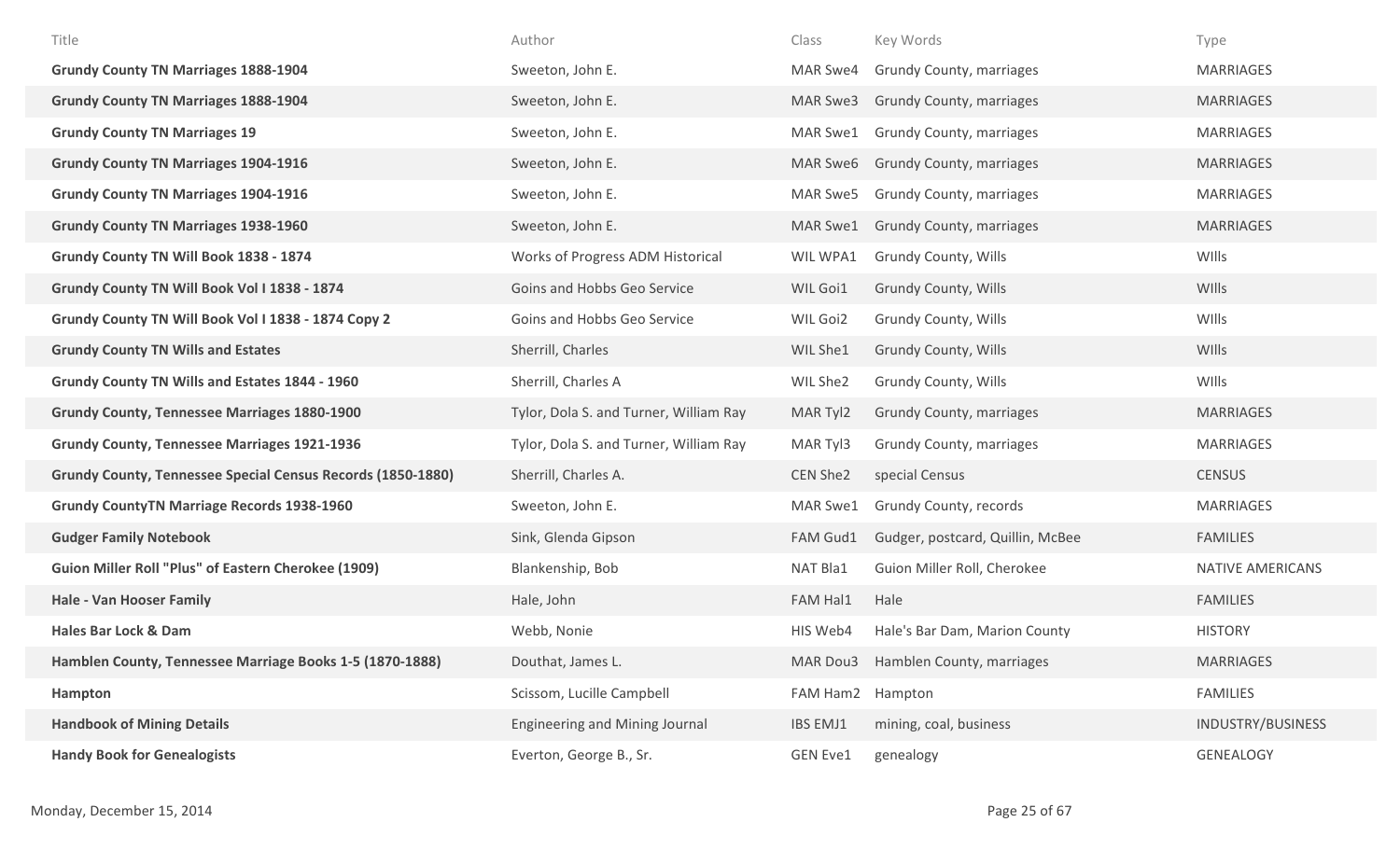| Title                                                             | Author                            | Class           | Key Words                         | Type                  |
|-------------------------------------------------------------------|-----------------------------------|-----------------|-----------------------------------|-----------------------|
| <b>Handy Book for Genealogists</b>                                | Everton, George B., Sr.           | <b>GEN Eve4</b> | genealogy                         | <b>GENEALOGY</b>      |
| <b>Handy Guide to Swiss Genealogical Records</b>                  | Suess, Jared H.                   | <b>GEN Sue1</b> | genealogy                         | <b>GENEALOGY</b>      |
| <b>Handy Tip Book and Packet on Notekeeping</b>                   | Everton, George B., Jr.           | <b>GEN Eve3</b> | genealogy                         | <b>GENEALOGY</b>      |
| Handy Tips on How to Use the United States Census                 | Everton, George B., Jr.           | <b>GEN Eve2</b> | genealogy                         | <b>GENEALOGY</b>      |
| Harrah For Jerry Jake                                             | Justus, May                       | ChS             | children's literature             | May Justus Collection |
| Head of Collins River Church (Upper Collins River Church)         | Barnes, Tom                       | CHU Bar1        | <b>Collins River</b>              | <b>CHURCHES</b>       |
| <b>Heimatkarte Der Schweiz</b>                                    | Map                               | SWS Map1        | Swiss, Switzerland                | SWISS                 |
| <b>Hello Central</b>                                              | Dixie Telephone Co.               | IBS DTC1        | Dixie telephone, Tracy City       | INDUSTRY/BUSINESS     |
| <b>Henderson Genealogy</b>                                        | Henderson, Mary Juanita           | FAM Hen1        | Henderson                         | <b>FAMILIES</b>       |
| <b>Here Comes Mary Ellen</b>                                      | Justus, May                       | ChS             | children's literature             | May Justus Collection |
| Heritage, Highballs, & Hijinks                                    | Wills, Ridley II                  | LA Wil2         | Nashville                         | <b>LOCAL AUTHORS</b>  |
| <b>Hershel D. Curtis</b>                                          | Curtis, Hershel                   | FAM Cur2        | Curtis                            | <b>FAMILIES</b>       |
| <b>Hillsboro Methodist Church</b>                                 | Glass, Neal (Rev)                 | CHU Gla1        | Methodist, Hillsboro              | <b>CHURCHES</b>       |
| <b>Hillsboro Methodist Church</b>                                 | Smotherman, Eddie (Rev.)          | CHU Smo1        | Methodist, Hillsboro              | <b>CHURCHES</b>       |
| Hillsboro, TN United Methodist Church Cemetery                    | Hillsboro United Methodist Church | <b>CEM HUM</b>  | Coffee County                     | <b>CEMETERIES</b>     |
| History and Life of the Swiss Colonies in the US of North America | Steinach, Adelrich                | SWS Ste1        | Swiss, Gruetli, colony            | SWISS                 |
| <b>History of Cannon Co. TN</b>                                   | Mason, Robert L.                  | HIS Mas2        | <b>Cannon County</b>              | <b>HISTORY</b>        |
| History of First Methodist Church - Sparta, TN                    | Johnson, Rena Jones               | CHU Joh1        | Methodist, Sparta                 | <b>CHURCHES</b>       |
| <b>History of Franklin Co. TN</b>                                 | Douglas, Bob                      | HIS Dou1        | Franklin County                   | <b>HISTORY</b>        |
| <b>History of Grundy County Schools</b>                           | Coats, Janelle Layne              | SCH Coa1        | Grundy County Schools, education, | <b>SCHOOLS</b>        |
| <b>History of the Cherokee Indians</b>                            | Starr, Emmet                      | NAT Sta1        | Cherokee                          | NATIVE AMERICANS      |
| History of the Church of Christ in Tracy City, TN                 | Lovelace, Donna                   | CHU Lov1        | Church of Christ, Tracy City      | <b>CHURCHES</b>       |
| <b>History of the Swiss Colony</b>                                |                                   |                 |                                   |                       |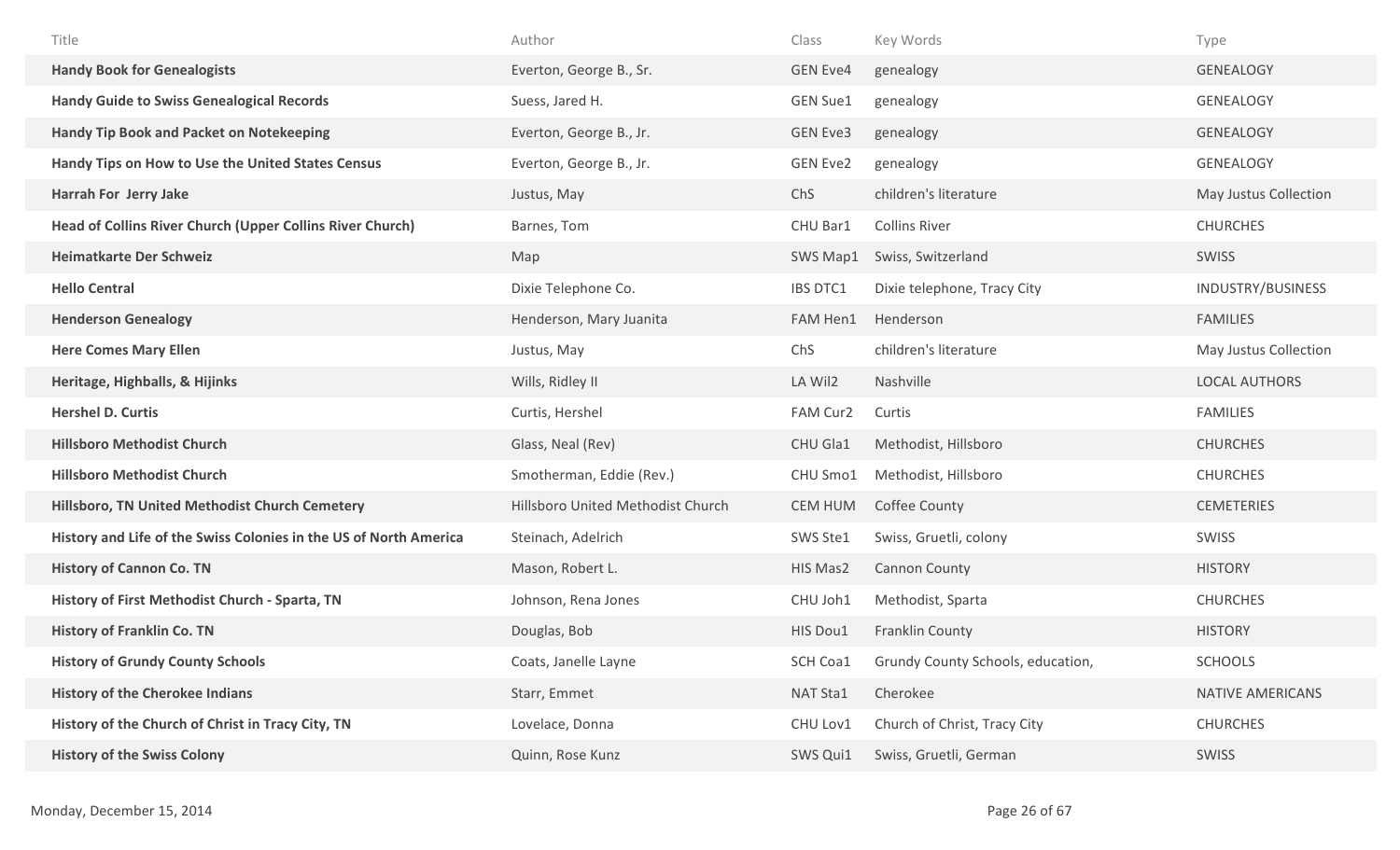| Title                                                            | Author                          | Class              | Key Words                              | Type                    |
|------------------------------------------------------------------|---------------------------------|--------------------|----------------------------------------|-------------------------|
| History of TN - White, Warren, Dekalb, Coffee, Cannon            | The Goodspeed Publishing Co.    | HIS GPC2           | White, Warren, DeKalb, Coffee County   | <b>HISTORY</b>          |
| History of TN Giles, Lincoln, Franklin, Moore Counties           | Goodspeed History               | HIS GsH2           | Giles, Lincoln, Franklin, Moore County | <b>HISTORY</b>          |
| <b>History of TN Illustrated - 30 East TN Counties</b>           | The Goodspeed Publishing Co.    | HIS GPC1           | Tennessee counties, settlers,          | <b>HISTORY</b>          |
| History of TN White, Warren, DeKalb, Coffee, & Cannon Counties   | Goodspeed History               | HIS GsH3           | Warren, DeKalb, Cannon, Coffee County  | <b>HISTORY</b>          |
| <b>History of White Co. TN</b>                                   | Seals, Monroe (Mrs.)            | HIS Sea1           | White County                           | <b>HISTORY</b>          |
| <b>History YMCA of Nashville and Middle Tennessee</b>            | Wills, Ridley II                | LA Wil3            | YMCA, Nashville                        | <b>LOCAL AUTHORS</b>    |
| History, Myths and Sacred Formulas of the Cherokees              | Mooney, James                   | NAT Moo2           | Cherokee, myths                        | <b>NATIVE AMERICANS</b> |
| History, Myths and Sacred Formulas of the Cherokees              | Mooney, James                   | NAT Moo1           | myths, potions, Cherokee               | NATIVE AMERICANS        |
| <b>Hixson First Baptist Church</b>                               | Wood, Joel                      | CHU Woo1           | Baptist, Hixson                        | <b>CHURCHES</b>         |
| <b>Hobbs Hill Cemetery</b>                                       | Moreland, Mona Griswold Sweeton | CEM Mor1           | <b>Grundy County</b>                   | <b>CEMETERIES</b>       |
| <b>Hobbs Hill UMC</b>                                            | Hobbs Hill members              | CHU HHm1           | Methodist                              | <b>CHURCHES</b>         |
| <b>Holidays in No-End Hollow</b>                                 | Justus, May                     | ChS                | children's literature                  | May Justus Collection   |
| <b>Holidays in No-End Hollow</b>                                 | Justus, May                     | ChS                | children's literature                  | May Justus Collection   |
| Hollingsworth Genealogy--Col. Benjamin Benton Hollingsworth & Wi | Sparks, Sadie Greening          | FAM Hol1           | Hollingsworth                          | <b>FAMILIES</b>         |
| <b>Honey Jane</b>                                                | Justus, May                     | ChS                | children's literature                  | May Justus Collection   |
| <b>House of Cannon</b>                                           | Shrum, Mary Alice Cannon        | FAM Can1           | Cannon                                 | <b>FAMILIES</b>         |
| How To Publish and Market Your Family History                    | Boxer, Carl                     | GEN Boy1           | genealogy                              | <b>GENEALOGY</b>        |
| <b>How to Take Part in Lokota Ceremonies</b>                     | Stolzman, Fr. William           | NAT Sto1           | Lakota Sioux, ceremonies               | NATIVE AMERICANS        |
| <b>Hubbard's Cove &amp; Beyond</b>                               | Sherwood, Bettye Wooten         | PTC She1           | Hubbard's Cove                         | PLACES                  |
| <b>Hulsey</b>                                                    | Hulsey, James E.                | FAM Hul1           | Hulsey                                 | <b>FAMILIES</b>         |
| Hunziker                                                         | Tylor, Dola                     | FAM Hunz1 Hunziker |                                        | <b>FAMILIES</b>         |
| I Am The Luckiest Person in the World                            | Sain, Charles                   | FAM Sai6           | Sain                                   | <b>FAMILIES</b>         |
| If I Can, You Can Decipher Germanic Records                      | Bentz, Edna M.                  | SWS Ben1           | Banholzer, Bonholzer, Swiss, Gruetli   | SWISS                   |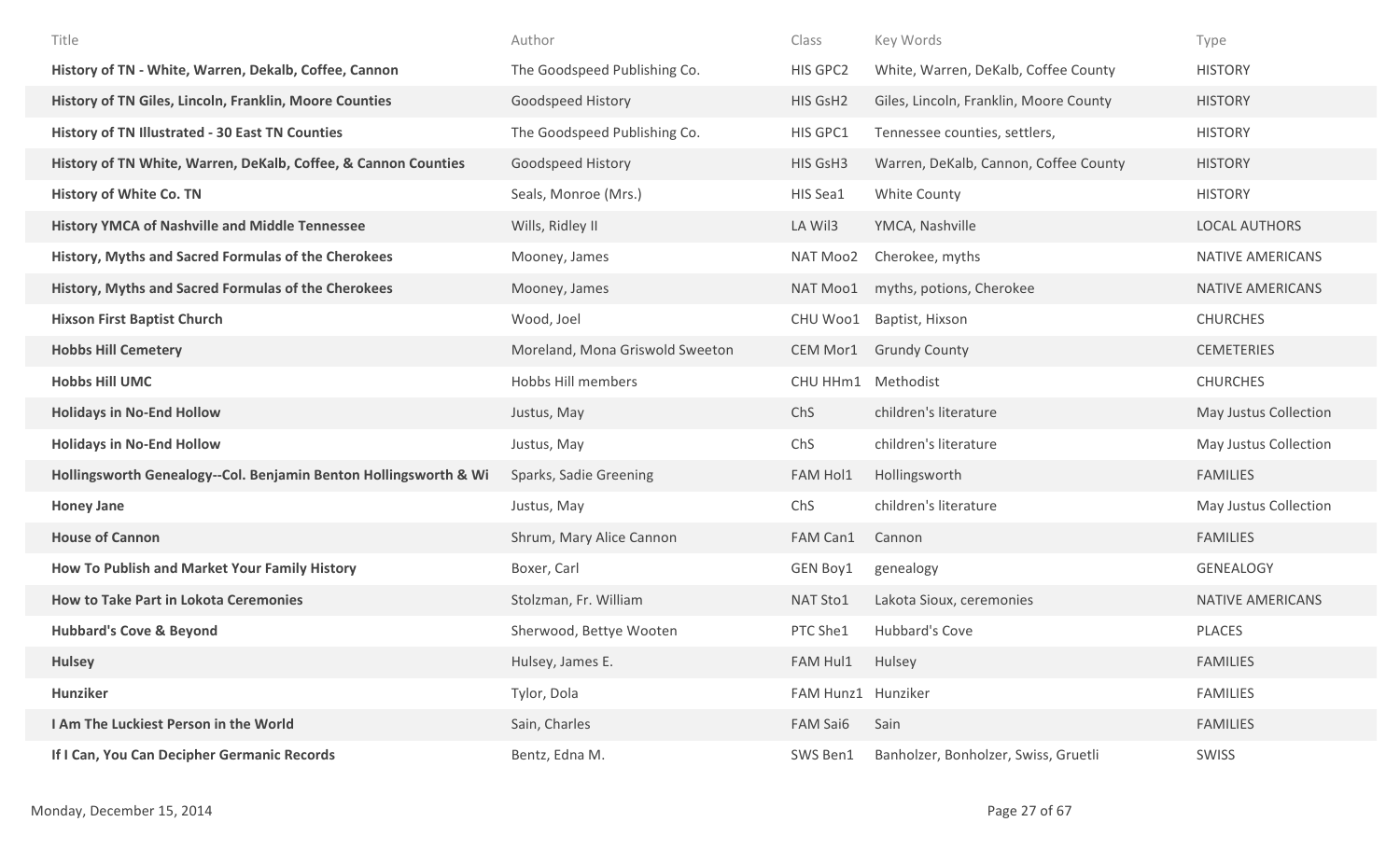| Title                                             | Author                                  | Class           | Key Words                                      | Type                    |
|---------------------------------------------------|-----------------------------------------|-----------------|------------------------------------------------|-------------------------|
| If You Grew Up in Grundy County, You Remember     | Lovelace, Donna                         | PTC Lov1        | Grundy County, Facebook                        | <b>PLACES</b>           |
| Ikard B. Woodward Book 1893-1910                  | Werner, Bud                             | HIS Wer1        | <b>Grundy County</b>                           | <b>HISTORY</b>          |
| Ikard B. Woodward Book 1893-1910                  | Woodard, I.B                            | HIS Woo2        | Tracy City, news                               | <b>HISTORY</b>          |
| In the "Stranger People's" Country                | Murfree, Mary Noailles                  | LA Mur1         | fiction, Beersheba                             | <b>LOCAL AUTHORS</b>    |
| Index to the H. B. Northcut Ledger 1861           | Douglas, Bob                            | <b>IBS Dou1</b> | Northcutt, business                            | INDUSTRY/BUSINESS       |
| Index to Warren County Marriages 1852-1900        | Tylor, Dola S.                          | MAR Tyl4        | index, Warren County                           | <b>MARRIAGES</b>        |
| Index to Warren County, Marriages 1852-1900       | Tylor, Dola S.                          | MAR Tyl5        | index, Warren County                           | <b>MARRIAGES</b>        |
| <b>Indian America - A Geography</b>               | Ney, Marian Wallace                     | NAT Ney1        | Indian, maps, geography                        | NATIVE AMERICANS        |
| <b>Indian Blood Vol 1</b>                         | Pangburn, Richard                       | NAT Pan1        | <b>Native Americans</b>                        | NATIVE AMERICANS        |
| <b>Indian Blood Vol 2</b>                         | Pangburn, Richard                       | NAT Pan2        | <b>Native Americans</b>                        | NATIVE AMERICANS        |
| <b>Indian Removal</b>                             | Foreman, Grant                          | NAT For2        | Indian Removal, Trail of Tears                 | NATIVE AMERICANS        |
| <b>Indian School Days</b>                         | Johnston, Basil H.                      | NAT Joh1        | Indian, school                                 | <b>NATIVE AMERICANS</b> |
| <b>Indians of North America</b>                   | Turner, Geoffery                        | NAT Tur1        | <b>Native Americans</b>                        | NATIVE AMERICANS        |
| <b>Indians of the Americas</b>                    | Embree, Edwin R.                        | NAT Emb1        | <b>Native Americans</b>                        | NATIVE AMERICANS        |
| Indians, Tales of the Wild West Vol 3             | Steber, Rick                            | NAT Ste1        | Indians, tales, west                           | NATIVE AMERICANS        |
| It Happened in No End Hollow                      | Justus, May                             | ChS             | children's literature                          | May Justus Collection   |
| It Happened in White Co. TN                       | White Co. Retired Teachers' Assoc.      | HIS WCR2        | White County                                   | <b>HISTORY</b>          |
| <b>Italian Family Research</b>                    | Summit                                  | GEN Sum1        | genealogy                                      | <b>GENEALOGY</b>        |
| <b>Items Taken from Shook School Cornerstone</b>  | <b>Grundy County Historical Society</b> | SCH GCH4        | Shook School, Cornerstone, history, Tracy City | <b>SCHOOLS</b>          |
| <b>James K. Shook School</b>                      | Shook School                            | YB 2007 Tr      | <b>Tracy City Elementary School, Shook</b>     | <b>YEARBOOKS</b>        |
| Jay Hugh and Emma Lathrum Layne Family--1881-1957 | Robertson, N; Pickett, J; Nelson, R     | FAM Lay1        | Lathrum, Layne                                 | <b>FAMILIES</b>         |
| Jerry Jake Carries On                             | Justus, May                             | ChS             | children's literature                          | May Justus Collection   |
| <b>Jessie &amp; Ridley Made a Difference</b>      | Wills, Ridley II                        | <b>BIO Wil2</b> | Wills family                                   | <b>BIOGRAPHY</b>        |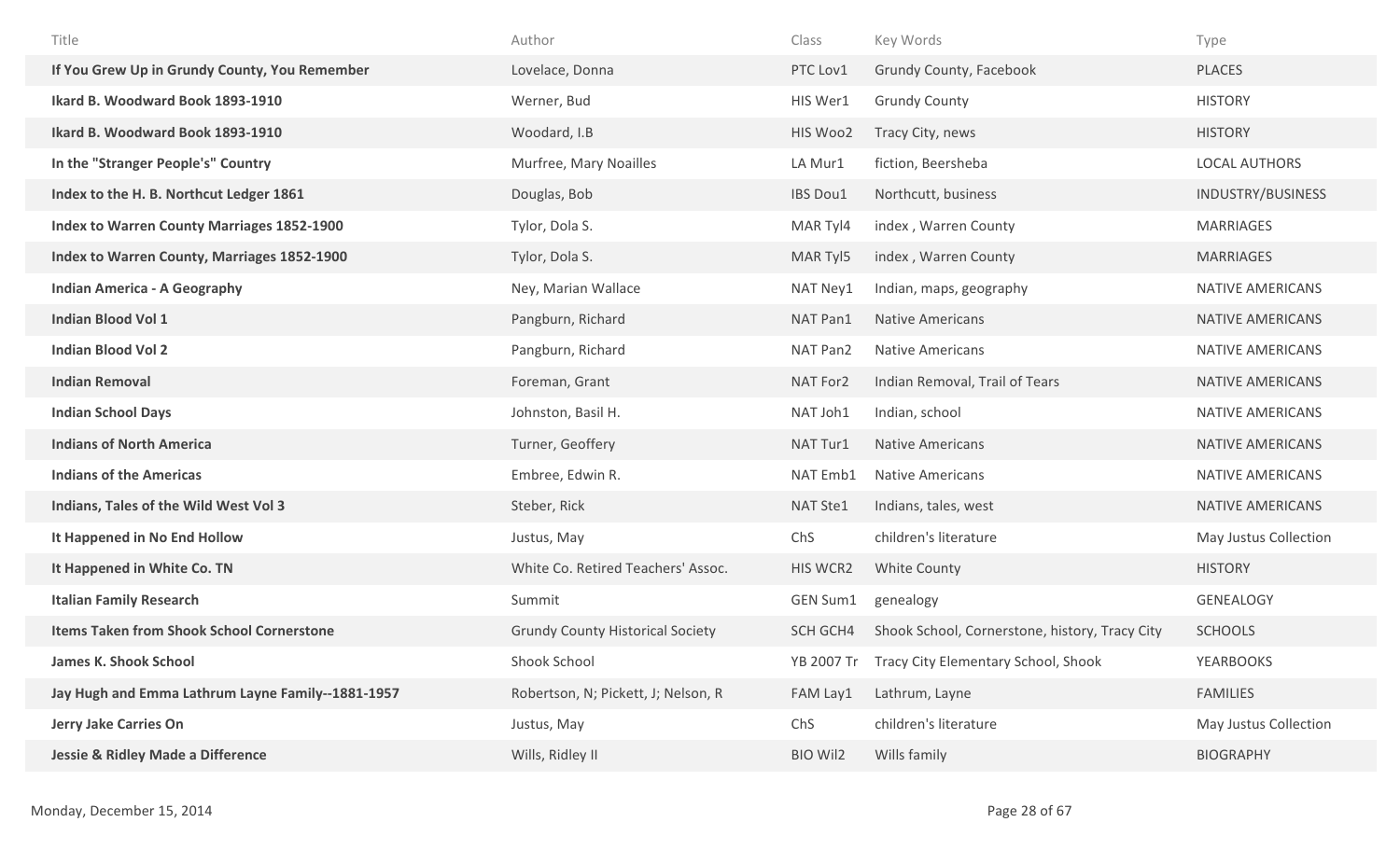| Title                                                             | Author                     | Class           | Key Words                                     | Type                    |
|-------------------------------------------------------------------|----------------------------|-----------------|-----------------------------------------------|-------------------------|
| Joe C. Davis (1919-1989)                                          | Wills, Ridley II           | LA Wil4         | Davis                                         | <b>LOCAL AUTHORS</b>    |
| John & Julia Ruehling                                             | Crisp, Chirstine           | FAM Rue1        | Ruehling                                      | <b>FAMILIES</b>         |
| <b>John Armfield of Beersheba Springs</b>                         | Howell, Isabell            | FAM Arm2        | Armfield                                      | <b>FAMILIES</b>         |
| <b>John Ross of Marion Co. TN</b>                                 | Tylor, Dola                | <b>FAM Ros2</b> | Ross                                          | <b>FAMILIES</b>         |
| <b>John Ross of Marion Co. TN</b>                                 | Tylor, Dola                | FAM Ros1        | Ross                                          | <b>FAMILIES</b>         |
| <b>John Wilkes Booth</b>                                          | <b>Newspaper Clippings</b> | FAM Boo1        | Booth                                         | <b>FAMILIES</b>         |
| Johnson, Kilgore, Thomas, Parsons Photos                          | Parsons, Danny             | FAM Joh1        | Johnson, Kilgore, Thomas, Parsons             | <b>FAMILIES</b>         |
| <b>Joseph Hunter Genealogy</b>                                    | Hunter, Patricia F.        | FAM Hun1        | Hunter                                        | <b>FAMILIES</b>         |
| <b>Jumping Jack</b>                                               | Justus, May                | ChS             | children's literature                         | May Justus Collection   |
| <b>Jumping Jack</b>                                               | Justus, May                | ChS             | children's literature                         | May Justus Collection   |
| <b>Jumping Johnny</b>                                             | Justus, May                | ChS             | children's literature                         | May Justus Collection   |
| <b>Jumping Johnny (tape)</b>                                      | Justus, May                | ChS             | children's literature                         | May Justus Collection   |
| <b>Jumping Johnny Outwits Skedaddle</b>                           | Justus, May                | ChS             | children's literature                         | May Justus Collection   |
| <b>Jumping Johnny Outwits Skedaddle</b>                           | Justus, May                | ChS             | children's literature                         | May Justus Collection   |
| <b>Keepsake Memories</b>                                          | Webb, Nonie                | HIS Web5        | Marion County, Grundy County, Native American | <b>HISTORY</b>          |
| <b>Ketner's Mill</b>                                              | Webb, Nonie Hlobil         | PTC Web1        | Ketner's Mill, Marion County                  | <b>PLACES</b>           |
| <b>Kilgore - Street Family History</b>                            | Flury, Catherine K.        | <b>FAM Kil5</b> | Kilgore, Street                               | <b>FAMILIES</b>         |
| Kilgore~Street Family History Vol. 1                              | Flury, Catherine Kilgore   | <b>FAM Kil4</b> | Kilgore, Street                               | <b>FAMILIES</b>         |
| Kilgore~Street Family History Vol. 2                              | Flury, Catherine Kilgore   | FAM Kil1        | Kilgore, Street                               | <b>FAMILIES</b>         |
| King, Kilgore, Sanders, Meadows Relatives                         | Wilhelm, Mae King          | FAM Kin6        | King, Kilgore, Sanders, Meadows               | <b>FAMILIES</b>         |
| <b>King, Sanders Family</b>                                       | Wilhelm, Mae King          | FAM Kin3        | King, Sanders                                 | <b>FAMILIES</b>         |
| King, Sanders, Richardson                                         | Wilhelm, Mae King          | FAM Kin4        | King, Sanders, Richardson                     | <b>FAMILIES</b>         |
| Kiowa, Comanche, Apache, Ft. Sill Apache, Wichita, Caddo, Delawar | Bowen, Jeff                | NAT Bow1        | Native Americans, Western Indians             | <b>NATIVE AMERICANS</b> |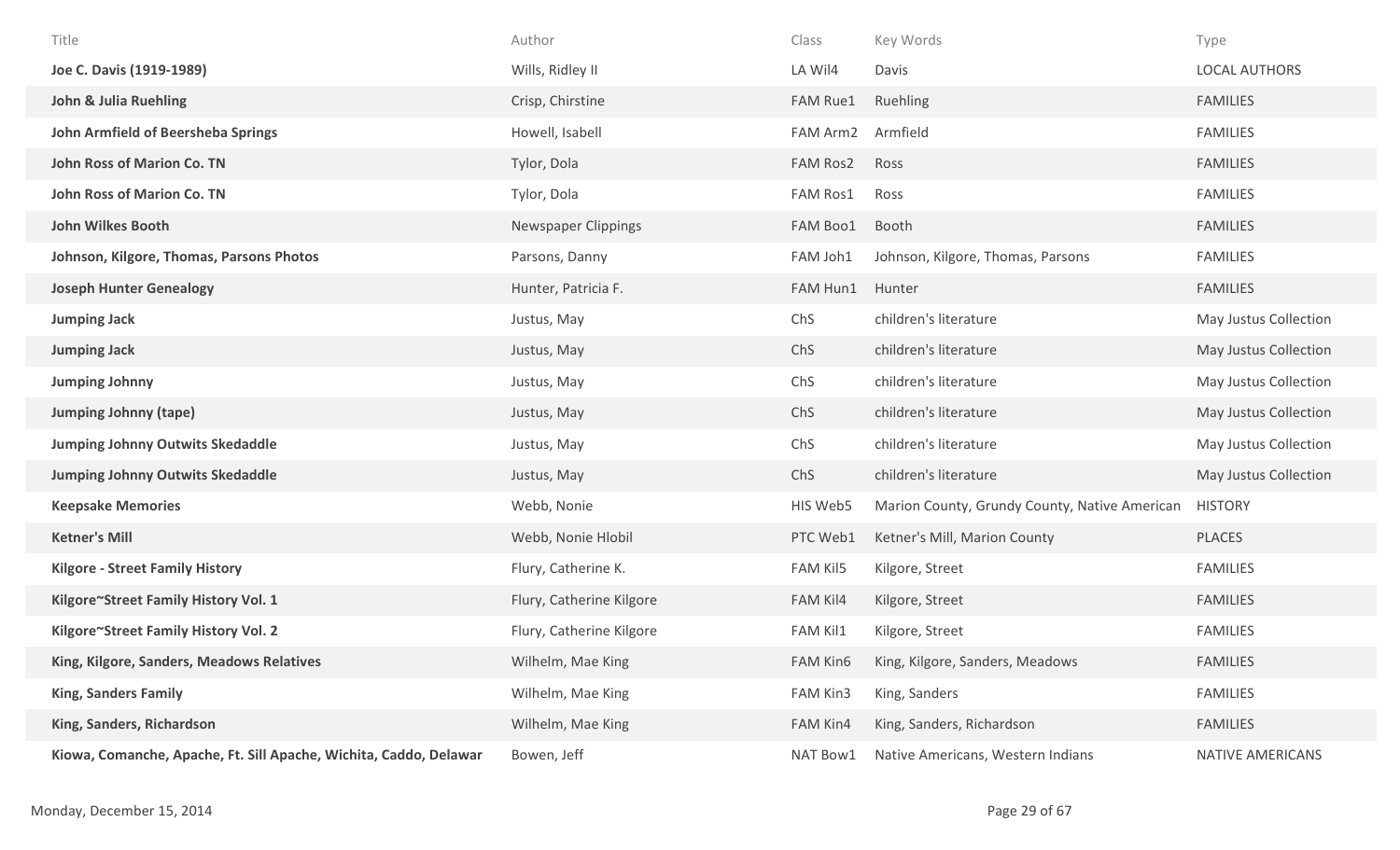| Title                                                             | Author                                | Class     | Key Words                        | Type                     |
|-------------------------------------------------------------------|---------------------------------------|-----------|----------------------------------|--------------------------|
| <b>Korean War</b>                                                 | <b>Grundy Co. Historical Society</b>  | MIL GCH5  | Korea                            | <b>MILITARY</b>          |
| L. Virginia French Selections from Beersheba Diaries 1863-1864    | Gower, Herschel                       | PTC Gow3  | Beersheba, French, diary         | <b>PLACES</b>            |
| <b>Land Chain of Title</b>                                        | Barrell, Monroe                       | IBS Bar1  | land titles                      | <b>INDUSTRY/BUSINESS</b> |
| <b>Law Enforcers of Grundy County</b>                             | Sherwood, Bettye                      | LCL Sher1 | law enforcement, Grundy County   | LEGAL                    |
| Lawrence Co, TN Marriage Records 1818-1923                        | Carter, Claude A (Mrs)                | MAR Car1  | Lawrence County, marriages       | <b>MARRIAGES</b>         |
| Layne, King, Trussell, McFarland Families                         | Wilhelm, Mae King                     | FAM Lay5  | Layne, King, Trussell, McFarland | <b>FAMILIES</b>          |
| Layne, Lain, Layne Genealogy                                      | Layne, Floyd Benjamin                 | FAM Lay3  | Layne, Aylor                     | <b>FAMILIES</b>          |
| <b>Leaves From The Family Tree</b>                                | Allen, Penelope Johnson               | FAM All1  | Allen                            | <b>FAMILIES</b>          |
| Lee County VA Marriages 1830-1836                                 | Vogt, John & Keathley, T. William, Jr | MAR Vog2  | Lee County, VA                   | <b>MARRIAGES</b>         |
| Lee Takes Command (From 7 Days to Second Bull Run)                | Time Life Books-Editors of            | MIL TLB2  | Civl War, Lee, Bull Run          | <b>MILITARY</b>          |
| Legacy of the Circuit Riders of Warren Co. TN                     | Boyd, Larry C.                        | CHU Boy1  | Warren County, Circuit Riders    | <b>CHURCHES</b>          |
|                                                                   |                                       |           |                                  |                          |
| <b>Lester and His Hound Pup</b>                                   | Justus, May                           | ChS       | children's literature            | May Justus Collection    |
| Let's Play & Sing                                                 | Justus, May                           | tape      | children's literature            | May Justus Collection    |
| Let's Travel in Switzerland                                       | Geis, Darlene                         | SWS Gei1  | Swiss, Switzerland, tourism      | SWISS                    |
| Letters to Mary - The Civil War Diary of Dr. John Kennerly Farris | Jones, Shirley Farris                 | MIL Jon1  | Civil War, Farris                | <b>MILITARY</b>          |
| Liberty Cumberland Presbyterian Church                            | Brooks, Mary Tate                     | CHU Bro2  | Presbyterian                     | <b>CHURCHES</b>          |
| Liberty Cumberland Presbyterian Church Warren County TN           | Brooks, Mary Tate                     | CHU Bro1  | Presbyterian                     | <b>CHURCHES</b>          |
| Life & Views of J.L. Rollings                                     | Rollings, James Lewis                 | FAM Rol2  | Rollings                         | <b>FAMILIES</b>          |
| Life & Views of J.L. Rollings                                     | Rollings, J.L.                        | LA Rol2   | philosophy, Rollings             | <b>LOCAL AUTHORS</b>     |
| Life & Views of J.L. Rollings                                     | Rollings, James Lewis                 | FAM Rol1  | Rollings                         | <b>FAMILIES</b>          |
| Life & Views of J.L. Rollings                                     | Rollings, J.L.                        | LA Rol1   | fiction                          | <b>LOCAL AUTHORS</b>     |
| Life and Character of J.C. Warner                                 | Kilebrew, J.B.                        | FAM War1  | Warner                           | <b>FAMILIES</b>          |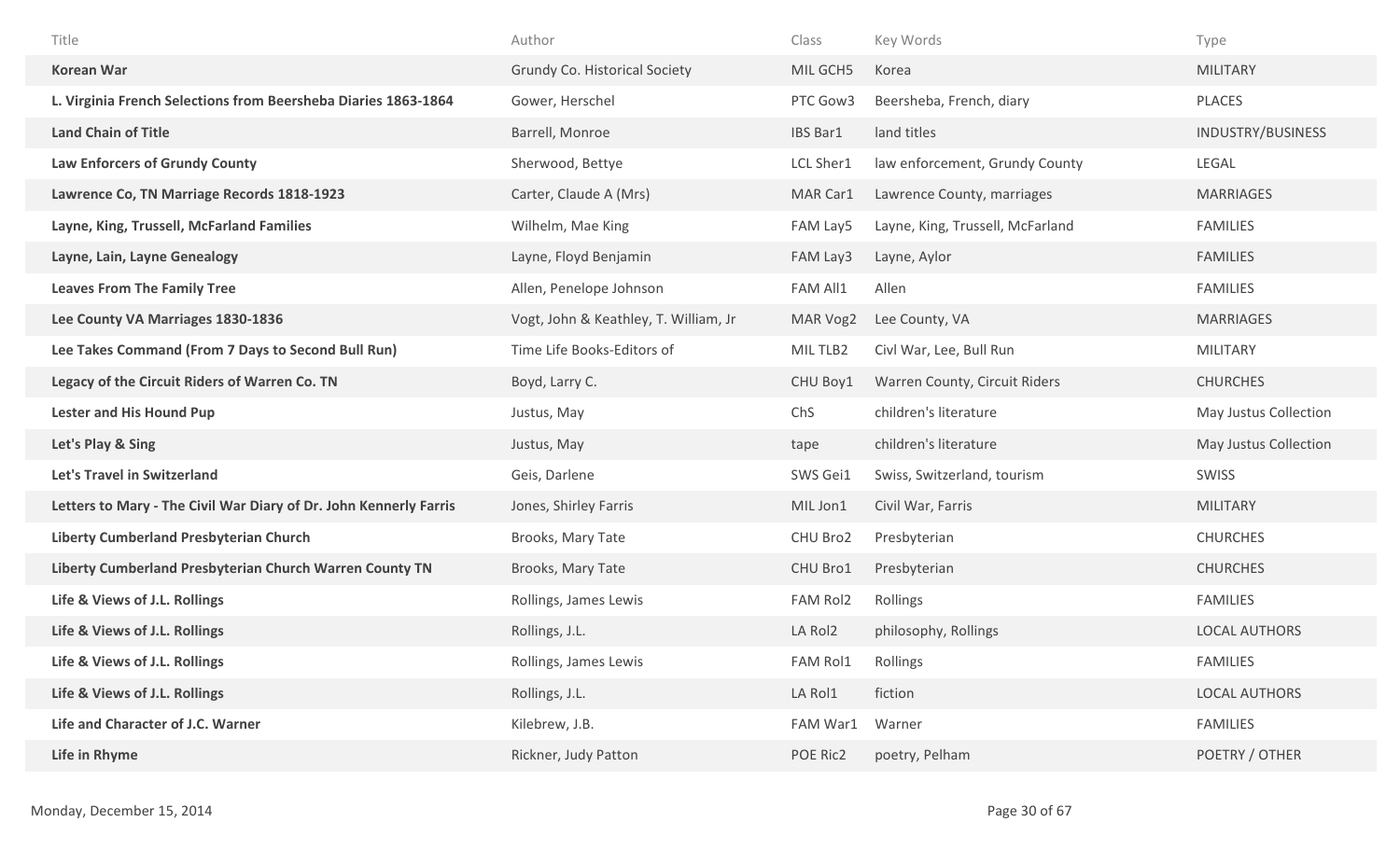| Title                                                    | Author                                   | Class    | Key Words                           | Type                  |
|----------------------------------------------------------|------------------------------------------|----------|-------------------------------------|-----------------------|
| <b>Lifecare Leader WWII Special Edition</b>              | Life Care Centers of America             | MIL LCC1 | World War II                        | <b>MILITARY</b>       |
| <b>Lifestyles &amp; Pictures of Grundy County</b>        | Myers, Barbara                           | HIS Mye1 | Grundy County, photos               | <b>HISTORY</b>        |
| <b>Light from Many Candles</b>                           | Rogers, Lucille                          | BIO Rog1 | women's history                     | <b>BIOGRAPHY</b>      |
| Lincoln Co. TN - Est. 1809                               | <b>Lincoln County Historical Society</b> | HIS LCH1 | Lincoln County, Fayetteville        | <b>HISTORY</b>        |
| Lincoln Co. TN. 1809-2009 - A Pictorial History          | The Bicentennial Book Comm. Lincoln Co   | HIS BBC1 | Lincoln County, Fayetteville        | <b>HISTORY</b>        |
| Lincoln County Tennessee 1809-2009 - A Pictorial History | Lincoln County Bicentennial Comm.        | HIS Lin1 | Lincoln County, Fayetteville, photo | <b>HISTORY</b>        |
| Lincoln County, Tennessee Marriages 1838-1880            | Marsh, Helen C. & Marsh, Timothy R.      | MAR Mar1 | Lincoln County, marriages           | MARRIAGES             |
| Lincoln County, Tennessee Marriages 1838-1880            | Whitley, Edythe Rucker                   | MAR Whi1 | Lincoln County, marriages           | <b>MARRIAGES</b>      |
| Lineage "Washington Smith Carter"                        | Lewis, Harold P.                         | FAM Car1 | Carter                              | <b>FAMILIES</b>       |
| <b>Little Red Rooster Came to Crow</b>                   | Justus, May                              | ChS      | children's literature               | May Justus Collection |
| Lizzy                                                    | Justus, May                              | ChS      | children's literature               | May Justus Collection |
| <b>Luck for Little Lihu</b>                              | Justus, May                              | ChS      | children's literature               | May Justus Collection |
| Luck for Little Lihu                                     | Justus, May                              | ChS      | children's literature               | May Justus Collection |
| <b>Lucky Penny</b>                                       | Justus, May                              | ChS      | children's literature               | May Justus Collection |
| <b>Mae King Collection</b>                               | Wilhelm, Mae King                        | FAM Kin1 | King                                | <b>FAMILIES</b>       |
| <b>Manchester Coffee County, TN</b>                      | West, Judy F.                            | PTC Wes1 | Manchester, Coffee County           | <b>PLACES</b>         |
| Map Guide to the U.S. Federal Censuses 1790-1920         | Thorndale, Wm & Dollarhide, Wm.          | CEN Tho1 | Federal Census, 1790                | <b>CENSUS</b>         |
| <b>Marion Co. in Vintage Postcards</b>                   | Morrison, Billyfrank                     | HIS Mor1 | Marion County, postcards            | <b>HISTORY</b>        |
| <b>Marion Co. TN 1817-1930</b>                           | Webb, Nonie                              | HIS Web2 | <b>Marion County</b>                | <b>HISTORY</b>        |
| <b>Marion Co. TN 1817-1930</b>                           | Webb, Nonie                              | HIS Web1 | <b>Marion County</b>                | <b>HISTORY</b>        |
| Marion Co. TN 1895-1896 - Sequachee Valley News          | Harris, Euline                           | HIS Har3 | Marion County, newspaper clippings  | <b>HISTORY</b>        |
| <b>Marion Co. TN Cemetery Records 1987</b>               | Harris, Mary S. & Harris, Eulene         | CEM Har2 | <b>Marion County</b>                | <b>CEMETERIES</b>     |
| <b>Marion Co. TN Cemetery Records 1987</b>               | Harris, Mary S. & Harris, Eulene         | CEM Har1 | <b>Marion County</b>                | <b>CEMETERIES</b>     |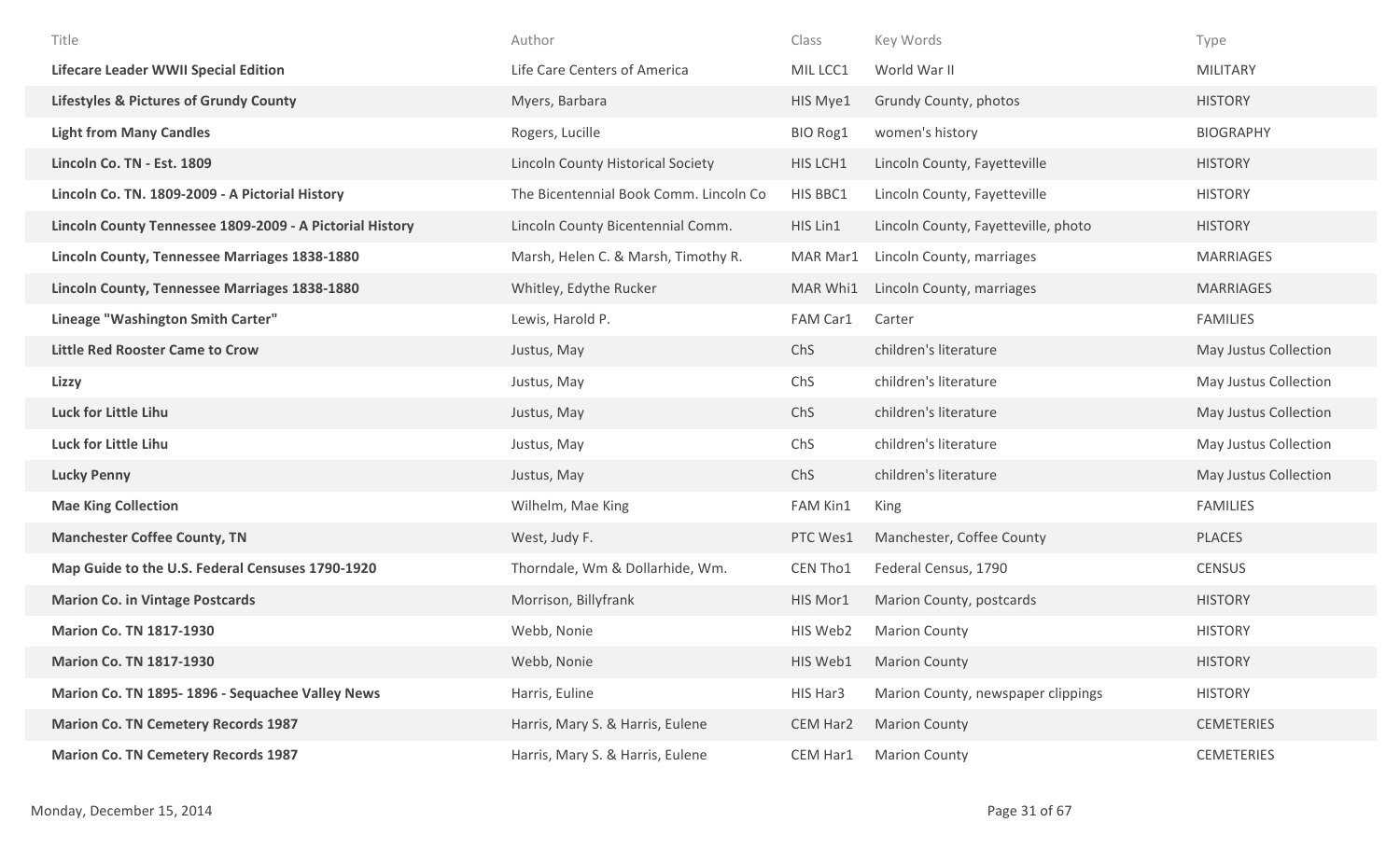| Title                                                            | Author                                  | Class          | Key Words                        | Type                    |
|------------------------------------------------------------------|-----------------------------------------|----------------|----------------------------------|-------------------------|
| <b>Marion Co. TN Tax List 1862</b>                               | Tate, Lloyd A                           | DLT Tat1       | Marion County, tax lists         | <b>DEEDS &amp; LAND</b> |
| <b>Marion County Deaths &amp; Funerals</b>                       | Curtis, Renice                          | OBT Cur1       | Grundy County, obituaries        | <b>OBITUARIES</b>       |
| Marion County History of McKendree Church--Jasper, Tennessee     | Swafford, Elma                          | CHU Swa1       | Methodist                        | <b>CHURCHES</b>         |
| Marriage Bonds & Minister Returns of Charlotte Co, VA 1764-1815  | Knorr, Ctherine Lindsay                 | MAR Kno1       | Charlotte County, VA             | MARRIAGES               |
| Marriage Book No 1 1853-1931 of Winchester VA Marriage Licenses  | Tylor, Dola S. and Turner, William Ray  | MAR Tyl14      | Winchester County, VA, marriages | <b>MARRIAGES</b>        |
| <b>Marriage Book No. 1 (1853-1931)</b>                           | Vogt, John & Kethley, T. William Jr.    | MAR Vog1       | marriage                         | MARRIAGES               |
| Marriage Books A & C 1853-1870 Coffee County Tennessee           | Bridgewater, Betty & Potter, Dorothy W. | MAR Bri3       | Coffee County, marriages         | <b>MARRIAGES</b>        |
| Marriage Books A & C 1853-1870 Coffee County Tennessee           | Bridgewater, Betty & Potter, Dorothy W. | MAR Bri4       | Coffee County, marriages         | <b>MARRIAGES</b>        |
| Marriage Books A & C 1853-1870 Coffee County Tennessee           | Potter, Dorothy Williams                | MAR Pot3       | marriages, Grundy County         | <b>MARRIAGES</b>        |
| <b>Marriage Records - Grundy County, TN</b>                      | Schild, Dola                            | MAR Sch1       | marriages, Grundy County         | <b>MARRIAGES</b>        |
| <b>Marriage Records of Franklin County, Tennessee</b>            | Sherrill, Charles A.                    | MAR She1       | marriages, Franklin County       | <b>MARRIAGES</b>        |
| <b>Marriage Records of Franklin County, TN 1838-1875</b>         | Burks, Billie & Burks,                  | Mar Bur2       | Franklin County, marriages       | MARRIAGES               |
| <b>Marriage Records Warren Co TN 1951-1975</b>                   | Hillis, Robert A.C. Jr.                 | MAR Hil1       | Warren County, marriages         | <b>MARRIAGES</b>        |
| <b>Marriages From Early Tennessee Newspapers 1794-1851</b>       | Lucas, Silas Emmett, Jr. (Rev)          | MAR Luc3       | marriages                        | MARRIAGES               |
| <b>Marriages of Rutherford County, Tenn.</b>                     | Whitley, Edythe Rucker                  | MAR Whi2       | Rutherford County, marriages     | <b>MARRIAGES</b>        |
| Marriages of Some American Residents & Guide to Documents Vol. I | <b>Yates Publishing</b>                 | MAR Yat1       | marriages                        | MARRIAGES               |
| Marriages of Some American Residents & Guide to Documents Vol.   | <b>Yates Publishing</b>                 | MAR Yat2       | marriages                        | <b>MARRIAGES</b>        |
| <b>Mary Ellen</b>                                                | Justus, May                             | ChS            | children's literature            | May Justus Collection   |
| <b>McMinnville</b>                                               | Wannamaker, Monty & Keathley, Chris     | HIS Wan2       | Warren County, McMinnville       | <b>HISTORY</b>          |
| <b>McMinnville at a Milestone</b>                                | Womack, Walter                          |                | PTC Wom1 Warren County           | PLACES                  |
| <b>Meadows / Kilgore</b>                                         | Edwards, Rosie Meadows                  |                | FAM Mea1 Meadows, Kilgore        | <b>FAMILIES</b>         |
| <b>Meeks Family History</b>                                      | Meeks, Robert Earl "Bob"                | FAM Mee3 Meeks |                                  | <b>FAMILIES</b>         |
| <b>Meeks Family History</b>                                      | Coats, J, Campbell, J, Campbell, W      | FAM Mee1 Meeks |                                  | <b>FAMILIES</b>         |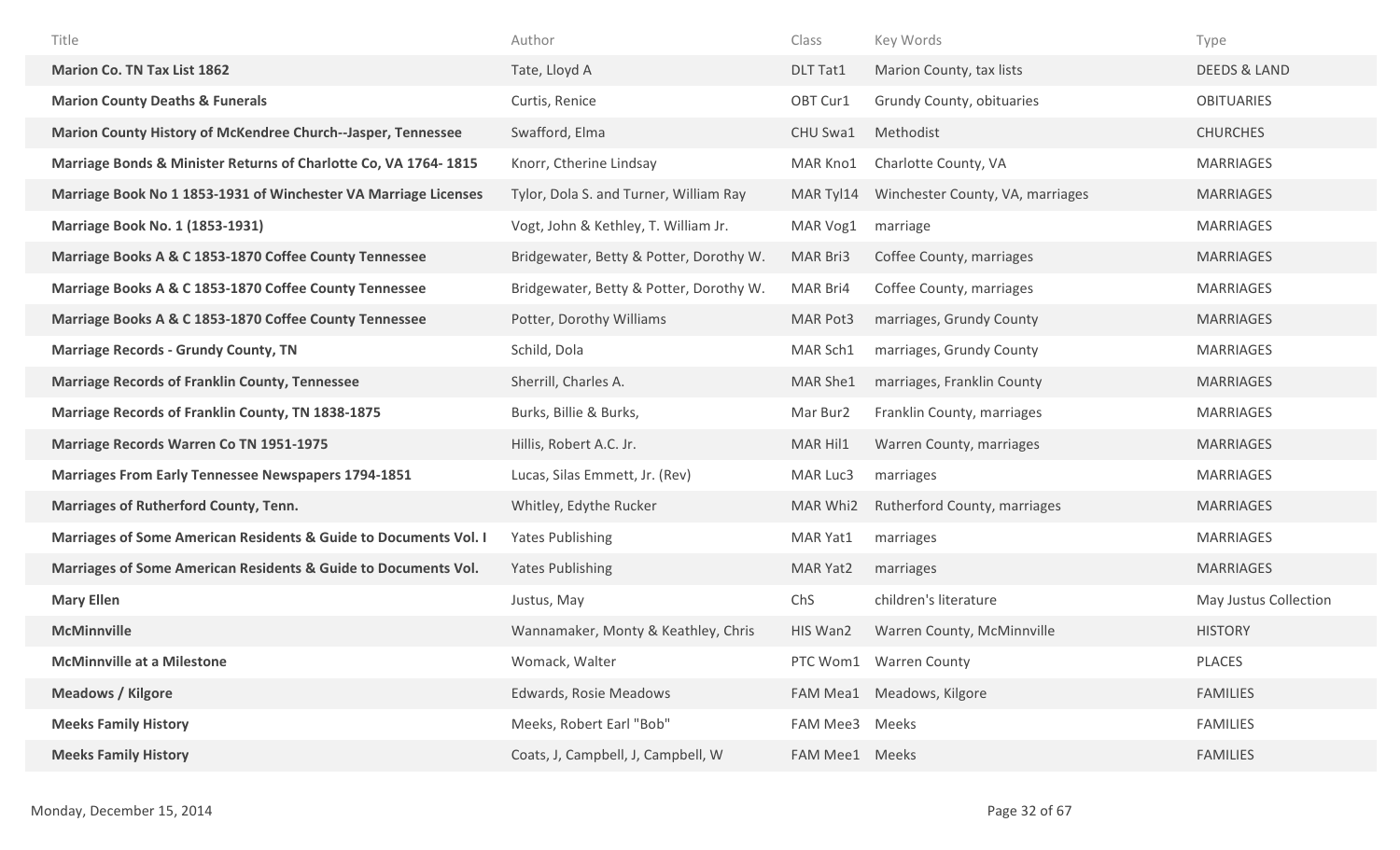| Title                                                            | Author                                | Class           | Key Words                                  | Type             |
|------------------------------------------------------------------|---------------------------------------|-----------------|--------------------------------------------|------------------|
| <b>Meeks Family History 3rd Edition</b>                          | Coats, J, Campbell, J, Campbell, W    | FAM Mee2 Meeks  |                                            | <b>FAMILIES</b>  |
| <b>Melungeons: The Vanishing Colony of Newman's Ridge</b>        | Price, Henry R.                       | HIS Pri1        | Melungeon, Newman's Ridge                  | <b>HISTORY</b>   |
| <b>Members of the First Church Community</b>                     | Fritsch, Jim                          | SWS Fri2        | Gruetli, Church, Swiss                     | <b>SWISS</b>     |
| Membership #3 Christ Church Tracy City, St. Albins, Foster Falls | Andrews, Elaine                       | CHU And1        | Christ Church, St Alban's, Foster Falls    | <b>CHURCHES</b>  |
| <b>Memorable Historical Accounts of White County &amp; Area</b>  | Rogers, E.G.                          | HIS Rog3        | White County                               | <b>HISTORY</b>   |
| <b>Memorial &amp; Biographical Record of Cumberland Region</b>   | Southern Historical Press, Inc.       | <b>BIO SHP1</b> | Cumberlands, history                       | <b>BIOGRAPHY</b> |
| <b>Memorial &amp; Biographical Record of Cumberland Region</b>   | Southern Historical Press, Inc.       | <b>BIO SHP2</b> | Cumberlands, history                       | <b>BIOGRAPHY</b> |
| <b>Memories of Bygone School Days</b>                            | <b>Grundy County School Teachers</b>  | SCH GCS6        | school, Collins, Barker's Cove, Tatesville | <b>SCHOOLS</b>   |
| <b>Memories of Bygone School Days</b>                            | <b>Grundy County School Teachers</b>  | SCH GCS5        | school, Collins, Barker's Cove, Tatesville | <b>SCHOOLS</b>   |
| <b>Memories of Bygone School Days</b>                            | <b>Grundy County School Teachers</b>  | SCH GCS4        | school, Collins, Barker's Cove, Tatesville | <b>SCHOOLS</b>   |
| <b>Memories of Bygone School Days</b>                            | <b>Grundy County School Teachers</b>  | SCH GCS2        | school, Collins, Barker's Cove, Tatesville | <b>SCHOOLS</b>   |
| <b>Memories of Bygone School Days</b>                            | <b>Grundy County School Teachers</b>  | SCH GCS3        | school, Collins, Barker's Cove, Tatesville | <b>SCHOOLS</b>   |
| <b>Memories of Bygone School Days</b>                            | <b>Grundy County School Teachers</b>  | SCH GCS1        | school, Collins, Barker's Cove, Tatesville | <b>SCHOOLS</b>   |
| Memories of Morton Memorial, A History of the People & the Place | Parker, Anna Mary                     | CHU Par1        | Methodist                                  | <b>CHURCHES</b>  |
| Memories of Morton Memorial, A History of the People & the Place | Parker, Anna Mary                     | CHU Par2        | Morton Memorial, Monteagle, Methodist      | <b>CHURCHES</b>  |
| Memories of Morton Memorial, A History of the People & the Place | Parker, Anna Mary                     | CHU Par3        | Morton Memorial, Monteagle, Methodist      | <b>CHURCHES</b>  |
| <b>Memories of My Life</b>                                       | Layne, Mary Louise Geary              | FAM Lay2        | Layne, Geary                               | <b>FAMILIES</b>  |
| <b>Memories of Okinawa (Photo Album)</b>                         | Tylor, Dola                           | FAM Tyl1        | Thomas                                     | <b>FAMILIES</b>  |
| <b>Memories of Princess Davidson Ingram</b>                      | Cline, Gary                           | FAM Ing2        | Ingram                                     | <b>FAMILIES</b>  |
| <b>Memories of Princess Davidson Ingram</b>                      | Cline, Gary                           | FAM Ing1        | Ingram                                     | <b>FAMILIES</b>  |
| <b>Memory Book of Swiss Colony School Students</b>               | Hargis, Josie                         | SCH Har1        | Swiss, School                              | <b>SCHOOLS</b>   |
| <b>Mennonites in Transition from Switzerland to America</b>      | Enninger, Andrea B.W. & Guatz, D.L.   | SWS Enn1        | Swiss, Mennonites, Swiss, Switzerland      | SWISS            |
| Methodism in TN Coference Summer 2002 Vol 3 # 4                  | Hist. Soc. of the TN Conf. of the UMC | CHU HST1        | Methodist, Pelham, Morton Memorial         | <b>CHURCHES</b>  |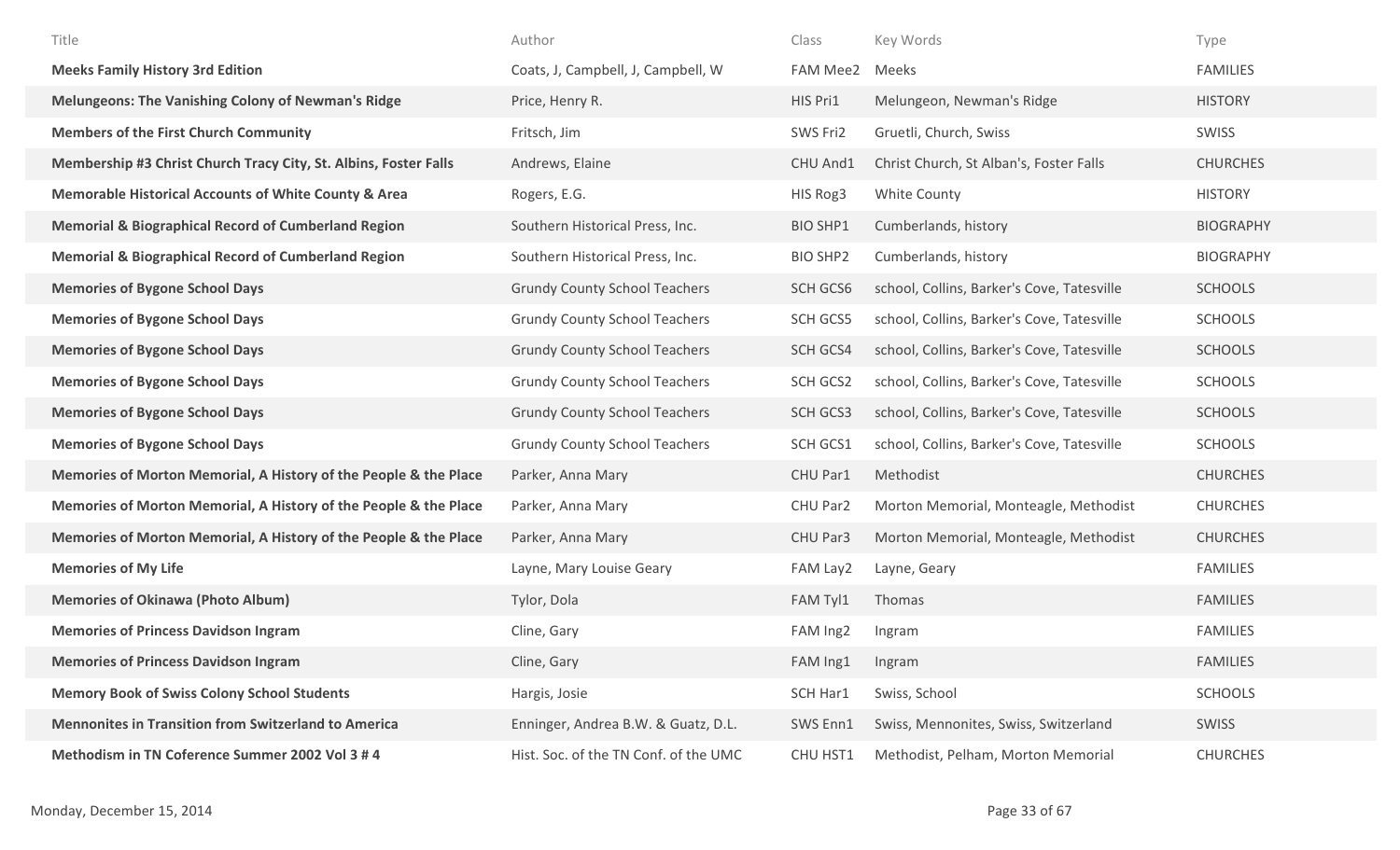| Title                                            | Author                                  | Class           | Key Words                                   | Type                         |
|--------------------------------------------------|-----------------------------------------|-----------------|---------------------------------------------|------------------------------|
| Methodism in TN Conference Autumn 2002 Vol 4 # 1 | Hist. Soc. of the TN Conf. of the UMC   | CHU HST2        | Methodist, Pelham, FS Petway, T.W. Randle   | <b>CHURCHES</b>              |
| Methodism in TN Conference Spring 2003 Vol 4, #3 | Hist. Soc. of the TN Conf. of the UMC   | CHU HST3        | Methodist                                   | <b>CHURCHES</b>              |
| Methodism in TN Conference Summer 2003 Vpl 4 # 4 | Hist. Soc. of the TN Conf. of the UMC   | <b>CHU HST4</b> | Methodist, Bedford Co, Garrett Martin, Webb | <b>CHURCHES</b>              |
| Methodism in TN Conference Winter 2003 Vol 4, #2 | Hist. Soc. of the TN Conf. of the UMC   | CHU HST5        | Methodist, Wilson Co, Thomas W. Randle      | <b>CHURCHES</b>              |
| <b>Methodist Bicentennial 1784-1984</b>          | McDonald, Katrina O.                    | Chu McD1        | Methodist                                   | <b>CHURCHES</b>              |
| Meyer, Meyers, Myer & Myers                      | Roots Research Bureau, Ltd.             | FAM Mey1        | Meyer, Meyers, Myer, Myers                  | <b>FAMILIES</b>              |
| <b>Military Photos</b>                           | Grundy Co. Historical Society           | MIL GCH4        | Grundy County military, photos              | <b>MILITARY</b>              |
| <b>Military Records of James B. Gowen</b>        | Wilhelm, Mae King                       | Mil Wil1        | Gowen                                       | <b>MILITARY</b>              |
| Minutes of the Agricultural Society Appendix E   | <b>Swiss Historical Society</b>         | SWS SHS4        | Gruetli, Swiss, Agriculture                 | <b>SWISS</b>                 |
| Minutes of the Agricultural Society Appendix E   | <b>Swiss Historical Society</b>         | SWS SHS3        | Gruetli, Swiss, Agriculture                 | <b>SWISS</b>                 |
| <b>Miscellaneous Death Records 1851-1966</b>     | Wilhelm, Mae King                       | OBT Wil9        | Grundy Rounty, miscellaneous, births        | <b>OBITUARIES</b>            |
| <b>Miscellaneous Grundy County Articles</b>      | <b>Grundy County Historical Society</b> | HIS GCH8        | Grundy County, newspaper clippings          | <b>HISTORY</b>               |
| <b>Missouri Marriages Before 1840</b>            | Ormesher, Susan                         | MAR Orm1        | Missouri, marriages                         | <b>MARRIAGES</b>             |
| <b>Mixed Clippings</b>                           | <b>Grundy County Historical Society</b> | HIS GCH9        | Grundy County, newspaper clippings          | <b>HISTORY</b>               |
| <b>Monteagle</b>                                 | Parker, Anna Mary                       | PTC Par1        | Monteagle                                   | <b>PLACES</b>                |
| <b>Monteagle Assembly</b>                        | Monteagle Assembly Committee            | PTC MAC1        | Monteagle Sunday School Assembly            | PLACES                       |
| <b>Monteagle Cemetery</b>                        | Douglas, Bob                            | CEM Dou3        | <b>Grundy County</b>                        | <b>CEMETERIES</b>            |
| <b>Monteagle FCE Club</b>                        | Grundy Co. Historical Society           | ORG GCH5        | Monteagle, FCE Club                         | ORGANIZATIONS / CLUBS        |
| Monteagle Hornets 1999-2000                      | Monteagle Hornets 1999-2000             |                 | YB 1999-20 Monteagle Elementary School      | <b>YEARBOOKS</b>             |
| <b>Monteagle Mountain Chamber of Commerce</b>    | Monteagle Chamber of Commerce           | ORG MCC1        | Chamber of Commerce, Monteagle              | <b>ORGANIZATIONS / CLUBS</b> |
| Monteagle School Register Vol 1                  | <b>Grundy County Historical Society</b> |                 | SCH GCH10 Grundy County, Monteagle, school  | <b>SCHOOLS</b>               |
| <b>Monteagle School Register Vol 2</b>           | <b>Grundy County Historical Society</b> |                 | SCH GCH11 Grundy County, Monteagle, school  | <b>SCHOOLS</b>               |
| <b>Monteagle Sunday School Assembly 1886</b>     | Monteagle Sunday School Assembly        | ORG GCH7        | Monteagle Sunday School Assembly            | ORGANIZATIONS / CLUBS        |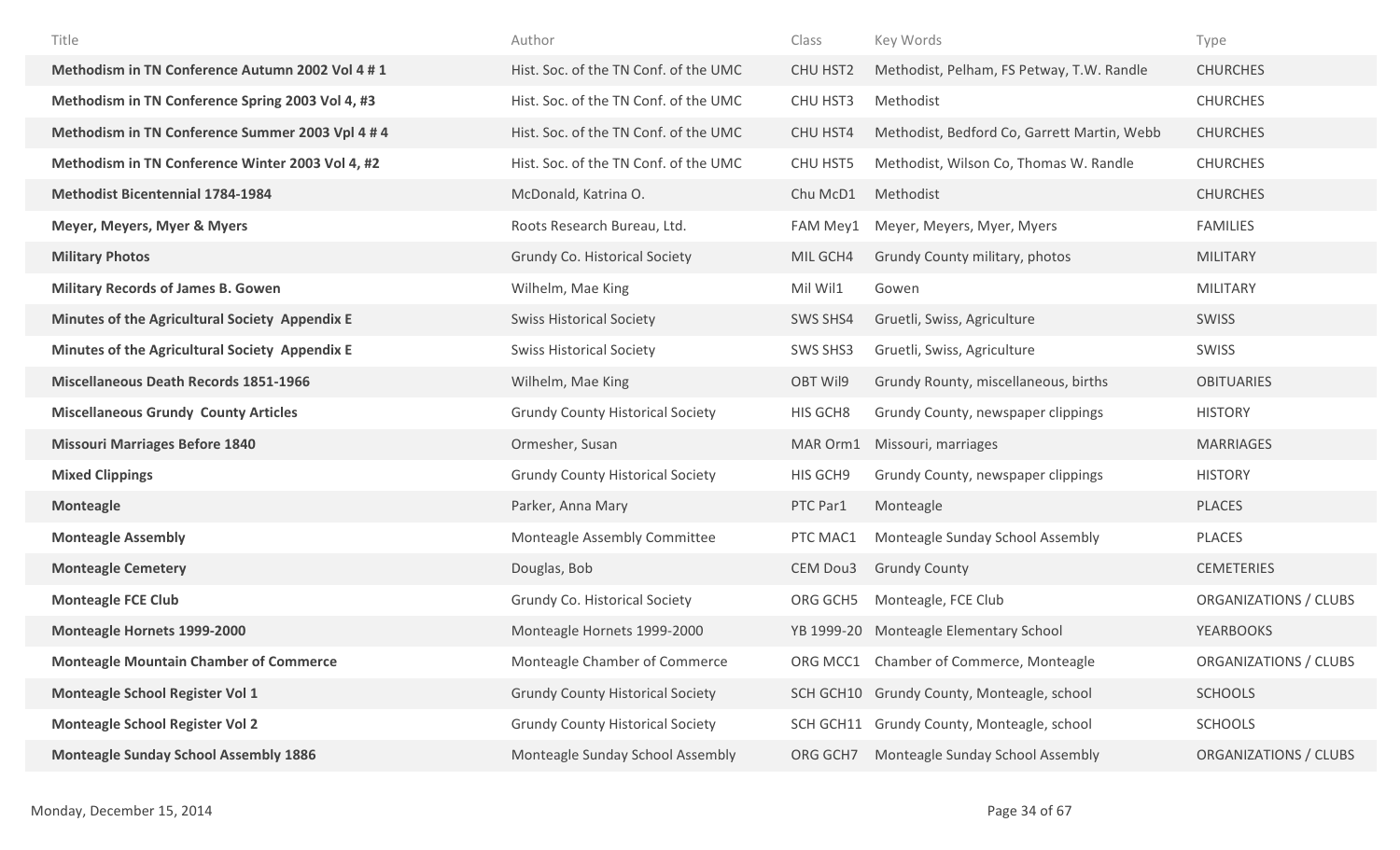| Title                                                            | Author                           | Class           | Key Words                        | Type                  |
|------------------------------------------------------------------|----------------------------------|-----------------|----------------------------------|-----------------------|
| <b>More Coffee County Marriages</b>                              | Bridgewater, Betty               | MAR Bri2        | Coffee County, marriages         | <b>MARRIAGES</b>      |
| <b>More Coffee County Marriages</b>                              | Bridgewater, Betty               | MAR Bri1        | Coffee County, marriages         | <b>MARRIAGES</b>      |
| <b>Morrison, J. Moses</b>                                        | Colvin, Carole                   | FAM Mor1        | Morrison                         | <b>FAMILIES</b>       |
| Morton * Dykes                                                   | Goforth, Anna Griswold Sweeton   | FAM Dyk3        | Morton, Dykes, Brown, Sweeton    | <b>FAMILIES</b>       |
| Morton, Dykes, Brown, Sweeton, & Related Familes of Grundy Co. T |                                  | <b>FAM Mort</b> | Morton, Dykes, Brown, Sweeton    | <b>FAMILIES</b>       |
| <b>Mountain Beautiful Garden Club Scrapbook</b>                  | Russell, Kathleen                | <b>SCR Rus2</b> | Garden Club, flowers, Tracy City | SCRAPBOOKS/COLLECTION |
| <b>Mountain Beautiful Garden Club Scrapbook</b>                  | Russell, Kathleen                | <b>SCR Rus3</b> | Garden Club, flowers, Tracy City | SCRAPBOOKS/COLLECTION |
| <b>Mountain Garden Club</b>                                      | Garden Club                      | ORG GaC2        | Mountain Garden Club, Tracy City | ORGANIZATIONS / CLUBS |
| <b>Mountain Laruel 2000</b>                                      | <b>Grundy County High School</b> | YB 2000.1       | Grundy Co. High School           | <b>YEARBOOKS</b>      |
| <b>Mountain Laurel 1925</b>                                      | <b>Grundy County High School</b> | YB 1925.1       | Grundy Co. High School           | <b>YEARBOOKS</b>      |
| <b>Mountain Laurel 1925</b>                                      | <b>Grundy County High School</b> | YB 1925.3       | Grundy Co. High School           | <b>YEARBOOKS</b>      |
| <b>Mountain Laurel 1925</b>                                      | <b>Grundy County High School</b> | YB 1925.4       | Grundy Co. High School           | <b>YEARBOOKS</b>      |
| <b>Mountain Laurel 1925</b>                                      | <b>Grundy County High School</b> | YB 1925.5       | Grundy Co. High School           | <b>YEARBOOKS</b>      |
| <b>Mountain Laurel 1925</b>                                      | <b>Grundy County High School</b> | YB 1925.6       | Grundy Co. High School           | <b>YEARBOOKS</b>      |
| <b>Mountain Laurel 1925</b>                                      | <b>Grundy County High School</b> | YB 1925.7       | Grundy Co. High School           | <b>YEARBOOKS</b>      |
| <b>Mountain Laurel 1925</b>                                      | <b>Grundy County High School</b> | YB 1925.2       | Grundy Co. High School           | <b>YEARBOOKS</b>      |
| <b>Mountain Laurel 1929</b>                                      | <b>Grundy County High School</b> | YB 1929.5       | Grundy Co. High School           | <b>YEARBOOKS</b>      |
| <b>Mountain Laurel 1929</b>                                      | <b>Grundy County High School</b> | YB 1929.1       | Grundy Co. High School           | <b>YEARBOOKS</b>      |
| <b>Mountain Laurel 1929</b>                                      | <b>Grundy County High School</b> | YB 1929.2       | Grundy Co. High School           | <b>YEARBOOKS</b>      |
| <b>Mountain Laurel 1929</b>                                      | <b>Grundy County High School</b> | YB 1929.3       | Grundy Co. High School           | <b>YEARBOOKS</b>      |
| <b>Mountain Laurel 1929</b>                                      | <b>Grundy County High School</b> | YB 1929.4       | Grundy Co. High School           | <b>YEARBOOKS</b>      |
| <b>Mountain Laurel 1930</b>                                      | <b>Grundy County High School</b> | YB 1930.1       | Grundy Co. High School           | <b>YEARBOOKS</b>      |
| <b>Mountain Laurel 1930</b>                                      | <b>Grundy County High School</b> | YB 1930.2       | Grundy Co. High School           | <b>YEARBOOKS</b>      |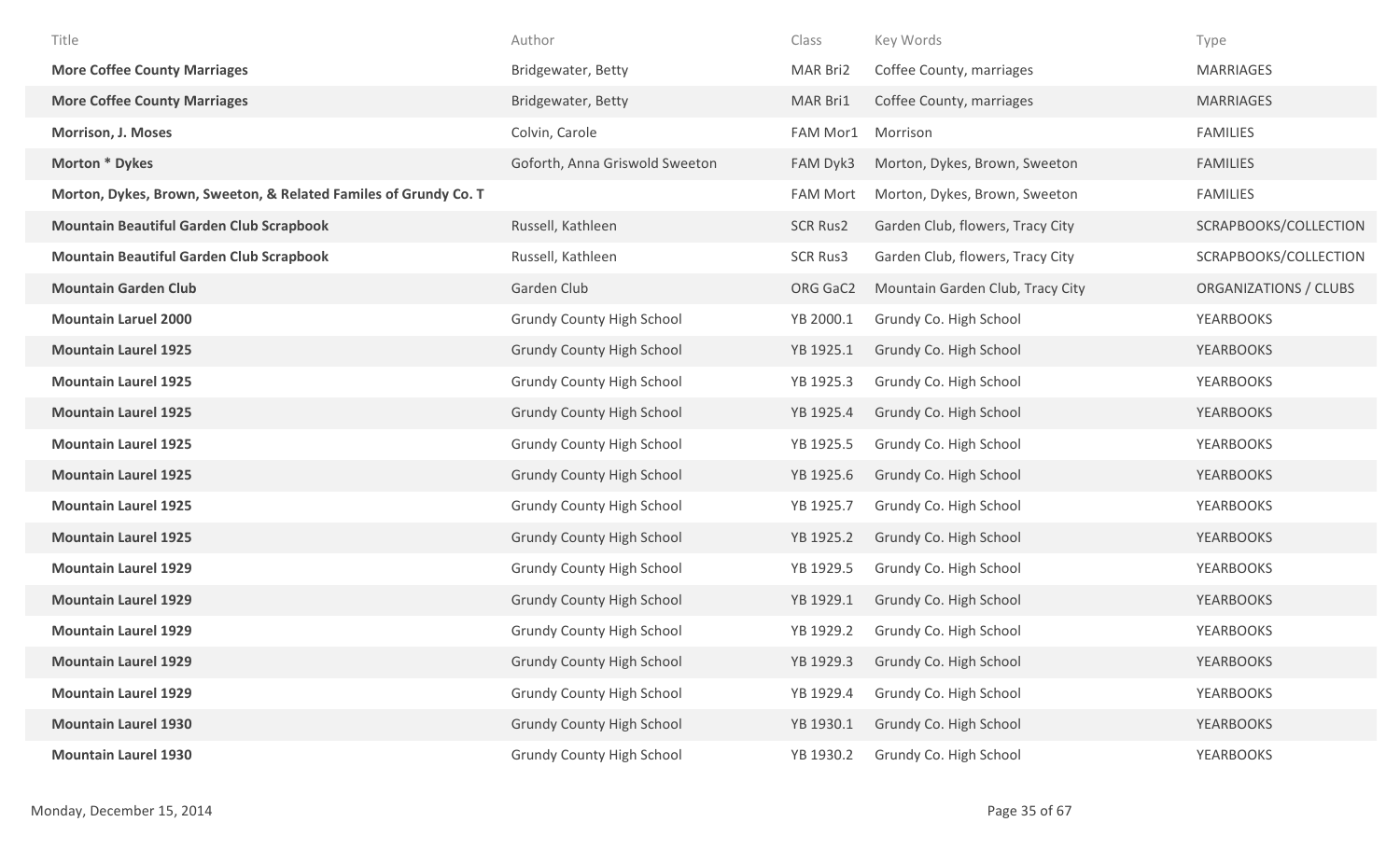| Title                                       | Author                           | Class      | Key Words              | Type             |
|---------------------------------------------|----------------------------------|------------|------------------------|------------------|
| <b>Mountain Laurel 1930</b>                 | <b>Grundy County High School</b> | YB 1930.3  | Grundy Co. High School | <b>YEARBOOKS</b> |
| <b>Mountain Laurel 1934-1935</b>            | <b>Grundy County High School</b> | YB 1934-35 | Grundy Co. High School | <b>YEARBOOKS</b> |
| <b>Mountain Laurel 1943</b>                 | <b>Grundy County High School</b> | YB 1943.1  | Grundy Co. High School | <b>YEARBOOKS</b> |
| <b>Mountain Laurel 1943 Golden Memories</b> | <b>Grundy County High School</b> | YB 1943.2  | Grundy Co. High School | <b>YEARBOOKS</b> |
| <b>Mountain Laurel 1944</b>                 | <b>Grundy County High School</b> | YB 1944.1  | Grundy Co. High School | <b>YEARBOOKS</b> |
| <b>Mountain Laurel 1945</b>                 | <b>Grundy County High School</b> | YB 1945.1  | Grundy Co. High School | <b>YEARBOOKS</b> |
| <b>Mountain Laurel 1946</b>                 | <b>Grundy County High School</b> | YB 1946.1  | Grundy Co. High School | <b>YEARBOOKS</b> |
| <b>Mountain Laurel 1947</b>                 | <b>Grundy County High School</b> | YB 1947.1  | Grundy Co. High School | <b>YEARBOOKS</b> |
| <b>Mountain Laurel 1948</b>                 | <b>Grundy County High School</b> | YB 1948.1  | Grundy Co. High School | <b>YEARBOOKS</b> |
| <b>Mountain Laurel 1948</b>                 | <b>Grundy County High School</b> | YB 1948.2  | Grundy Co. High School | <b>YEARBOOKS</b> |
| <b>Mountain Laurel 1949</b>                 | <b>Grundy County High School</b> | YB 1949.1  | Grundy Co. High School | <b>YEARBOOKS</b> |
| <b>Mountain Laurel 1949</b>                 | <b>Grundy County High School</b> | YB 1949.2  | Grundy Co. High School | <b>YEARBOOKS</b> |
| <b>Mountain Laurel 1950</b>                 | <b>Grundy County High School</b> | YB 1950.1  | Grundy Co. High School | <b>YEARBOOKS</b> |
| <b>Mountain Laurel 1951</b>                 | <b>Grundy County High School</b> | YB 1951.3  | Grundy Co. High School | YEARBOOKS        |
| <b>Mountain Laurel 1951</b>                 | <b>Grundy County High School</b> | YB 1951.1  | Grundy Co. High School | <b>YEARBOOKS</b> |
| <b>Mountain Laurel 1951</b>                 | <b>Grundy County High School</b> | YB 1951.2  | Grundy Co. High School | YEARBOOKS        |
| <b>Mountain Laurel 1952</b>                 | <b>Grundy County High School</b> | YB 1952.1  | Grundy Co. High School | <b>YEARBOOKS</b> |
| <b>Mountain Laurel 1953</b>                 | <b>Grundy County High School</b> | YB 1953.1  | Grundy Co. High School | <b>YEARBOOKS</b> |
| <b>Mountain Laurel 1954</b>                 | <b>Grundy County High School</b> | YB 1954.1  | Grundy Co. High School | <b>YEARBOOKS</b> |
| <b>Mountain Laurel 1954</b>                 | <b>Grundy County High School</b> | YB 1954.2  | Grundy Co. High School | <b>YEARBOOKS</b> |
| <b>Mountain Laurel 1954</b>                 | <b>Grundy County High School</b> | YB 1954.3  | Grundy Co. High School | <b>YEARBOOKS</b> |
| <b>Mountain Laurel 1955</b>                 | <b>Grundy County High School</b> | YB 1955.3  | Grundy Co. High School | <b>YEARBOOKS</b> |
| <b>Mountain Laurel 1955</b>                 | <b>Grundy County High School</b> | YB 1955.2  | Grundy Co. High School | <b>YEARBOOKS</b> |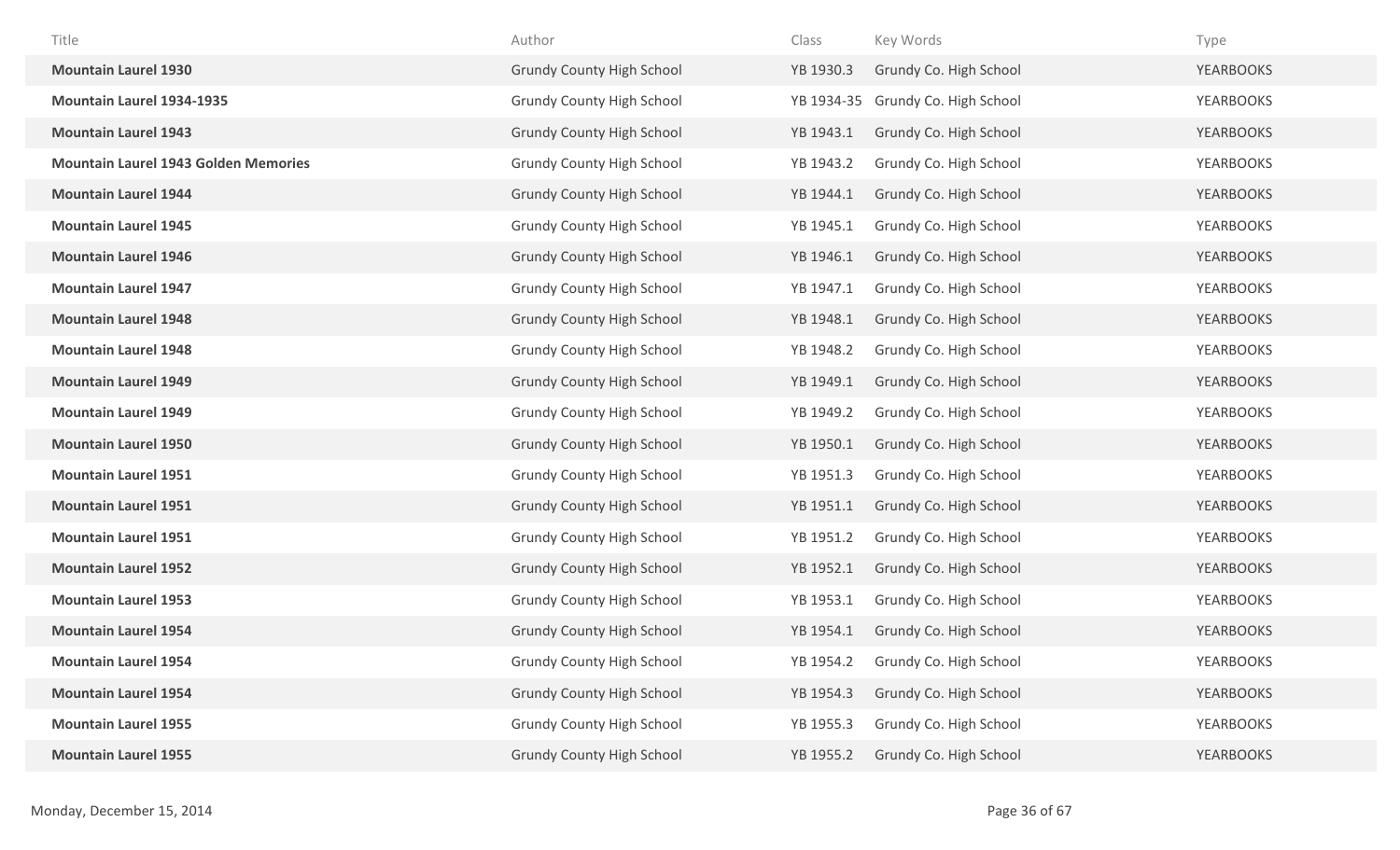| Title                       | Author                           | Class     | Key Words              | Type             |
|-----------------------------|----------------------------------|-----------|------------------------|------------------|
| <b>Mountain Laurel 1955</b> | <b>Grundy County High School</b> | YB 1955.1 | Grundy Co. High School | <b>YEARBOOKS</b> |
| <b>Mountain Laurel 1956</b> | <b>Grundy County High School</b> | YB 1956.1 | Grundy Co. High School | <b>YEARBOOKS</b> |
| <b>Mountain Laurel 1957</b> | <b>Grundy County High School</b> | YB 1957.1 | Grundy Co. High School | <b>YEARBOOKS</b> |
| <b>Mountain Laurel 1957</b> | <b>Grundy County High School</b> | YB 1957.2 | Grundy Co. High School | <b>YEARBOOKS</b> |
| <b>Mountain Laurel 1958</b> | <b>Grundy County High School</b> | YB 1958.3 | Grundy Co. High School | <b>YEARBOOKS</b> |
| <b>Mountain Laurel 1958</b> | <b>Grundy County High School</b> | YB 1958.2 | Grundy Co. High School | <b>YEARBOOKS</b> |
| <b>Mountain Laurel 1958</b> | <b>Grundy County High School</b> | YB 1958.1 | Grundy Co. High School | <b>YEARBOOKS</b> |
| <b>Mountain Laurel 1959</b> | <b>Grundy County High School</b> | YB 1959.1 | Grundy Co. High School | <b>YEARBOOKS</b> |
| <b>Mountain Laurel 1960</b> | <b>Grundy County High School</b> | YB 1960.2 | Grundy Co. High School | YEARBOOKS        |
| <b>Mountain Laurel 1960</b> | <b>Grundy County High School</b> | YB 1960.1 | Grundy Co. High School | <b>YEARBOOKS</b> |
| <b>Mountain Laurel 1961</b> | <b>Grundy County High School</b> | YB 1961.2 | Grundy Co. High School | <b>YEARBOOKS</b> |
| <b>Mountain Laurel 1961</b> | <b>Grundy County High School</b> | YB 1962.1 | Grundy Co. High School | <b>YEARBOOKS</b> |
| <b>Mountain Laurel 1961</b> | <b>Grundy County High School</b> | YB 1961.1 | Grundy Co. High School | <b>YEARBOOKS</b> |
| <b>Mountain Laurel 1962</b> | <b>Grundy County High School</b> | YB 1962.2 | Grundy Co. High School | <b>YEARBOOKS</b> |
| <b>Mountain Laurel 1963</b> | <b>Grundy County High School</b> | YB 1963.1 | Grundy Co. High School | YEARBOOKS        |
| <b>Mountain Laurel 1964</b> | <b>Grundy County High School</b> | YB 1964.1 | Grundy Co. High School | <b>YEARBOOKS</b> |
| <b>Mountain Laurel 1965</b> | <b>Grundy County High School</b> | YB 1965.1 | Grundy Co. High School | YEARBOOKS        |
| <b>Mountain Laurel 1966</b> | <b>Grundy County High School</b> | YB 1966.1 | Grundy Co. High School | <b>YEARBOOKS</b> |
| <b>Mountain Laurel 1967</b> | <b>Grundy County High School</b> | YB 1967.1 | Grundy Co. High School | YEARBOOKS        |
| <b>Mountain Laurel 1968</b> | <b>Grundy County High School</b> | YB 1968.1 | Grundy Co. High School | <b>YEARBOOKS</b> |
| <b>Mountain Laurel 1969</b> | <b>Grundy County High School</b> | YB 1969.1 | Grundy Co. High School | <b>YEARBOOKS</b> |
| <b>Mountain Laurel 1970</b> | <b>Grundy County High School</b> | YB 1970.1 | Grundy Co. High School | <b>YEARBOOKS</b> |
| <b>Mountain Laurel 1971</b> | <b>Grundy County High School</b> | YB 1971.1 | Grundy Co. High School | <b>YEARBOOKS</b> |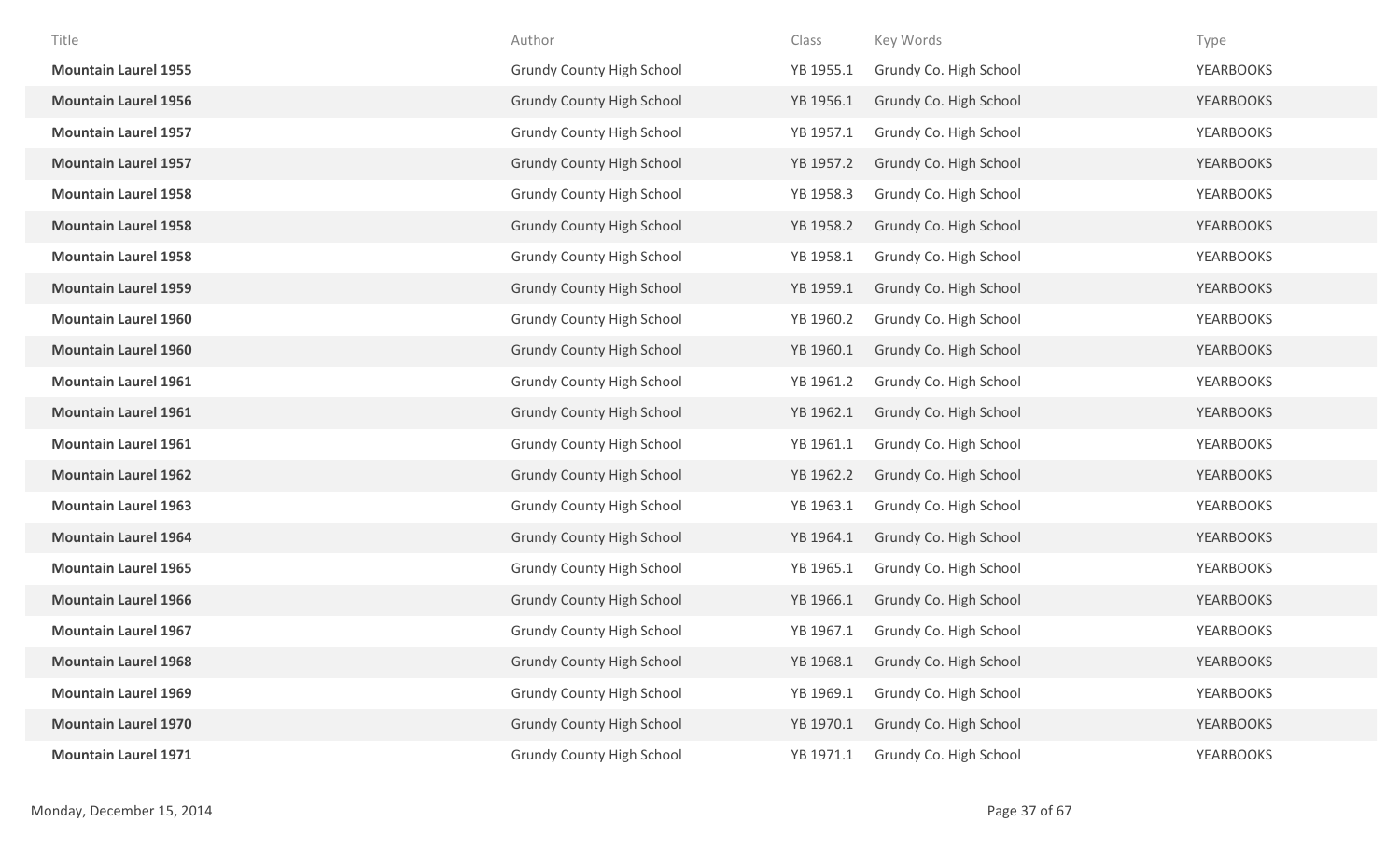| Title                       | Author                           | Class     | Key Words              | Type             |
|-----------------------------|----------------------------------|-----------|------------------------|------------------|
| <b>Mountain Laurel 1972</b> | <b>Grundy County High School</b> | YB 1972.1 | Grundy Co. High School | <b>YEARBOOKS</b> |
| <b>Mountain Laurel 1973</b> | <b>Grundy County High School</b> | YB 1973.1 | Grundy Co. High School | <b>YEARBOOKS</b> |
| <b>Mountain Laurel 1975</b> | <b>Grundy County High School</b> | YB 1975.1 | Grundy Co. High School | <b>YEARBOOKS</b> |
| <b>Mountain Laurel 1976</b> | <b>Grundy County High School</b> | YB 1976.1 | Grundy Co. High School | <b>YEARBOOKS</b> |
| <b>Mountain Laurel 1977</b> | <b>Grundy County High School</b> | YB 1977.1 | Grundy Co. High School | <b>YEARBOOKS</b> |
| <b>Mountain Laurel 1977</b> | <b>Grundy County High School</b> | YB 1977.2 | Grundy Co. High School | <b>YEARBOOKS</b> |
| <b>Mountain Laurel 1978</b> | <b>Grundy County High School</b> | YB 1978.1 | Grundy Co. High School | <b>YEARBOOKS</b> |
| <b>Mountain Laurel 1978</b> | <b>Grundy County High School</b> | YB 1978.2 | Grundy Co. High School | YEARBOOKS        |
| <b>Mountain Laurel 1979</b> | <b>Grundy County High School</b> | YB 1979.1 | Grundy Co. High School | <b>YEARBOOKS</b> |
| <b>Mountain Laurel 1980</b> | <b>Grundy County High School</b> | YB 1980.1 | Grundy Co. High School | <b>YEARBOOKS</b> |
| <b>Mountain Laurel 1980</b> | <b>Grundy County High School</b> | YB 1980.2 | Grundy Co. High School | <b>YEARBOOKS</b> |
| <b>Mountain Laurel 1981</b> | <b>Grundy County High School</b> | YB 1981.1 | Grundy Co. High School | <b>YEARBOOKS</b> |
| <b>Mountain Laurel 1982</b> | <b>Grundy County High School</b> | YB 1982.1 | Grundy Co. High School | <b>YEARBOOKS</b> |
| <b>Mountain Laurel 1983</b> | <b>Grundy County High School</b> | YB 1983.1 | Grundy Co. High School | <b>YEARBOOKS</b> |
| <b>Mountain Laurel 1985</b> | <b>Grundy County High School</b> | YB 1985.1 | Grundy Co. High School | <b>YEARBOOKS</b> |
| <b>Mountain Laurel 1986</b> | <b>Grundy County High School</b> | YB 1986.1 | Grundy Co. High School | YEARBOOKS        |
| <b>Mountain Laurel 1987</b> | <b>Grundy County High School</b> | YB 1987.1 | Grundy Co. High School | <b>YEARBOOKS</b> |
| <b>Mountain Laurel 1987</b> | <b>Grundy County High School</b> | YB 1987.2 | Grundy Co. High School | YEARBOOKS        |
| <b>Mountain Laurel 1988</b> | <b>Grundy County High School</b> | YB 1988.1 | Grundy Co. High School | <b>YEARBOOKS</b> |
| <b>Mountain Laurel 1988</b> | <b>Grundy County High School</b> | YB 1988.2 | Grundy Co. High School | <b>YEARBOOKS</b> |
| <b>Mountain Laurel 1989</b> | <b>Grundy County High School</b> | YB 1989.2 | Grundy Co. High School | <b>YEARBOOKS</b> |
| <b>Mountain Laurel 1989</b> | <b>Grundy County High School</b> | YB 1989.1 | Grundy Co. High School | YEARBOOKS        |
| <b>Mountain Laurel 1990</b> | <b>Grundy County High School</b> | YB 1990.2 | Grundy Co. High School | <b>YEARBOOKS</b> |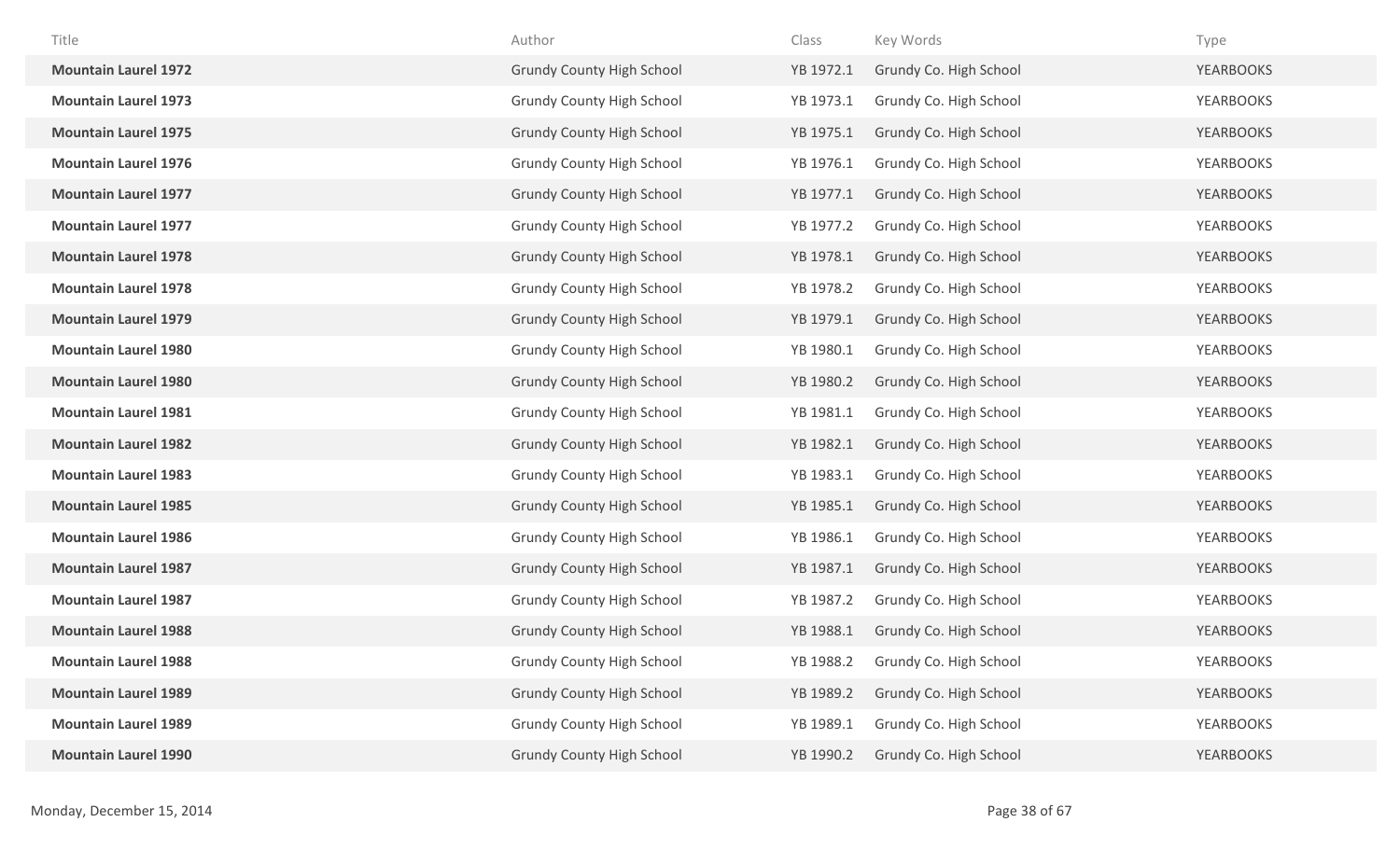| Title                             | Author                           | Class     | Key Words                                              | Type                  |
|-----------------------------------|----------------------------------|-----------|--------------------------------------------------------|-----------------------|
| <b>Mountain Laurel 1990</b>       | <b>Grundy County High School</b> | YB 1990.1 | Grundy Co. High School                                 | <b>YEARBOOKS</b>      |
| <b>Mountain Laurel 1991</b>       | <b>Grundy County High School</b> | YB 1991.1 | Grundy Co. High School                                 | <b>YEARBOOKS</b>      |
| <b>Mountain Laurel 1992</b>       | <b>Grundy County High School</b> | YB 1992.1 | Grundy Co. High School                                 | <b>YEARBOOKS</b>      |
| <b>Mountain Laurel 1992</b>       | <b>Grundy County High School</b> | YB 1992.2 | Grundy Co. High School                                 | <b>YEARBOOKS</b>      |
| <b>Mountain Laurel 1993</b>       | <b>Grundy County High School</b> | YB 1993.1 | Grundy Co. High School                                 | <b>YEARBOOKS</b>      |
| <b>Mountain Laurel 1994</b>       | <b>Grundy County High School</b> | YB 1994.1 | Grundy Co. High School                                 | <b>YEARBOOKS</b>      |
| <b>Mountain Laurel 1995</b>       | <b>Grundy County High School</b> | YB 1995.1 | Grundy Co. High School                                 | <b>YEARBOOKS</b>      |
| <b>Mountain Laurel 1995</b>       | <b>Grundy County High School</b> | YB 1995.2 | Grundy Co. High School                                 | <b>YEARBOOKS</b>      |
| <b>Mountain Laurel 1996</b>       | <b>Grundy County High School</b> | YB 1996.2 | Grundy Co. High School                                 | YEARBOOKS             |
| <b>Mountain Laurel 1996</b>       | <b>Grundy County High School</b> | YB 1996.1 | Grundy Co. High School                                 | <b>YEARBOOKS</b>      |
| <b>Mountain Laurel 1997</b>       | <b>Grundy County High School</b> | YB 1997.1 | Grundy Co. High School                                 | <b>YEARBOOKS</b>      |
| <b>Mountain Laurel 1998</b>       | <b>Grundy County High School</b> | YB 1998.1 | Grundy Co. High School                                 | <b>YEARBOOKS</b>      |
| <b>Mountain Laurel 1999</b>       | <b>Grundy County High School</b> | YB 1999.1 | Grundy Co. High School                                 | <b>YEARBOOKS</b>      |
| <b>Mountain Laurel 2001</b>       | <b>Grundy County High School</b> | YB 2001.1 | Grundy Co. High School                                 | <b>YEARBOOKS</b>      |
| <b>Mountain Laurel 2003</b>       | <b>Grundy County High School</b> | YB 2003.1 | Grundy Co. High School                                 | <b>YEARBOOKS</b>      |
| <b>Mountain Laurel 2004</b>       | <b>Grundy County High School</b> | YB 2004.1 | Grundy Co. High School                                 | <b>YEARBOOKS</b>      |
| <b>Mountain Laurel 2012</b>       | <b>Grundy County High School</b> | YB 2012.1 | Grundy Co. High School                                 | YEARBOOKS             |
| <b>Mountain Laurel 2013</b>       | <b>Grundy County High School</b> | YB 2013.1 | Grundy Co. High School                                 | <b>YEARBOOKS</b>      |
| <b>Mountain Laurel 2014</b>       | <b>Grundy County High School</b> | YB 2014.1 | Grundy Co. High School                                 | <b>YEARBOOKS</b>      |
| <b>Mountain Voices with Index</b> | Waldrop, Frank C.                | PTC Wal1  | Monteagle Sunday School Assembly                       | PLACES                |
| Mr. Song Catcher and Company      | Justus, May                      | ChS       | children's literature                                  | May Justus Collection |
| Murder Mayhem & Tidbits Vol 1     | Harris, Euline                   | HIS Har1  | Murder, newspaper clippings, Marion, Grundy Co HISTORY |                       |
| Murder, Mayhem & More Vol. 2      | Harris, Euline                   | HIS Har4  | Marion County, newspaper clippings, Grundy Cou HISTORY |                       |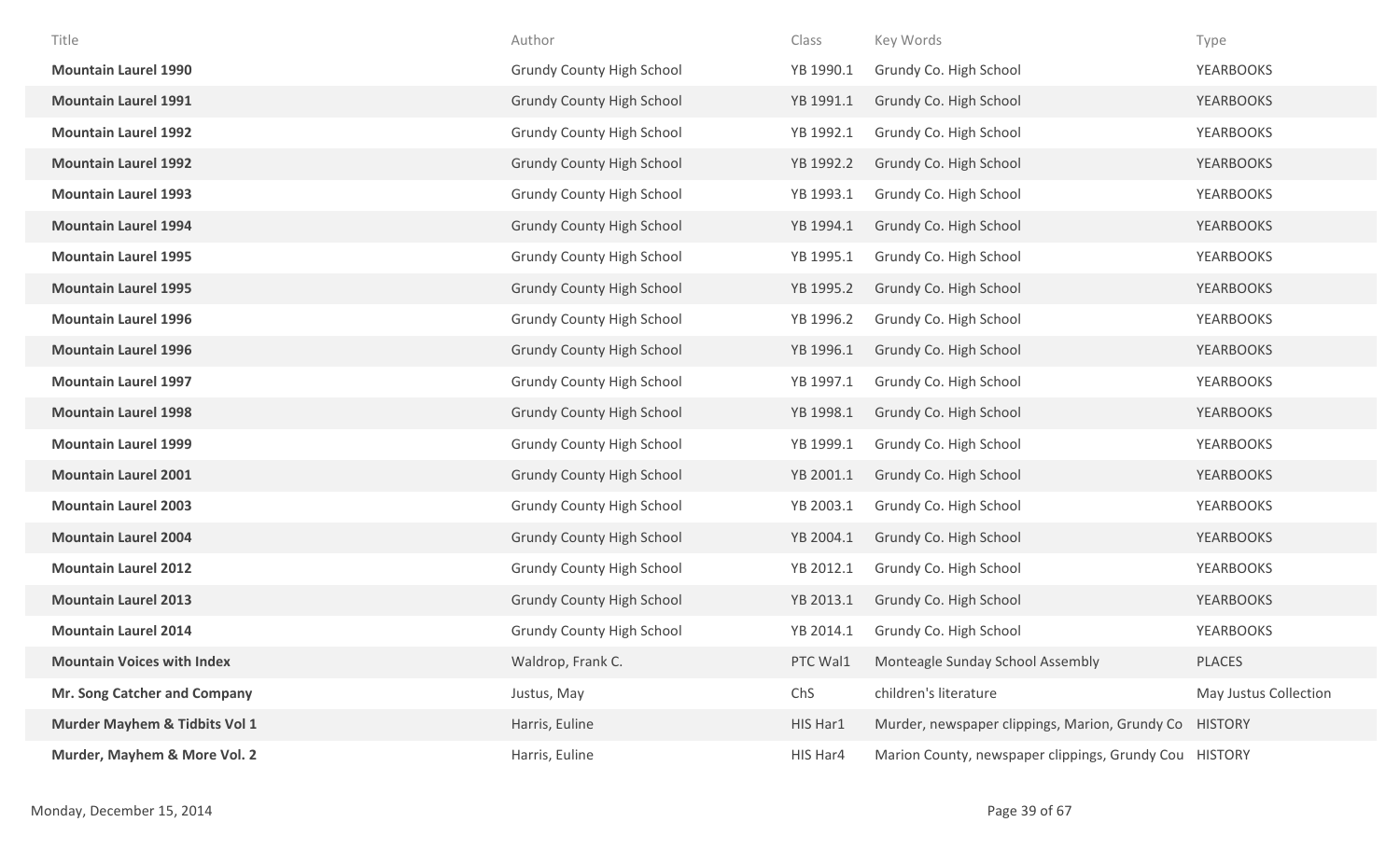| Title                                                      | Author                                  | Class    | Key Words                                                       | Type                    |
|------------------------------------------------------------|-----------------------------------------|----------|-----------------------------------------------------------------|-------------------------|
| Museum 1836-1896 Manchester Coffee Co. History             | Simpson, Jeanne; Skelton, Judy          | HIS Sim1 | Manchester, Coffee County, museum                               | <b>HISTORY</b>          |
| <b>My Family Tree - Levan</b>                              | Levan, Linda Roy                        | FAM Lev1 | Levan                                                           | <b>FAMILIES</b>         |
| <b>My Family Tree Workbook</b>                             | Chorzempa, Rosemary A.                  | GEN Cho1 | genealogy                                                       | <b>GENEALOGY</b>        |
| My Lord and I                                              | Justus, May                             | ChS      | children's literature                                           | May Justus Collection   |
| My Lord and I                                              | Justus, May                             | ChS      | children's literature                                           | May Justus Collection   |
| My Lord and I                                              | Justus, May                             | ChS      | children's literature                                           | May Justus Collection   |
| Myers Hill Congregational Methodist, Tracy City, TN        | Trussell, Ernest                        | CHU Tru1 | Methodist                                                       | <b>CHURCHES</b>         |
| <b>Myers Hill School Registers</b>                         | <b>Grundy County Historical Society</b> | SCH GCH7 | Myers Hill, school, Grundy County, Tracy City                   | <b>SCHOOLS</b>          |
| <b>Nancy of Apple Tree Hill</b>                            | Justus, May                             | ChS      | children's literature                                           | May Justus Collection   |
| <b>Nashville Streets &amp; Their Stories</b>               | Wills, Ridley II                        | LA Wil5  | street names                                                    | <b>LOCAL AUTHORS</b>    |
| <b>Nashville's Old City Cemetery</b>                       | Roller, Lib                             | CEM Rol1 | Davidson County                                                 | <b>CEMETERIES</b>       |
| <b>Native American Census 1901-1907</b>                    | Bowen, Jeff                             | NAT Bow1 | Seneca, East Shawanee, Miami, Modoc, Ottowa, , NATIVE AMERICANS |                         |
| <b>Native American Legends</b>                             | Lankford, George E.                     | NAT Lan1 | Native American, legends                                        | NATIVE AMERICANS        |
| <b>Native American Testimony</b>                           | Nabokow, Peter                          | NAT Nab1 | <b>Native Americans</b>                                         | NATIVE AMERICANS        |
| <b>Native American Wills and Probate Records 1911-1921</b> | Bowen, Jeff                             | NAT Bow1 | Native Americans, wills, probates                               | NATIVE AMERICANS        |
| <b>Native American Wills and Probate Records 1911-1921</b> | Bowen, Jeff                             | NAT Bow1 | Native Americans, census                                        | NATIVE AMERICANS        |
| <b>Native Americans Portraits</b>                          | Hathaway, Nancy                         | NAT Hat1 | <b>Native Americans</b>                                         | NATIVE AMERICANS        |
| <b>Native Americans, The</b>                               | Taylor, Colin F.                        | NAT Tay1 | <b>Native Americans</b>                                         | NATIVE AMERICANS        |
| <b>Native Americans, The</b>                               | Ballantine, Betty & Ian                 | NAT Bal1 | <b>Native Americans</b>                                         | <b>NATIVE AMERICANS</b> |
| <b>Nearside and Far</b>                                    | Justus, May                             | ChS      | children's literature                                           | May Justus Collection   |
| <b>Nearside and Far</b>                                    | Justus, May                             | ChS      | children's literature                                           | May Justus Collection   |
| <b>Neighbors in Grundy Co. 1850</b>                        | Tylor, Dola S.                          | HIS Tyl2 | Grundy County, census                                           | <b>HISTORY</b>          |
| Neighbors in Grundy County, TN (1850 Census)               | Tylor, Dola S.                          | CEN Tyl1 | <b>Grundy County</b>                                            | <b>CENSUS</b>           |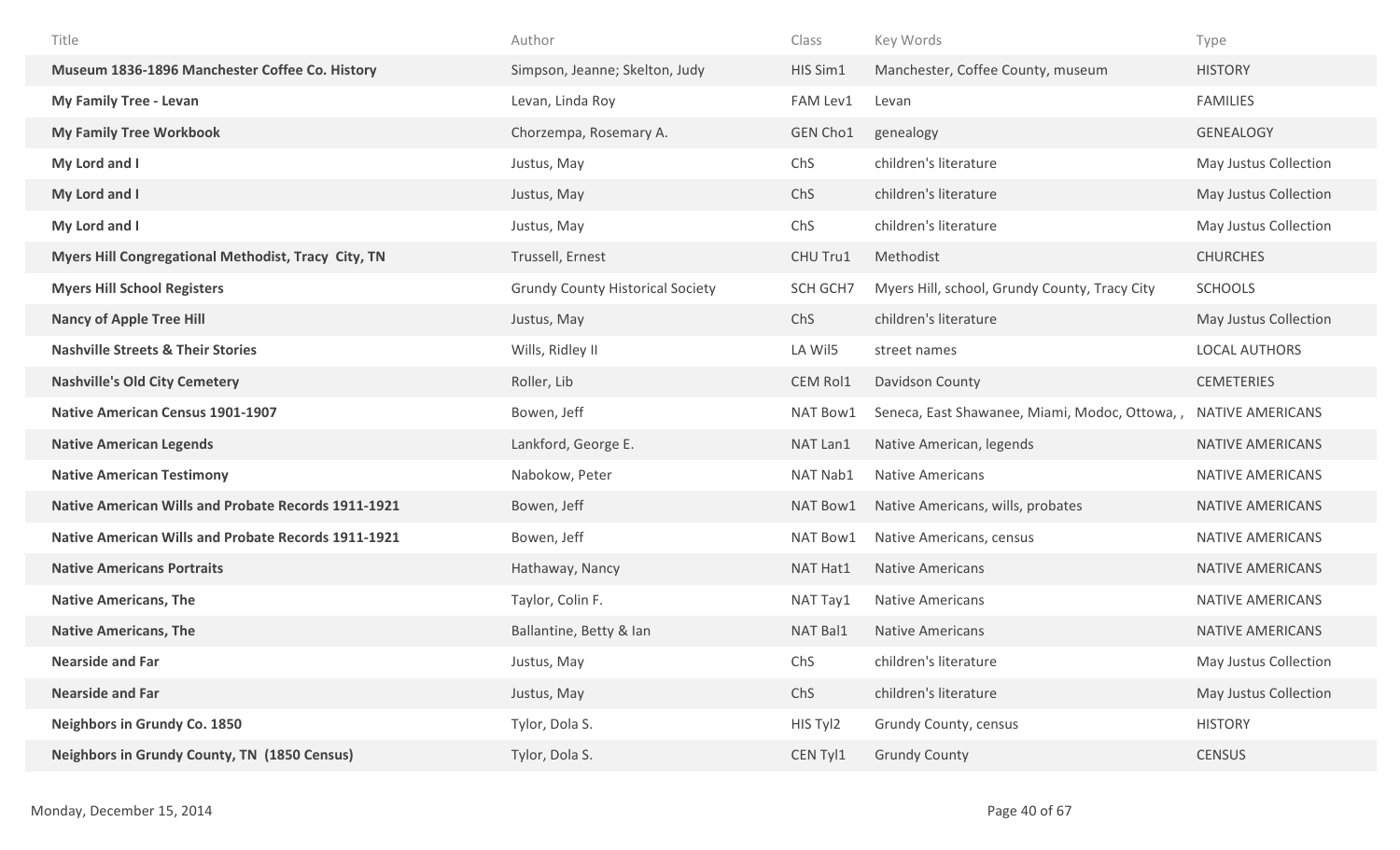| Title                                                                   | Author                        | Class            | Key Words                          | Type                    |
|-------------------------------------------------------------------------|-------------------------------|------------------|------------------------------------|-------------------------|
| Neighbors in Grundy County, TN (1850 Census)                            | Tylor, Dola S.                | CEN Tyl5         | <b>Grundy County</b>               | <b>CENSUS</b>           |
| New Boy in School                                                       | Justus, May                   | tape             | children's literature              | May Justus Collection   |
| New Neighbors in Grundy Co. 1860                                        | Tylor, Dola S.                | HIS Tyl1         | Grundy County, census              | <b>HISTORY</b>          |
| <b>New World Book of Crabtrees</b>                                      | <b>Halbert Family History</b> | FAM Cra6         | Crabtree                           | <b>FAMILIES</b>         |
| <b>Newspaper Clippings 1940-1980</b>                                    | Grundy Co. Historical Society | OBT GCH3         | Grundy County, obituaries          | <b>OBITUARIES</b>       |
| <b>Newspaper Clippings by Anna Goforth</b>                              | Goforth, Anna                 | HIS Gof          | Grundy County, newspaper clippings | <b>HISTORY</b>          |
| Newspaper Clippings of Grundy County & Chattanooga, TN                  | Flury, Catherine Kilgore      | HIS Flu1         | Grundy County, Chattanooga         | <b>HISTORY</b>          |
| <b>Next Stop on Grandpa's Road</b>                                      | Coats, Terry L.               | <b>IBS Coat1</b> | Railroad, Tracy City               | INDUSTRY/BUSINESS       |
| <b>Nine Nations of North America</b>                                    | Garreau, Joel                 | AmH Gar1         | Native Amercians, Indians          | <b>AMERICAN HISTORY</b> |
| No, It Wasn't Close  But It Wasn't Far Either Ruth Elna Winton Nor      | Partin, Jackie Layne          | FAM Nor1         | Northcutt                          | <b>FAMILIES</b>         |
| <b>North Carolina Census 1790</b>                                       | Genealogical Publishing Co.   | CEN GPC1         | North Carolina, 1790               | <b>CENSUS</b>           |
|                                                                         |                               |                  |                                    |                         |
| North Carolina Eastern Cherokee Indian Census 1898-1899, 1904, 19       | Bowen, Jeff                   | NAT Bow8         | Cherokee                           | NATIVE AMERICANS        |
| <b>North Carolina Local History</b>                                     | Stevenson, George             | <b>GEN Ste1</b>  | genealogy                          | <b>GENEALOGY</b>        |
| Not Enough Whiskers to Line a Bird's Nest                               | Stephens, Larry David         | MIL Ste1         | Civil War                          | <b>MILITARY</b>         |
| <b>Now I See</b>                                                        | Boswell, Charley              | LA Bos1          | fiction                            | <b>LOCAL AUTHORS</b>    |
| <b>Obituaries &amp; Marriage Notices from the TN Baptist: 1844-1862</b> | Baker, Russell Pierce         | MAR Bak1         | obituaries, marriages, Baptist     | <b>MARRIAGES</b>        |
| <b>Obituaries Grundy County Tennessee 1995</b>                          | Sweeton, John E.              | OBT Swe1         | Grundy County, deaths              | <b>OBITUARIES</b>       |
| <b>Obituaries of Giles Co, TN Vol 1 A-J</b>                             | Wilhelm, Mae King             | OBT Wil1         | <b>Giles County</b>                | <b>OBITUARIES</b>       |
| <b>Obituaries of Giles Co, TN Vol 2 K-Z</b>                             | Wilhelm, Mae King             | OBT Wil2         | <b>Giles County</b>                | <b>OBITUARIES</b>       |
| <b>Obituaries of Grundy Co TN Vol 1 A-L</b>                             | Wilhelm, Mae King             | <b>OBT Wil3</b>  | <b>Grundy County</b>               | <b>OBITUARIES</b>       |
| <b>Obituaries of Grundy Co TN Vol 1 A-L</b>                             | Wilhelm, Mae King             | OBT Wil4         | <b>Grundy County</b>               | <b>OBITUARIES</b>       |
| <b>Obituaries of Grundy Co TN Vol 1 A-L</b>                             | Wilhelm, Mae King             | OBT Wil6         | <b>Grundy County</b>               | <b>OBITUARIES</b>       |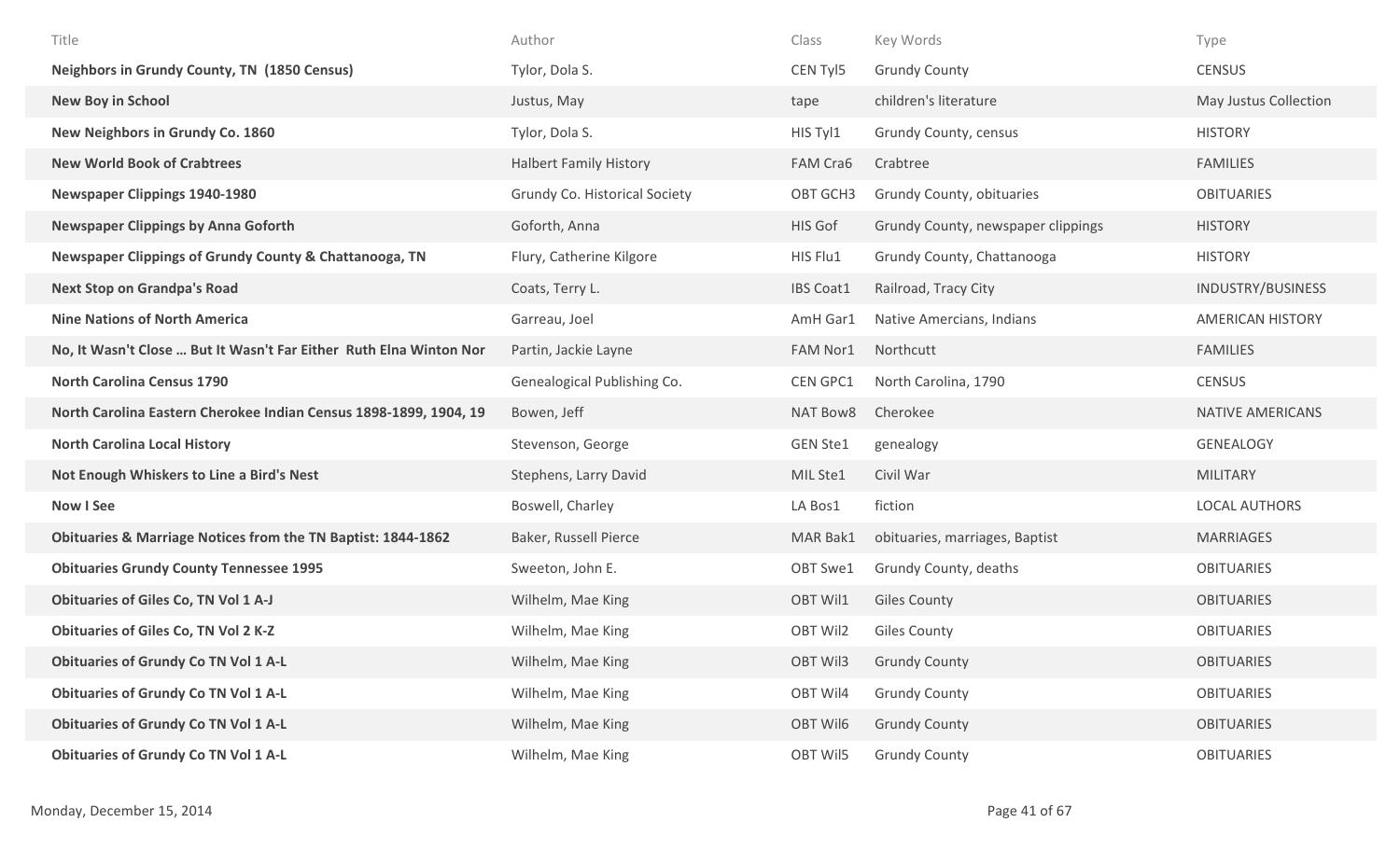| Title                                                              | Author                        | Class            | Key Words                                        | Type                  |
|--------------------------------------------------------------------|-------------------------------|------------------|--------------------------------------------------|-----------------------|
| <b>Obituaries of Grundy Co TN Vol 1 A-L</b>                        | Wilhelm, Mae King             | OBT Wil7         | <b>Grundy County</b>                             | <b>OBITUARIES</b>     |
| <b>Obituaries of Grundy Co TN Vol 2 M-Z</b>                        | Wilhelm, Mae King             | OBT Wil14        | <b>Grundy County</b>                             | <b>OBITUARIES</b>     |
| <b>Obituaries of Grundy Co TN Vol 2 M-Z</b>                        | Wilhelm, Mae King             | OBT Wil11        | <b>Grundy County</b>                             | <b>OBITUARIES</b>     |
| <b>Obituaries of Grundy Co TN Vol 2 M-Z</b>                        | Wilhelm, Mae King             | OBT Wil13        | <b>Grundy County</b>                             | <b>OBITUARIES</b>     |
| <b>Obituaries of Grundy Co TN Vol 2 M-Z</b>                        | Wilhelm, Mae King             | OBT Wil12        | <b>Grundy County</b>                             | <b>OBITUARIES</b>     |
| <b>Obituaries of Grundy Co. TN Vol 1 A-L</b>                       | Partin, Jackie                | OBT Par2         | Grundy County, births, deaths                    | <b>OBITUARIES</b>     |
| <b>Obituaries of Grundy Co. TN Vol 1 A-L</b>                       | Wilhelm, Mae King             | <b>OBT Wil8</b>  | <b>Grundy County</b>                             | <b>OBITUARIES</b>     |
| <b>Obituaries of Grundy Co. TN Vol 2 M-Z</b>                       | Wilhelm, Mae King             | OBT Wil10        | <b>Grundy County</b>                             | <b>OBITUARIES</b>     |
| <b>Obituaries of Grundy Co. TN. Vol 2 M-Z</b>                      | Wilhelm, Mae King             | OBT Wil9         | Grundy County, obituaries                        | <b>OBITUARIES</b>     |
| <b>Obituaries of Veterans of Grundy County</b>                     | Grundy Co. Historical Society | OBT GCH1         | Grundy County, obituaries                        | <b>OBITUARIES</b>     |
| Oglala Sioux-Pine Ridge Reservation--Birth & Death Rolls 1924-1932 | Bowen, Jeff                   | NAT Bow1         | Oglala, Sioux, Pine Ridge Reservation            | NATIVE AMERICANS      |
| Old Enough to Die                                                  | Wills, Ridley II              | LA Wil6          | local author                                     | <b>LOCAL AUTHORS</b>  |
| <b>Old Indian Trails</b>                                           | McClintock, Walter            | NAT McC1         | Indian, trails, Native American                  | NATIVE AMERICANS      |
| <b>Old Indian Trails of the Southeast</b>                          | Meyer, William E.             | NAT Mey1         | Indian, Native Amerian, trails, southeast        | NATIVE AMERICANS      |
| Old Letters to D.G. Brown, Esq. Concerning Land Grants             | Cheek, Ernest M.              | DLT Che1         | land grants                                      | DEEDS & LAND          |
| <b>Old Magazines Scrapbook</b>                                     | Parker, Anna Mary             | <b>SCR Park1</b> | antique, magazines                               | SCRAPBOOKS/COLLECTION |
| Old Mines & Miners of Marion Co. Tennessee                         | Webb, Nonie Hlobil            | IBS Web1         | miners                                           | INDUSTRY/BUSINESS     |
| Old Mines & Miners of Marion Co. Tennessee                         | Webb, Nonie Hlobil            | IBS Web2         | miners                                           | INDUSTRY/BUSINESS     |
|                                                                    |                               |                  |                                                  |                       |
| <b>Old Money, New South</b>                                        | Arnold, Dean W.               | PTC Arn1         | New South, industry                              | <b>PLACES</b>         |
| <b>Old Stone Fort</b>                                              | Kocsis, Alexander             | HIS Koc1         | Coffee County, Old Stone Fort, Manchester        | <b>HISTORY</b>        |
| <b>Old Stone Fort</b>                                              | Kocsis, Alexander             | PTC Koc1         | Old Stone Fort, Coffee County, Manchester, India | <b>PLACES</b>         |
| <b>Oldest Mariage Book 1809-1859</b>                               | Doliante, Sharon Johnson      | MAR Dol1         | marriages, Grundy County                         | <b>MARRIAGES</b>      |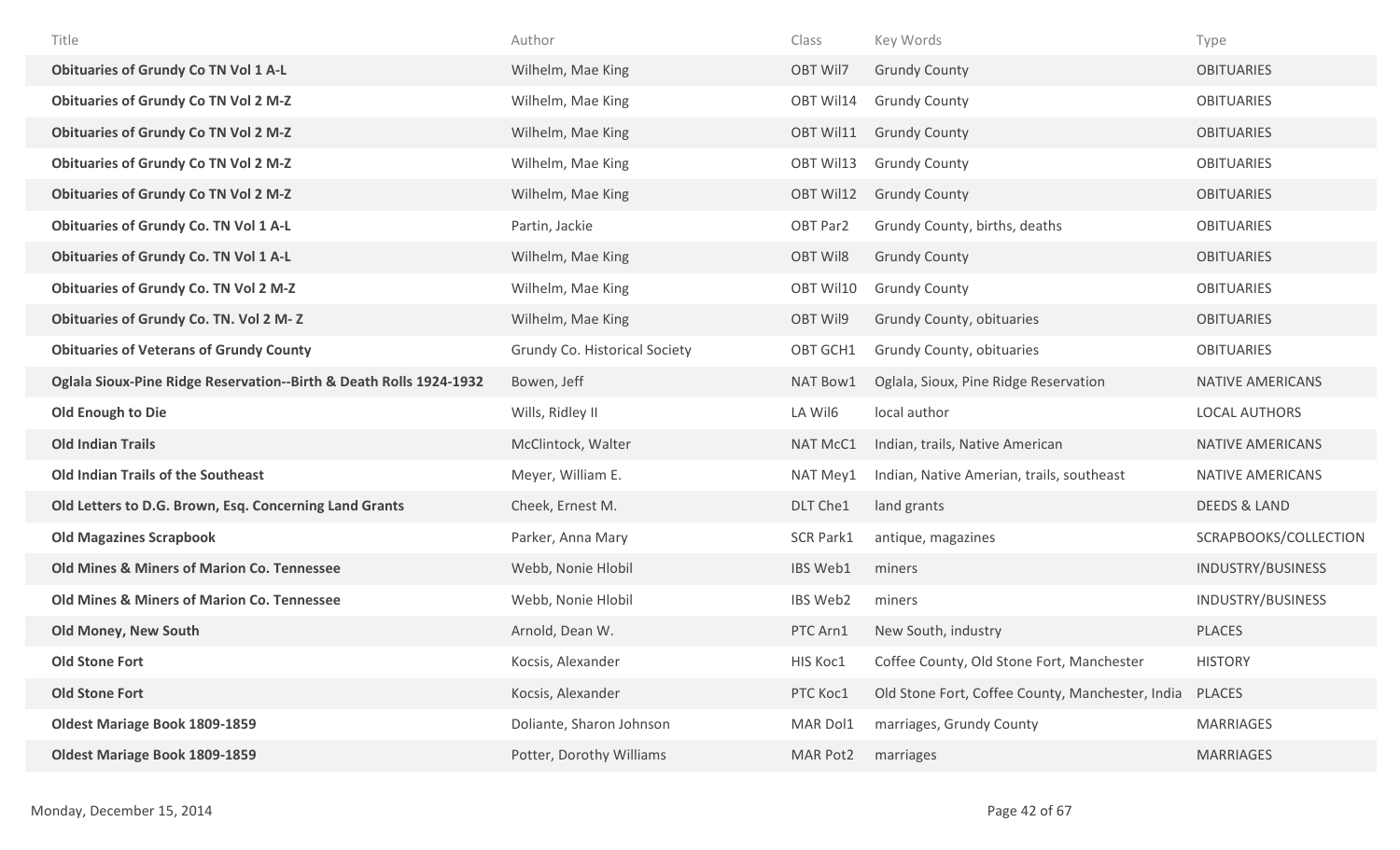| Title                                             | Author                                  | Class           | Key Words                                       | Type                  |
|---------------------------------------------------|-----------------------------------------|-----------------|-------------------------------------------------|-----------------------|
| <b>Olga Plumacher Hunerwadel</b>                  | Almon, Clopper                          | FAM Plu1        | Plumacher, Hunerwadel                           | <b>FAMILIES</b>       |
| One Last Round for the Shuffler                   | Clark, Tom                              | <b>BIO Cla1</b> | baseball, Grundy Co., Douglas                   | <b>BIOGRAPHY</b>      |
| Oral History for the Local Historical Society     | Baum, Willa K.                          | <b>GEN Bau1</b> | genealogy                                       | GENEALOGY             |
| <b>Our Family History (Street)</b>                | Flury, Catherine Kilgore                | FAM Str1        | Street, Stonestreet                             | <b>FAMILIES</b>       |
| <b>Our Grandfathers</b>                           | Wilhelm, Mae King                       | HIS Wil1        | <b>Grundy County</b>                            | <b>HISTORY</b>        |
| <b>Our Grundy County</b>                          | Wilhelm, Mae King                       | HIS Wil3        | <b>Grundy County</b>                            | <b>HISTORY</b>        |
| <b>Our Grundy County</b>                          | Wilhelm, Mae King                       | HIS Wil2        | <b>Grundy County</b>                            | <b>HISTORY</b>        |
| <b>Our Heritage Book</b>                          | Grundy Co. Historical Society           | ORG GCH2        | Grundy County Heritage Book, Historical Society | ORGANIZATIONS / CLUBS |
| <b>Our People</b>                                 | Douglas, Bob                            | HIS Dou2        | <b>Grundy County</b>                            | <b>HISTORY</b>        |
| Our People - VanBuren Co. TN                      | Rheinhard, Margaret                     | CEM Rhe1        | VanBuren County                                 | <b>CEMETERIES</b>     |
| <b>Our People &amp; Places</b>                    | <b>Grundy County Historical Society</b> | HIS GCH12       | Grundy County, places                           | <b>HISTORY</b>        |
| <b>Our Places in Grundy</b>                       | <b>Grundy County Historical Society</b> | HIS GCH10       | Grundy County, places                           | <b>HISTORY</b>        |
| <b>Our Places in Grundy</b>                       | <b>Grundy County Historical Society</b> | HIS GCH11       | Grundy County, places                           | <b>HISTORY</b>        |
| <b>Out of the Darkness</b>                        | Oliver, Michael Clinton                 | LA Oli2         | fiction, Civil War                              | <b>LOCAL AUTHORS</b>  |
| Over the Misty Blue Hills - Story of Cocke Co. TN | O'Dell, Ruth Webb                       | HIS Ode1        | Cocke County, TN                                | <b>HISTORY</b>        |
| <b>Palmer Memories Homecoming '86</b>             | Palmer Homecoming Committee             | PTC PHC1        | Palmer, Homecoming '86                          | <b>PLACES</b>         |
| <b>Palmer Memories Homecoming '86</b>             | Palmer Homecoming Committee             | PTC PHC2        | Palmer, Homecoming '86                          | PLACES                |
| Palmer Methodist Church in Red Folder             | Conry, Francis                          | CHU Con1        | Methodist, Palmer                               | <b>CHURCHES</b>       |
| <b>Palmer School Annual</b>                       | Palmer Elementary School                | YB 1927-87      | Palmer Elementary School                        | <b>YEARBOOKS</b>      |
| <b>Palmer School Photos</b>                       | Patton, David                           | <b>SCH Pat1</b> | Palmer School, photos, David Patton             | <b>SCHOOLS</b>        |
| Palmer, TN                                        | Myers, Barbara                          | PTC Mye1        | Palmer                                          | PLACES                |
| Partin                                            | Hill, Ray                               | FAM Par1        | Partin                                          | <b>FAMILIES</b>       |
| Past Issues of the Cumberland View                | Myers, Barbara                          | HIS Mye2        | Cumberland View, Grundy County, newspaper cli   | <b>HISTORY</b>        |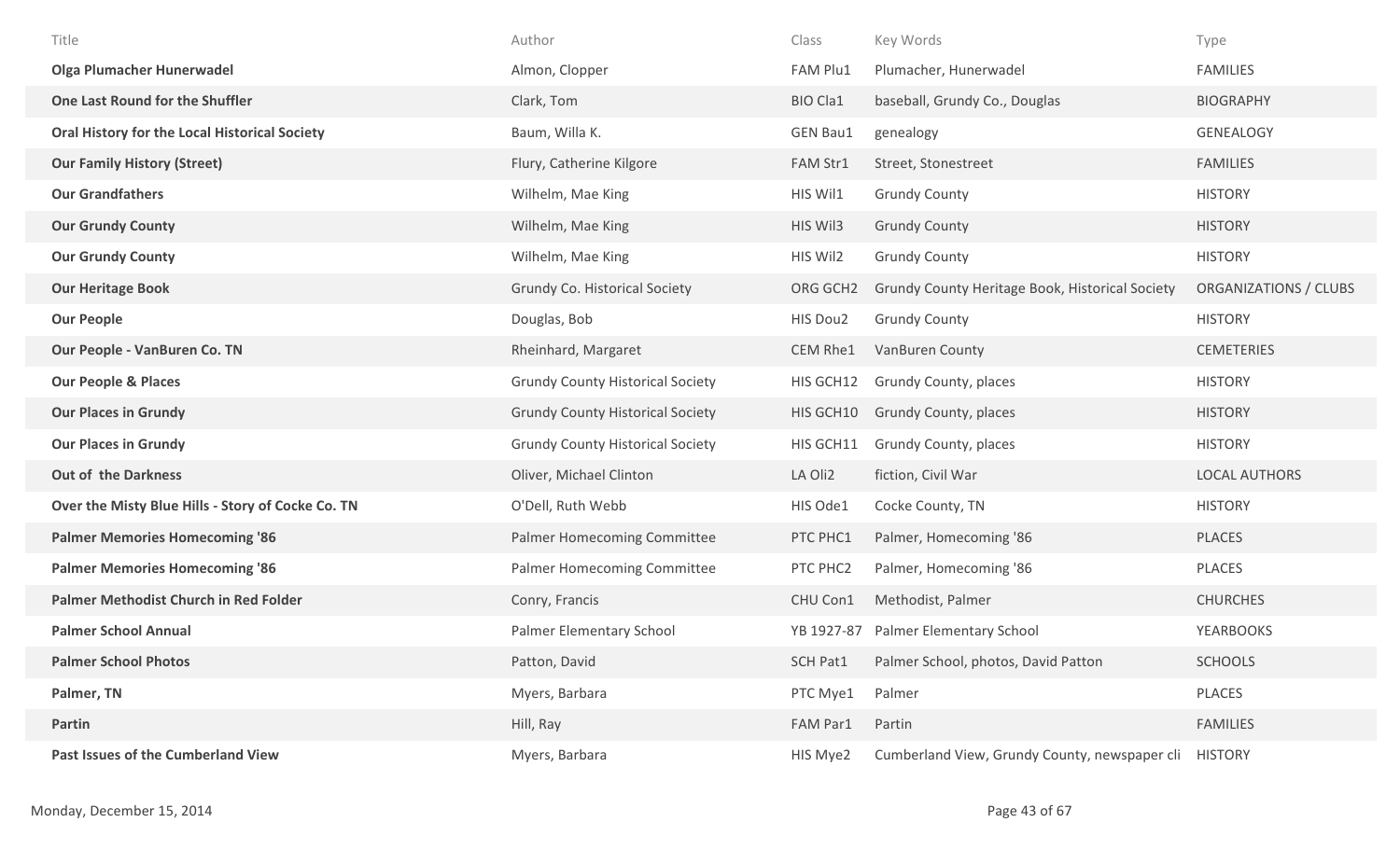| Title                                                                 | Author                                  | Class           | Key Words                           | Type                  |
|-----------------------------------------------------------------------|-----------------------------------------|-----------------|-------------------------------------|-----------------------|
| <b>Peddlers Pack</b>                                                  | Justus, May                             | ChS             | children's literature               | May Justus Collection |
| <b>Pelham Church Registry Methodist Episcopal South</b>               | Pelham Methodist Episcopal members      | CHU PME1        | Methodist Episcopal, Pelham         | <b>CHURCHES</b>       |
| Pelham Elementary 2002-2003                                           | Pelham Elementary School                |                 | YB 2002 Pe Pelham Elementary School | <b>YEARBOOKS</b>      |
| Pelham Elementary 2005-2006                                           | Pelham Elementary School                |                 | YB 2005 Pe Pelham Elementary School | <b>YEARBOOKS</b>      |
| Pelham Elementary 2008-2009                                           | Pelham Elementary School                |                 | YB 2008 Pe Pelham Elementary School | <b>YEARBOOKS</b>      |
| Pelham Elementary 2009-1010                                           | Pelham Elementary School                |                 | YB 2009 Pe Pelham Elementary School | <b>YEARBOOKS</b>      |
| Pelham Elementary 2010-2011                                           | Pelham Elementary School                |                 | YB 2010 Pe Pelham Elementary School | <b>YEARBOOKS</b>      |
| Pelham Elementary 2011-2012                                           | Pelham Elementary School                |                 | YB 2011 Pe Pelham Elementary School | <b>YEARBOOKS</b>      |
| Pelham Elementary 2012-1013                                           | Pelham Elementary School                |                 | YB 2012 Pe Pelham Elementary School | <b>YEARBOOKS</b>      |
| Pelham Elementary 2012-1013                                           | Pelham Elementary School                |                 | YB 2012 Pe Pelham Elementary School | <b>YEARBOOKS</b>      |
| <b>Pelham United Methodist Church</b>                                 | Coats, Janelle Layne                    | <b>CHU Coa1</b> | Methodist, Pelham                   | <b>CHURCHES</b>       |
| Pelham United Methodist Church, Pelham, TN                            | Coats, Janelle Layne                    | CHU Coa3        | Methodist, Pelham                   | <b>CHURCHES</b>       |
| Pelham United Methodist Church, Pelham, TN                            | Coats, Janelle Layne                    | CHU Coa2        | Methodist, Pelham                   | <b>CHURCHES</b>       |
| <b>Pelham Valley Places</b>                                           | Taylor, Janelle Layne                   | PTC Tay1        | Pelham, places, history             | PLACES                |
| <b>Pelham Valley Poetry</b>                                           | Rickner, Judy Patton                    | POE Ric1        | poetry, Pelham                      | POETRY / OTHER        |
| Pelham Valley View Newspaper Complete Collection 1987                 | Rickner, Judy Patton                    | HIS Ric1        | newspaper, Pelham, Rickner          | <b>HISTORY</b>        |
| Pelham's People of Color 1850-1950                                    | Hill, Carla                             | HIS Hil1        | Pelham, Hill, black community       | <b>HISTORY</b>        |
| Perryville Under Fire - The Aftermath of Kentucky's Largest Civil War | Sanders, Stuart W.                      | MIL San2        | Civil War, Perryville, KY           | <b>MILITARY</b>       |
| Perryville Under Fire - The Aftermath of Kentucky's Largest Civil War | Sanders, Stuart W.                      | MIL San1        | Civil War, Perryville, KY           | <b>MILITARY</b>       |
| <b>Peter Pocket</b>                                                   | Justus, May                             | ChS             | children's literature               | May Justus Collection |
| <b>Peter Pocket and His Pickle Pup</b>                                | Justus, May                             | ChS             | children's literature               | May Justus Collection |
| <b>Peter Pocket's Luck</b>                                            | Justus, May                             | ChS             | children's literature               | May Justus Collection |
| <b>Petition of Smith County Inhabitants to State of Tennessee</b>     | <b>Grundy County Historical Society</b> | HIS GCH11       | Smith County, petition              | <b>HISTORY</b>        |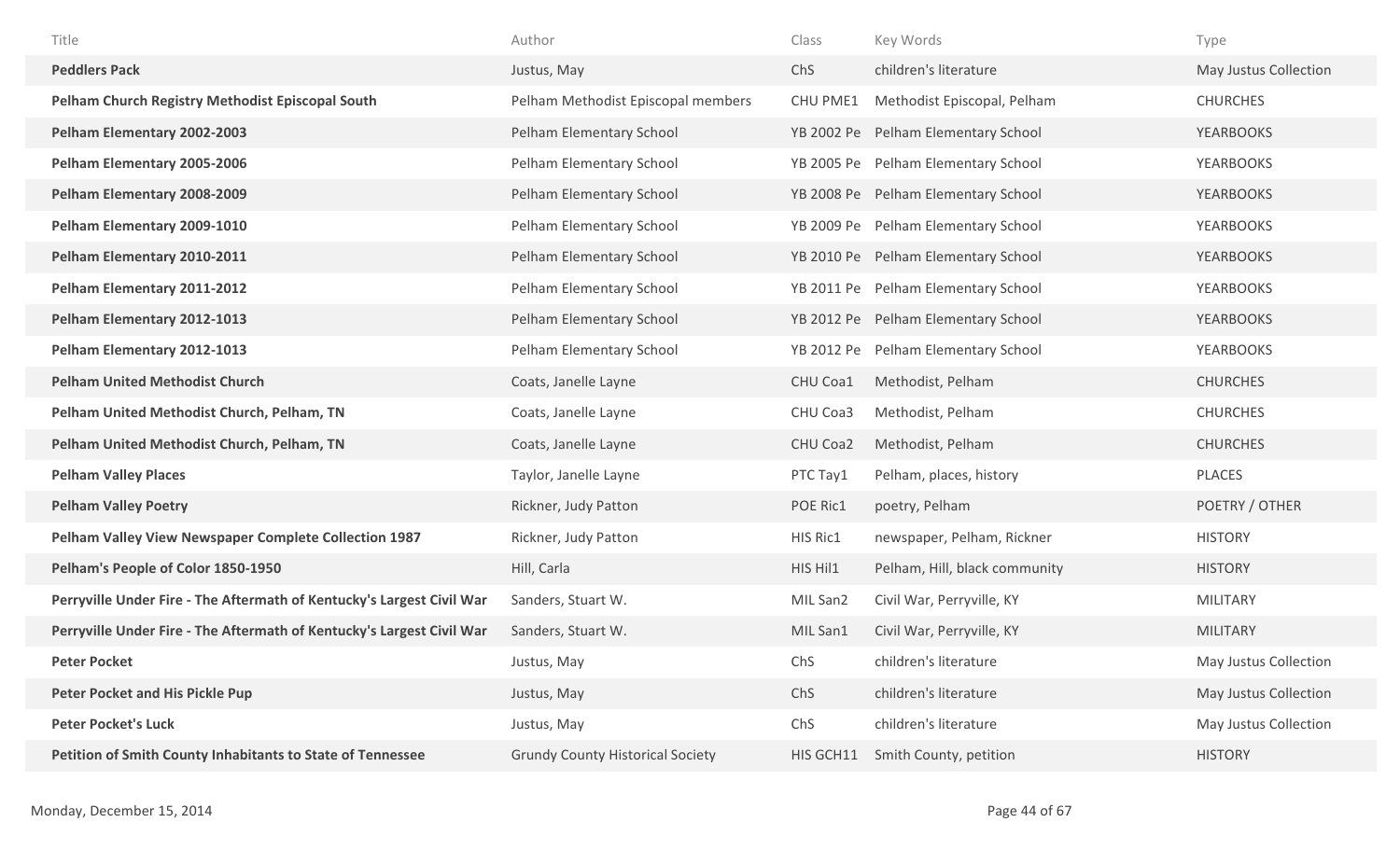| Title                                                              | Author                                  | Class    | Key Words                                      | Type                  |
|--------------------------------------------------------------------|-----------------------------------------|----------|------------------------------------------------|-----------------------|
| <b>PFC Glenn Shely Schoenman</b>                                   | Grundy Co. Historical Society           | MIL GCH3 | Schoneman, Korea                               | <b>MILITARY</b>       |
| Philip Schaff 1819-1893 - Portrait of an Immigrant Theologian      | Pranger, Gary K.                        | SWS Pra1 | Philip Schaff, theologian, Swiss               | <b>SWISS</b>          |
| Photo Finish: The 1982 World's Fair                                | Hendry, Lee R.                          | HIS Hen1 | World's Fair 1982, Tennessee                   | <b>HISTORY</b>        |
| Photos Collected by Mae King Thomas Wilhelm including Williams, e  | Wilhelm, Mae King                       | FAM Wil1 | Wilhelm, Williams                              | <b>FAMILIES</b>       |
| <b>Photos of 4-H Activities Over the Years</b>                     | Campbell, Willene N.                    | ORG ExS1 | 4-H Club, photos, organization, club           | ORGANIZATIONS / CLUBS |
| Photos of Mountaineer Day & Grundy Co. Historical Society & Herita | Grundy Co. Historical Society           | ORG GCH3 | Mountaineer Day, Grundy Co. Historical Society | ORGANIZATIONS / CLUBS |
| <b>Photos of Vicki Kilby Geary</b>                                 | Geary, Vicki Kilby                      | HIS Gea1 | Geary, Shook School, Plainview School          | <b>HISTORY</b>        |
| <b>Pictures from the Past Beersheba &amp; Altamont</b>             | Myers, Barbara & Nunley, Judy           | PTC Mye2 | Altamont, Beersheba                            | <b>PLACES</b>         |
| Pictures from the Past Coalmont, Altamont, Laager                  | Myers, Barbara                          | PTC Mye4 | Coalmont, Altamont, Laager                     | PLACES                |
| <b>Pictures of Our Past</b>                                        | <b>Grundy County Historical Society</b> | HIS GCH2 | Grundy County, photos                          | <b>HISTORY</b>        |
| <b>Pictures of Palmer</b>                                          | Patton, David                           | PTC Pat1 | Palmer, photos                                 | PLACES                |
| <b>Pictures of Tracy City, Mining, Etc</b>                         | Myers, Sam                              | PTC Mye5 | Photos, Tracy City                             | <b>PLACES</b>         |
| Pioneer Days, Pelham, TN                                           | Ray, Henrietta Bowden                   | PTC Ray1 | Pelham, Black history                          | PLACES                |
| <b>Pioneer Warren County Families</b>                              | Bean, Nancy Agnes Brown                 | HIS Bea1 | Warren County, pioneers                        | <b>HISTORY</b>        |
| <b>Plainview Cemetery</b>                                          | Tylor, Dola                             | CEM Tyl1 | <b>Grundy County</b>                           | <b>CEMETERIES</b>     |
| Poems & Short Stories by Jesse & Ruby Goodman                      | Goodman, Jesse & Ruby Brakin            | POE Goo1 | poetry, short stories, Goodman                 | POETRY / OTHER        |
| <b>Poetry For Autumn</b>                                           | Justus, May                             | ChS      | children's literature                          | May Justus Collection |
| <b>Poets of the Southern States</b>                                | Paebar Co.                              | POE Pae1 | poetry, south                                  | POETRY / OTHER        |
| <b>Political &amp; Legal Problems in Grundy</b>                    | Hargis, Raymond & Others                | LCL Har2 | Grundy, politics                               | LEGAL                 |
| <b>Political Papers &amp; Business Cards</b>                       | Patton, David                           | LCL Pat1 | Political papers, Grundy County                | LEGAL                 |
| <b>Portrait of a Heritage</b>                                      | First Bank of Marion County TN          | IBS FBM1 | bank, Marion County                            | INDUSTRY/BUSINESS     |
| <b>Prince Family</b>                                               | Prince, Peter Hayden                    | FAM Pri1 | Prince                                         | <b>FAMILIES</b>       |
| <b>Progressive Rebels</b>                                          | Angst, Walter                           | SWS Ang1 | Swiss                                          | SWISS                 |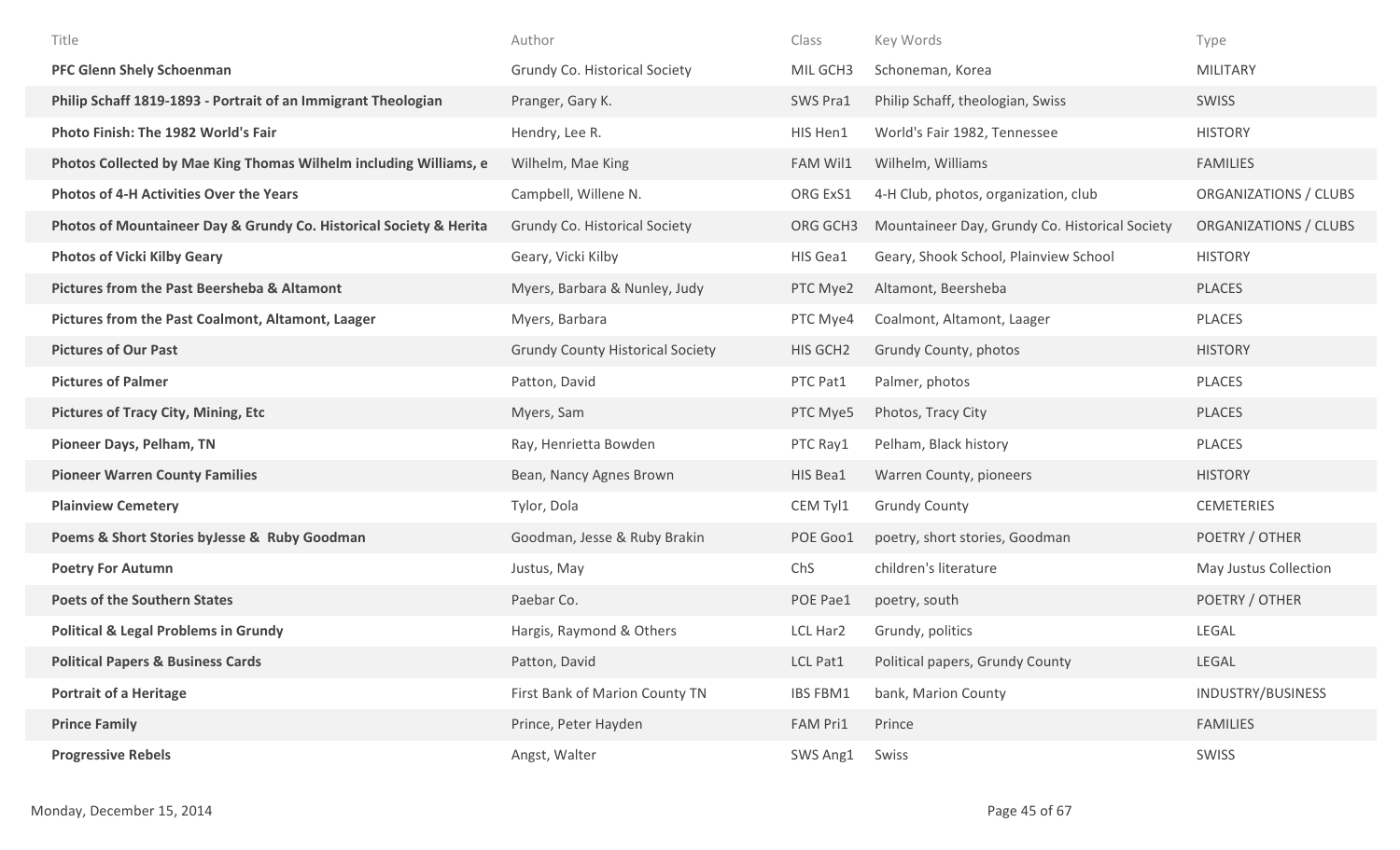| Title                                                            | Author                                | Class           | Key Words                                      | Type                  |
|------------------------------------------------------------------|---------------------------------------|-----------------|------------------------------------------------|-----------------------|
| <b>Prose &amp; Poetry of England</b>                             | L.W. Singer Co.                       | POE LWS1        | prose, poetry, England                         | POETRY / OTHER        |
| Protocol of the Community of Switzerland - Grundy County Tenness | Warren, B.                            | SWS War2        | Gruetli, church records, Swiss, porotcol       | SWISS                 |
| Protocol of the Swiss Colony at Gruetli                          | Mayes, Wince & Dorothy                | SWS May1        | Swiss, Gruetli, protocol                       | SWISS                 |
| Protocol of the Swiss Colony at Gruetli                          | Mayes, Wince & Dorothy                | SWS May2        | Swiss, Gruetli, protocol                       | SWISS                 |
| <b>Purple Sewanee</b>                                            | Thomas, Charles Edward                | PTC Tho1        | Sewanee                                        | <b>PLACES</b>         |
| R.M. Payne's Toll Road & Related Stage Roads                     | Thompson, Ralph                       | HIS Tho1        | Toll Road, Wonder Cave, Payne,                 | <b>HISTORY</b>        |
| <b>Raymond Hargis Stories of Grundy County</b>                   | Hargis, Raymond                       | HIS Harg1       | Hargis, Grundy County, politics                | <b>HISTORY</b>        |
| <b>Rebel Scouts: The Last Ride Home</b>                          | Connell, Moody K.                     | MIL Con1        | Civil War                                      | <b>MILITARY</b>       |
| <b>Rebels, Saints and Sinners</b>                                | Tate, D.A.                            | FAM Tat5        | Tate                                           | <b>FAMILIES</b>       |
| <b>Reconstructed 1810 Census of TN</b>                           | Sherrill, Charles A.                  | CEN She1        | Tennessee, Reconstructed Census, 1810          | <b>CENSUS</b>         |
| <b>Records Management for County Government</b>                  | University of TN                      | <b>GEN UoT1</b> | genealogy                                      | <b>GENEALOGY</b>      |
| <b>Regional Historic Preservation Plan</b>                       | South Central TN Development District | HIS SCT1        | historic preservation                          | <b>HISTORY</b>        |
| Relief Society 1842-1993 Altamont Ward                           | Relief Society LDS Church             | ORG RSL1        | Mormon, Relief Society, LDS, church, Altamont  | ORGANIZATIONS / CLUBS |
|                                                                  |                                       |                 |                                                |                       |
| <b>Reminiscence Senior Citizens of Tracy City</b>                | Curtis, Renice                        | HIS Cur1        | Grundy County, oral history, Tracy City        | <b>HISTORY</b>        |
| <b>Reminiscence Senior Citizens of Tracy City</b>                | Curtis, Renice                        | HIS Cur2        | Grundy County, oral history, Tracy City        | <b>HISTORY</b>        |
| <b>Reminiscence Senior Citizens of Tracy City</b>                | Curtis, Renice                        | HIS Cur3        | Grundy County, oral history, Tracy City        | <b>HISTORY</b>        |
| <b>Reminiscences</b>                                             | Schild, Roy Christian                 | FAM Sch1        | Schild                                         | <b>FAMILIES</b>       |
| Renno book 5                                                     | Porter, Donald Clayton                | F Por5          | Indian                                         | <b>FICTION BOOKS</b>  |
| <b>Research Resources in France</b>                              | Welsch, Erwin K.                      | <b>GEN Wel1</b> | genealogy, France                              | <b>GENEALOGY</b>      |
| <b>Retired Teachers in Grundy County 1979</b>                    | Ray, Henrietta Bowden                 | SCH Ray1        | teachers, schools, Grundy County               | <b>SCHOOLS</b>        |
| Revolutionary War Pension Applicaions form Franklin Co.          | Sherrill, Charles A.                  | MIL She2        | American Revolution, pensions, Franklin County | <b>MILITARY</b>       |
| <b>Revolutionary War Pension Applications from Franklin Co</b>   | Sherrill, Charles A.                  | MIL She3        | American Revolution, pensions, Franklin County | <b>MILITARY</b>       |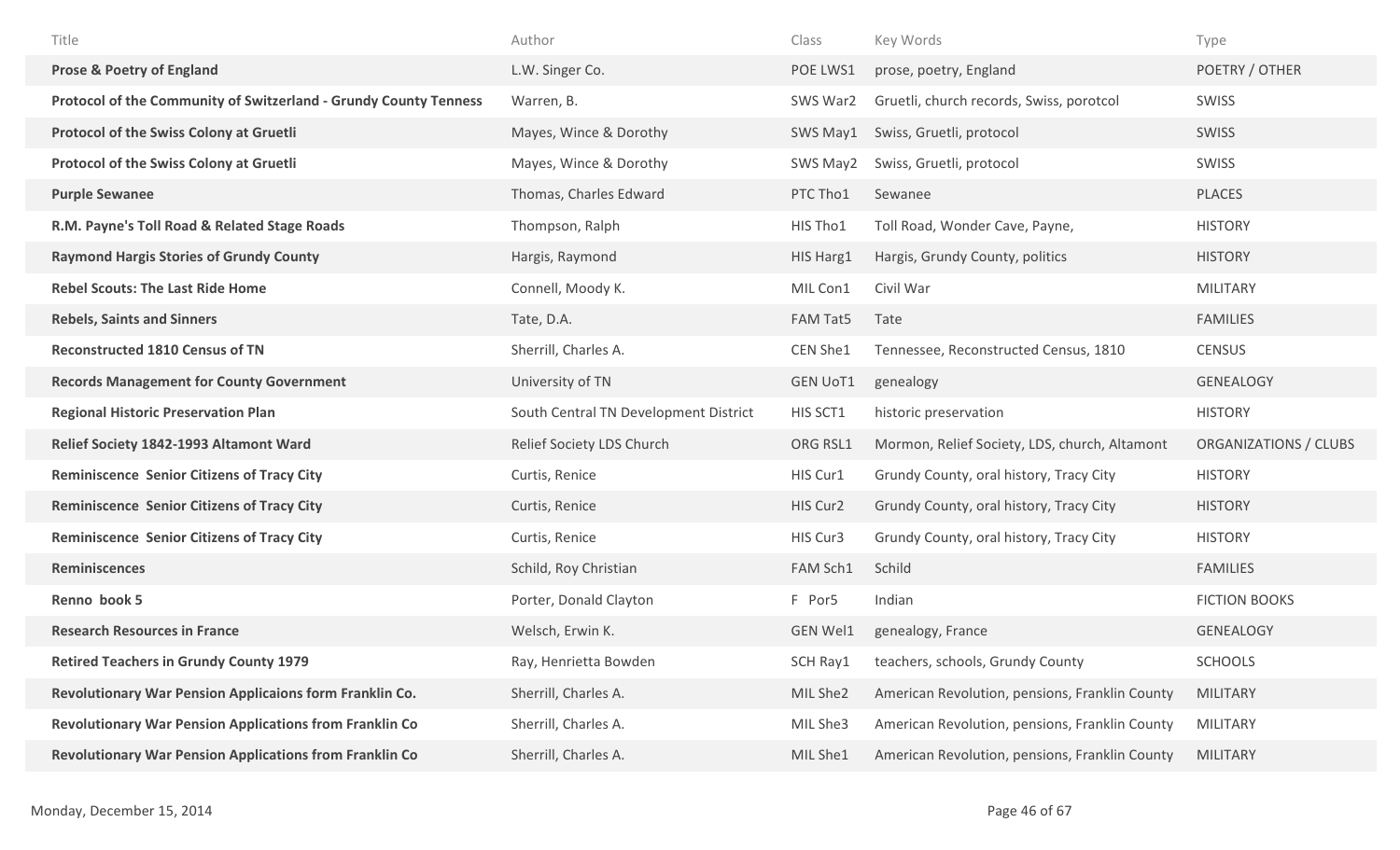| Title                                                                | Author                   | Class           | Key Words                                         | Type                   |
|----------------------------------------------------------------------|--------------------------|-----------------|---------------------------------------------------|------------------------|
| <b>Roddy, Our Family History</b>                                     | Flury, Catherine Kilgore | FAM Rod2        | Roddy                                             | <b>FAMILIES</b>        |
| Role of Tennessee in The War Between the States                      | Lee, Nell Moore          | MIL Lee1        | Civil War, Tennessee                              | <b>MILITARY</b>        |
| Rose Marie Stampfli Album                                            | Stampfli, Rose Marie     | SWS Sta1        | Stampfli, Swiss, Gruetli                          | SWISS                  |
| Roster & Soldiers The TN DAR 1960-1970 vol 2                         | Whitey, Edythe Rucker    | MIL Whi2        | American Revolution, DAR                          | <b>MILITARY</b>        |
| Roster & Soldiers TN Society of the DAR 1894-1960                    | Whitley, Edythe Rucker   | MIL Whi1        | American Revolution, DAR                          | <b>MILITARY</b>        |
| Roster Confederate Cemetery - Chattanooga, Tn.                       | <b>Mountain Press</b>    | MIL MtP1        | Civil War, Confederate Cemetery, Chattanooga      | <b>MILITARY</b>        |
| Roster of Soldiers & Patriots of the Amer Revolution Buried in TN 19 | Bates, Lucy Womack       | MIL Bat1        | American Revolution                               | <b>MILITARY</b>        |
| <b>Russell's Civil War Photographs</b>                               | Russell, Andrew J.       | MIL Rus1        | Civil War, Russell                                | <b>MILITARY</b>        |
| Rutherford Co. N C 1790 Census & 1782 Tax List                       | Koon, Sue Hill           | CEN Koo1        | Rutherford County, North Carolina, 1790, tax list | <b>CENSUS</b>          |
| Sachem's Son book 20                                                 | Porter, Donald Clayton   | F Por20         | Indian                                            | <b>FICTION BOOKS</b>   |
| <b>Sain Certificates</b>                                             | Sain, Charles            | SPC Sai14       | Charles Sain, photos, scrapbook, Hubbards Cove    | <b>SAIN COLLECTION</b> |
| <b>Sain Family History</b>                                           | Sain, Charles            | <b>FAM Sai1</b> | Sain                                              | <b>FAMILIES</b>        |
| Sain Family History-- August, 1995                                   | Sain, Charles            | FAM Sai2        | Sain                                              | <b>FAMILIES</b>        |
| Sain Family Who's Who of America's                                   | Sain, Charles            | FAM Sai5        | Sain                                              | <b>FAMILIES</b>        |
| <b>Sain Picture Book</b>                                             | Sain, Charles            | SPC Sai12       | Florida State University yearbook, Charles Sain   | SAIN COLLECTION        |
| Sain, Charles Collection Datebook 1                                  | Sain, Charles            | SPC Sai10       | Charles Sain personal scrapbook, Hubbards Cove    | SAIN COLLECTION        |
| <b>Sain, Charles Collection Datebook 2</b>                           | Sain, Charles            | SPC Sai11       | Charles Sain personal scrapbook, Hubbards Cove    | SAIN COLLECTION        |
| Sain, Charles Collection Vol 1                                       | Sain, Charles            | SPC Sai1        | Charles Sain personal scrapbook, Hubbards Cove    | <b>SAIN COLLECTION</b> |
| <b>Sain, Charles Collection Vol 2</b>                                | Sain, Charles            | SPC Sai2        | Charles Sain personal scrapbook, Hubbards Cove    | SAIN COLLECTION        |
| <b>Sain, Charles Collection Vol3</b>                                 | Sain, Charles            | SPC Sai3        | Charles Sain personal scrapbook, Hubbards Cove    | SAIN COLLECTION        |
| Sain, Charles Collection Vol4                                        | Sain, Charles            | SPC Sai4        | Charles Sain personal scrapbook, Hubbards Cove    | <b>SAIN COLLECTION</b> |
| <b>Sain, Charles Collection Vol5</b>                                 | Sain, Charles            | SPC Sai5        | Charles Sain personal scrapbook, Hubbards Cove    | SAIN COLLECTION        |
| <b>Sain, Charles Collection Vol6</b>                                 | Sain, Charles            | SPC Sai6        | Charles Sain personal scrapbook, Hubbards Cove    | SAIN COLLECTION        |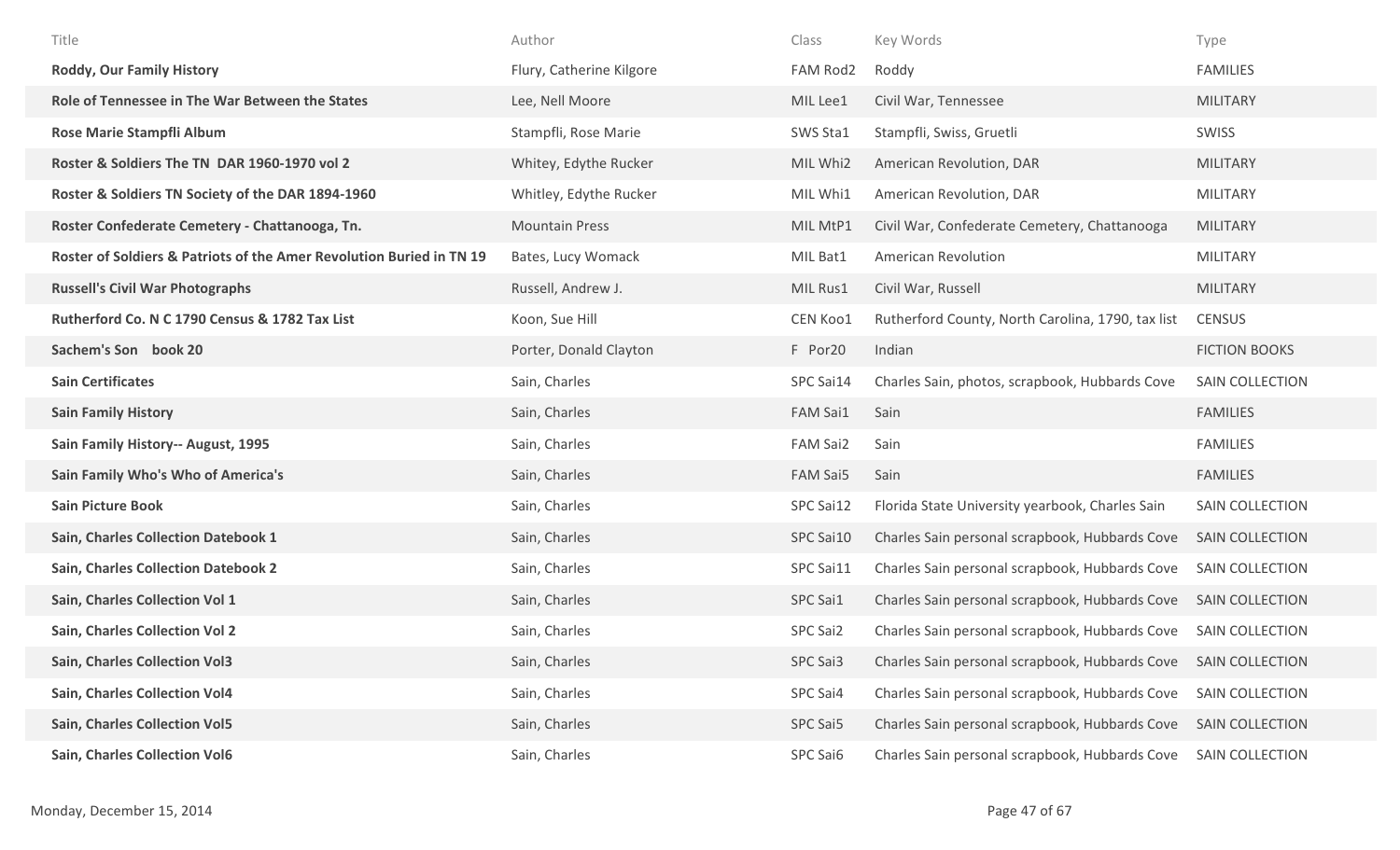| Title                                                              | Author                                    | Class              | Key Words                                      | Type                   |
|--------------------------------------------------------------------|-------------------------------------------|--------------------|------------------------------------------------|------------------------|
| <b>Sain, Charles Collection Vol7</b>                               | Sain, Charles                             | SPC Sai7           | Charles Sain personal scrapbook, Hubbards Cove | <b>SAIN COLLECTION</b> |
| <b>Sain, Charles Collection Vol8</b>                               | Sain, Charles                             | SPC Sai8           | Charles Sain personal scrapbook, Hubbards Cove | <b>SAIN COLLECTION</b> |
| <b>Sain, Charles Collection Vol9</b>                               | Sain, Charles                             | SPC Sai9           | Charles Sain personal scrapbook, Hubbards Cove | SAIN COLLECTION        |
| Sammy                                                              | Justus, May                               | tape               | children's literature                          | May Justus Collection  |
| <b>Samuel Hervey Laughlin Diary</b>                                | Laughlin, Samuel Hervey                   | FAM Lau1           | Laughlin                                       | <b>FAMILIES</b>        |
| <b>Sanders &amp; King Family</b>                                   | Wilhelm, Mae King                         | FAM San2           | Sanders, King                                  | <b>FAMILIES</b>        |
| Sanders, Richardson, King                                          | Wilhelm, Mae King                         | FAM San3           | Sanders, Richardson, King                      | <b>FAMILIES</b>        |
| <b>Sanders Elementary School 1957</b>                              | <b>Sanders Crossing Elementary School</b> | YB 1957 Sa         | Sanders Crossing, School                       | <b>YEARBOOKS</b>       |
| <b>Sanders Workbook</b>                                            | Wilhelm, Mae King                         | FAM San6           | Sanders, Fults, Johnson                        | <b>FAMILIES</b>        |
| <b>Savior of Man</b>                                               | Conry, Les                                | LA Con1            | local author                                   | <b>LOCAL AUTHORS</b>   |
| <b>Savior of Man</b>                                               | Conry, Les                                | LA Con2            | local author                                   | <b>LOCAL AUTHORS</b>   |
| <b>Scenes of the Past</b>                                          | Wilhelm, Mae King                         | HIS Wil4           | <b>Grundy County</b>                           | <b>HISTORY</b>         |
| <b>Scenes Out of Grundy's Past</b>                                 | <b>Grundy County Historical Society</b>   | HIS GCH5           | Grundy County, photos                          | <b>HISTORY</b>         |
| Scenes Out of Grundy's Past - Clippings from the Grundy Co. Herald | Myers, Barbara                            | HIS Mye4           | Grundy County, Herald                          | <b>HISTORY</b>         |
| <b>Schaeffer Genealogy</b>                                         | Jera, Helen                               | FAM Scha1 Schaffer |                                                | <b>FAMILIES</b>        |
| <b>Schild</b>                                                      | Schild, Roy C.                            | SWS Sch3           | Schild, Swiss, Gruetli                         | SWISS                  |
| <b>Schild</b>                                                      | Schild, Roy Christian                     | FAM Sch3           | Schild                                         | <b>FAMILIES</b>        |
| <b>Schild/ Marugg Genealogy</b>                                    | Schild, Dola                              | FAM Sch2           | Schild, Marugg                                 | <b>FAMILIES</b>        |
| <b>Schools of Grundy County</b>                                    | <b>Grundy County Historical Society</b>   | SCH GCH2           | education, schools of Grundy County            | <b>SCHOOLS</b>         |
| <b>Searches Bringing People Together Again</b>                     | Searches                                  | <b>GEN Sea1</b>    | genealogy                                      | GENEALOGY              |
| <b>Searching fo the Scruggs</b>                                    | Brewer, Dola Dean & Others                | FAM Scr2           | Scruggs                                        | <b>FAMILIES</b>        |
| <b>Searching for Your Ancestors</b>                                | Doane, Gilbert H.                         | <b>GEN Doa1</b>    | genealogy                                      | GENEALOGY              |
| Sears Roebuck & Co 1909 Consumer Guide                             | Sears, Roebuck & Co.                      | <b>IBS SRC3</b>    | Sears, 1909                                    | INDUSTRY/BUSINESS      |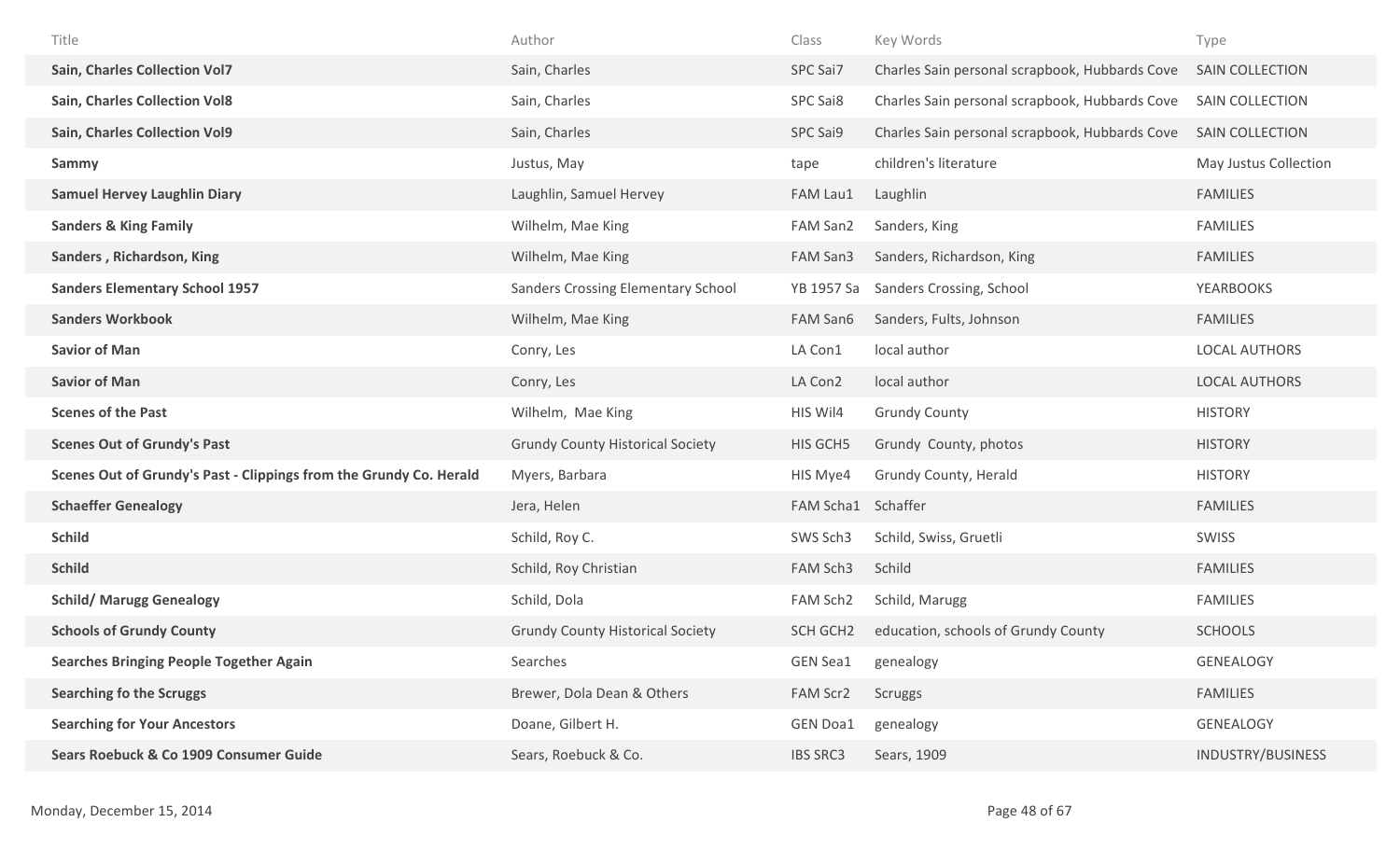| Title                                                 | Author                         | Class            | Key Words                             | Type                    |
|-------------------------------------------------------|--------------------------------|------------------|---------------------------------------|-------------------------|
| Sears Roebuck & Co. 1900 Consumer Guide               | Sears, Roebuck & Co.           | <b>IBS SRC2</b>  | Sears, catalog, 1900                  | INDUSTRY/BUSINESS       |
| Sears Roebuck & Co. 1909 Catalog                      | Sears, Roebuck & Co.           | <b>IBS SRC1</b>  | Sears Roebuck catalog                 | INDUSTRY/BUSINESS       |
| Seminole book 12                                      | Porter, Donald Clayton         | F Por12          | Indian                                | <b>FICTION BOOKS</b>    |
| <b>Seminole Yearbook 1949</b>                         | Florida State University       | SPC Sai13        | Charles Sain, yearbook, Hubbards Cove | SAIN COLLECTION         |
| Seneca book 9                                         | Porter, Donald Clayton         | F Por9           | Indian                                | <b>FICTION BOOKS</b>    |
| <b>Seneca Patriots book 22</b>                        | Porter, Donald Clayton         | F Por22          | Indian                                | <b>FICTION BOOKS</b>    |
| <b>Seneca Warrior book 17</b>                         | Porter, Donald Clayton         | F Por17          | Indian                                | <b>FICTION BOOKS</b>    |
| Sequatchie County, Tennessee Marriages 1858-1881      | Douthat, James L.              | MAR Dou2         | Sequatchie County, marriages          | <b>MARRIAGES</b>        |
| <b>Sequatchie Families</b>                            | Douthat, James L.              | HIS Dout1        | Sequatchie                            | <b>HISTORY</b>          |
| <b>Sequatchie Families</b>                            | Lucas, Silas Emmett, Jr. (Rev) | MAR Luc2         | Sequatchie                            | <b>MARRIAGES</b>        |
| <b>Sequatchie Valley Bible Records</b>                | Douthat, James                 | <b>BIB Dou1</b>  | Sequatchie Valley, Bible Record       | <b>BIBLE RECORDS</b>    |
| <b>Sequatchie Valley Births, Deaths, Marriages</b>    | Harris, Euline                 | MAR Har1         | Sequatchie, births, deaths, marriages | <b>MARRIAGES</b>        |
| <b>Sequatchie Valley News Includes Grundy Towns</b>   | Partin, Jackie Layne           | HIS Par1         | Sequatchie Valley, newspaper          | <b>HISTORY</b>          |
| <b>Seven Arrows</b>                                   | Storm, Hyemeyohsts             | NAT Sto2         | <b>Native Americans</b>               | <b>NATIVE AMERICANS</b> |
| <b>Sewanee - Echoes of Our Past</b>                   | Makris, Patricia Short         | PTC Mak5         | Sewanee, Franklin County              | PLACES                  |
| Sewanee - People, Places, & Times                     | Makris, Patricia Short         | PTC Mak1         | Sewanee, Franklin County              | <b>PLACES</b>           |
| Sewanee - People, Places, & Times                     | Makris, Patricia Short         | PTC Mak2         | Sewanee, Franklin County              | <b>PLACES</b>           |
| <b>Sewanee Fuel &amp; Iron Co. Scripts</b>            | Grundy Co. Historical Society  | <b>IBS GCH2</b>  | coal, iron, script                    | INDUSTRY/BUSINESS       |
| <b>Sewanee Fuel &amp; Iron Compay Minute Book</b>     | Sewanee Fuel and Iron Company  | IBS SFI1         | Sewanee Fuel and Iron                 | INDUSTRY/BUSINESS       |
| <b>Shook Midgets</b>                                  | Shook School                   | YB 1970.1        | Shook, Tracy City Elementary School   | <b>YEARBOOKS</b>        |
| Shoots by Loiette Hampton Hume The E.L. Hampton Story | Scissom, Lucille Campbell      | FAM Ham1 Hampton |                                       | <b>FAMILIES</b>         |
| <b>Short Simple Sayings</b>                           | Knott, Raymond                 | LA Kno1          | sayings                               | <b>LOCAL AUTHORS</b>    |
| Shrum / Schramm                                       | Comer, Glenis Shrum            | FAM Shr2         | Shrum, Schrumm                        | <b>FAMILIES</b>         |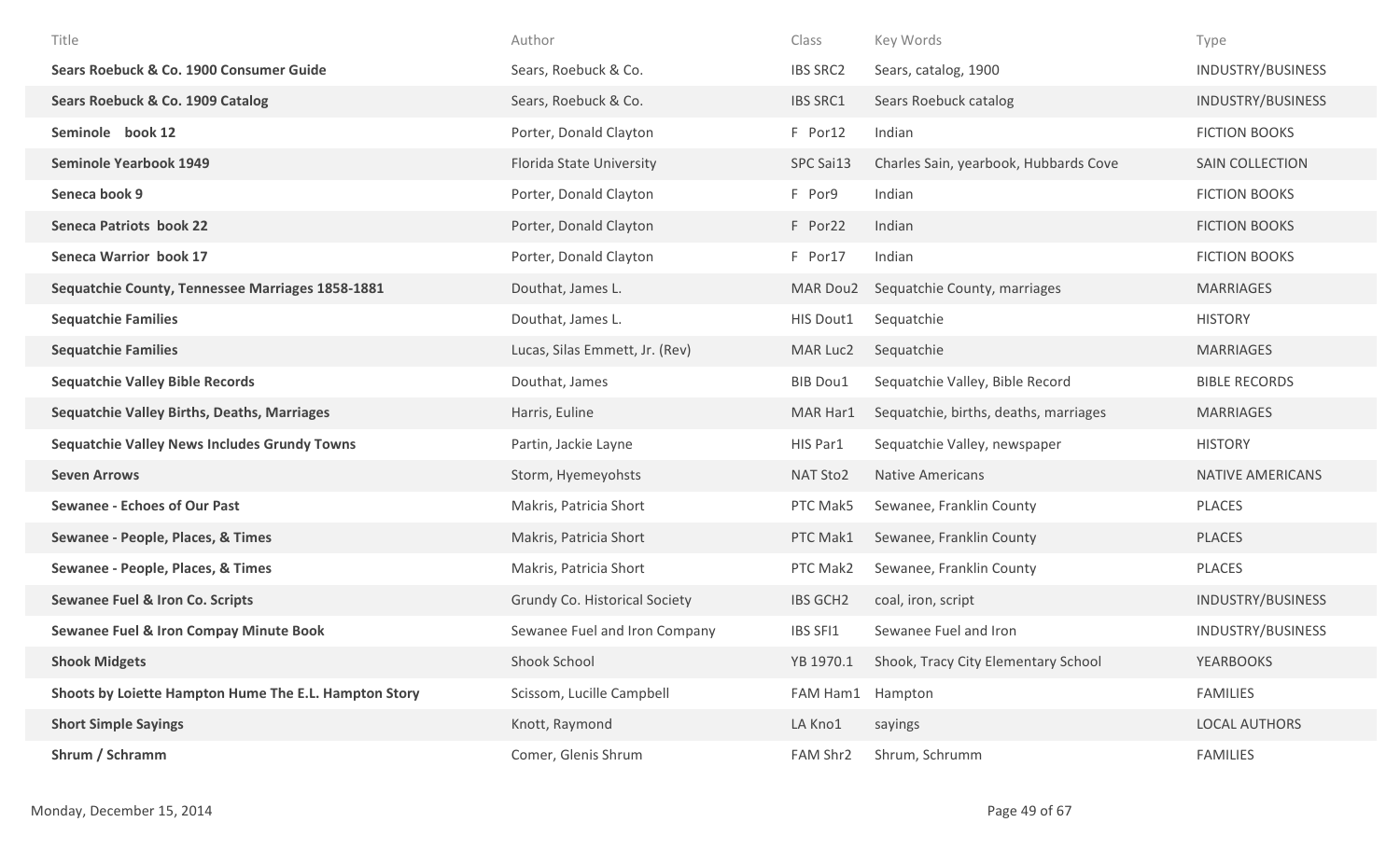| Title                                                                 | Author                    | Class           | Key Words                             | Type                    |
|-----------------------------------------------------------------------|---------------------------|-----------------|---------------------------------------|-------------------------|
| <b>Shrum History Book</b>                                             | Curtis, Renice            | FAM Shr1        | Shrum                                 | <b>FAMILIES</b>         |
| <b>Silly Billy</b>                                                    | Justus, May               | ChS             | children's literature                 | May Justus Collection   |
| Simon J. Kilgore (addition to Kilgore-Street)                         | Flury, Catherine Kilgore  | <b>FAM Kil7</b> | Kilgore                               | <b>FAMILIES</b>         |
| <b>Sketches of Some First Settlers of Upper GA</b>                    | Gilmer, Governor          | NAT Gil1        | Georgia, settlers, pioneers           | NATIVE AMERICANS        |
| Sketches of Some of the First Settlers of Upper Georgia               | Gilmer, George            | HIS Gil1        | Georgia, pioneers, settlers           | <b>HISTORY</b>          |
| <b>Slavery on the Tennessee Frontier</b>                              | McCormack, Edward Michael | HIS McC1        | Slavery, black community, Tennessee   | <b>HISTORY</b>          |
| <b>Slavery on the Tennessee Frontier</b>                              | McCormack, Edward Michael | HIS McC2        | Slavery, black community, Tennessee   | <b>HISTORY</b>          |
| <b>Smithland (Lincoln County)</b>                                     | Glass, Lee                | PTC Gla1        | Lincoln County                        | PLACES                  |
| <b>Smoky Mountain Sampler</b>                                         | Justus, May               | ChS             | children's literature                 | May Justus Collection   |
| <b>Smoky Mountain Sampler</b>                                         | Justus, May               | ChS             | children's literature                 | May Justus Collection   |
| <b>Solomon Sanders</b>                                                | Wilhelm, Mae King         | FAM San5        | Sanders                               | <b>FAMILIES</b>         |
| Some Cemeteries in Marion & Grundy Counties, TN                       | Wilhelm, Mae Pearl King   | CEM Wilh1       | <b>Grundy County</b>                  | <b>CEMETERIES</b>       |
| Some of the Descendants of Rev. Richard Denton                        | Whitley, Edythe           | FAM Den1        | Denton                                | <b>FAMILIES</b>         |
| Some of the Descendants of Rev. Richard Denton                        | Whitley, Edythe           | FAM Den1        | Denton                                | <b>FAMILIES</b>         |
| <b>Speck and Allied Lines</b>                                         | Sain, Charles             | FAM Spe1        | Speck                                 | <b>FAMILIES</b>         |
| Sports, Games & People of Warren Co. TN                               | Newby, Bobby              | HIS New1        | Warren County, Sports                 | <b>HISTORY</b>          |
| St Stephen's Episcopal Church Forest, VA                              | Patterson, Helen Strange  | CHU Pat1        | Morton Memorial, Monteagle, Methodist | <b>CHURCHES</b>         |
| <b>St. Andrews Phoenix 2005</b>                                       | <b>St Andrews School</b>  | YB 2004-05      | St. Andrews, Phoenix, Sewanee         | <b>YEARBOOKS</b>        |
| <b>St. Clair &amp; Holland</b>                                        | Wilhelm, Mae King         | <b>FAM StC1</b> | St. Clair, Holland                    | <b>FAMILIES</b>         |
| <b>Standing Rock Sioux Reservations, Births, And Deaths 1924-1932</b> | Bowen, Jeff               | NAT Bow1        | <b>Standing Rock, Sioux</b>           | <b>NATIVE AMERICANS</b> |
| <b>Statehood for TN</b>                                               | Corlew, Robert            | HIS Cor1        | Tennessee statehood                   | <b>HISTORY</b>          |
| <b>Step Along and Jerry Jake</b>                                      | Justus, May               | ChS             | children's literature                 | May Justus Collection   |
| <b>Step Along and Jerry Jake</b>                                      | Justus, May               | ChS             | children's literature                 | May Justus Collection   |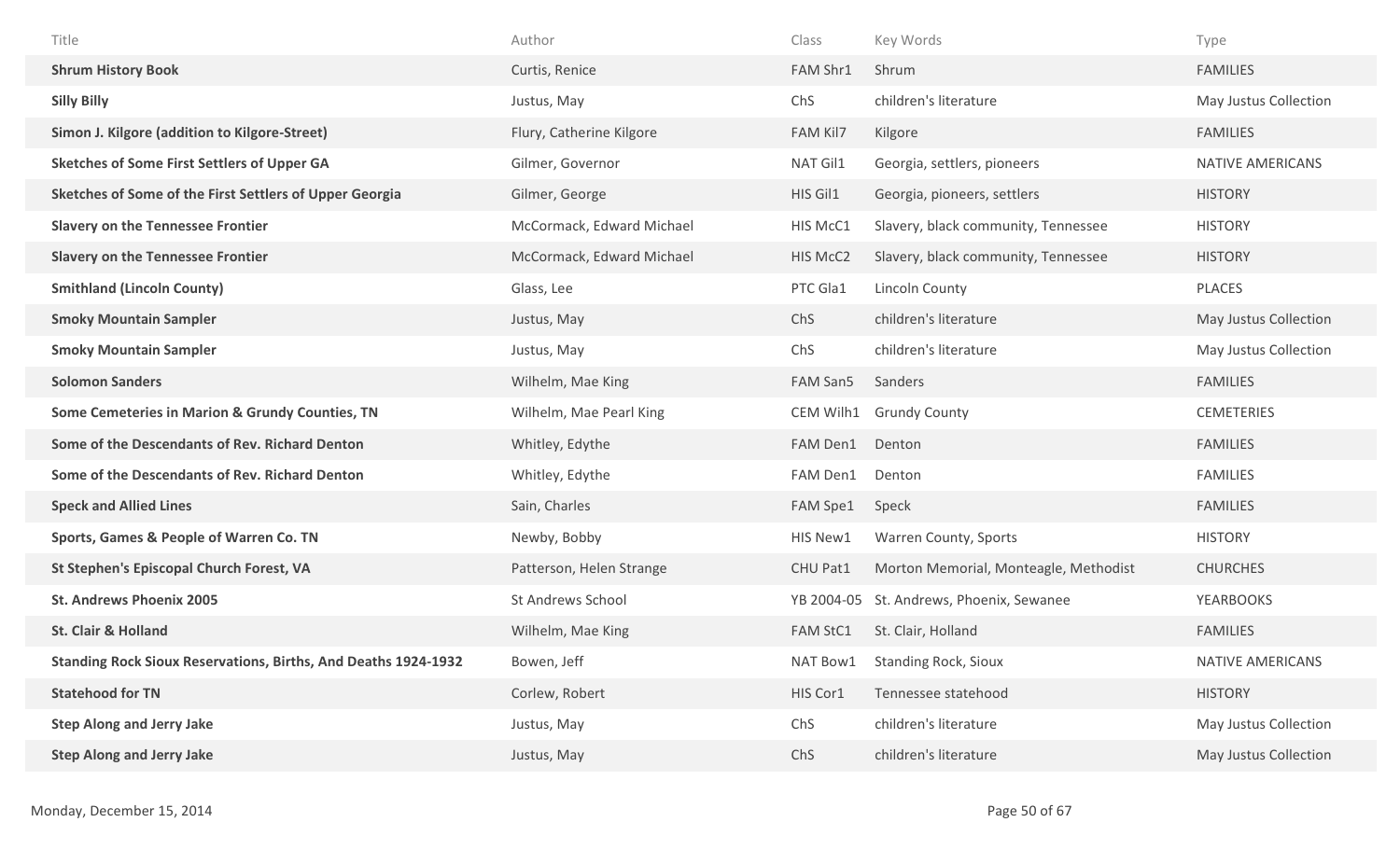| Title                                                           | Author                     | Class           | Key Words                                         | Type                    |
|-----------------------------------------------------------------|----------------------------|-----------------|---------------------------------------------------|-------------------------|
| <b>Step Along and Jerry Jake</b>                                | Justus, May                | ChS             | children's literature                             | May Justus Collection   |
| Stmpfli, Christian IV                                           | Schild, Roy C.             | SWS Sch4        | Stampfli, Swiss, Gruetli                          | SWISS                   |
| <b>Stolen Continents</b>                                        | Wright, Ronald             | NAT Wri1        | <b>Native Americans</b>                           | <b>NATIVE AMERICANS</b> |
| <b>Stonestreet, Thomas Genealogy Book</b>                       | Skidmore, Warren           | FAM Ston1       | Stonestreet, Street                               | <b>FAMILIES</b>         |
| Strengthen the Tie That Binds, Pelham UMC                       | Coats, Janelle Layne       | CHU Coa4        | Methodist, Pelham                                 | <b>CHURCHES</b>         |
| <b>Striving for the Best--An Autobiography</b>                  | Heatherly, Von Perry       | FAM Hea1        | Heatherly                                         | <b>FAMILIES</b>         |
| <b>Successful Solutions To Everyday Coal Mining Problems</b>    | Coal Age, Publisher        | <b>IBS Coa2</b> | coal                                              | INDUSTRY/BUSINESS       |
| Sullivan County, Tennessee Deed Books--1 & 2                    | Edwards, Shelby Ireson     | DLT Edw1        | Sullivan County, Deeds                            | <b>DEEDS &amp; LAND</b> |
| Sullivan County, Tennessee Deed Books--1 & 2                    | Edwards, Shelby Ireson     | DLT Edw2        | Sullivan County, Deeds                            | <b>DEEDS &amp; LAND</b> |
| <b>Summers Family</b>                                           | <b>Summers Family</b>      | FAM Sum1        | Summers                                           | <b>FAMILIES</b>         |
| Sumner County TN Abstract of Will Books 1 and 2 1788 - 1842     | Whitley, Edythe Rucker     | WIL Whi1        | Sumner County, Inventories, Wills                 | WIlls                   |
| Sumner County TN Inventories, Settlements, & Guardian Accts Mar | <b>Bamman and Williams</b> | WIL Bam1        | Sumner County, Inventories, Wills, Guardians      | WIlls                   |
|                                                                 |                            |                 |                                                   |                         |
| <b>Surprise For Perky Pup</b>                                   | Justus, May                | ChS             | children's literature                             | May Justus Collection   |
| <b>Surprise For Peter Pocket</b>                                | Justus, May                | ChS             | children's literature                             | May Justus Collection   |
| <b>Susie</b>                                                    | Justus, May                | ChS             | children's literature                             | May Justus Collection   |
| <b>Susie</b>                                                    | Justus, May                | ChS             | children's literature                             | May Justus Collection   |
| Suter/Stampfli                                                  | Tylor, Dola                | FAM Sut1        | Suter, Stampfli                                   | <b>FAMILIES</b>         |
| <b>Swiss American Historical Society Index of Volumes 1-33</b>  | Schelburt, Urspeter        | SWS Sche1       | Swiss, America, Swiss American Historical Society | SWISS                   |
| <b>Swiss Cemetery</b>                                           | Shipley, Tiffany & Brandon | CEM Shi2        | <b>Grundy County</b>                              | <b>CEMETERIES</b>       |
| <b>Swiss Colony</b>                                             | McMillan, Meagen           |                 | SWS McM1 Swiss, Gruetli, economy                  | SWISS                   |
| <b>Swiss Colony 1869</b>                                        | Mayes, Wince & Dorothy     | SWS May3        | Swiss, Gruetli                                    | <b>SWISS</b>            |
| <b>Swiss Colony 1869</b>                                        | Mayes, Wince & Dorothy     | SWS May6        | Swiss, Gruetli                                    | SWISS                   |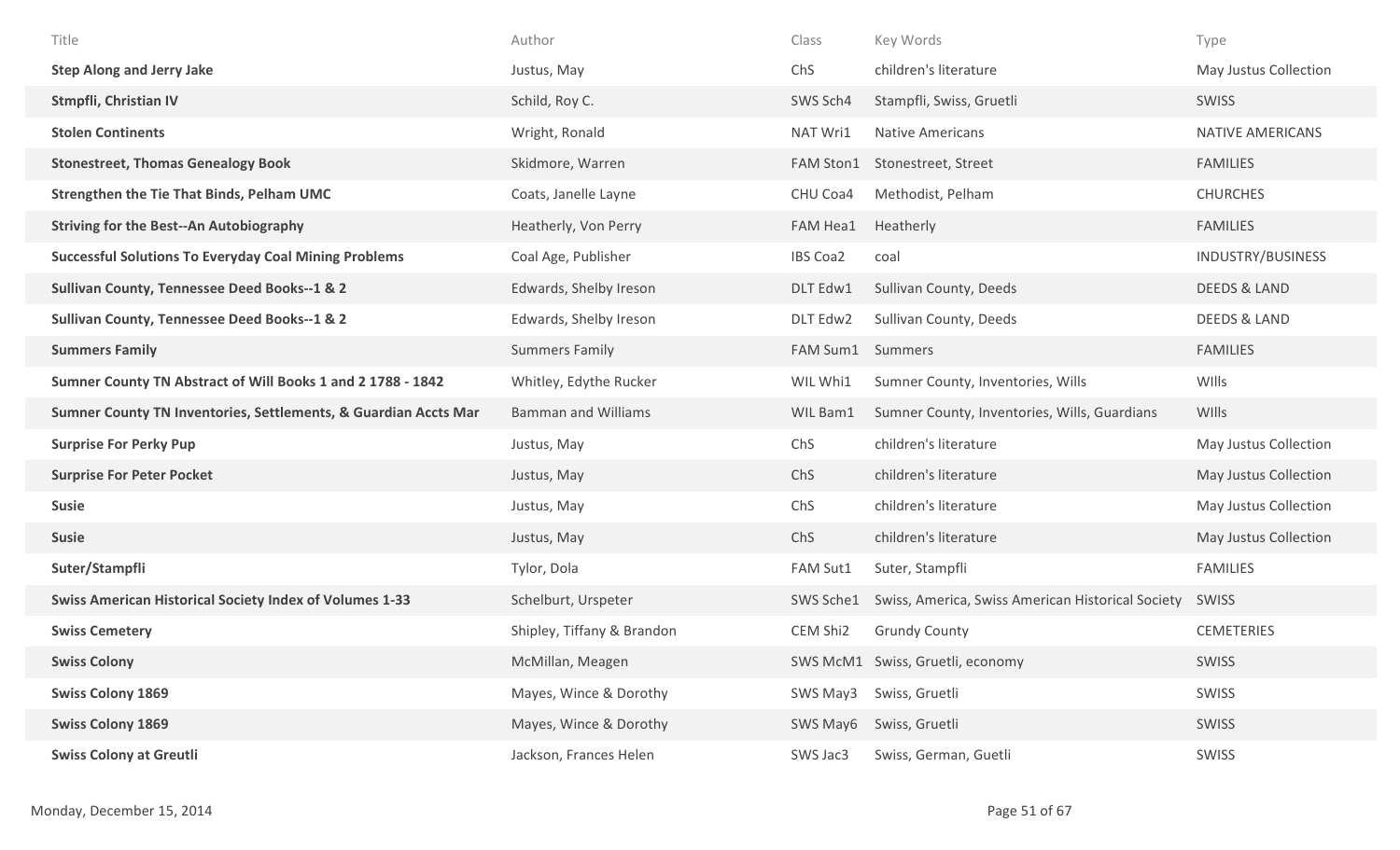| Title                                               | Author                                  | Class           | Key Words                                        | Type                    |
|-----------------------------------------------------|-----------------------------------------|-----------------|--------------------------------------------------|-------------------------|
| <b>Swiss Colony at Gruetli</b>                      | Jackson, Frances Helen                  | SWS Jac2        | Swiss, German, Guetli                            | <b>SWISS</b>            |
| <b>Swiss Colony at Gruetli Biographical Records</b> | Tylor, Dola                             | SWS Tyl2        | Meyer, Schild, Baumgartner, Partin, Werner, Maru | SWISS                   |
| <b>Swiss Colony Cemetery Gruetli, Tennessee</b>     | Shipley, Tiffany & Brandon              | CEM Shi1        | <b>Grundy County</b>                             | <b>CEMETERIES</b>       |
| <b>Swiss Colony Cemetery Gruetli, Tennessee</b>     | Tylor, Dola                             | CEM Tyl2        | <b>Grundy County</b>                             | <b>CEMETERIES</b>       |
| <b>Swiss Colony Census 1880</b>                     | Tylor, Dola S.                          | CEN Tyl2        | Grundy County, Swiss Colony, Gruetli             | <b>CENSUS</b>           |
| <b>Swiss Festivals in North America</b>             | Tritt, Donald G.                        | SWS Tri1        | Swiss, Festival, Gruetli-Laager, Tennessee       | SWISS                   |
| <b>Swiss Genealogical Resources from LDS</b>        | Tylor, Dola                             | SWS Tyl1        | Swiss, Latter Day Saints, Genealogy, Gruetli     | SWISS                   |
| <b>Swiss Information</b>                            | Swiss Radio International               | SWS SRI1        | Swiss Radio international, Swiss                 | SWISS                   |
| <b>Switzerland 1956</b>                             | Fodor, Eugene                           | SWS Fod1        | Switzerland, Swiss, tourism                      | <b>SWISS</b>            |
| Tahleguah, Indian Territory Nov. 17, 1905           | Webb, Nonie                             | NAT Web1        | Tahleguah, Native Americans, Indian Territory    | <b>NATIVE AMERICANS</b> |
| <b>Taking a Glance at Sewanee</b>                   | <b>Grundy County Historical Society</b> | PTC GCH1        | Sewanee, Franklin County                         | <b>PLACES</b>           |
| <b>Taking a Glance at Sewanee</b>                   | Myers, Barbara                          | PTC Mye3        | Sewanee, Franklin County                         | <b>PLACES</b>           |
| Tale of a Pig                                       | Justus, May                             | tape            | children's literature                            | May Justus Collection   |
| <b>Tales From Back Then</b>                         | Knox County Office on Aging             | His KCOA1       | settlers, tales, stories                         | <b>HISTORY</b>          |
| <b>Tales From Nearside &amp; Far</b>                | Justus, May                             | ChS             | children's literature                            | May Justus Collection   |
| <b>Tallman/Nunley</b>                               | Tallman, Robert                         | <b>FAM Tal</b>  | Tallman, Nunley                                  | <b>FAMILIES</b>         |
| Tate Families of the Southern States Vol 2          | Mentzel, Laura W.                       | FAM Tat1        | Tate                                             | <b>FAMILIES</b>         |
| Tate Families of the Southern States Vol 3          | Mentzel, Laura W.                       | FAM Tat3        | Tate                                             | <b>FAMILIES</b>         |
| Tate Families of the Southern States Vol 3          | Mentzel, Laura W.                       | FAM Tat2        | Tate                                             | <b>FAMILIES</b>         |
| <b>Tate Family</b>                                  | Tate-DeGraff, Carol J.                  | FAM Tat4        | Tate                                             | <b>FAMILIES</b>         |
| <b>Tate Family Records</b>                          | Tylor, Dola                             | FAM Tat6        | Tate                                             | <b>FAMILIES</b>         |
| <b>Tate Marriages of Grundy Co.</b>                 | Moreland, Mona Sweeton Griswold S.      | MAR Mor1        | Tate, marriages                                  | <b>MARRIAGES</b>        |
| <b>Teachers' Certificates</b>                       | <b>Grundy County Board of Education</b> | <b>SCH GCB1</b> | Teaching certificates, teachers, Grundy County   | <b>SCHOOLS</b>          |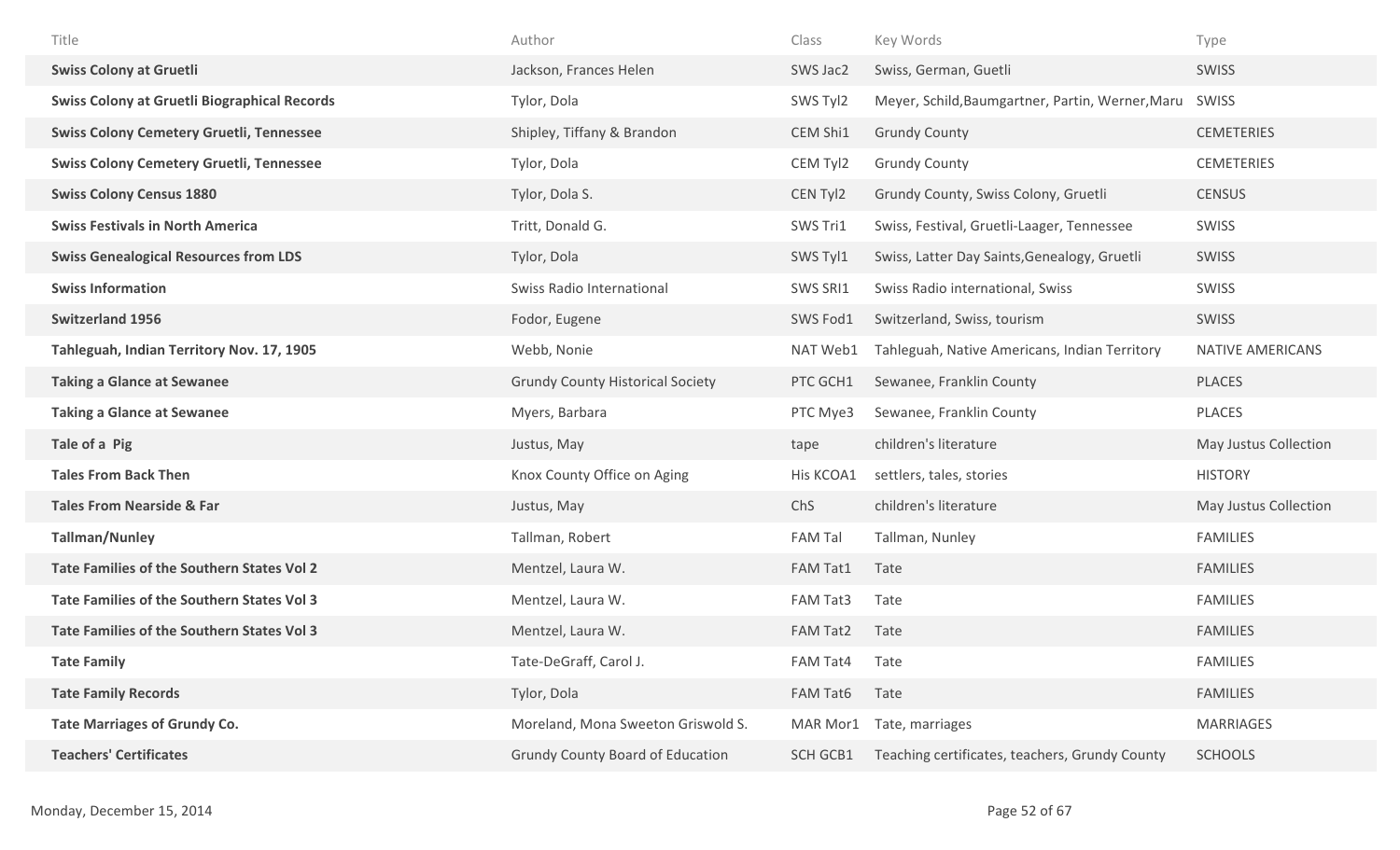| Title                                                            | Author                                | Class           | Key Words                                      | Type                 |
|------------------------------------------------------------------|---------------------------------------|-----------------|------------------------------------------------|----------------------|
| <b>Teaching in Grundy County</b>                                 | Davis, Hazel Brown                    | SCH Dav1        | Grundy County Schools, education, teaching     | <b>SCHOOLS</b>       |
| Teaching in Grundy County - A Glance at the Past                 | Davis, Hazel Brown                    | SCH Dav2        | Grundy County Schools, education, teaching     | <b>SCHOOLS</b>       |
| Teaching in Grundy County - A Glance at the Past                 | Davis, Hazel Brown                    | SCH Dav3        | Grundy County Schools, education, teaching     | <b>SCHOOLS</b>       |
| Teaching in Grundy County - A Glance at the Past                 | <b>Grundy County Retired Teachers</b> | <b>SCH GRT1</b> | school, Collins, Barker's Cove, Tatesville     | <b>SCHOOLS</b>       |
| <b>Tennesseans in Court</b>                                      | Sherrill, Charles A.                  | LCL She1        | Tennessee                                      | LEGAL                |
| Tennesseans in the State Penitentiary 1831 - 1850                | Tylor, Dola Schild                    | LCL Tyl1        | Penitentiary                                   | LEGAL                |
| <b>Tennesseans Killed in Viet Nam</b>                            | Edwards, Rosa M.                      | MIL Edw1        | Civil War                                      | <b>MILITARY</b>      |
| Tennessee - Off the Beaten Path - A Guide to Unique Places       | O'Brien, Tim                          | PTC Obr1        | Tennessee, tourism, unique                     | <b>PLACES</b>        |
| <b>Tennessee Census 1850 Franklin County</b>                     | Carpenter, V.K. (Mrs.)                | CEN Car1        | Franklin County                                | <b>CENSUS</b>        |
| <b>Tennessee Christians</b>                                      | Norton, Herman                        | HIS Nor1        | religion, Tennessee, Christians                | <b>HISTORY</b>       |
| <b>Tennessee Consolidated Coal Labor Dispute Investigation</b>   | Burns, Wm J Intern. Detective Agency  | LCL Bur1        | Burns Detective Agency, Tennessee Consolidated | LEGAL                |
| <b>Tennessee Convicts</b>                                        | Sherrill, Charles A.                  | LCL She3        | Convicts                                       | LEGAL                |
| <b>Tennessee Convicts</b>                                        | Sherrill, Charles A.                  | LCL She2        | Convicts                                       | LEGAL                |
| <b>Tennessee Cousins</b>                                         | Ray, Worth S.                         | HIS Ray1        | genealogy, Tennessee                           | <b>HISTORY</b>       |
| <b>Tennessee Covnicts, Vol. 2</b>                                | Sherrill, Charles A.                  | LCL She4        | Convicts                                       | LEGAL                |
| <b>Tennessee Dept. of Safety Yearbok 1974</b>                    | Tennessee Highway Patrol              |                 | YB 1974 TN Highway Patrol, Billie Jean Meeks   | YEARBOOKS            |
| <b>Tennessee Divorces 1797-1858</b>                              | Bamman, Gale W; Spero, C.G. & Debbie  | DIV Bam1        | Divorce, Tennessee                             | <b>DIVORCES</b>      |
| <b>Tennessee Genealogical Record - Records of Early Settlers</b> | Whitley, Edythe Rucker                | HIS Whi1        | Tennessee, pioneers                            | <b>HISTORY</b>       |
| <b>Tennessee Governors at Home</b>                               | Wills, Ridley II                      | LA Wil7         | Tennessee governor                             | <b>LOCAL AUTHORS</b> |
| <b>Tennessee Reports</b>                                         | Lea, Benjamin J.                      | LCL Lea1        | Tennessee                                      | LEGAL                |
| <b>Tennessee Reports</b>                                         | Pickle, George W.                     | LCL Pic1        | Tennessee                                      | LEGAL                |
| <b>Tennessee Tombstone Inscriptions &amp; Manuscripts</b>        | Acklen, Jeanette Tollotson            | CEM Ack1        | Cemeteries, Tennessee                          | <b>CEMETERIES</b>    |
| <b>Tennessee Trivia</b>                                          | Couch, Ernie & Jill                   | HIS Cou1        | Tennessee, trivia                              | <b>HISTORY</b>       |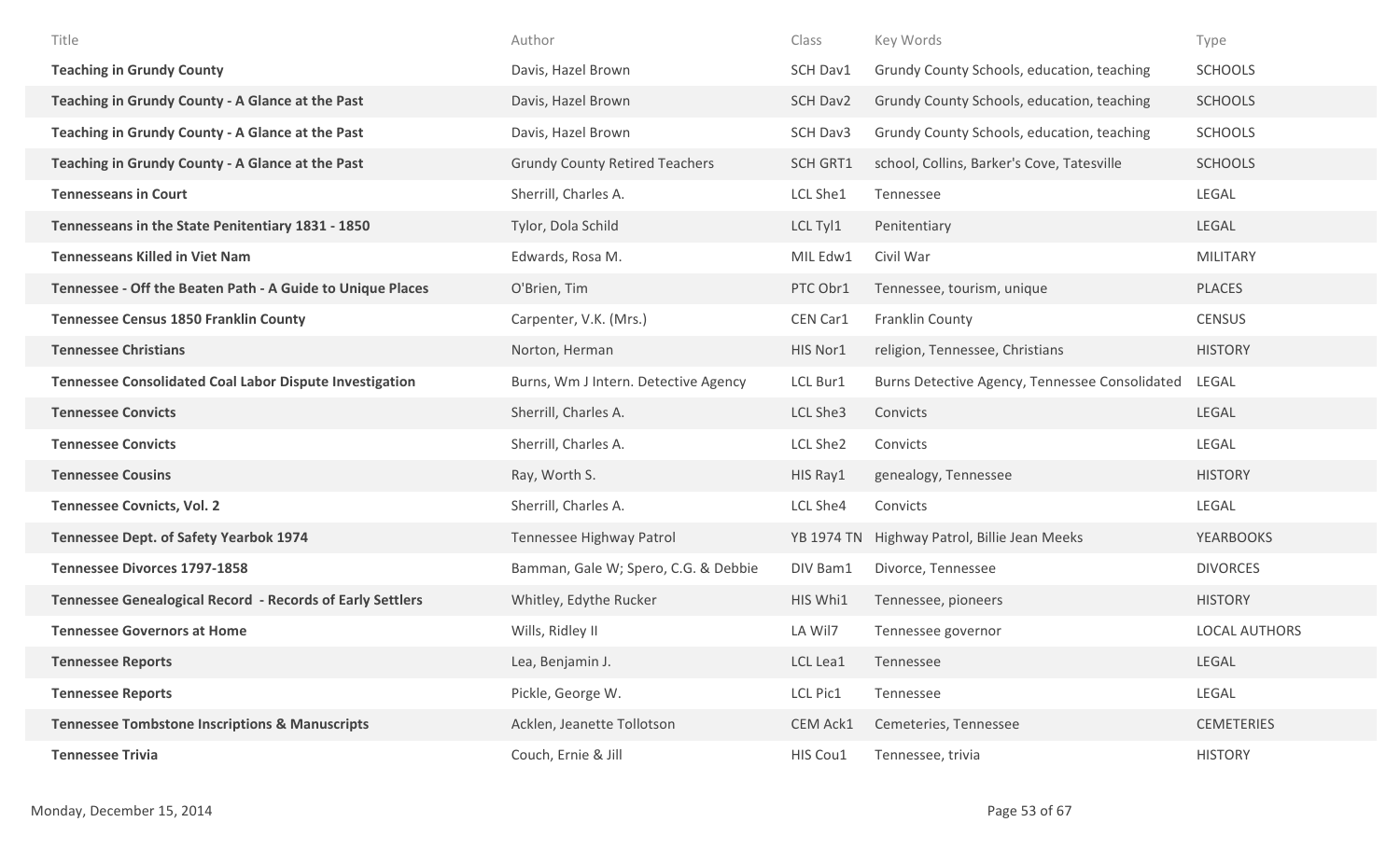| Title                                                            | Author                                  | Class     | Key Words                               | Type                    |
|------------------------------------------------------------------|-----------------------------------------|-----------|-----------------------------------------|-------------------------|
| <b>Tennessee Wills and Administrations 1779 - 1861</b>           | Sistler, Byron and Barbara              | WIL Sis1  | Tennessee, Wills, Administrators        | WIlls                   |
| Tennessee's Indian People from White Contact to Removal 1540-184 | Satz, Ronald N.                         | NAT Sat3  | Tennessee, Indian                       | <b>NATIVE AMERICANS</b> |
| Tennessee's Oldest & Most Historic Summer Resort Beersheba Sprin | Coppinger, Margaret                     | PTC Cop3  | Beersheba                               | <b>PLACES</b>           |
| Tennessee's Oldest & Most Historic Summer Resort Beersheba Sprin | Coppinger, Margaret                     | PTC Cop1  | Beersheba                               | <b>PLACES</b>           |
| Tennessee's Oldest & Most Historic Summer Resort Beersheba Sprin | Coppinger, Margaret                     | PTC Cop2  | Beersheba                               | <b>PLACES</b>           |
| Tennessee's Oldest & Most Historic Summer Resort Beersheba Sprin | Coppinger, Margaret Brown               | PTC Cop4  | Beersheba                               | <b>PLACES</b>           |
| <b>That's Life - Adams &amp; Sanders Families</b>                | Conry, Les                              | FAM Ada1  | Greene, Rowlette, Dykes, Keeling, Conry | <b>FAMILIES</b>         |
| <b>The Alps</b>                                                  | Sanuki, Matao & Keiichi Yamada          | SWS San1  | Alps, Switzerland, Swiss, tourism       | SWISS                   |
| The American Indian in Alabama and the Southeast                 | Phillips, John F.                       | NAT Phi3  | Native American, Alabama, southeast     | <b>NATIVE AMERICANS</b> |
| The Beersheba Springs Diaries of L. Virginia French              | Gower, Herschel                         | PTC Gow2  | Beersheba, French, diary                | <b>PLACES</b>           |
| The Beersheba Springs Diaries of L. Virginia French              | Gower, Herschel                         | PTC Gow1  | Beersheba, French, diary                | <b>PLACES</b>           |
| The Bicentennial in Tennessee                                    | Blatchford, Mary L.                     | HIS Bla1  | bicentennial, Tennessee                 | <b>HISTORY</b>          |
| <b>The Buffalo Ridge Cherokee</b>                                | Rice, Horace R. (Ed. R)                 | NAT Ric1  | Cherokee, Buffalo Ridge                 | <b>NATIVE AMERICANS</b> |
| <b>The Cantrill-Cantrell Genealogy</b>                           | Christie, Susan Cantrill                | FAM Cant1 | Cantrill, Cantrell                      | <b>FAMILIES</b>         |
| The Chattanooga Country 1540 - 1951                              | Govan, Gilbert E. & Livingood, James W. | PTC Gov1  | Chattanooga                             | <b>PLACES</b>           |
| <b>The Cherokee</b>                                              | Perdue, Theda                           | NAT Per1  | Cherokee                                | <b>NATIVE AMERICANS</b> |
| <b>The Cherokee</b>                                              | Lepthien, Emilie U.                     | NAT Lep1  | Legends                                 | <b>NATIVE AMERICANS</b> |
| <b>The Cherokee People</b>                                       | Mails, Thomas E.                        | NAT Mai2  | Cherokee                                | NATIVE AMERICANS        |
| The Cheyenne and Arapaho Ordeal                                  | Berthrong, Donald J.                    | NAT Ber1  | Cheyenne, Arapaho                       | <b>NATIVE AMERICANS</b> |
| <b>The Chickasaws</b>                                            | Gibson, Arrell M.                       | NAT Gib1  | Chickasaws                              | <b>NATIVE AMERICANS</b> |
| The Church of Christ at Altamont, Tennessee                      | Pickett, Gregory                        | CHU Pic1  | Church of Christ, Altamont              | <b>CHURCHES</b>         |
| The Complete Peddlers Pack                                       | Justus, May                             | ChS       | children's literature                   | May Justus Collection   |
| The Connection in East TN                                        | Edwards, Olga J. & Frizzell, Izora W.   | HIS Edw1  | <b>East Tennessee</b>                   | <b>HISTORY</b>          |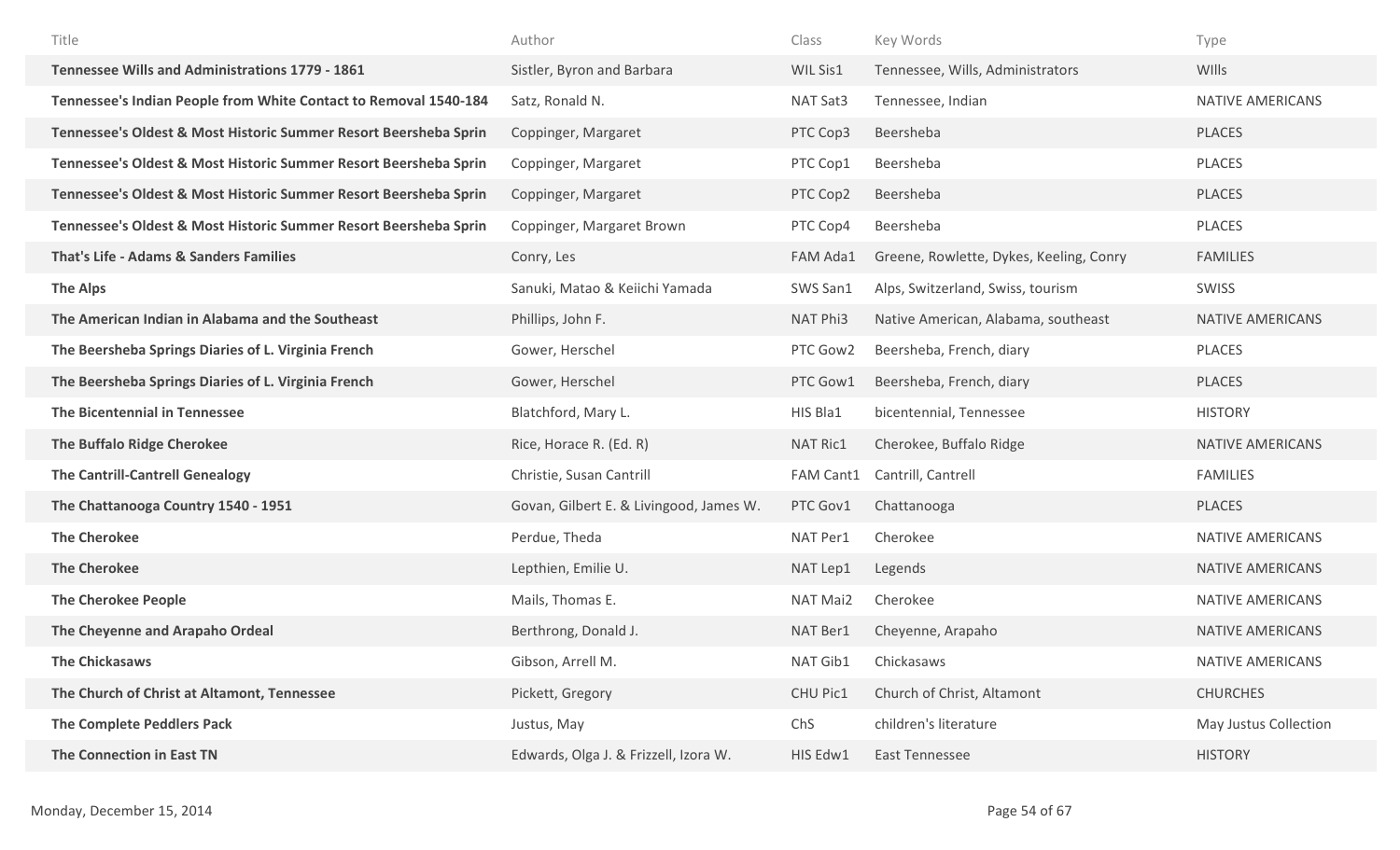| Title                                                             | Author                               | Class            | Key Words                          | Type                     |
|-------------------------------------------------------------------|--------------------------------------|------------------|------------------------------------|--------------------------|
| The Correct Minutes of the Primitive Baptist Church of Fall Creek | Dykes, Calvin Calhoon                | CHU Dyk1         | Methodist, Tracy City              | <b>CHURCHES</b>          |
| The Decendants of Anderson Winton                                 | Winton, Inez Carden                  | FAM Win1         | Winton                             | <b>FAMILIES</b>          |
| The Descendants of Dan Conry                                      | Burnett, Marjorie                    | FAM Con1         | Conry                              | <b>FAMILIES</b>          |
| The Descendants of Isaac Black 1805-1865                          | Gates, J, DuLac, S.M., Williams, K.  | <b>FAM Bla1</b>  | <b>Black</b>                       | <b>FAMILIES</b>          |
| The Descendants Of Josiah and Keziah Nichols Wooldridge and Their | Frost, Wright W.                     | FAM Woo1         | Nichols, Woolridge                 | <b>FAMILIES</b>          |
| The Descendants of Thomas & Louvisa Rice Womack                   | Womack, Oscar B.                     | FAM Wom          | Rice, Womack                       | <b>FAMILIES</b>          |
| The Development of Coal Mining on Tennessee's. Cumberland Plate   | Jones, James B.                      | IBS Jon1         | coal                               | INDUSTRY/BUSINESS        |
| The Development of coal Mining on TN. Cumberland Plateau          | Jones, James B.                      | IBS Jon2         | coal                               | <b>INDUSTRY/BUSINESS</b> |
| <b>The Dodrlikon Emigrants</b>                                    | Basler, Konrad                       | SWS Bas1         | Swiss settlers in the US           | SWISS                    |
| The Eagle 1947-1948                                               | Monteagle Elementary School          | YB 1947-48       | <b>Monteagle Elementary School</b> | <b>YEARBOOKS</b>         |
| The Eagle 1947-1948                                               | Monteagle Elementary School          | YB 1947-48       | Monteagle Elementary School        | <b>YEARBOOKS</b>         |
| The Eagle 1982                                                    | Eagle Fund, Inc. McMinnville, TN     | HIS Eag1         | McMinnville, Warren County,        | <b>HISTORY</b>           |
| The Early History of Upson County Georgia                         | Nottingham, Carolyn Walker & Hannah, | HIS Not1         | Upson County, GA                   | <b>HISTORY</b>           |
| The Family History Record - Baggenstoss                           | Baggenstoss, Mary Eastman Smith      | FAM Bag1         | Baggenstoss                        | <b>FAMILIES</b>          |
| The Family of Lewis Stockwell and M. Braddock                     | Savage, Richard, Jr.                 | <b>FAM Sto1</b>  | Stockwell, Braddock                | <b>FAMILIES</b>          |
| <b>The Fires of Monteagle</b>                                     | Pulliam, Walter T.                   | HIS Pul1         | Monteagle, fire                    | <b>HISTORY</b>           |
| <b>The Five Civilized Tribes</b>                                  | Foreman, Grant                       | NAT For1         | <b>Five Civilized Tribes</b>       | NATIVE AMERICANS         |
| The Five Julies Hege Family                                       | Mabee, Julie (III) R. T.             | FAM Heg1         | Hege                               | <b>FAMILIES</b>          |
| The Gallaghers of the Pelham Valley of Middle Tennessee and Beyon | Gallagher, Joy Quandt                | FAM Gal1         | Gallagher                          | <b>FAMILIES</b>          |
| The German Swiss Settlement At Gruetli, Tennessee                 | Jackson, Frances Helen               | SWS Jac4         | Swiss, Gruetli, Plumacher          | SWISS                    |
| The German Swiss Settlement At Gruetli, Tennessee                 | Jackson, Frances Helen               | SWS Jac5         | Swiss, Gruetli, Plumacher          | SWISS                    |
| The German Swiss Settlement At Gruetli, Tennessee                 | Jackson, Frances Helen               | SWS Jac1         | Swiss, German, Guetli              | SWISS                    |
| The Girl Graduate - Her Own Book                                  | Partin, Eloise                       | <b>SCR Part2</b> | Diary, rememberance                | SCRAPBOOKS/COLLECTION    |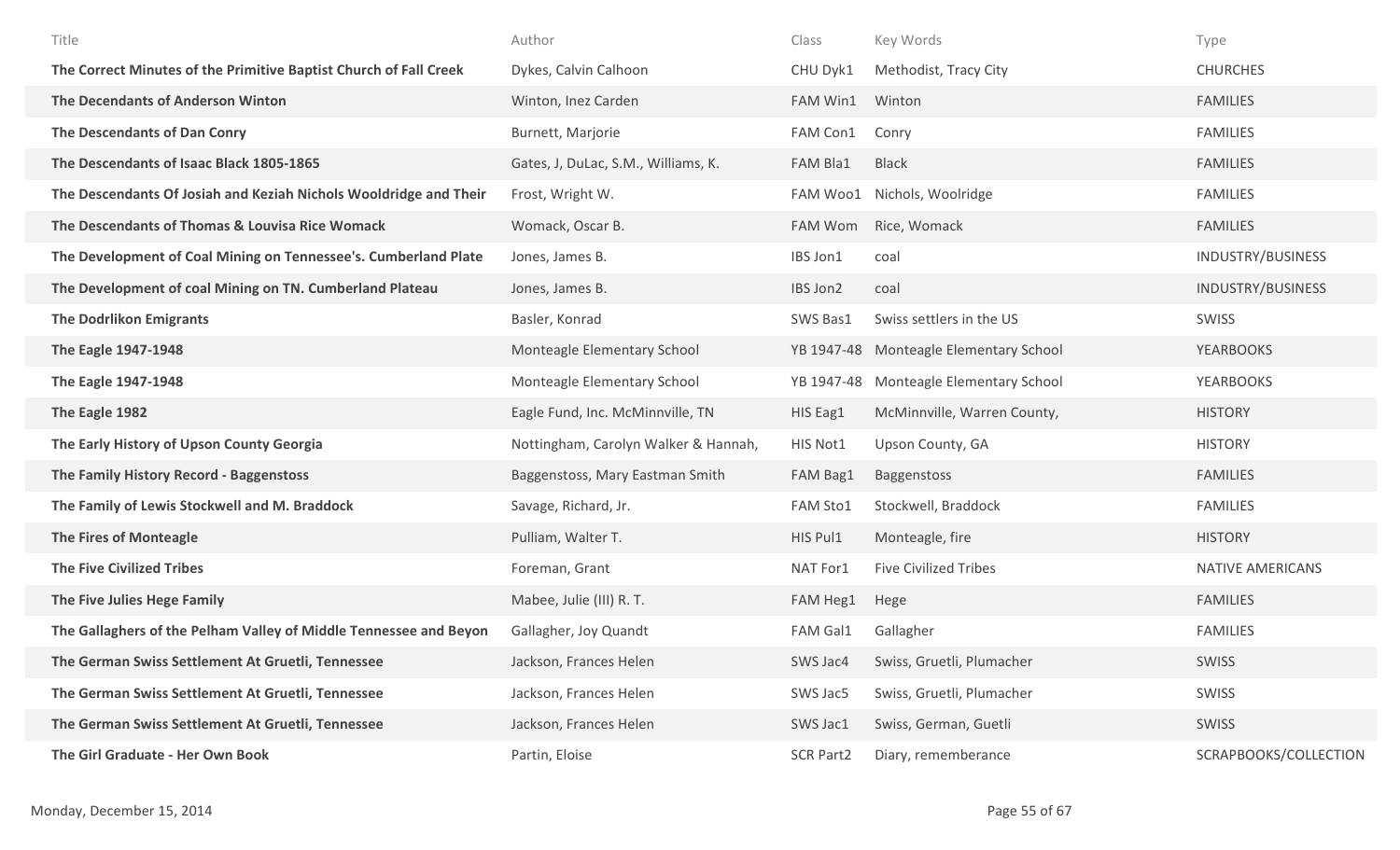| Title                                                                | Author                                  | Class                | Key Words                                                       | Type                  |
|----------------------------------------------------------------------|-----------------------------------------|----------------------|-----------------------------------------------------------------|-----------------------|
| <b>The Griswold Family</b>                                           | Goforth, Anna Griswold Sweeton          | FAM Gri2             | Griswold                                                        | <b>FAMILIES</b>       |
| The Heritage of Coffee Co. TN                                        | Coffee Co. Heritage Book Committee      | HIS CCH <sub>2</sub> | Coffee County                                                   | <b>HISTORY</b>        |
| The Heritage of Grundy Co. TN                                        | <b>Grundy County Historical Society</b> | HIS GCH1             | Grundy County. Family history, schools, churches                | <b>HISTORY</b>        |
| The Heritage of Moore Co, TN 1871-2004                               | Moore Co. Heritage Book Committee       | HIS MCH1             | Moore County                                                    | <b>HISTORY</b>        |
| The Heritage of Warren Co, TN 1807-2005                              | Warren Co. Heritage Book Committee      | HIS WCH1             | <b>Warren County</b>                                            | <b>HISTORY</b>        |
| The Heritage of Warren Co, TN 1807-2005                              | Warren Co. Heritage Book Committee      | HIS WCH2             | <b>Warren County</b>                                            | <b>HISTORY</b>        |
| The Hermitage at One Hundred                                         | Wills, Ridley II                        | LA Wil8              | Hermitage, Andrew Jackson                                       | <b>LOCAL AUTHORS</b>  |
| <b>The Hidden People</b>                                             | Gray, Elizabeth                         | NAT Gra1             | <b>Native Americans</b>                                         | NATIVE AMERICANS      |
| The Hidden Revolutionary War Land Grants in TN Military Reservati    | Rice, Shirley Hollis                    | <b>DLT Ric1</b>      | land grants, Revolutionary War, military reservati DEEDS & LAND |                       |
| The Hill Family of Beersheba Springs, Tennessee                      | Willis, Ralph & Denton                  | <b>FAM Hil1</b>      | Hill, Beersheba                                                 | <b>FAMILIES</b>       |
| The History of Belle Meade                                           | Wills, Ridley II                        | LA Wil9              | <b>Belle Meade</b>                                              | <b>LOCAL AUTHORS</b>  |
| The History of the First United Methodist Church in Tracy City, Then | Gardner, Jacob                          | CHU Jac              | Baptist, Fall Creek, Gruetil                                    | <b>CHURCHES</b>       |
| The Hornes, An American Family                                       | <b>Buckley, Gail Lumet</b>              | <b>BIO Buc1</b>      | Horne family                                                    | <b>BIOGRAPHY</b>      |
| The House In No End Hollow                                           | Justus, May                             | ChS                  | children's literature                                           | May Justus Collection |
| The Indian Heritage of Americans                                     | Phillips, John F.                       | NAT Phi2             | Native American heritage                                        | NATIVE AMERICANS      |
| The Indian How Book                                                  | Parker, Arthur C.                       | NAT Par1             | Native Americans                                                | NATIVE AMERICANS      |
| The Last To Let You Down                                             | Oliver, Michael Clinton                 | LA Oli1              | fiction                                                         | <b>LOCAL AUTHORS</b>  |
| <b>The Mail Wagon Mystery</b>                                        | Justus, May                             | ChS                  | children's literature                                           | May Justus Collection |
| The Marugg Family From Kcostors Granbunden Canton, Switzerland       | Schild, Roy                             | <b>FAM Mar1</b>      | Marugg, Switzerland                                             | <b>FAMILIES</b>       |
| The Marugg Family from Klosters, Graubunden Canton, Switzerland      | Schild, Roy C.                          | SWS Sch2             | Marugg, Swiss, Gruetli                                          | SWISS                 |
| <b>The Medicine Men</b>                                              | Lewis, Thomas H.                        | NAT Lew1             | Native American, medicine man                                   | NATIVE AMERICANS      |
| The Methodist Came This Way                                          | Murrell, Francis Cope                   | CHU Mur1             | Methodist, Tullahoma, TN; Coffee County                         | <b>CHURCHES</b>       |
| <b>The Mountain Goat</b>                                             | Arbuckle, J. W. & Shook, Alan C.        | IBS Arb2             | railroad, Sewanee, Mountain Goat                                | INDUSTRY/BUSINESS     |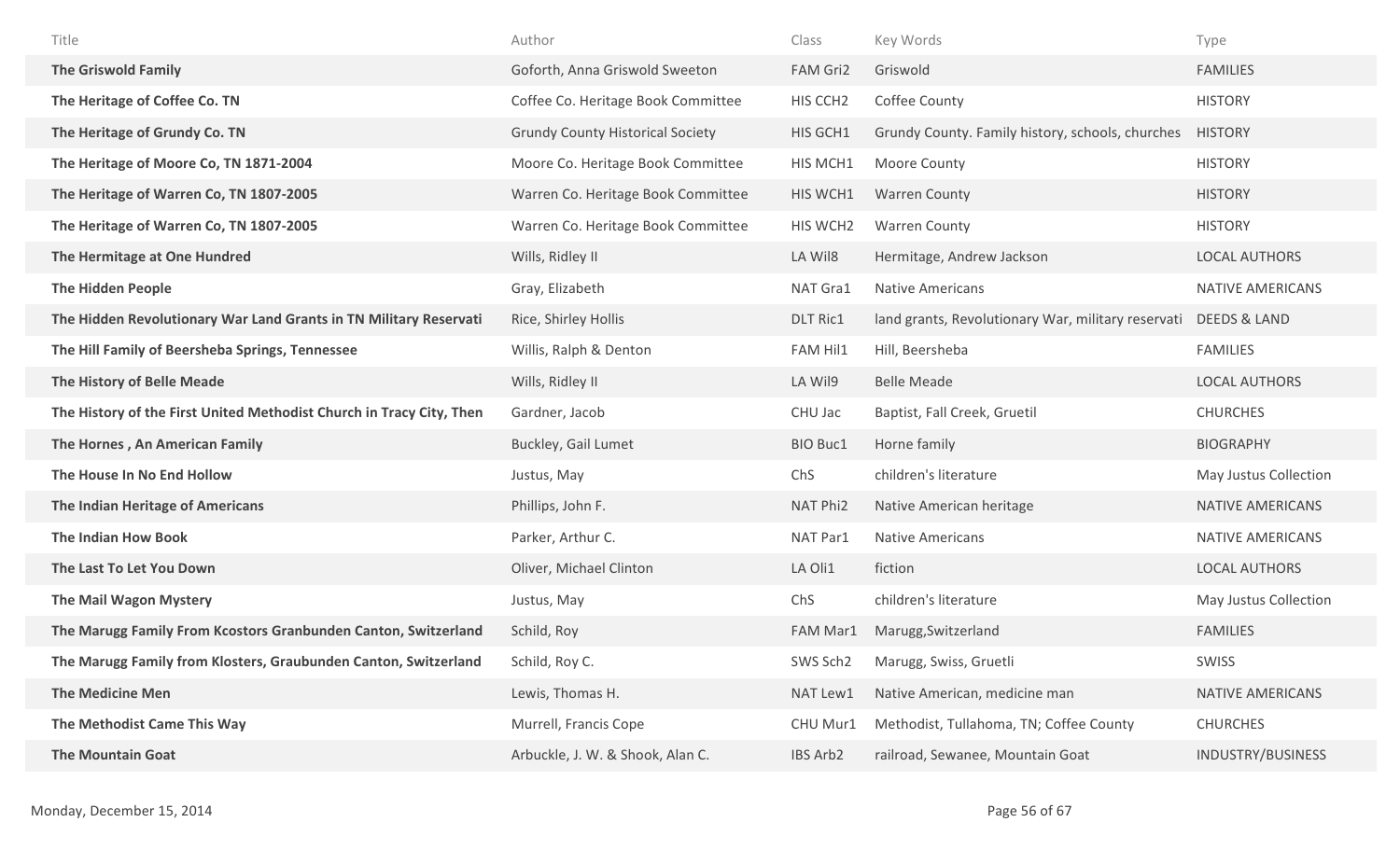| Title                                                            | Author                             | Class           | Key Words                                | Type                    |
|------------------------------------------------------------------|------------------------------------|-----------------|------------------------------------------|-------------------------|
| <b>The Mountain Goat</b>                                         | Arbuckle, J. W. & Shook, Alan C.   | IBS Arb1        | railroad, Sewanee, Mountain Goat         | INDUSTRY/BUSINESS       |
| The New World Book of Bennetts Vol 1                             | Halbert's Family Heritage          | FAM Ben1        | Bennett                                  | <b>FAMILIES</b>         |
| The New World Book of Boyds                                      | Halbert's Family Heritage          | FAM Boy1        | Boyd                                     | <b>FAMILIES</b>         |
| The Other Side of Sewanee                                        | Makris, Patricia Short             | PTC Mak3        | Sewanee, Franklin County                 | <b>PLACES</b>           |
| The Other Side of Sewanee                                        | Makris, Patricia Short             | PTC Mak4        | Sewanee, Franklin County                 | <b>PLACES</b>           |
| The Other Side of the Mountain                                   | Justus, May                        | ChS             | children's literature                    | May Justus Collection   |
| The People That Made Sewanee                                     | Makris, Patricia Short             | PTC Mak6        | Sewanee, Franklin County                 | PLACES                  |
| The Pirtle Family Heritage Book                                  | Bayley, Beatrice                   | FAM Pir1        | Pirtle                                   | <b>FAMILIES</b>         |
| <b>The Railsplitter Yearbook</b>                                 | <b>Lincoln Memorial University</b> | SPC Sai15       | Charles Sain certificates, Hubbards Cove | SAIN COLLECTION         |
| <b>The Raulstons</b>                                             | Raulston, Leonard                  | FAM Rau1        | Raulston                                 | <b>FAMILIES</b>         |
| The Real War Will Never Get in the Books                         | Masur, Louis P.                    | MIL Mas1        | Civil War                                | <b>MILITARY</b>         |
| The Renegade book2                                               | Porter, Donald Clayton             | F Por2          | Indian                                   | <b>FICTION BOOKS</b>    |
| The Right House For Rowdy                                        | Justus, May                        | ChS             | children's literature                    | May Justus Collection   |
| The Sains of Middle Tennesssee Sain Reunion                      | Sain, Charles                      | FAM Sai3        | Sain                                     | <b>FAMILIES</b>         |
| The Sains of Middle Tennesssee Sain Reunion                      | Sain, Charles                      | FAM Sai4        | Sain                                     | <b>FAMILIES</b>         |
| The Shooks--Alferd Montgomery Shook                              | Andrews, Elaine Foster             | FAM Sho1        | Shook                                    | <b>FAMILIES</b>         |
| The Sister Republics Switzerland & the US from 1776-Present      | Hutson, James H.                   | SWS Hut1        | Swiss, Switzerland                       | <b>SWISS</b>            |
| The State of State History in TN 2004                            | Durham, Walter T.                  | HIS Dur1        | Tennessee                                | <b>HISTORY</b>          |
| The State of State History in TN 2006                            | Durham, Walter T.                  | HIS Dur2        | Tennessee                                | <b>HISTORY</b>          |
| The State of State History in TN 2008 - the Underground Railroad | Durham, Walter T.                  | HIS Dur3        | Tennessee, underground railroad          | <b>HISTORY</b>          |
| The State of State History in TN 2008 - the Underground Railroad | Durham, Walter T.                  | HIS Dur4        | Tennessee, underground railroad          | <b>HISTORY</b>          |
| <b>The Story of America</b>                                      | <b>National Geographic Society</b> | AmH NGS1        | US History, American History             | <b>AMERICAN HISTORY</b> |
| The Surnames of Ireland                                          | MacLysaght, Edward                 | <b>GEN Mac1</b> | genealogy                                | <b>GENEALOGY</b>        |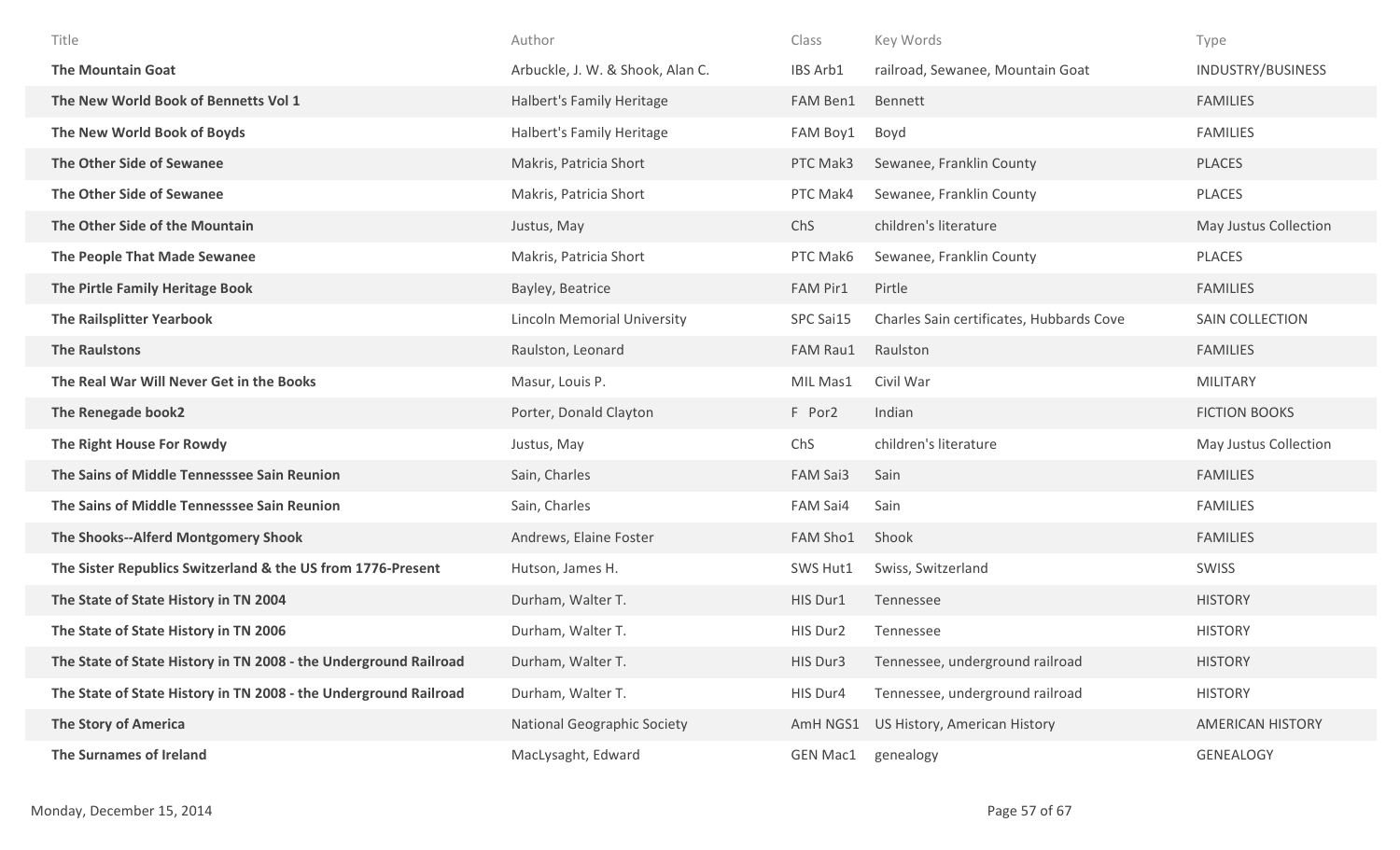| Title                                               | Author                                          | Class           | Key Words                 | Type                  |
|-----------------------------------------------------|-------------------------------------------------|-----------------|---------------------------|-----------------------|
| The Tate Family                                     | Schild, Roy C & Tylor, Dola Schild              | FAM Tat7        | Tate                      | <b>FAMILIES</b>       |
| The Tenn. Encycolpedia of History and Culture       | Van West, Carroll                               | HIS Van1        | Tennessee                 | <b>HISTORY</b>        |
| The Tennessee Vol 2, The New River Civil War to TVA | Davidson, Donald                                | PTC Dav1        | <b>Tennessee River</b>    | <b>PLACES</b>         |
| The Thomas Ancestors of Cheryl Ann Thomas Haynes    | Thomas, George Carmon, Jr.                      | FAM Tho1        | Tate                      | <b>FAMILIES</b>       |
| The Warren Co. Story                                | Wiseman, Eugene M.                              | HIS Wis1        | <b>Warren County</b>      | <b>HISTORY</b>        |
| <b>The Wonderful School</b>                         | Justus, May                                     | ChS             | children's literature     | May Justus Collection |
| The World Book of Turners Volume 1                  | <b>Halberts Family Ancestry</b>                 | FAM Tur1        | Tate, Civil War, Military | <b>FAMILIES</b>       |
| The WPA Oklahoma Slave Narratives                   | Baker, T. Lindsay & Baker, Julie P.             | HIS Bak1        | Oklahoma, slaves          | <b>HISTORY</b>        |
| Then Came Mr. Billy Barker                          | Justus, May                                     | ChS             | children's literature     | May Justus Collection |
| There's no Such Thing as Public Speaking            | Henderson, Jeanette & Roy                       | LA Hen1         | local author              | <b>LOCAL AUTHORS</b>  |
| <b>They Called Him Stonewall</b>                    | Davis, Burke                                    | MIL Dav1        | Civil War                 | <b>MILITARY</b>       |
| They Trusted & Were Delivered Vol. 1                | Babelay, David                                  | SWS Bab1        | Swiss                     | SWISS                 |
| They Trusted & Were Delivered Vol. 2                | Babelay, David                                  | SWS Bab2        | Swiss                     | SWISS                 |
| <b>Thomas Crabtree's Descendants</b>                | Crabtree, Ron                                   | FAM Cra5        | Crabtree                  | <b>FAMILIES</b>       |
| <b>Through Indian Eyes</b>                          | Reader's Digest Association                     | NAT RDA1        | Indian, Native Amerian    | NATIVE AMERICANS      |
| TN Census 1820- Franklin Co. TN                     | Presley, Cloie                                  | CEN Pre1        | Franklin County           | <b>CENSUS</b>         |
| TN Census 1820- Franklin Co. TN                     | Presley, Cloie                                  | <b>CEN Pre2</b> | Franklin County           | <b>CENSUS</b>         |
| TN Civil War Veterans' Questionnaires Vol!          | Dyer, Gustavus W; Moore, John Trotwood          | MIL Dye6        | Civil War                 | <b>MILITARY</b>       |
| TN Civil War Veterans' Questionnaires Vol 1         | Dyer, Gustavus W; Moore, John Trotwood          | MIL Dye1        | Civil War                 | <b>MILITARY</b>       |
| TN Civil War Veterans' Questionnaires Vol 2         | Dyer, Gustavus W; Moore, John Trotwood MIL Dye7 |                 | Civil War                 | <b>MILITARY</b>       |
| TN Civil War Veterans' Questionnaires Vol 2         | Dyer, Gustavus W; Moore, John Trotwood MIL Dye2 |                 | Civil War                 | <b>MILITARY</b>       |
| TN Civil War Veterans' Questionnaires Vol 3         | Dyer, Gustavus W; Moore, John Trotwood MIL Dye3 |                 | Civil War                 | <b>MILITARY</b>       |
| TN Civil War Veterans' Questionnaires Vol 3         | Dyer, Gustavus W; Moore, John Trotwood MIL Dye8 |                 | Civil War                 | MILITARY              |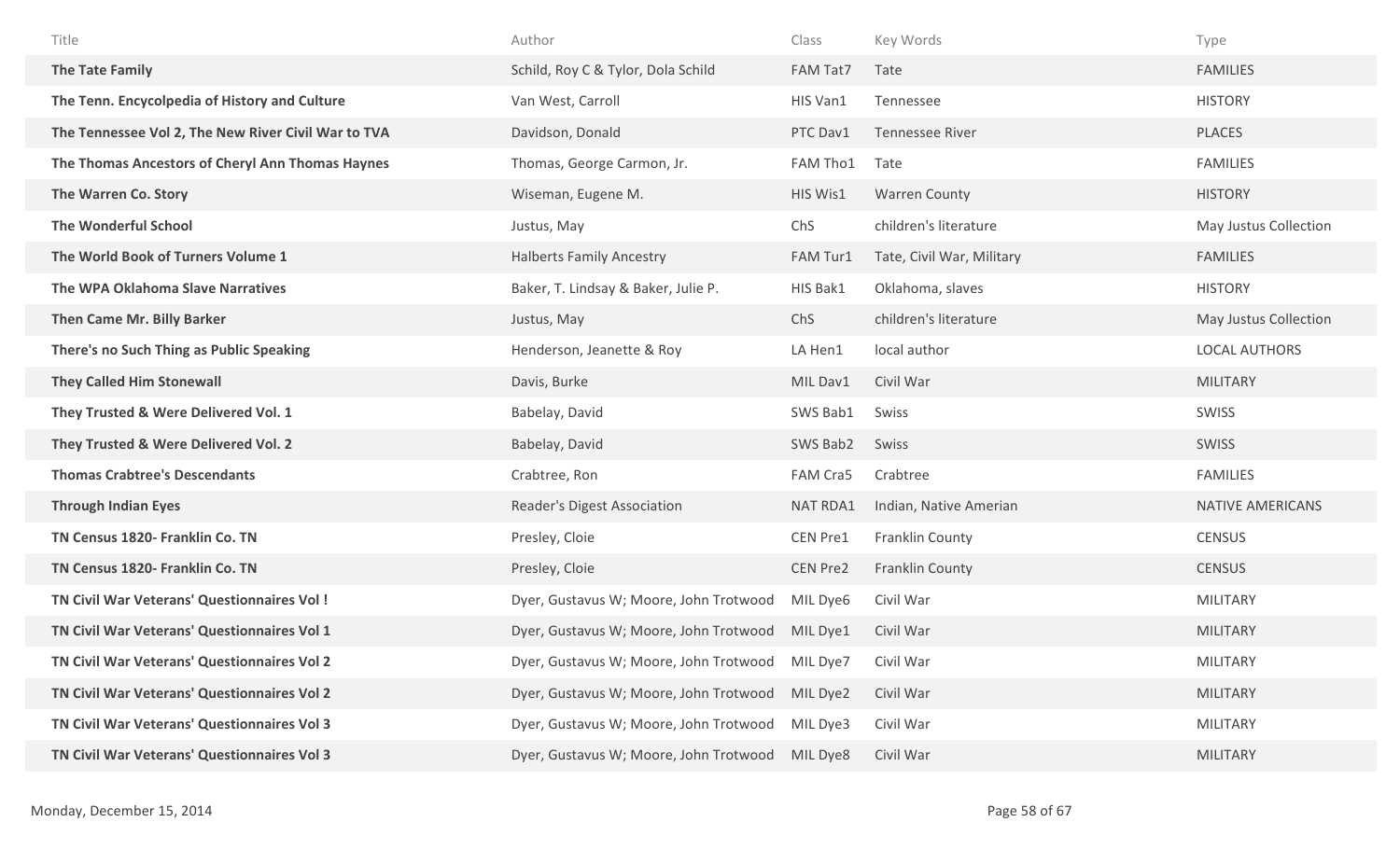| Title                                                         | Author                                  | Class           | Key Words                           | Type                  |
|---------------------------------------------------------------|-----------------------------------------|-----------------|-------------------------------------|-----------------------|
| TN Civil War Veterans' Questionnaires Vol 4                   | Dyer, Gustavus W; Moore, John Trotwood  | MIL Dye4        | Civil War                           | MILITARY              |
| TN Civil War Veterans' Questionnaires Vol 4                   | Dyer, Gustavus W; Moore, John Trotwood  | MIL Dye9        | Civil War                           | <b>MILITARY</b>       |
| TN Civil War Veterans' Questionnaires Vol 5                   | Dyer, Gustavus W; Moore, John Trotwood  | MIL Dye5        | Civil War                           | <b>MILITARY</b>       |
| TN Civil War Veterans' Questionnaires Vol 5                   | Dyer, Gustavus W; Moore, John Trotwood  | MIL Dye10       | Civil War                           | <b>MILITARY</b>       |
| <b>TN Mortality Schedules</b>                                 | Sistler, Byron & Barbara                | OBT Sis2        | Tennessee, mortality schedules      | <b>OBITUARIES</b>     |
| TN Mortality Schedules 1850, 1860, 1880                       | Sistler, Byron & Barbara                | <b>OBT Sis3</b> | Tennessee, mortality schedules      | <b>OBITUARIES</b>     |
| TN War Veterans' in the Civil War Questionnaires              | Tylor, Dola S                           | MIL Tyl2        | Civil War, Tennessee                | <b>MILITARY</b>       |
| To Viola 1990                                                 | Viola Citizens                          | PTC Vio2        | Viola                               | <b>PLACES</b>         |
| <b>Toby Has a Dog</b>                                         | Justus, May                             | ChS             | children's literature               | May Justus Collection |
| <b>Tom Barnes Records</b>                                     | Barnes, Tom                             | FAM Bar1        | <b>Barnes</b>                       | <b>FAMILIES</b>       |
| <b>Tomahawk book 6</b>                                        | Porter, Donald Clayton                  | F Por6          | Indian                              | <b>FICTION BOOKS</b>  |
| <b>Tombstone Inscriptions of Coffee County, Tennessee</b>     | Jernigan, Verna T. & Shapard, Sarah M.  | CEM Jer1        | Coffee County                       | <b>CEMETERIES</b>     |
| <b>Tombstone Inscriptions of Grundy Co, TN</b>                | Sherrill, Charles A.                    | CEM She5        | <b>Grundy County</b>                | <b>CEMETERIES</b>     |
| <b>Tombstone Inscriptions of Grundy Co, TN</b>                | Sherrill, Charles A.                    | CEM She6        | <b>Grundy County</b>                | <b>CEMETERIES</b>     |
| <b>Tombstone Inscriptions of Grundy Co, TN</b>                | Sherrill, Charles A.                    | CEM She3        | <b>Grundy County</b>                | <b>CEMETERIES</b>     |
| <b>Tombstone Inscriptions of Grundy Co, TN</b>                | Sherrill, Charles A.                    | CEM She4        | <b>Grundy County</b>                | <b>CEMETERIES</b>     |
| <b>Tombstone Inscriptions of Grundy Co, TN</b>                | Sherrill, Charles A.                    | CEM She2        | <b>Grundy County</b>                | <b>CEMETERIES</b>     |
| Tombstone Inscriptions of Grundy Co, TN                       | Sherrill, Charles A.                    | CEM She1        | <b>Grundy County</b>                | <b>CEMETERIES</b>     |
| <b>Tombstone Inscriptions of Sequatchie County, Tennessee</b> | Johnson, Bessie                         | CEM Joh1        | Sequatchie County                   | <b>CEMETERIES</b>     |
| <b>Touring Tennessee</b>                                      | Wills, Ridley II                        | LA Wil12        | Tennessee, tourism                  | <b>LOCAL AUTHORS</b>  |
| <b>Tracing Your English Ancestors</b>                         | Rogers, Colin D.                        | <b>GEN Rog1</b> | genealogy                           | GENEALOGY             |
| <b>Tracy City Connections</b>                                 | <b>Grundy County Historical Society</b> | PTC GCH2        | <b>Tracy City</b>                   | PLACES                |
| Tracy City Elementary 2007-2008                               | <b>Tracy City Elementary</b>            | YB 2007 Tr      | Tracy City Elementary School, Shook | <b>YEARBOOKS</b>      |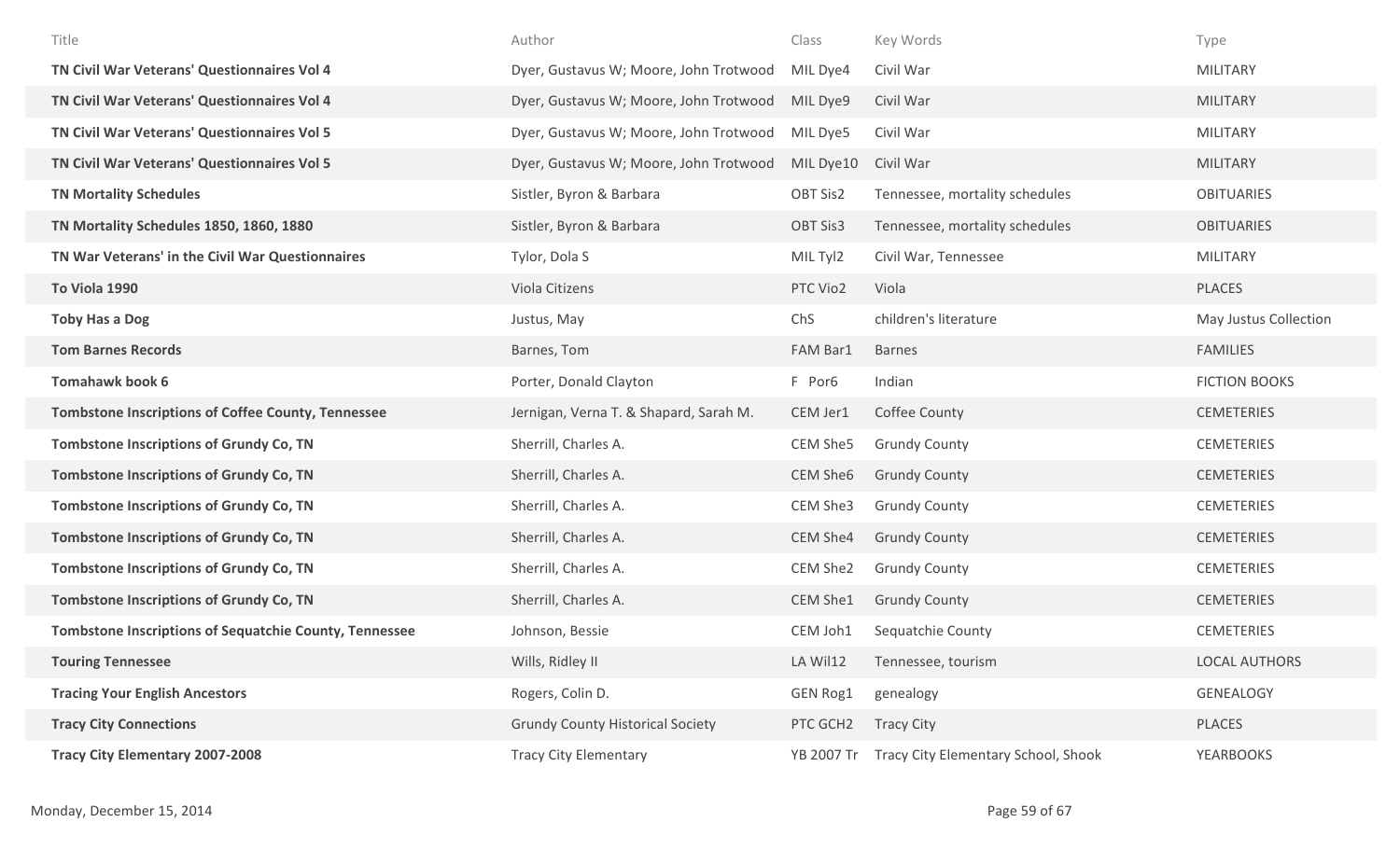| Title                                                | Author                                  | Class           | Key Words                                 | Type                    |
|------------------------------------------------------|-----------------------------------------|-----------------|-------------------------------------------|-------------------------|
| Tracy City from 1893-1899                            | Woodard, I.B                            | HIS Woo1        | Tracy City, news                          | <b>HISTORY</b>          |
| Tracy City Garden Club & Palmer Garden Club          | Garden Club                             | ORG GaC1        | Garden Club, Tracy City                   | ORGANIZATIONS / CLUBS   |
| <b>Tracy City Library</b>                            | Grundy Co. Historical Society           | ORG GCH6        | Tracy City, library                       | ORGANIZATIONS / CLUBS   |
| <b>Tracy City Methodist Church</b>                   | Green, James R.                         | CHU Gre1        | Methodist                                 | <b>CHURCHES</b>         |
| Tracy City Methodist Sunday School Records 1887-1888 | Southern Methodist Publishing House     | CHU SMP1        | Methodist, Tracy City                     | <b>CHURCHES</b>         |
| <b>Tracy City Photos &amp; Clippings</b>             | <b>Grundy County Historical Society</b> | HIS GCH7        | Tracy City, pictures, newspaper clippings | <b>HISTORY</b>          |
| <b>Tracy City Pictures of Our Past</b>               | <b>Grundy County Historical Society</b> | HIS GCH6        | Tracy City, Pictures of Our Past          | <b>HISTORY</b>          |
| <b>Tracy City TN 1823-1910</b>                       | <b>Grundy County Historical Society</b> | PTC GCH4        | photos, Tracy City, schools, mayors       | PLACES                  |
| <b>Tracy City TN Connections</b>                     | <b>Grundy County Historical Society</b> | PTC GCH2        | <b>Tracy City</b>                         | <b>PLACES</b>           |
| <b>Tracy City TN Pictures of Our Past</b>            | Berges, Patricia                        | PTC Ber1        | Tracy City, photos                        | PLACES                  |
| <b>Tracy City, TN</b>                                | <b>Grundy County Historical Society</b> | PTC GCH4        | Tracy City, Grundy County                 | <b>PLACES</b>           |
| Tracy City, TN 1893 - 1910                           | Woodard, Isaac                          | PTC Woo2        | Tracy City, Grundy County                 | PLACES                  |
| <b>Trail of Tears</b>                                | Ehle, John                              | NAT Ehl1        | <b>Trail of Tears</b>                     | <b>NATIVE AMERICANS</b> |
| <b>Triumphant Living</b>                             | Backenstoe, M.J.                        | SWS Bac3        | Backensto, Baggenstoss, Swiss, Gruetli    | SWISS                   |
| Two Centuries at Meeting of the Waters               | Wills, Ridley II                        | LA Wil 13       | local author                              | <b>LOCAL AUTHORS</b>    |
| <b>U.S. Census 1950</b>                              | <b>Dutchmaid Bakery</b>                 | CEN Dut1        | Census, U.S., 1950                        | <b>CENSUS</b>           |
| U.S. Census Grundy Co TN 1850                        | Schunk, John F.                         | CEN Sch2        | <b>Grundy County</b>                      | <b>CENSUS</b>           |
| U.S. Census Grundy Co TN 1850                        | <b>Goins &amp; Hobbs Genealogy</b>      | CEN Goi1        | Grundy County, 1850                       | <b>CENSUS</b>           |
| U.S. Census Grundy Co TN 1880                        | <b>Goins &amp; Hobbs Genealogy</b>      | <b>CEN Goi9</b> | Grundy County, 1880                       | <b>CENSUS</b>           |
| U.S. Census Grundy Co. TN 1850                       | U.S. Census Bureau                      | CEN USC2        | <b>Grundy County</b>                      | <b>CENSUS</b>           |
| U.S. Census Grundy Co. TN 1850                       | Schunk, John F.                         | CEN Sch1        | <b>Grundy County</b>                      | <b>CENSUS</b>           |
| U.S. Census Grundy Co. TN 1850                       | U.S. Census Bureau                      | CEN USC1        | <b>Grundy County</b>                      | <b>CENSUS</b>           |
| U.S. Census Grundy Co. TN 1850                       | U.S. Census Bureau                      | CEN USC1        | <b>Grundy County</b>                      | <b>CENSUS</b>           |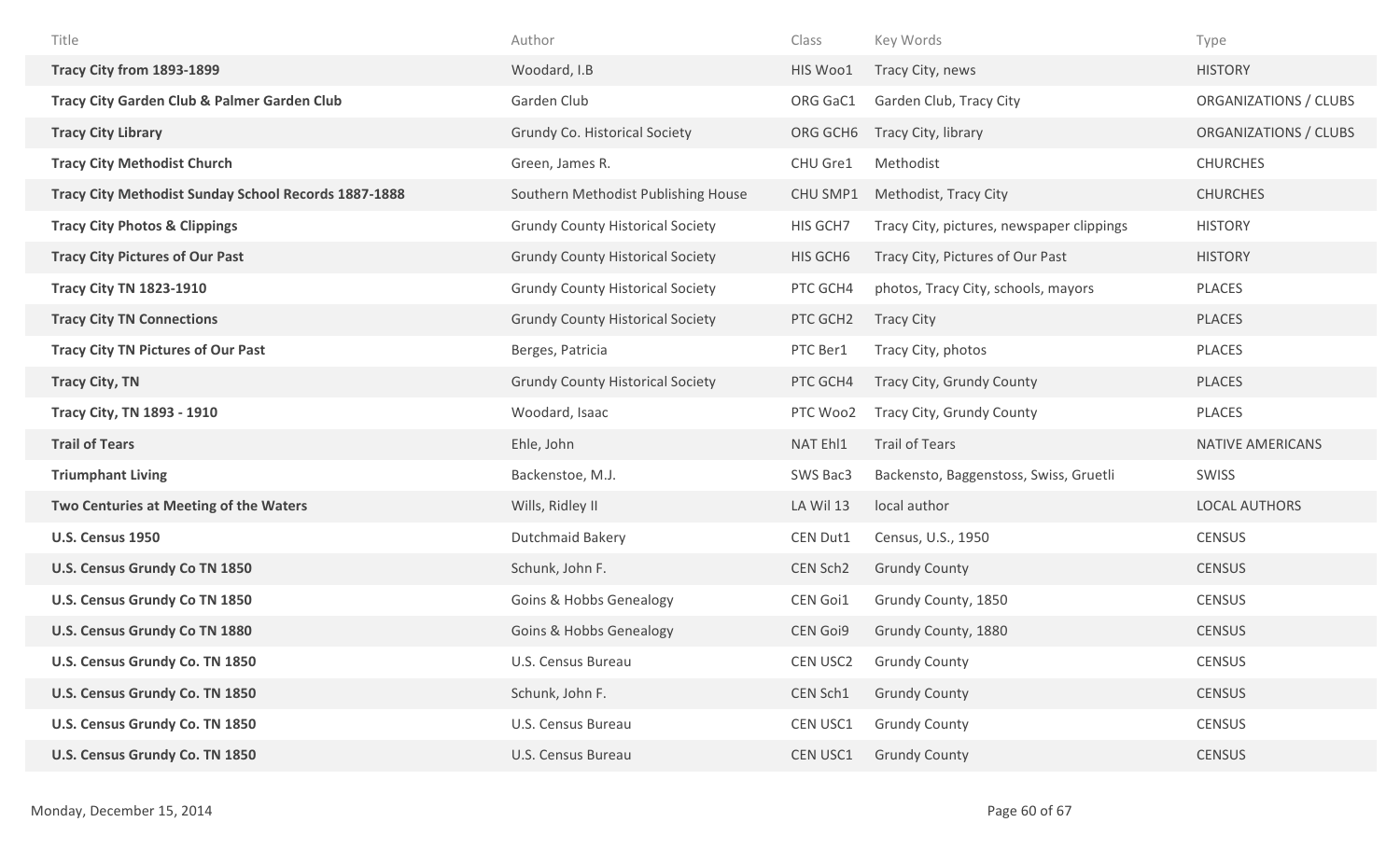| Title                                   | Author                             | Class           | Key Words                     | Type            |
|-----------------------------------------|------------------------------------|-----------------|-------------------------------|-----------------|
| U.S. Census Grundy Co. TN 1860          | <b>Goins &amp; Hobbs Genealogy</b> | <b>CEN Goi3</b> | Grundy County, 1860           | <b>CENSUS</b>   |
| U.S. Census Grundy Co. TN 1860          | <b>Goins &amp; Hobbs Genealogy</b> | <b>CEN Goi4</b> | Grundy County, 1860           | <b>CENSUS</b>   |
| U.S. Census Grundy Co. TN 1870          | <b>Goins &amp; Hobbs Genealogy</b> | <b>CEN Goi6</b> | Grundy County, 1870           | <b>CENSUS</b>   |
| U.S. Census Grundy Co. TN 1870          | <b>Goins &amp; Hobbs Genealogy</b> | <b>CEN Goi5</b> | Grundy County, 1870           | <b>CENSUS</b>   |
| U.S. Census Grundy Co. TN 1870          | <b>Goins &amp; Hobbs Genealogy</b> | CEN Goi7        | Grundy County, 1870           | <b>CENSUS</b>   |
| U.S. Census Grundy Co. TN 1880          | <b>Goins &amp; Hobbs Genealogy</b> | <b>CEN Goi8</b> | Grundy County, 1880           | <b>CENSUS</b>   |
| U.S. Census Grundy Co. TN 1880          | U.S. Census Bureau                 | CEN USC3        | <b>Grundy County</b>          | <b>CENSUS</b>   |
| U.S. Census Grundy Co. TN 1900          | <b>Goins &amp; Hobbs Genealogy</b> | CEN Goi11       | Grundy County, 1900           | <b>CENSUS</b>   |
| U.S. Census Grundy Co. TN 1900          | <b>Goins &amp; Hobbs Genealogy</b> | CEN Goi10       | Grundy County, 1900           | <b>CENSUS</b>   |
| U.S. Census Grundy Co. TN 1920          | U.S. Census Bureau                 | <b>CEN USC6</b> | <b>Grundy County</b>          | <b>CENSUS</b>   |
| U.S. Census Grundy Co. TN 1920          | U.S. Census Bureau                 | <b>CEN USC5</b> | <b>Grundy County</b>          | <b>CENSUS</b>   |
| U.S. Census of Grundy County (1930)     | U.S. Census Bureau                 | <b>CEN USC7</b> | <b>Grundy County</b>          | <b>CENSUS</b>   |
| <b>U.S. Submarine Veterans of WWII</b>  | Taylor Publishing Co.              | MIL Tay1        | World War II, submarine       | <b>MILITARY</b> |
| <b>University of the South Pictures</b> | Bowman, David                      | PTC Bow1        | Univ. of the South, Sewanee   | PLACES          |
| <b>Unknown Civil War</b>                | Garrison, Webb                     | MIL Gar1        | Civil War                     | MILITARY        |
| US Census Grundy Co TN 1860             | <b>Goins &amp; Hobbs Genealogy</b> | <b>CEN Goi2</b> | Grundy County, 1860           | <b>CENSUS</b>   |
| <b>US Census Grundy Co TN 1910</b>      | U.S. Census Bureau                 | CEN USC4        | <b>Grundy County</b>          | <b>CENSUS</b>   |
| <b>US Census Marion Co TN 1850</b>      | <b>Goins &amp; Hobbs Genealogy</b> | CEN Goi17       | Marion County, 1850           | <b>CENSUS</b>   |
| <b>US Census Marion Co TN 1900</b>      | <b>Goins &amp; Hobbs Genealogy</b> | CEN Goi26       | Marion County, 1900           | <b>CENSUS</b>   |
| <b>US Census Marion Co. TN 1850</b>     | <b>Goins &amp; Hobbs Genealogy</b> |                 | CEN Goi16 Marion County, 1850 | <b>CENSUS</b>   |
| <b>US Census Marion Co. TN 1870</b>     | <b>Goins &amp; Hobbs Genealogy</b> | CEN Goi22       | Marion County, 1870           | <b>CENSUS</b>   |
| <b>US Census Marion Co. TN 1870</b>     | <b>Goins &amp; Hobbs Genealogy</b> | CEN Goi21       | Marion County, 1870           | <b>CENSUS</b>   |
| <b>US Census Marion Co. TN 1880</b>     | <b>Goins &amp; Hobbs Genealogy</b> | CEN Goi24       | Marion County, 1880           | <b>CENSUS</b>   |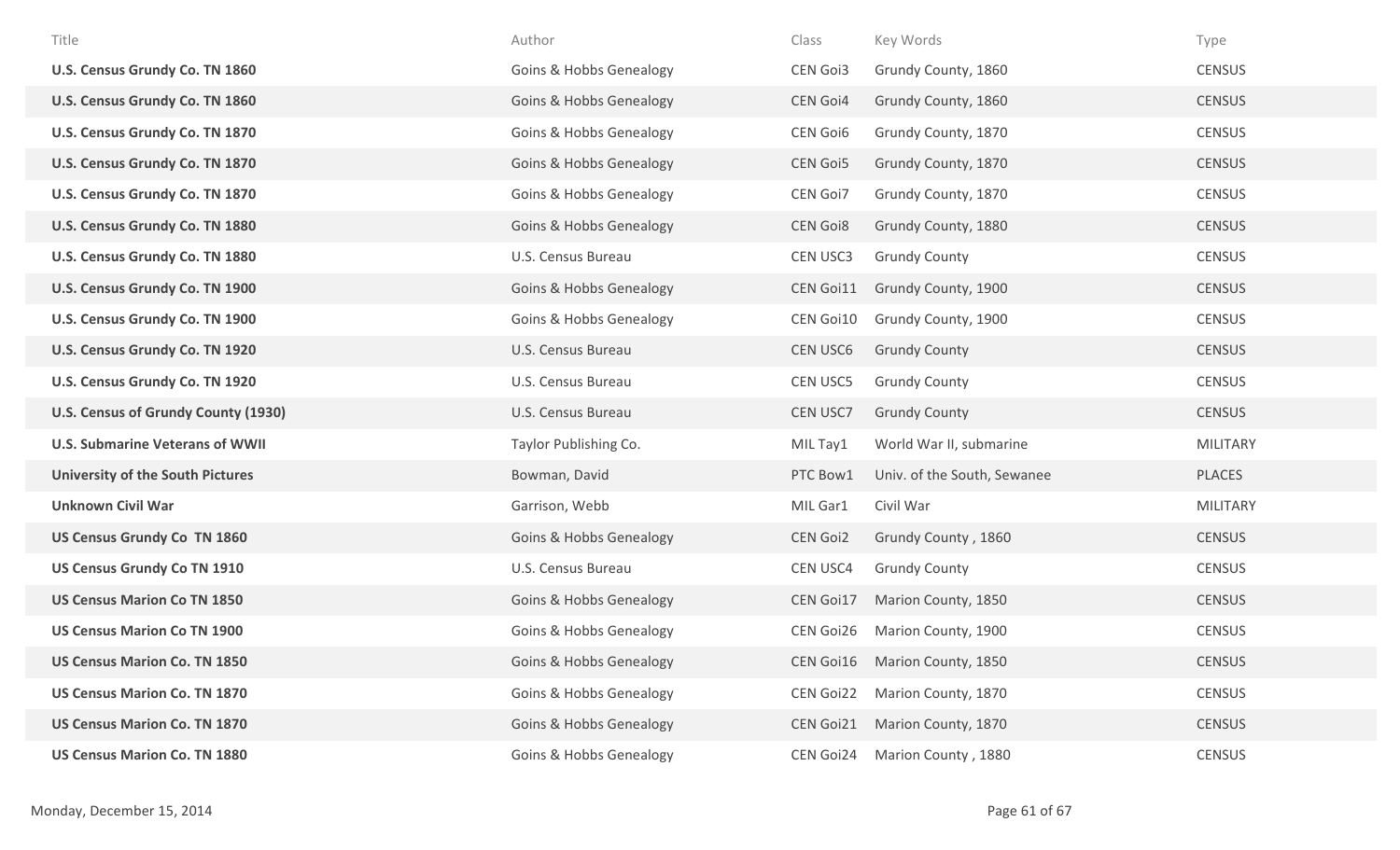| Title                                                         | Author                                  | Class            | Key Words                                | Type                  |
|---------------------------------------------------------------|-----------------------------------------|------------------|------------------------------------------|-----------------------|
| <b>US Census Marion County TN 1850</b>                        | <b>Goins &amp; Hobbs Genealogy</b>      | <b>CEN Goi15</b> | Marion County, 1850                      | <b>CENSUS</b>         |
| <b>US Census Marion County TN 1860</b>                        | Goins & Hobbs Genealogy                 | CEN Goi18        | Marion County, 1860                      | <b>CENSUS</b>         |
| <b>US Census Marion County TN 1860</b>                        | <b>Goins &amp; Hobbs Genealogy</b>      | <b>CEN Goi19</b> | Marion County, 1860                      | <b>CENSUS</b>         |
| <b>US Census Marion County TN 1870</b>                        | <b>Goins &amp; Hobbs Genealogy</b>      | CEN Goi20        | Marion County, 1870                      | <b>CENSUS</b>         |
| <b>US Census Marion County TN 1880</b>                        | <b>Goins &amp; Hobbs Genealogy</b>      | CEN Goi23        | Marion County, 1880                      | <b>CENSUS</b>         |
| <b>US Census Marion County TN 1900</b>                        | <b>Goins &amp; Hobbs Genealogy</b>      | CEN Goi25        | Marion County, 1900                      | <b>CENSUS</b>         |
| <b>US Census Marion County TN 1910</b>                        | <b>Goins &amp; Hobbs Genealogy</b>      | CEN Goi27        | Marion County, 1910                      | <b>CENSUS</b>         |
| <b>US Census of Warren Co 1850</b>                            | <b>Womack Printing</b>                  |                  | CEN Wom2 Warren County                   | <b>CENSUS</b>         |
| <b>US Census Sequatchie Co TN 1860</b>                        | <b>Goins &amp; Hobbs Genealogy</b>      | <b>CEN Goi28</b> | Sequatchie County, 1860                  | <b>CENSUS</b>         |
| US Census Sequatchie Co TN 1870                               | <b>Goins &amp; Hobbs Genealogy</b>      | CEN Goi29        | Sequatchie County, 1870                  | <b>CENSUS</b>         |
| US Census Sequatchie Co TN 1870                               | <b>Goins &amp; Hobbs Genealogy</b>      | CEN Goi30        | Sequatchie County, 1870                  | <b>CENSUS</b>         |
| US Census Sequatchie Co TN 1880                               | <b>Goins &amp; Hobbs Genealogy</b>      | CEN Goi31        | Sequatchie County, 1880                  | <b>CENSUS</b>         |
| US Census Sequatchie Co TN 1880                               | <b>Goins &amp; Hobbs Genealogy</b>      | CEN Goi32        | Sequatchie County, 1880                  | <b>CENSUS</b>         |
| <b>US Census Sequatchie Co TN 1900</b>                        | <b>Goins &amp; Hobbs Genealogy</b>      | CEN Goi33        | Sequatchie County, 1900                  | <b>CENSUS</b>         |
| <b>US Census Sequatchie Co TN 1910</b>                        | <b>Goins &amp; Hobbs Genealogy</b>      | CEN Goi34        | Sequatchie County, 1910                  | <b>CENSUS</b>         |
| <b>Use Your Head Hildy</b>                                    | Justus, May                             | ChS              | children's literature                    | May Justus Collection |
| Van Hoose, Van Hooser, Van Huss Family of the United States   | Lindstrom, Joyce                        | FAM Van1         | Turner                                   | <b>FAMILIES</b>       |
| Victor Lafayette and Carrie Coppinger-Tate Family (1867-1946) | Robertson, Norma Tate                   | FAM Tat8         | Tate                                     | <b>FAMILIES</b>       |
| Victoria School of the Gruetli Community                      | <b>Grundy County Historical Society</b> | SCH GCH8         | Victoria School, Gruetli, Laager, Grundy | <b>SCHOOLS</b>        |
| <b>Views From the Mountain</b>                                | Nicholson, James                        | HIS Nic 6        | Grundy County, Nicholson                 | <b>HISTORY</b>        |
| <b>Views From the Mountain</b>                                | Nicholson, James L.                     | LA Nic1          | Grundy County, editorials                | <b>LOCAL AUTHORS</b>  |
| <b>Views From the Mountain</b>                                | Nicholson, James L.                     | LA Nic2          | Grundy County, editorials                | <b>LOCAL AUTHORS</b>  |
| Viola Valley & Beyond - Pictures from Past to Present 2012    | Sherwood, James Robert                  | PTC She2         | Viola                                    | PLACES                |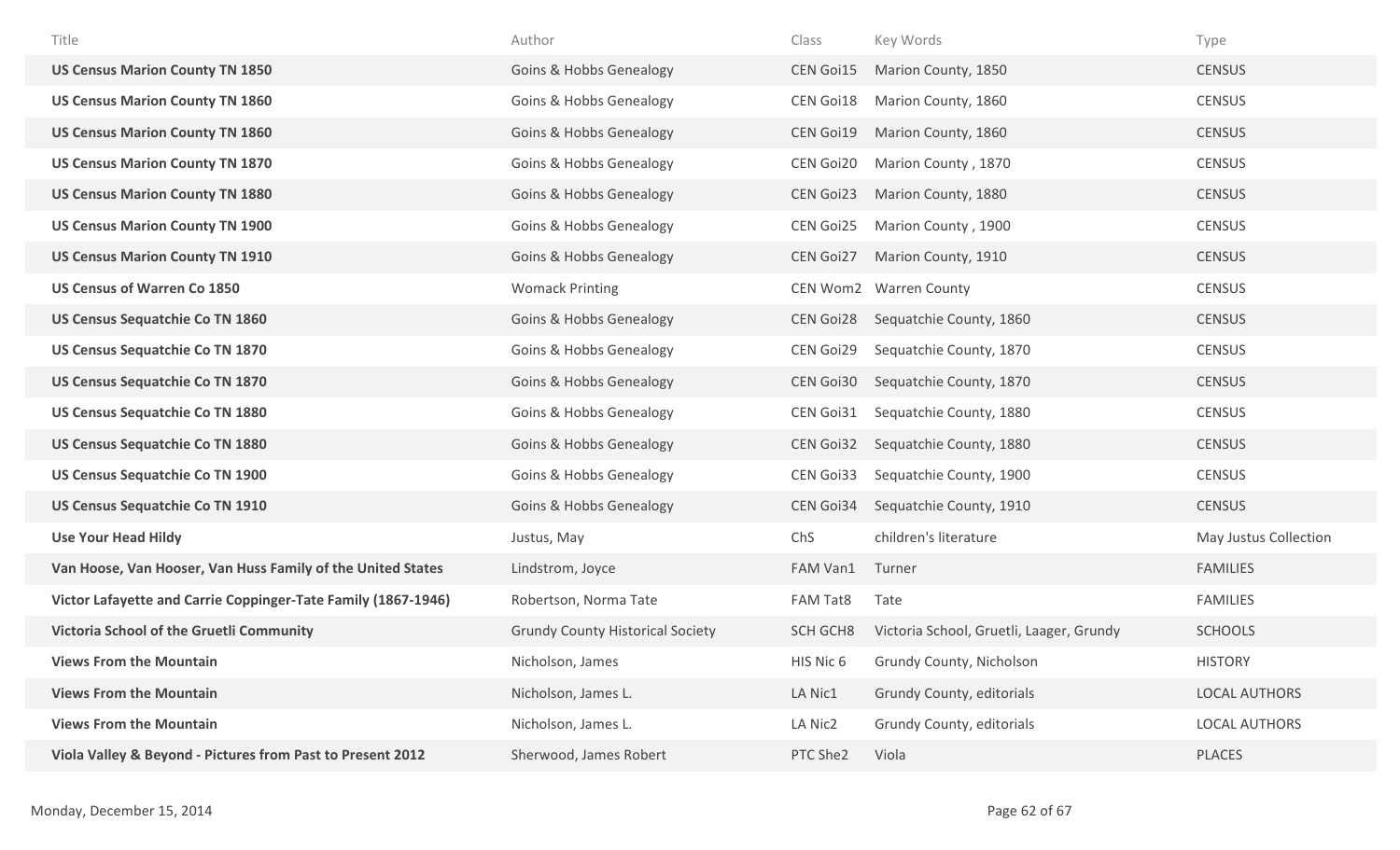| Title                                                        | Author                                 | Class           | Key Words                       | Type                     |
|--------------------------------------------------------------|----------------------------------------|-----------------|---------------------------------|--------------------------|
| Viola Valley & Beyond - Pictures from Past to Present 2014   | Sherwood, James Robert                 | PTC She3        | Viola                           | <b>PLACES</b>            |
| Virgina Marriage Records before 1853                         | Waldenmaier, Inez                      | MAR Wal1        | Virginia, marriages             | <b>MARRIAGES</b>         |
| Virginia Historic Marriage Register                          | Sistler, Byron & Sistler, Barbara      | MAR Sis13       | Virginia, historic              | <b>MARRIAGES</b>         |
| <b>Vital Records From Grundy Co. TN. Newspapers</b>          | Tate, Dennis & Blanche                 | OBT Tat1        | Grundy County, births, deaths   | <b>OBITUARIES</b>        |
| <b>Voices of Our Ancestors</b>                               | Ywahoo, Dhyami                         | NAT Ywa1        | <b>Native Americans</b>         | NATIVE AMERICANS         |
| <b>Voices of the River</b>                                   | Havinghurs, Walter                     | PTC Hav1        | Mississippi River               | PLACES                   |
| <b>Volunteers Tennesseans in the War with Mexico Vol 2</b>   | Btock, Reid; Brock, Thomas; Hays, Tony | MIL Bto1        | War with Mexico                 | <b>MILITARY</b>          |
| W.B. Belknap & Co Hardware - Louisville                      | Belknap & Co. Catalog                  | IBS Bel1        | hardware, Louisville            | <b>INDUSTRY/BUSINESS</b> |
| <b>Wade Hampton III</b>                                      | Ackerman, Robert K.                    | <b>BIO Ack1</b> | Hampton, Civil War, Confederacy | <b>BIOGRAPHY</b>         |
| Wahl & Wilhelm                                               | Wilhelm, Mae King                      | FAM Wah1        | Van Hoose, Van Hooser           | <b>FAMILIES</b>          |
| Wahl & Wilhelm                                               | Wilhelm, Mae King                      | FAM Wah1        | Tylor, Okinawa                  | <b>FAMILIES</b>          |
| Walker, King, Whitman, Bess Cemeteries Beersheba Springs, TN | Walker, Tammy F. Smith                 | CEM Wal1        | <b>Grundy County</b>            | <b>CEMETERIES</b>        |
| <b>Walking With Your Ancestors</b>                           | Kashuba, Melinda                       | <b>GEN Kas1</b> | genealogy                       | GENEALOGY                |
| <b>War Chief book3</b>                                       | Porter, Donald Clayton                 | F Por3          | Indian                          | <b>FICTION BOOKS</b>     |
| War Cry book 7                                               | Porter, Donald Clayton                 | F Por7          | Indian                          | <b>FICTION BOOKS</b>     |
| War Drums book 13                                            | Porter, Donald Clayton                 | F Por13         | Indian                          | <b>FICTION BOOKS</b>     |
| <b>Warren County, TN Pictorial History</b>                   | <b>Turner Publishing</b>               | HIS Tur3        | <b>Warren County</b>            | <b>HISTORY</b>           |
| <b>Warren Co Book 3</b>                                      | Cunningham, Almetia & Holt, Martha     | CEM Cun4        | <b>Warren County</b>            | <b>CEMETERIES</b>        |
| <b>Warren Co Census 1900</b>                                 | Hillis, Robert A.C. Jr.                | CEN Hil4        | <b>Warren County</b>            | <b>CENSUS</b>            |
| <b>Warren Co TN 1860 Census</b>                              | U.S. Census Returns                    | <b>CEN USC9</b> | <b>Warren County</b>            | <b>CENSUS</b>            |
| <b>Warren Co TN 1870 Census</b>                              | U.S. Census Bureau                     |                 | CEN USC10 Warren County         | <b>CENSUS</b>            |
| <b>Warren Co TN Census fo 1850</b>                           | <b>Womack Printing</b>                 |                 | CEN Wom3 Warren County          | <b>CENSUS</b>            |
| <b>Warren Co TN Census of 1850</b>                           | <b>Womack Printing</b>                 |                 | CEN Wom1 Warren Coundy          | CENSUS                   |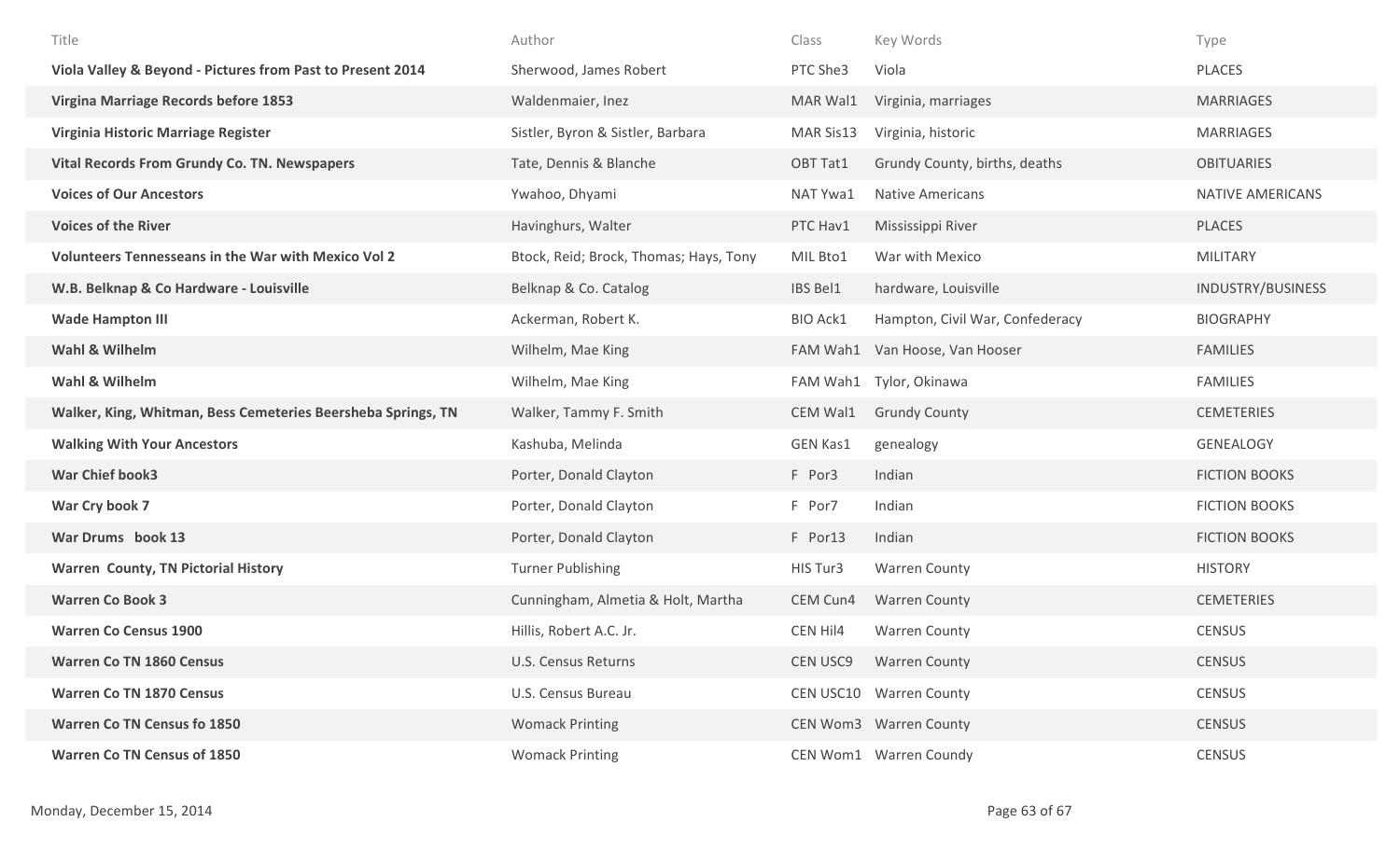| Title                                       | Author                              | Class     | Key Words                | Type              |
|---------------------------------------------|-------------------------------------|-----------|--------------------------|-------------------|
| <b>Warren Co. Book 1</b>                    | Cunningham, Almetia & Holt, Martha  | CEM Cun1  | <b>Warren County</b>     | <b>CEMETERIES</b> |
| <b>Warren Co. Book 2</b>                    | Cunningham, Almetia & Holt, Martha  | CEM Cun2  | <b>Warren County</b>     | <b>CEMETERIES</b> |
| <b>Warren Co. Book 3</b>                    | Cunningham, Almetia & Holt, Martha  | CEM Cun3  | <b>Warren County</b>     | <b>CEMETERIES</b> |
| <b>Warren Co. Book 4</b>                    | Cunningham, Almetia & Holt, Martha  | CEM Cun6  | <b>Warren County</b>     | <b>CEMETERIES</b> |
| <b>Warren Co. Book 4</b>                    | Cunningham, Almetia & Holt, Martha  | CEM Cun5  | <b>Warren County</b>     | <b>CEMETERIES</b> |
| <b>Warren Co. Census 1880</b>               | Hillis, Robert A C, Jr.             | CEN Hil2  | <b>Warren County</b>     | <b>CENSUS</b>     |
| <b>Warren Co. Census 1880</b>               | Hillis, Robert A.C. Jr.             | CEN Hil3  | <b>Warren County</b>     | <b>CENSUS</b>     |
| <b>Warren Co. Census 1910</b>               | Hillis, Robert A C                  | CEN Hil6  | Warren County, 1910      | <b>CENSUS</b>     |
| Warren Co. TN Cemetery Book 1 (A-F)         | Cunningham, Almetia & Holt,         | CEM Cun7  | <b>Warren County</b>     | <b>CEMETERIES</b> |
| Warren Co. TN Cemetery Book 2 (G-L))        | Cunningham, Almetia & Holt,         | CEM Cun8  | <b>Warren County</b>     | <b>CEMETERIES</b> |
| Warren Co. TN Cemetery Book 2 (G-L))        | Cunningham, Almetia & Holt, Martha  | CEM Cun9  | <b>Warren County</b>     | <b>CEMETERIES</b> |
|                                             |                                     |           |                          |                   |
| Warren Co. TN Census 1910 not here          | Hillis, Robert A C                  | CEN Hil7  | Warren County, 1910      | <b>CENSUS</b>     |
| <b>Warren County</b>                        | Wannamaker, Monty & Keathley, Chris | HIS Wan1  | <b>Warren County</b>     | <b>HISTORY</b>    |
| <b>Warren County First Families</b>         | Payne, Bobby                        | HIS Pay1  | <b>Warren County</b>     | <b>HISTORY</b>    |
| <b>Warren County TN Marriages 1852-1865</b> | Sistler, Byron                      | MAR Sis15 | Warren County, marriages | <b>MARRIAGES</b>  |
| Warren County TN Will Books 1 - 3 Vol 1     | Majors, Betty Moore                 | WIL Maj2  | Warren County, Wills     | WIlls             |
| Warren County TN Will Books 1 - 3 Vol I     | Majors, Betty Moore                 | WIL Maj1  | Warren County, Wills     | WIlls             |
| Warren County TN Will Books 4 - 7 Vol 2     | Majors, Betty Moore                 | WIL Maj3  | Warren County, Wills     | WIlls             |
| Warren County TN Will Books 4 - 7 Vol 2     | Majors, Betty Moore                 | WIL Maj4  | Warren County, Wills     | WIlls             |
| Warren County TN Will Books 8 - 11 Vol 3    | Majors, Betty Moore                 | WIL Maj5  | Warren County, Wills     | WIlls             |
| <b>Warren County, Tennessee Census 1840</b> | Bridgewater, Betty Anderson         | CEN Bri9  | <b>Warren County</b>     | <b>CENSUS</b>     |
| <b>Warren County, Tennessee Census 1870</b> | Hillis, Robert A C, Jr.             | CEN Hil1  | <b>Warren County</b>     | <b>CENSUS</b>     |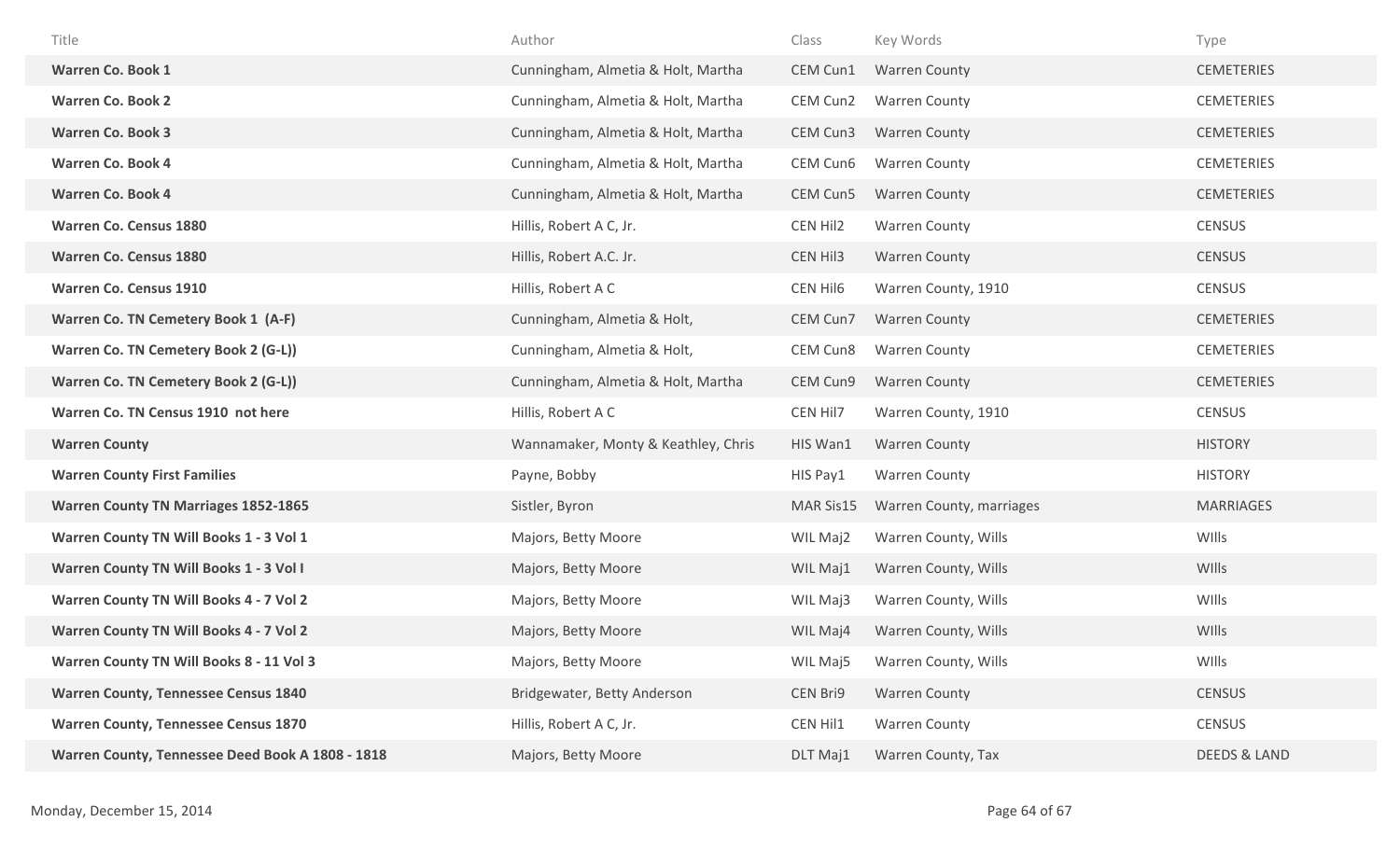| Title                                                                | Author                                  | Class           | Key Words                                        | Type                    |
|----------------------------------------------------------------------|-----------------------------------------|-----------------|--------------------------------------------------|-------------------------|
| <b>Warren County, TN Census 1900</b>                                 | Hillis, Robert A C, Jr.                 | CEN Hil5        | Warren County, 1900                              | <b>CENSUS</b>           |
| Warren County's Distinguished Personalities of the Bicentenial 1800- | Dillon, James                           | BIO Dil1        | <b>Warren County</b>                             | <b>BIOGRAPHY</b>        |
| <b>Wars of Warren County</b>                                         | Sweeton, John E.                        | MIL Swe1        | Civil War, World War II, World War I, Warren Co. | <b>MILITARY</b>         |
| Washington Co TN Vol 1 Washington Co List of Taxable 1778-1801       | McCown, Mary H; Stickley, NE; Burns, IE | DLT McCo1       | Washington County, tax                           | <b>DEEDS &amp; LAND</b> |
| Washington County Virginia Marriages - Ministers' Returns 1776-185   | Hiatt, Marty & Scott, Craig R.          | MAR Hia1        | Washington County, VA, marriages                 | MARRIAGES               |
| <b>Wataugans, The</b>                                                | Dixon, Max                              | HIS Dix1        | Watauga                                          | <b>HISTORY</b>          |
| <b>Way Family</b>                                                    | Nunley, Phyllis                         | FAM Way1        | Way                                              | <b>FAMILIES</b>         |
| <b>Webb Family</b>                                                   | Webb, Nonie                             | FAM Web1 Webb   |                                                  | <b>FAMILIES</b>         |
| <b>Welcome to the Centennial</b>                                     | <b>TCI Centennial Publication</b>       | <b>IBS TCI1</b> | Tennessee Coa & Iron, Coal, Business             | INDUSTRY/BUSINESS       |
| <b>Wesley's Chapel Church &amp; Cemetery 2005</b>                    | Sherwood, James Robert & Bettye         | CEM Sher3       | <b>Grundy County</b>                             | <b>CEMETERIES</b>       |
| <b>Wesley's Chapel Church &amp; Cemetery 2005</b>                    | Sherwood, James Robert & Bettye         | CEM Sher2       | <b>Grundy County</b>                             | <b>CEMETERIES</b>       |
| <b>Wesley's Chapel Church &amp; Cemetey 2010</b>                     | Sherwood, James Robert & Bettye         | CEM Sher4       | <b>Grundy County</b>                             | <b>CEMETERIES</b>       |
| Western Navajo Reservation- Births & Deaths 1925-1933                | Bowen, Jeff                             | NAT Bow1        | Navajo, census                                   | NATIVE AMERICANS        |
| Western North Carolina Ancestor Chart Vol. III                       | Utter, Vickey                           | SWS Utt1        | Buncombe County, NC; Ancestor, Family history    | SWISS                   |
| <b>What Every Methodist Should Know</b>                              | Stuart, George R.                       | CHU Stu1        | Methodist                                        | <b>CHURCHES</b>         |
| <b>Whispers</b>                                                      | Moore, Don                              | POE Moo1        | poetry, Tracy City                               | POETRY / OTHER          |
| <b>Whispers</b>                                                      | Moore, Don                              | LA Moo1         | poetry, local author                             | <b>LOCAL AUTHORS</b>    |
| White Co. TN Deed Abstracts 1801 - 1820                              | Murray, Joyce Martin                    | DLT Mur1        | White County, deeds                              | <b>DEEDS &amp; LAND</b> |
| White Co. TN Deed Abstracts 1801 - 1820                              | Murray, Joyce Martin                    | DLT Mur2        | White County, deeds                              | <b>DEEDS &amp; LAND</b> |
| White County Marriage Records -Part of Book 1 Jan 11, 1859-June 11   | Van Buren County Historical Society     | MAR VBC1        | <b>White County</b>                              | <b>MARRIAGES</b>        |
| White Indian book 1                                                  | Porter, Donald Clayton                  | F Por1          | Indian                                           | <b>FICTION BOOKS</b>    |
| <b>Whitwell, Tennessee Tidbits Vol 1</b>                             | Harris, Euline                          | HIS Har8        | Tennessee, newspaper clippings                   | <b>HISTORY</b>          |
| <b>Whitwell, Tennessee Tidbits Vol 2</b>                             | Harris, Euline                          | HIS Har 9       | Tennessee, newspaper clippings                   | <b>HISTORY</b>          |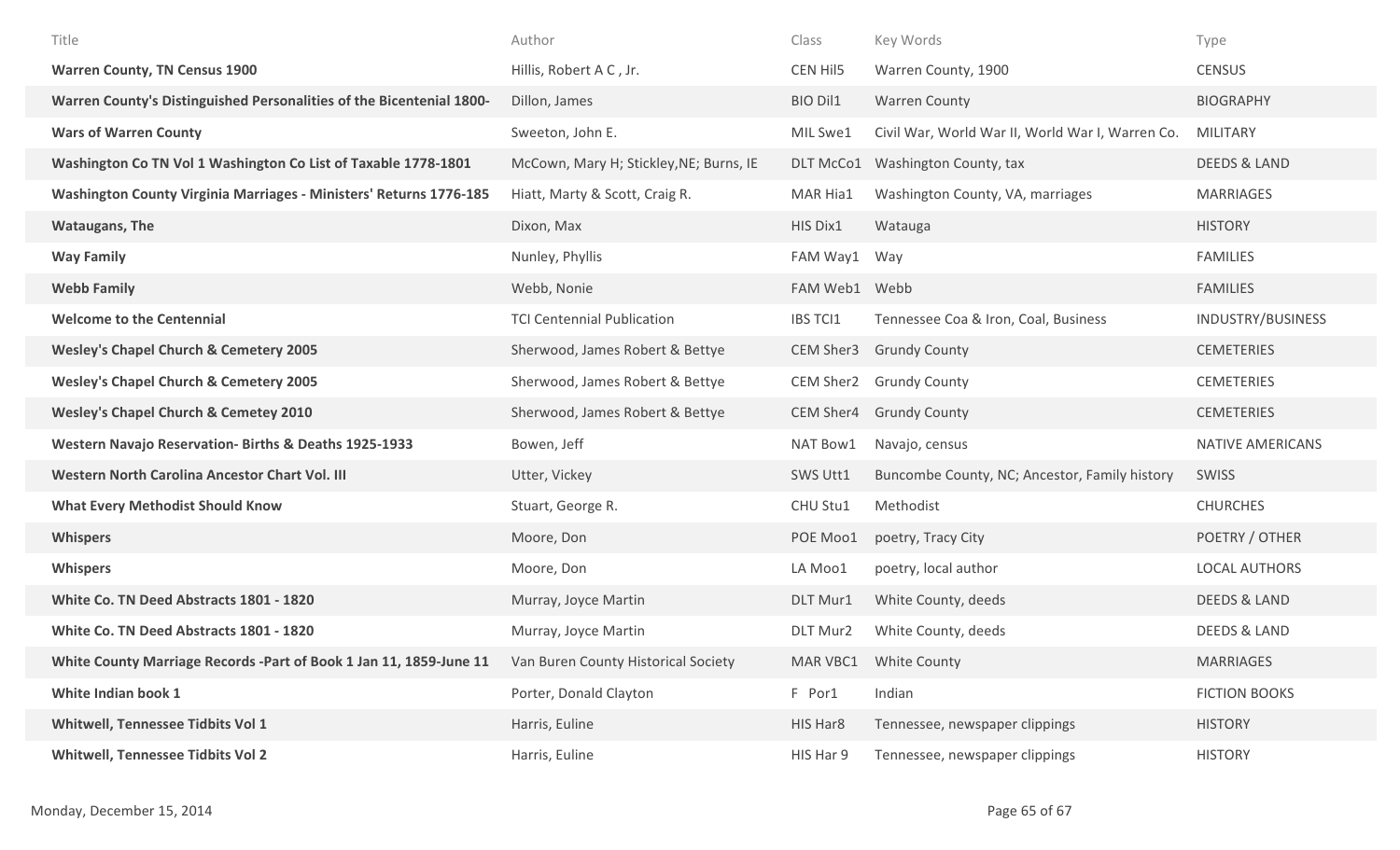| Title                                                  | Author                                   | Class           | Key Words                      | Type                  |
|--------------------------------------------------------|------------------------------------------|-----------------|--------------------------------|-----------------------|
| <b>Whoopee, Hunky Dory</b>                             | Justus, May                              | ChS             | children's literature          | May Justus Collection |
| <b>Who's Where</b>                                     | Gobble, J.R.                             | <b>GEN Gob1</b> | genealogy                      | <b>GENEALOGY</b>      |
| <b>Wichser Family of Gruetli-Laager 2008</b>           | Tylor, Dola                              | FAM Wic1        | Wichser                        | <b>FAMILIES</b>       |
| <b>William Anderson Griswold</b>                       | Goforth, Anna Griswold Sweeton           | FAM Gri3        | Griswold                       | <b>FAMILIES</b>       |
| <b>William Anderson Griswold</b>                       | Goforth, Anna Griswold Sweeton           | FAM Gri2        | Griswold                       | <b>FAMILIES</b>       |
| William Dykes of Hawkins County, Tennessee 1745-1985   | Rowland, Evelyn Elaine                   | FAM Dyk2        | <b>Dykes</b>                   | <b>FAMILIES</b>       |
| <b>William R. Keen and His Kin</b>                     | Johnston, Henry Poellnitz Sr.            | <b>FAM Kee1</b> | Keen                           | <b>FAMILIES</b>       |
| William R. King and His Kin                            | Johnston, Henry Poellnitz Sr.            | FAM Kin5        | King                           | <b>FAMILIES</b>       |
| Williamson Co TN Marriage Records 1800-1850            | Gardiner, Lillian J, & Bejach, Wilena R. | MAR Gar1        | Williamson County, marriages   | <b>MARRIAGES</b>      |
| Wills and Estates of McMinn County TN 1820 - 1870      | Boyer, Reba Bayless                      | WIL Boy1        | McMinn County, Wills, Esates   | WIlls                 |
| Winchester Virginia Abstract of Wills 1794 - 1894      | Tylor, Dola                              | WIL Tyl1        | Winchester, Virginia, Wills    | WIlls                 |
|                                                        |                                          |                 |                                |                       |
| <b>Wind's s Blowing</b>                                | Justus, May                              | ChS             | children's literature          | May Justus Collection |
| <b>Winton Family Album</b>                             | Winton, Inez Carden                      | FAM Win2        | Winton, Carden, Mochow         | <b>FAMILIES</b>       |
| <b>Wisdom's Daughters</b>                              | Wall, Steve                              | NAT Wal1        | <b>Native Americans</b>        | NATIVE AMERICANS      |
| With a Horse Calle George Along the Oregon Trail       | Bertschinger, Hafis                      | SWS Ber1        | Oregon Trail, immigrant, Swiss | SWISS                 |
| With the Second Army Somewhere in Tennessee            | Sloan, Eugene Holloway                   | MIL Slo1        | Civil War                      | <b>MILITARY</b>       |
| <b>With Trumpet &amp; Drum</b>                         | Field, Eugene                            | POE Fie1        | poetry, Field                  | POETRY / OTHER        |
| <b>Women's Christian Temperance Union - Tracy City</b> | Couch, Annie                             | ORG Cou1        | WCTU, Temperance, minutebook   | ORGANIZATIONS / CLUBS |
| <b>Wonder Cave - Grundy County, TN</b>                 | Smallwood, Kelly M.                      | PTC Sma1        | Wonder Cave, Pelham            | <b>PLACES</b>         |
| <b>Wonder Cave - Grundy County, TN</b>                 | Smallwood, Kelly M.                      | PTC Sma3        | Wonder Cave, Pelham            | PLACES                |
| <b>Wonder Cave - Grundy County, TN</b>                 | Smallwood, Kelly M.                      | PTC Sma2        | Wonder Cave, Pelham            | PLACES                |
| <b>Words From Providence Church</b>                    | Providence UM Church Congregation        | CHU PUM1        | Methodist, Providence          | <b>CHURCHES</b>       |